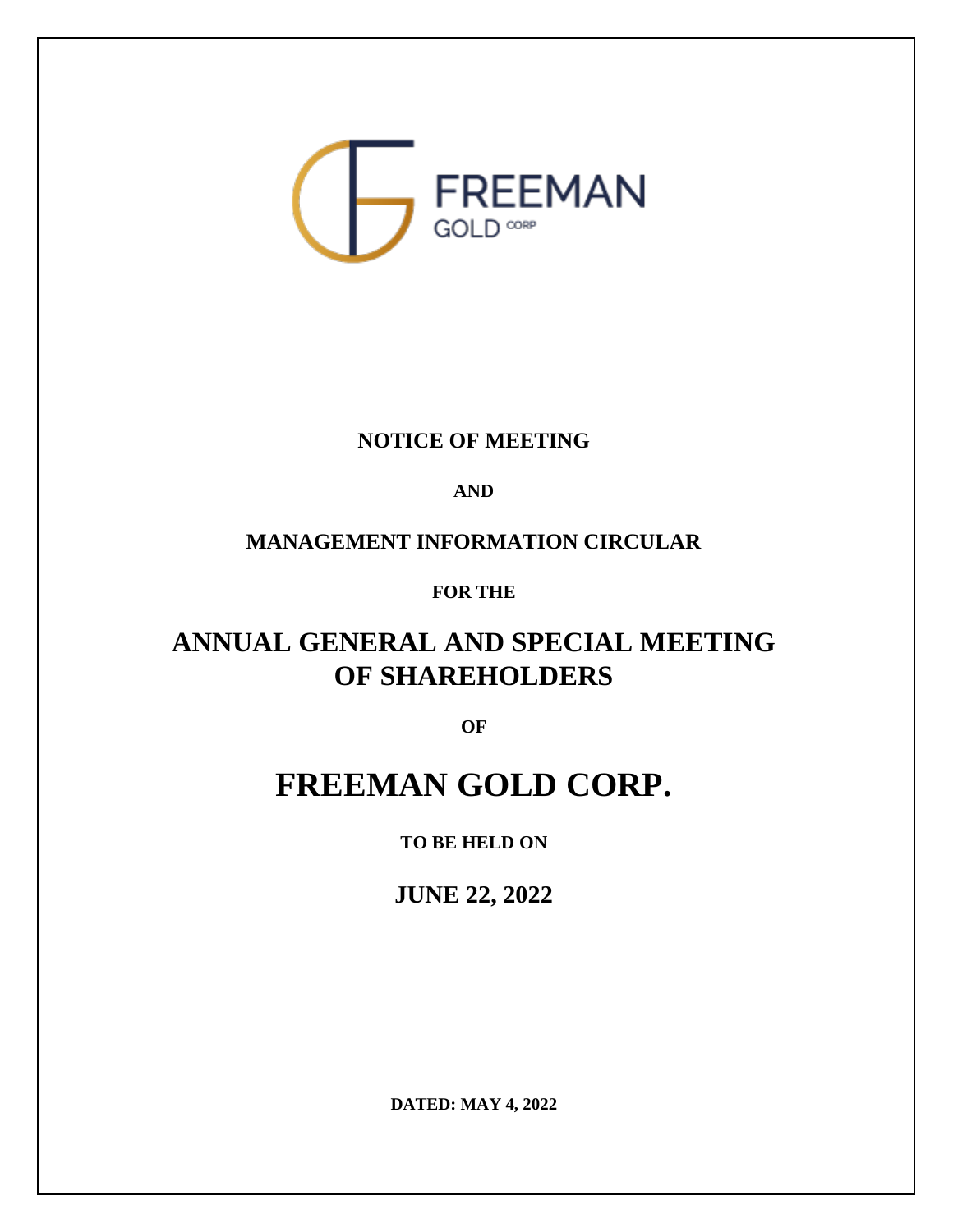

#### **NOTICE OF ANNUAL GENERAL AND SPECIAL MEETING OF SHAREHOLDERS TO BE HELD ON JUNE 22, 2022**

**NOTICE IS HEREBY GIVEN** that the **Annual General and Special Meeting** (the "**Meeting**") of the holders of common shares ("**Shareholders**") of **FREEMAN GOLD CORP.** (the "**Company**") will be held by teleconference on **Wednesday, June 22, 2022,** at **10:00 a.m**., (**Pacific Time**) for the following purposes:

- 1. to receive and consider the audited financial statements of the Company, together with the notes thereto and the auditor's report thereon, for the financial year ended November 30, 2021;
- 2. to fix the number of directors of the Company at five (5);
- 3. to elect directors of the Company to hold office for the ensuing year;
- 4. to appoint Crowe MacKay LLP, Chartered Professional Accountants, as auditor of the Company for the ensuing year and to authorize the directors to fix the remuneration to be paid to the auditor;
- 5. to consider and, if deemed advisable, to pass an ordinary resolution to ratify, confirm and approve the Company's 10% "rolling" stock option plan, as amended February 3, 2022, in the form attached as Schedule "A" to and as more particularly described in the accompanying management information circular of the Company dated May 4, 2022 (the "**Information Circular**");
- 6. to consider and, if deemed advisable, to pass an ordinary resolution to ratify, confirm and approve the Company's restricted share unit plan, as amended February 3, 2022, in the form attached as Schedule "B" to and as more particularly described in the Information Circular;
- 7. to consider and, if deemed advisable, to pass an ordinary resolution to approve amending the Company's Articles to add an advance notice requirement for nominations of directors by Shareholders in certain circumstances, as more particularly described in the Information Circular; and
- 8. to transact such further and other business as may be properly brought before the Meeting and any adjournment or postponement thereof.

The accompanying Circular provides additional information relating to the matters to be dealt with at the Meeting and is deemed to form part of this Notice. Shareholders are advised to review the Information Circular before voting.

Although no other matters are contemplated, the Meeting may also consider the transaction of such other business, and any permitted amendment to or variation of any matter identified in this Notice, as may properly come before the Meeting or any adjournment thereof. Accompanying this Notice is a (i) form of proxy or voting instruction form, and (ii) request for financial statements form.

The board of directors of the Company (the "**Board**") has fixed the close of business on May 4, 2022, as the record date for the determination of the Shareholders entitled to receive notice of, and to vote at, the Meeting or any adjournment thereof. Registered shareholders and duly appointed proxyholders wishing to attend, ask questions and vote at the Meeting should follow the teleconference registration process below.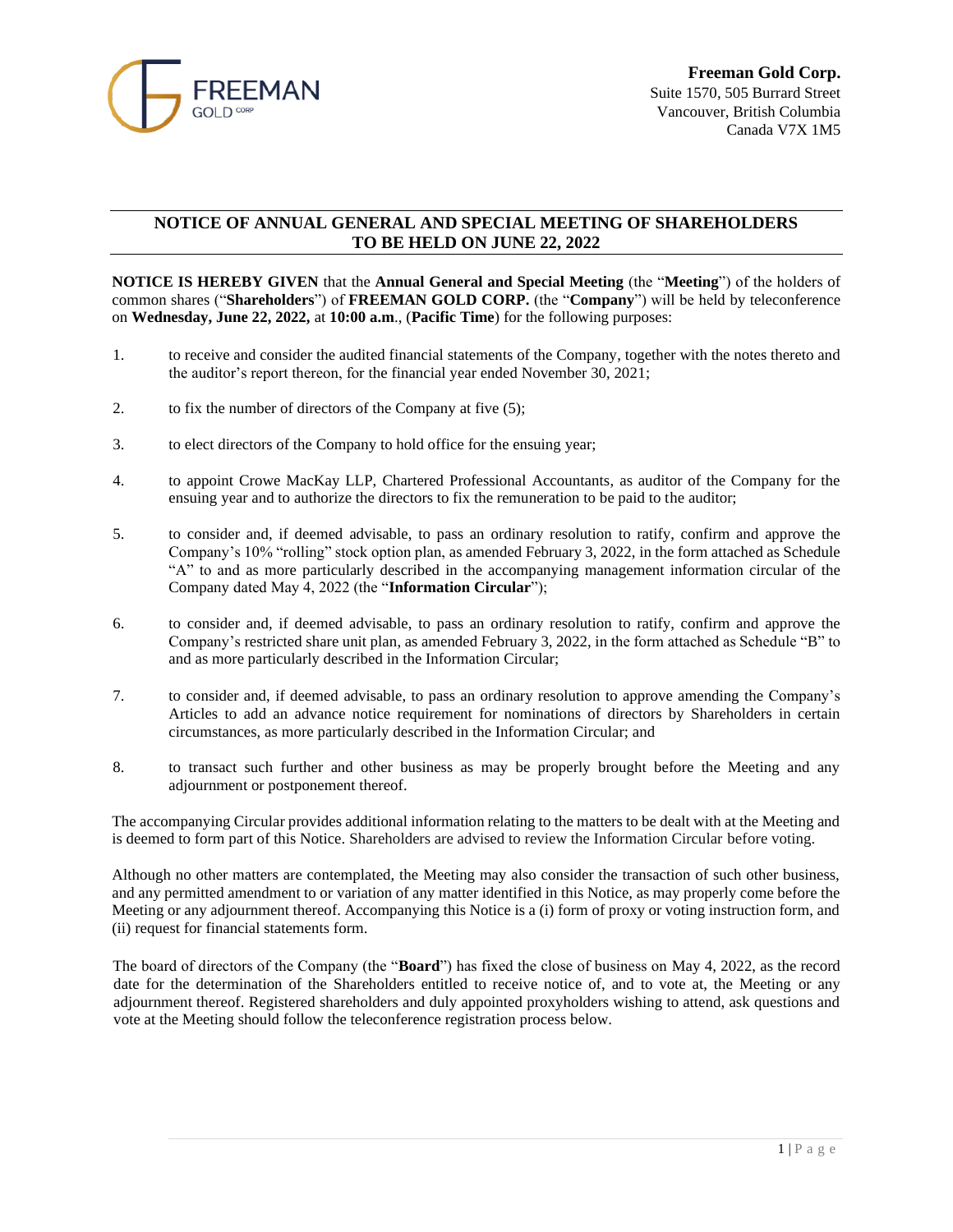#### **TELECONFERENCE REGISTRATION**

**Registered Shareholders and proxyholders who have completed the Company's teleconference registration process will be able to attend the Meeting via teleconference. Non-registered Shareholders who have appointed themselves as proxyholder through their intermediary will also be permitted to attend the Meeting via teleconference. Non-registered Shareholders who have not duly appointed themselves as proxyholder will not be permitted to attend the Meeting. This procedure is in place to ensure that the Company and its transfer agent can verify the identity of attending Shareholders. The Company and its transfer agent do not have a record of the Company's non-registered Shareholders and, as a result, will have no knowledge of their shareholdings or entitlement to vote unless they appoint themselves as proxyholder. Please refer to the "Appointment of Proxy" and "Advice to Non-Registered Shareholders" sections of the Information Circular for additional information.**

#### **TELECONFERENCE REGISTRATION PROCESS**

**Advance registration for the Meeting is required by emailing the following information to janet@keystonecorp.ca:** 

- **(a) the name of the Shareholder in which common shares of the Company are held; and**
- **(b) an email address and/or telephone number at which a Company representative may contact such Shareholder in order to provide the teleconference number, Meeting ID and passcode, or request additional information, as necessary.**

**The teleconference number will be provided only to Shareholders and proxyholders who complete the teleconference registration process.**

**In order to streamline the Meeting process, the Company encourages Shareholders to vote in advance of the Meeting using the form of proxy or voting instruction form provided with the Information Circular and submit votes no later than June 20, 2022, at 10:00 a.m. (Pacific Time), the cut-off time for the deposit of proxies prior to the Meeting, or such earlier time as may be directed in the form.**

**DATED** at Vancouver, British Columbia, this **4 th** day of **May, 2022**.

#### **BY ORDER OF THE BOARD OF DIRECTORS**

*/s/ Will Randall* Will Randall President, Chief Executive Officer and Director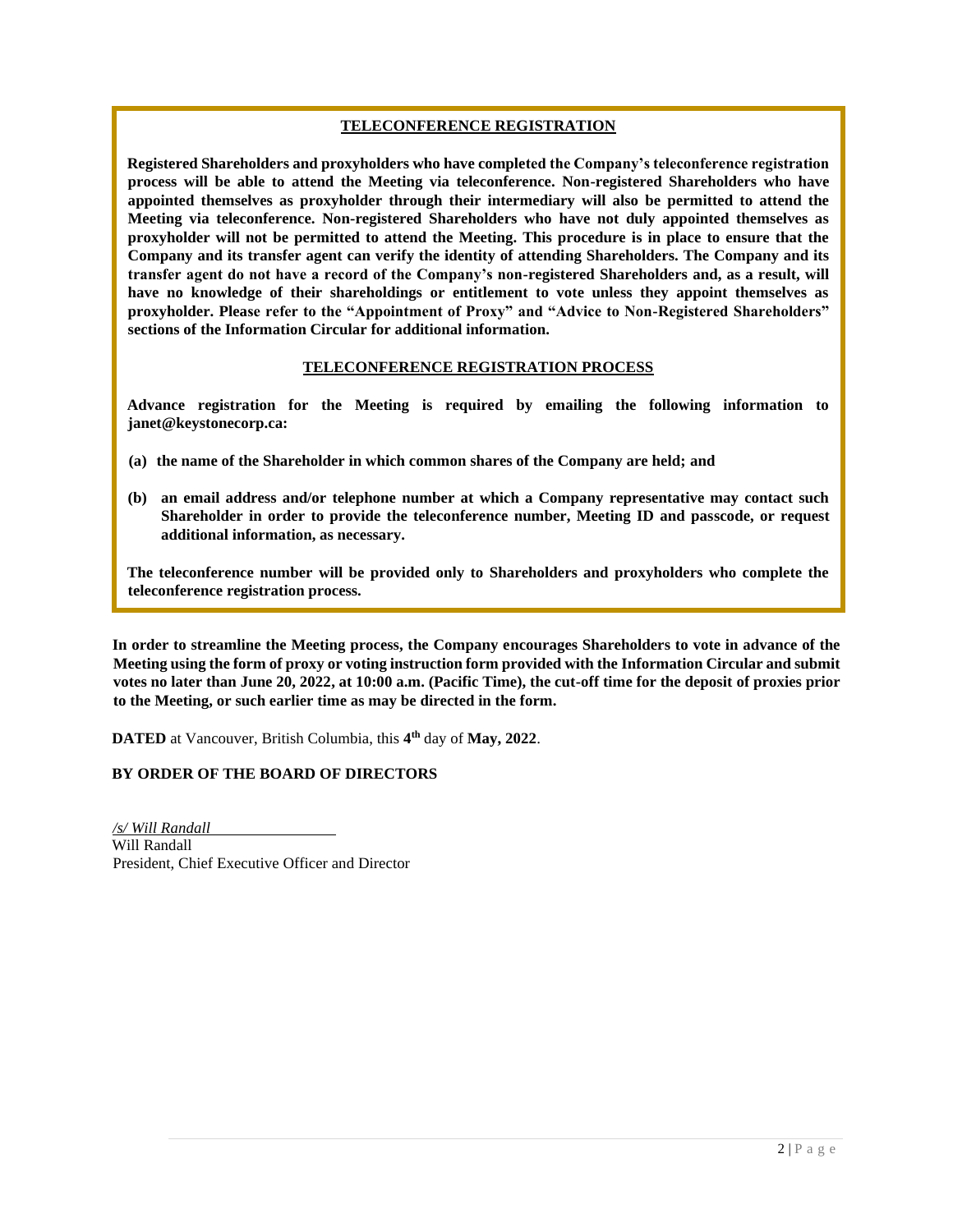

## **MANAGEMENT INFORMATION CIRCULAR As at May 4, 2022**

#### **SECTION 1 - INTRODUCTION**

This management information circular (the "**Information Circular**") accompanies the notice of annual general and special meeting (the **"Notice"**) and is furnished to the holders (the "**Shareholders**" and each, a "**Shareholder**") of common shares ("**Shares**") in the capital of Freeman Gold Corp. (the "**Company**") in connection with the solicitation by the management of the Company of proxies to be voted at the annual general and special meeting (the "**Meeting**") of the Shareholders to be held on **Wednesday, June 22, 2022**, at **10:00 a.m. (Pacific Time)** by teleconference, or any adjournment thereof.

#### **DATE AND CURRENCY**

The information contained in this Information Circular is as at **May 4, 2022**. Unless otherwise stated, all amounts herein are in Canadian dollars.

#### **TELECONFERENCE MEETING**

The Meeting will be held by way of teleconference. Shareholders will have an equal opportunity to attend the Meeting regardless of geographic location.

Registered Shareholders and proxyholders who have completed the Company's teleconference registration process will be able to attend the Meeting. Non-Registered Shareholders who have appointed themselves as proxyholder through their intermediary will also be permitted to attend the Meeting via teleconference. Non-registered Shareholders who have not duly appointed themselves as proxyholder will not be permitted to attend the Meeting. This procedure is in place to ensure that the Company and its transfer agent can verify the identity of attending Shareholders. The Company and its transfer agent do not have a record of the Company's non-registered Shareholders and, as a result, will have no knowledge of their shareholdings or entitlement to vote unless they appoint themselves as proxyholder. See "*Section 2 – Proxies and Voting Rights – Appointment of Proxy*" and "*Section 2 – Proxies and Voting Rights – Advice to Non-Registered Shareholders".*

#### **Advance registration for the Meeting is required by emailing the following information to janet@keystonecorp.ca:**

- **(a) the name of the Shareholder in which Shares are held; and**
- **(b) an email address and/or telephone number at which a Company representative may contact such Shareholder in order to provide the teleconference number, Meeting ID and passcode, or request additional information, as necessary.**

**The teleconference number will be provided only to Shareholders and proxyholders who complete the teleconference registration process.**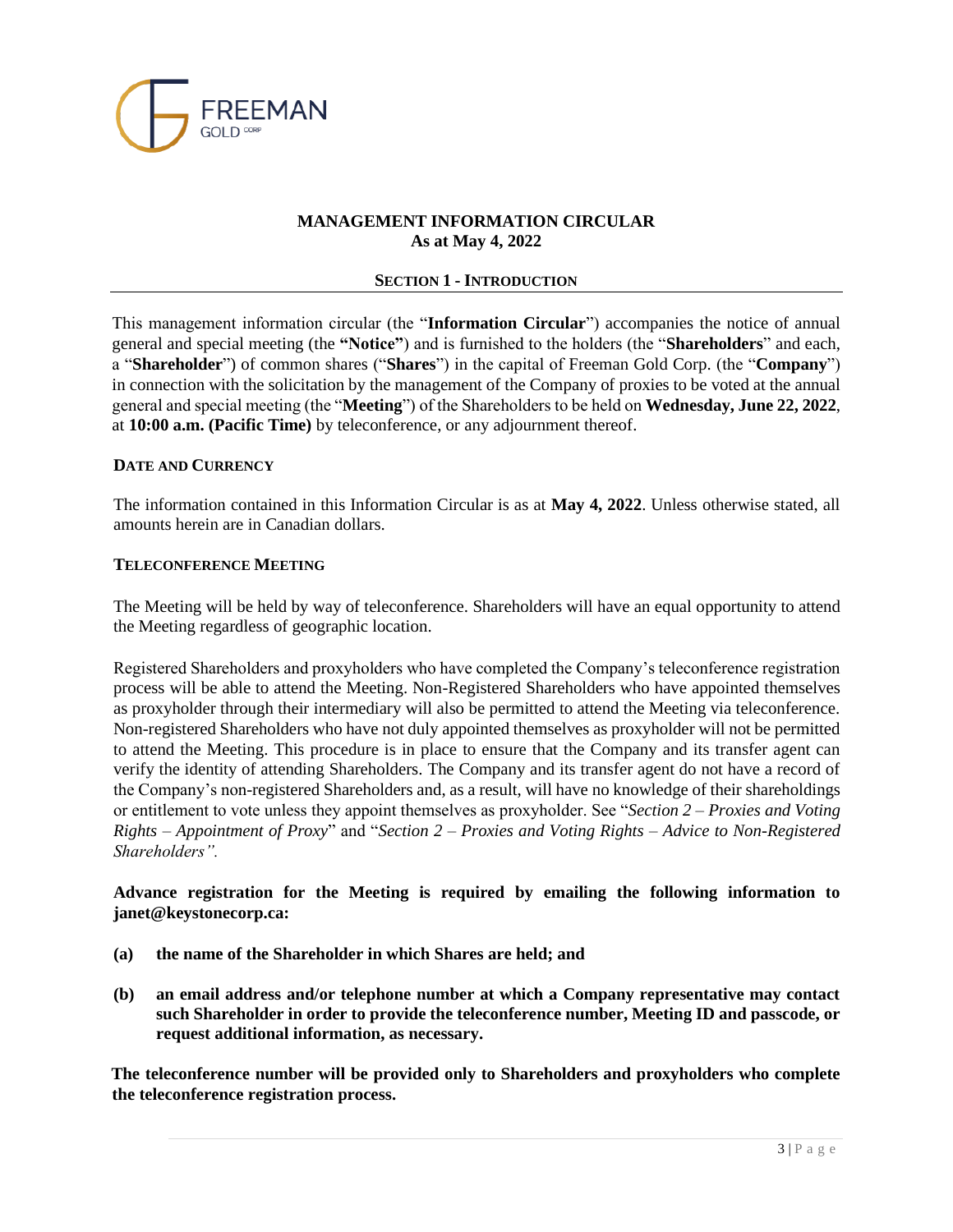#### **MANAGEMENT SOLICITATION**

The solicitation of proxies by the management of the Company will be conducted by mail and may be supplemented by telephone or other personal contact to be made without special compensation by the directors, officers and employees of the Company. The Company does not reimburse Shareholders, nominees or agents for costs incurred in obtaining from their principals' authorization to execute forms of proxy, except that the Company has requested brokers and nominees who hold stock in their respective names to furnish this proxy material to their customers, and the Company will reimburse such brokers and nominees for their related out-of-pocket expenses. No solicitation will be made by specifically engaged employees or soliciting agents. The cost of solicitation will be borne by the Company.

No person has been authorized to give any information or to make any representation other than as contained in this Information Circular in connection with the solicitation of proxies. If given or made, such information or representations must not be relied upon as having been authorized by the Company. The delivery of this Circular shall not create, under any circumstances, any implication that there has been no change in the information set forth herein since the date of this Information Circular. This Information Circular does not constitute the solicitation of a proxy by anyone in any jurisdiction in which such solicitation is not authorized, or in which the person making such solicitation is not qualified to do so, or to anyone to whom it is unlawful to make such an offer of solicitation.

#### **APPOINTMENT OF PROXY**

The purpose of a proxy is to designate persons who will vote the proxy on a Shareholder's behalf in accordance with the instructions given by the Shareholder in the proxy. The persons whose names are printed on the enclosed form of proxy are officers and/or directors of the Company (the "**Management Proxyholders**").

**A Shareholder has the right to appoint a person or company to attend and act for or on behalf of that Shareholder at the Meeting, other than the Management Proxyholders named in the enclosed form of proxy. A proxyholder need not be a Shareholder.**

**To exercise the right, the Shareholder may do so by striking out the printed names and inserting the name of such other person and, if desired, an alternate to such person, in the blank space provided in the form of proxy. Such Shareholder should notify the nominee of the appointment, obtain the nominee's consent to act as proxy and should provide instruction to the nominee on how the Shareholder's Shares should be voted. The nominee should bring personal identification to the Meeting.**

Those Shareholders desiring to be represented at the Meeting by proxy must deposit their respective forms of proxy with the Company's registrar and transfer agent, Odyssey Trust Company by: (a) mail addressed to Odyssey Trust Company, Suite 350, 409 Granville Street, Vancouver, British Columbia, Canada V6C 1T2, Attention: Proxy Department; (b) hand delivery to Odyssey Trust Company, Suite 350, 409 Granville Street, Vancouver, British Columbia, Canada V6C 1T2; (c) facsimile to 800-517-4553, or (d) electronically by following the instructions in the form of proxy. If you vote through the internet, you may also appoint another person to be your proxyholder. Please go to<http://login.odysseytrust.com/pxlogin> and follow the instructions. You will require your 12-digit control number found on your form of proxy.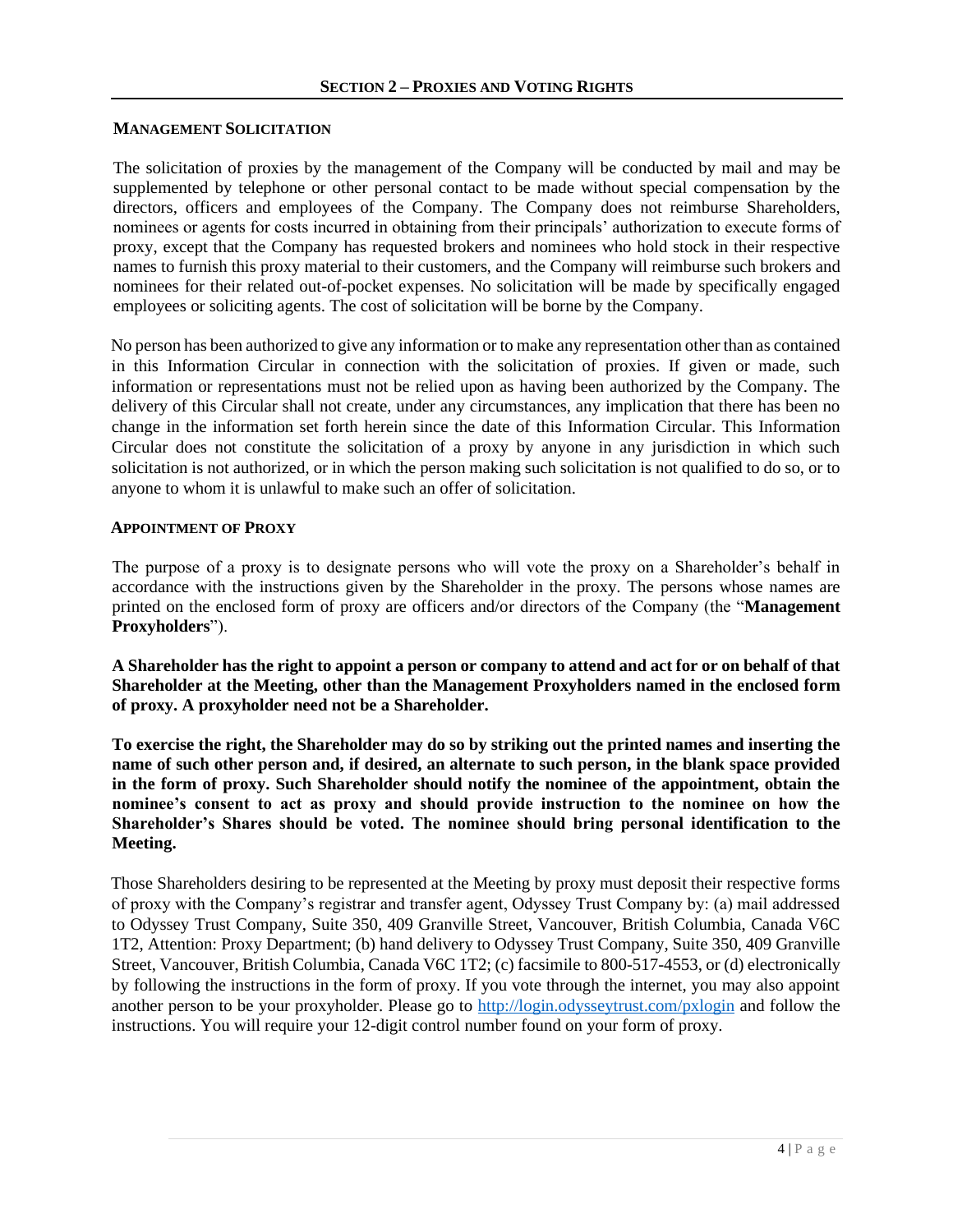#### **VOTING BY PROXY AND EXERCISE OF DISCRETION BY MANAGEMENT PROXYHOLDERS**

**Only registered Shareholders or duly appointed proxyholders are permitted to vote at the Meeting.**  Shares represented by a properly executed proxy will be voted or be withheld from voting on each matter referred to in the Notice of Meeting in accordance with the instructions of the Shareholder on any ballot that may be called for and if the Shareholder specifies a choice with respect to any matter to be acted upon, the Shares will be voted accordingly.

**If a Shareholder does not specify a choice and the Shareholder has appointed one of the Management Proxyholders as proxyholder, the Management Proxyholder will vote in favour of the matters specified in the Notice of Meeting and in favour of all other matters proposed by management at the Meeting.** 

**The form of proxy also gives discretionary authority to the person named therein as proxyholder with respect to amendments or variations to matters identified in the Notice of Meeting and with respect to other matters which may properly come before the Meeting.** As of the date of this Information Circular, management of the Company knows of no such amendments, variations or other matters to come before the Meeting.

#### **NON-REGISTERED HOLDERS**

**Only Shareholders whose names appear on the records of the Company as the registered holders of Shares or duly appointed proxyholders are permitted to vote at the Meeting.** Most Shareholders of the Company are "non-registered" Shareholders because the Shares they own are not registered in their names but instead registered in the name of a nominee such as a brokerage firm through which they purchased the Shares; bank, trust company, trustee or administrator of self-administered RRSPs, RRIFs, RESPs and similar plans; or clearing agency such as the Canadian Depository for Securities Limited (a "**Nominee**"). If you purchased your Shares through a broker or otherwise deposited your Shares with your broker, you are likely a non-registered holder.

In accordance with relevant securities laws and regulations, the Company has distributed copies of the form of proxy to the Nominees for distribution to non-registered holders.

Nominees are required to forward the Meeting materials to non-registered holders to seek their voting instructions in advance of the Meeting. Shares held by Nominees can only be voted in accordance with the instructions of the non-registered holder. The Nominees often have their own form of proxy, mailing procedures and provide their own return instructions. If you wish to vote by proxy, you should carefully follow the instructions from the Nominee in order to ensure that your Shares are voted at the Meeting.

If you, as a non-registered holder, wish to vote at the Meeting in person, you should appoint yourself as proxyholder by writing your name in the space provided on the request for voting instructions or proxy provided by the Nominee and return the form to the Nominee in the envelope provided. Do not complete the voting section of the proxy form as your vote will be taken at the Meeting.

Non-registered holders who have not objected to their Nominee disclosing certain ownership information about themselves to the Company are referred to as "non-objecting beneficial owners" ("**NOBOs**"). Those non-registered holders who have objected to their Nominee disclosing ownership information about themselves to the Company are referred to as "objecting beneficial owners" ("**OBOs**"). Hereinafter, NOBOS and OBOs will collectively be referred to as "**Non-Registered Shareholders**".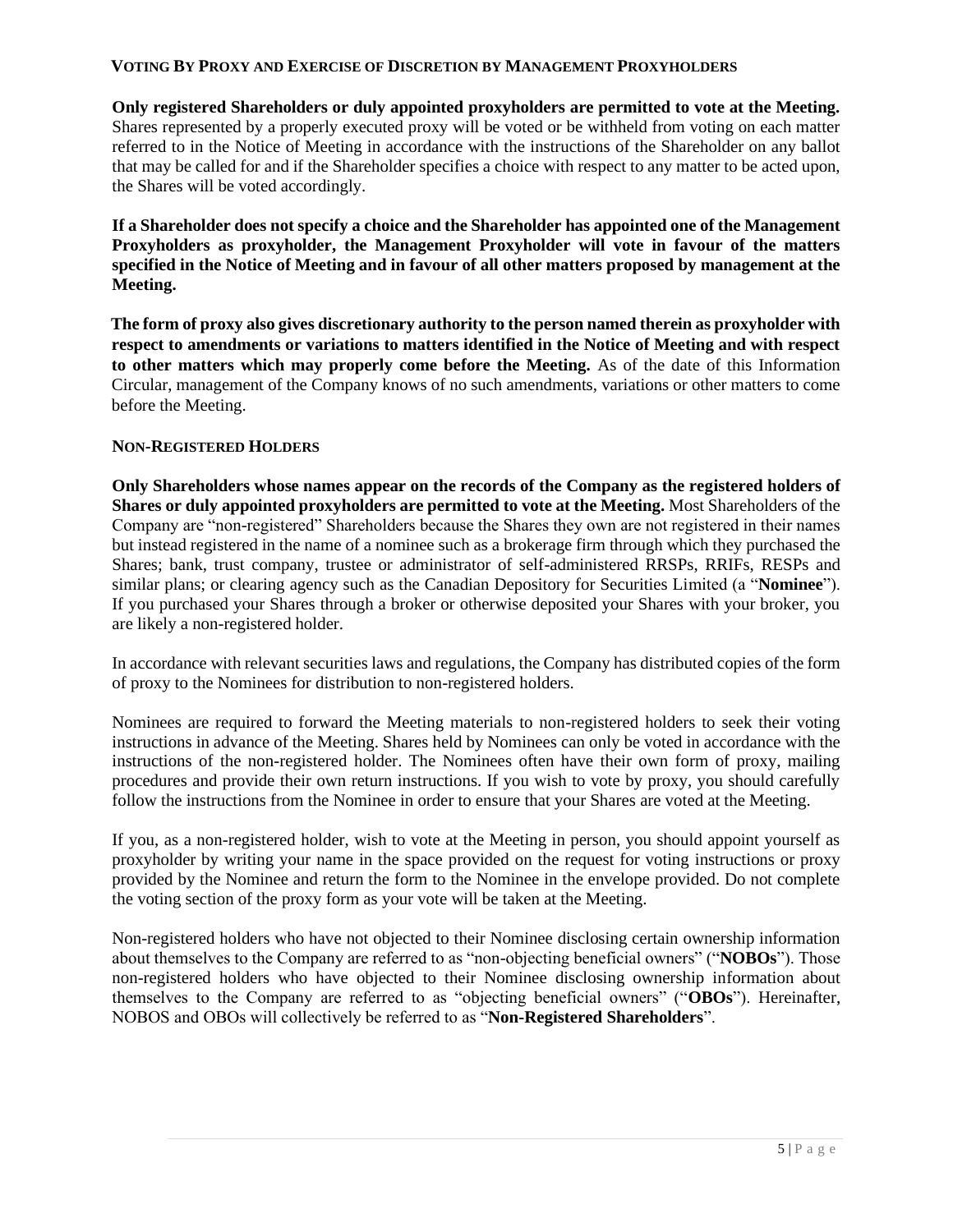## **ADVICE TO NON-REGISTERED SHAREHOLDERS**

**The information in this section is of significant importance to many Shareholders, as a substantial number do not hold their Shares in their own name.** Non-Registered Shareholders are advised that only proxies from Shareholders of record can be recognized and voted upon at the Meeting. If Shares are listed in an account statement provided to a Shareholder by a broker, then in almost all cases those Shares will not be registered in the Shareholder's name on the records of the Company. Such Shares will more likely be registered under the name of the Shareholder's broker or an agent of that broker. In Canada, the vast majority of such Shares are registered under the name of CDS & Co. (the registration name for CDS Clearing and Depository Services Inc., which acts as nominee for many Canadian brokerage firms).

Shares held by brokers or their nominees can only be voted (for or against resolutions) upon the instructions of the Non-Registered Shareholder. Without specific instructions, brokers/nominees are prohibited from voting Shares for their clients. The directors and officers of the Company do not know for whose benefit the Shares registered in the name of CDS & Co. are held, and directors and officers of the Company do not necessarily know for whose benefit the Shares registered in the name of any broker or agent are held. Non-Registered Shareholders who complete and return a form of proxy must indicate thereon the person (usually a brokerage house) who holds their Shares as a registered Shareholder.

Applicable regulatory policy requires brokers and other intermediaries to seek voting instructions from Non-Registered Shareholders in advance of Shareholders' meetings. Every broker and other intermediary has its own mailing procedure, and provides its own return instructions, which should be carefully followed. The form of proxy supplied by brokers and other intermediaries to Non-Registered Shareholders may be very similar and, in some cases, identical to that provided to registered Shareholders. However, its purpose is limited to instructing the registered Shareholder how to vote on behalf of the Non-Registered Shareholder.

In Canada, the vast majority of brokers now delegate responsibility for obtaining instructions from clients to Broadridge Financial Solutions, Inc. ("**Broadridge**"). Broadridge typically prepares a machine-readable voting instruction form, mails those forms to Non-Registered Shareholders and asks Non-Registered Shareholders to return the forms to Broadridge, or otherwise communicate voting instructions to Broadridge (by way of the Internet or telephone, for example). Broadridge then tabulates the results of all instructions received and provides appropriate instructions respecting the voting of shares to be represented at the Meeting. **A Non-Registered Shareholder who receives a Broadridge voting instruction form cannot use that form to vote Shares directly at the Meeting. The voting instruction forms must be returned to Broadridge (or instructions respecting the voting of Shares must otherwise be communicated to Broadridge) well in advance of the Meeting in order to have the Shares voted.**

Although a Non-Registered Shareholder may not be recognized directly at the Meeting for the purposes of voting Shares registered in the name of his broker, a Non-Registered Shareholder may attend the Meeting as proxyholder for the registered Shareholder and vote the Shares in that capacity. **Non-Registered Shareholders who wish to attend the Meeting and indirectly vote their Shares as proxyholder for the registered Shareholder, should enter their own names in the blank space on the form of proxy provided to them and return the same to their broker (or the broker's agent) in accordance with the instructions provided by such broker.** 

**Non-Registered Shareholders should contact their broker or other intermediary through which they hold Shares if they have any questions regarding the voting of such Shares.**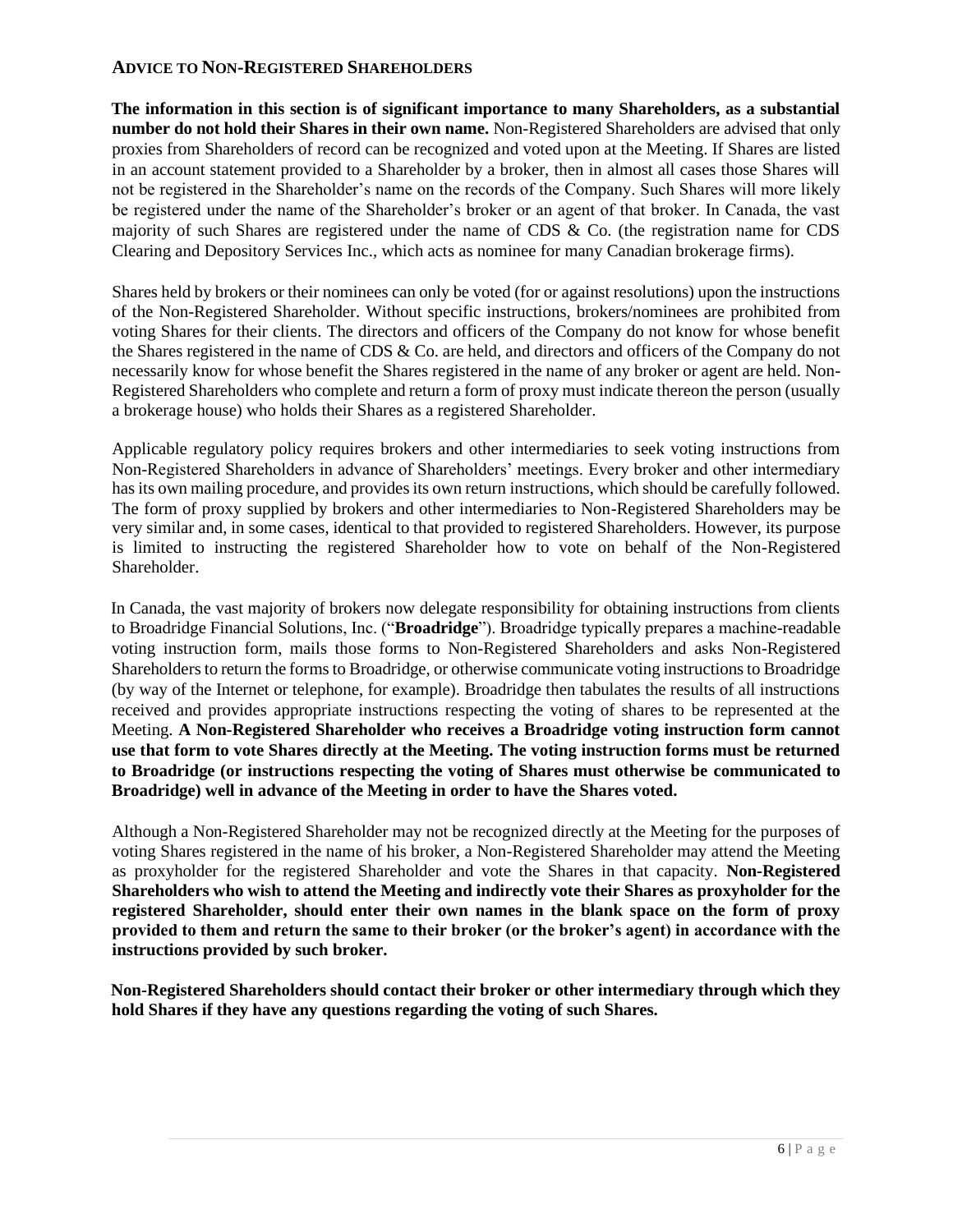#### **REVOCATION OF PROXIES**

A Shareholder who has submitted a proxy may revoke it at any time prior to the exercise thereof. If a person who has given a proxy attends personally at the Meeting at which such proxy is to be voted, such person may revoke the proxy and vote in person. In addition to revocation in any other manner permitted by law, a proxy may be revoked by instrument in writing executed by the Shareholder or by the Shareholder's attorney authorized in writing (or if the Shareholder is a corporation, under its seal or by an officer or attorney thereof duly authorized), deposited at Odyssey Trust Company, registrar and transfer agent for the Shares, by (a) mail addressed to Odyssey Trust Company, Suite 350, 409 Granville Street, Vancouver, British Columbia, Canada V6C 1T2, Attention: Proxy Department; (b) hand delivery to Odyssey Trust Company, Suite 350, 409 Granville Street, Vancouver, British Columbia, Canada V6C 1T2; or (c) by facsimile to 800-517-4553, not later than forty-eight (48) hours (excluding Saturdays, Sundays and holidays in British Columbia) before the Meeting, at any time up to and including the last business day preceding the day of the Meeting or any adjournment thereof or with the Chair of the Meeting on the day of the Meeting or any adjournment thereof, and upon either of such deposits, the proxy is revoked.

## **The Company may refuse to recognize any instrument of proxy deposited in writing or by the internet received later than forty-eight (48) hours (excluding Saturdays, Sundays and statutory holidays in British Columbia) prior to the Meeting or any adjournment thereof.**

## **NOTICE TO SHAREHOLDERS IN THE UNITED STATES**

The solicitation of proxies involves securities of an issuer located in Canada and is being effected in accordance with the corporate laws of the Province of British Columbia, Canada, and securities laws of the provinces of Canada. The proxy solicitation rules under the *United States Securities Exchange Act of 1934*, as amended, are not applicable to the Company or this solicitation, and this solicitation has been prepared in accordance with the disclosure requirements of the securities laws of the provinces of Canada. Shareholders should be aware that disclosure requirements under the securities laws of the provinces of Canada differ from the disclosure requirements under United States securities laws.

The enforcement by Shareholders of civil liabilities under United States federal securities laws may be affected adversely by the fact that the Company is incorporated under the *Business Corporations Act* (British Columbia), certain of its directors and its executive officers are residents of Canada and a substantial portion of its assets and the assets of such persons are located outside the United States. Shareholders may not be able to sue a foreign company or its officers or directors in a foreign court for violations of United States federal securities laws. It may be difficult to compel a foreign company and its officers and directors to subject themselves to a judgement by a United States court.

#### **NOTICE-AND-ACCESS**

The Company has chosen to deliver the Notice of Meeting of its Shareholders, this Information Circular and form of proxy forming the proxy-related materials (the "**Proxy Materials**") using Notice-and-Access provisions, which govern the delivery of proxy-related materials to Shareholders utilizing the internet. Notice-and-Access provisions are found in section 9.1.1 of National Instrument 51-102 – Continuous Disclosure Obligations ("**NI 51-102**") for delivery to registered Shareholders and in section 2.7.1 of National Instrument 54-101 – Communication with Beneficial Owners of Securities of a Reporting Issuer ("**NI 54-101**") for delivery to beneficial Shareholders (together, "**Notice-and-Access Provisions**").

Notice-and-Access Provisions allow the Company to choose to deliver Proxy Materials to Shareholders by posting them on a non-SEDAR website (usually the reporting issuer's website or the website of their transfer agent), provided that the conditions of NI 51-102 and NI 54-101 are met, rather than by printing and mailing the Proxy Materials.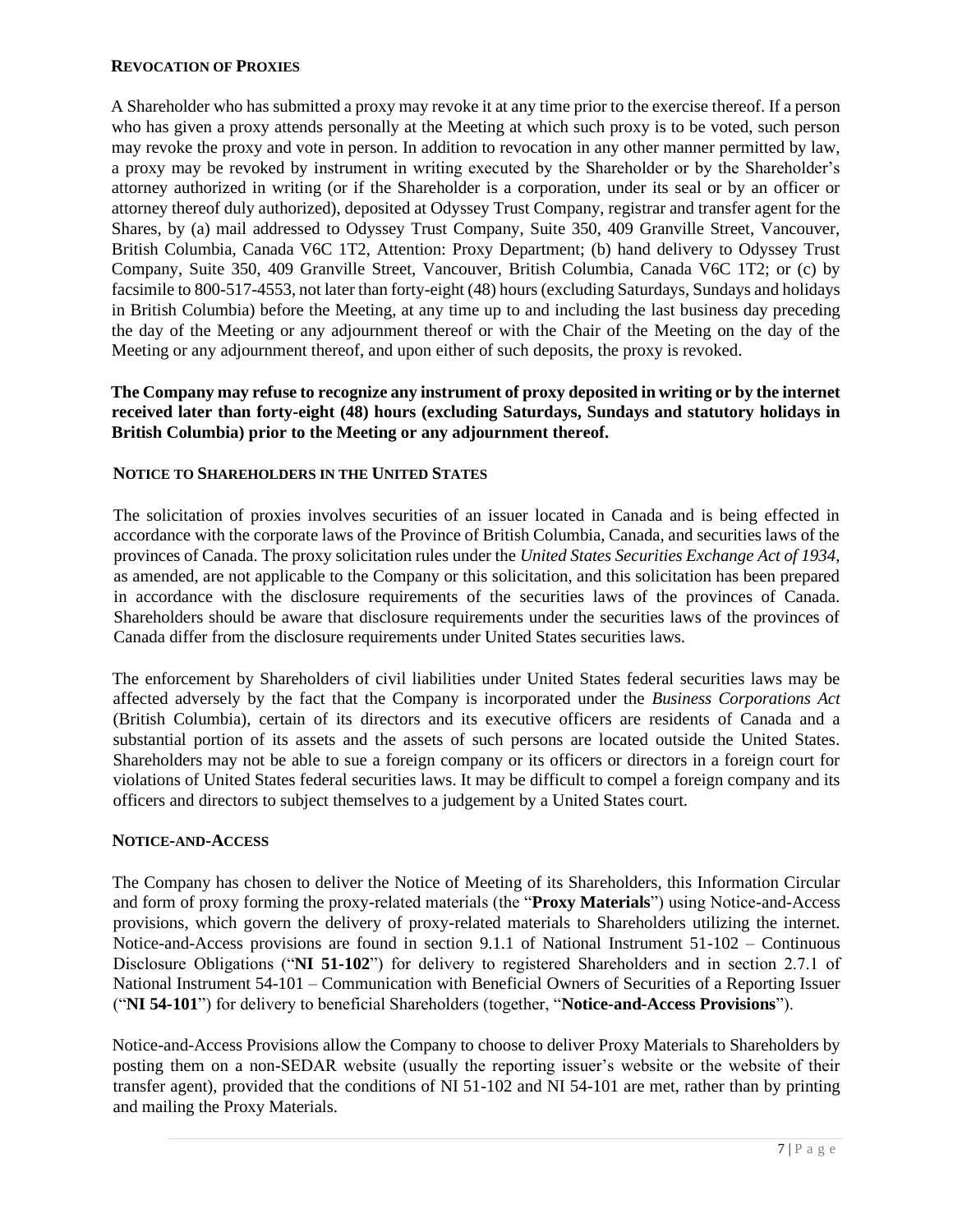Use of Notice-and-Access Provisions reduces paper waste and the Company's printing and mailing costs. Under Notice-and-Access Provisions the Company must send a Notice-and-Access Notice and form of proxy to each Shareholder, including registered and beneficial Shareholders, indicating that the Proxy Materials have been posted and explaining how a Shareholder can access them or obtain a paper copy of the Proxy Materials, including the Information Circular, from the Company. This Information Circular has been posted in full, together with the Notice of Annual General and Special Meeting, the form of proxy, and the Financial Statements Request Form, on the Company's website at [www.freemangoldcorp.com/investors/](http://www.freemangoldcorp.com/investors/) and on the System for Electronic Document Analysis and Retrieval ("**SEDAR**") online at [www.sedar.com](http://www.sedar.com/) under the Company's profile.

#### **SECTION 3 - VOTING SECURITIES AND PRINCIPAL HOLDERS OF VOTING SECURITIES**

## **RECORD DATE**

The board of directors of the Company (the "**Board**") has fixed Wednesday, May 4, 2022, as the record date (the "**Record Date**") for determination of persons entitled to receive Notice of Meeting. The Company will prepare or cause to be prepared a list of the Shareholders recorded as holders of Shares on its register of Shareholders as of the close of business on the Record Date, each of whom shall be entitled to vote the Shares shown opposite their name on the list at the Meeting or any adjournment thereof, except to the extent that: (a) any such Shareholder has transferred ownership of any of their Shares subsequent to the Record Date; and (b) the transferee produces properly endorsed share certificates evidencing the transfer or otherwise establishes that the transferee owns the transferred Shares and demands, not later than ten (10) days before the Meeting, that they be included on the list of Shareholders entitled to vote at the Meeting, in which case the transferee will be entitled to vote the transferred Shares at the Meeting or any adjournment thereof.

In addition, persons who are Non-Registered Shareholders as at the Record Date will be entitled to exercise their voting rights in accordance with the procedures established under NI 54-101. See "*Section 2 – Proxies and Voting Rights – Advice to Non-Registered Shareholders.*

## **VOTING RIGHTS**

The Company is authorized to issue an unlimited number of common shares ("**Shares**") without par value. As of the Record Date, there were 131,376,484 Shares issued and outstanding, each carrying the right to one vote. Other than as described in this Information Circular, no group of Shareholders has the right to elect a specified number of directors, nor are there cumulative or similar voting rights attached to the Shares.

#### **PRINCIPAL HOLDERS OF SHARES**

To the knowledge of the directors and executive officers of the Company, no holder beneficially owns, or controls or directs, directly or indirectly, voting securities of the Company carrying 10% or more of the voting rights attached to any class of outstanding voting securities of the Company as at the Record Date.

#### **QUORUM**

Under the constating documents of the Company, subject to the special rights and restrictions attached to the shares of any class or series of shares, the quorum for the transaction of business at a meeting of Shareholders is two persons who are, or who represent by proxy, Shareholders who, in the aggregate, hold at least 5% of the issued shares entitled to be voted at the Meeting.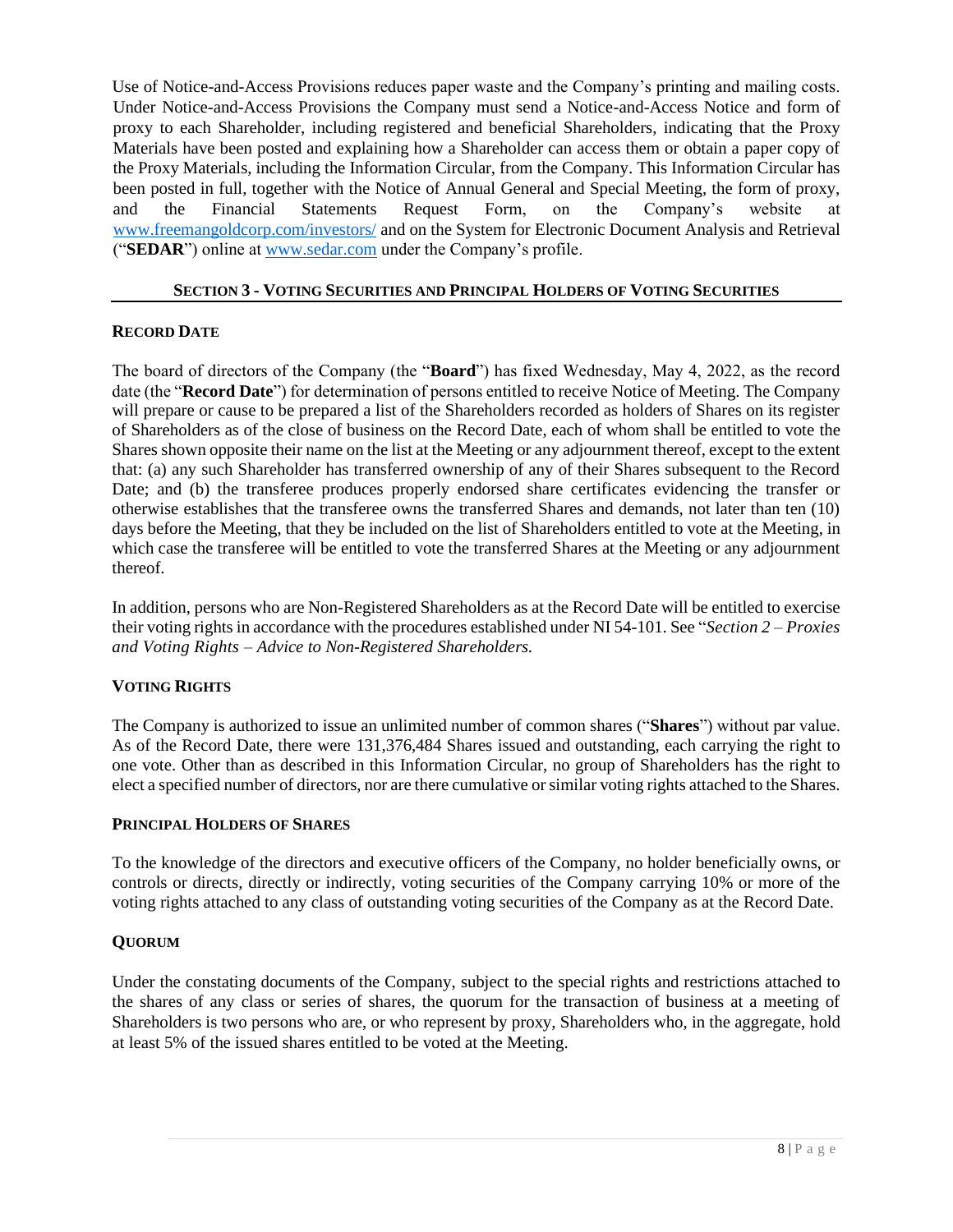## **MANAGEMENT OF THE COMPANY KNOWS OF NO OTHER MATTERS TO COME BEFORE THE MEETING OTHER THAN THOSE REFERRED TO IN THE NOTICE OF MEETING. HOWEVER, IF ANY OTHER MATTERS THAT ARE NOT KNOWN TO MANAGEMENT SHOULD PROPERLY COME BEFORE THE MEETING, THE ACCOMPANYING FORM OF PROXY CONFERS DISCRETIONARY AUTHORITY UPON THE PERSONS NAMED THEREIN TO VOTE ON SUCH MATTERS IN ACCORDANCE WITH THEIR BEST JUDGMENT.**

Additional detail regarding each of the matters to be acted upon at the Meeting is set forth below.

## **1. FINANCIAL STATEMENTS**

The audited financial statements of the Company, together with the notes thereto and the auditor's report thereon, for the financial year ended November 30, 2021 (the "**Financial Statements**"), will be presented to Shareholders at the Meeting.

Copies of these documents will be available at the Meeting and may also be obtained by a Shareholder upon request without charge from the Company, Suite 1570, 505 Burrard Street, Vancouver, BC V7X 1M5, or via email to janet@keystonecorp.ca. The Financial Statements are also available on the System for Electronic Document Analysis and Retrieval ("**SEDAR**") online at [www.sedar.com](http://www.sedar.com/) under the Company's profile.

Management will review the Company's financial results at the Meeting and Shareholders and proxyholders will be given an opportunity to discuss these results with management. **Shareholder approval is not required and no formal action will be taken at the Meeting to approve the Financial Statements.** 

## **2. FIXING THE NUMBER OF DIRECTORS**

The Company's constating documents stipulate there shall be not less than three (3) directors. The Board is currently composed of five (5) directors. At the Meeting, the Shareholders will be asked to consider and, if thought fit, to approve an ordinary resolution, the text of which is as follows:

"**BE IT RESOLVED** as an ordinary resolution of Shareholders that the number of directors to be elected at the Meeting, to hold office until the close of the next annual meeting of Shareholders or until their successors are duly elected or appointed pursuant to the constating documents of the Company, unless their offices are earlier vacated in accordance with the provisions of the *Business Corporations Act* (British Columbia) (the "**BCBCA**") or the Company's constating documents, be and is hereby fixed at five (5)."

In order to be effective, the foregoing ordinary resolution must be approved by not less than one-half  $(1/2)$ of the votes cast at the Meeting by Shareholders voting in person or by proxy.

**Management believes the passing of the above resolution is in the best interests of the Company and recommends Shareholders vote IN FAVOUR of the ordinary resolutions fixing the number of directors to be elected at the Meeting as set out above. Unless directed to the contrary, it is the intention of the Management Proxyholders named in the enclosed instrument of proxy to vote proxies FOR the above resolution.**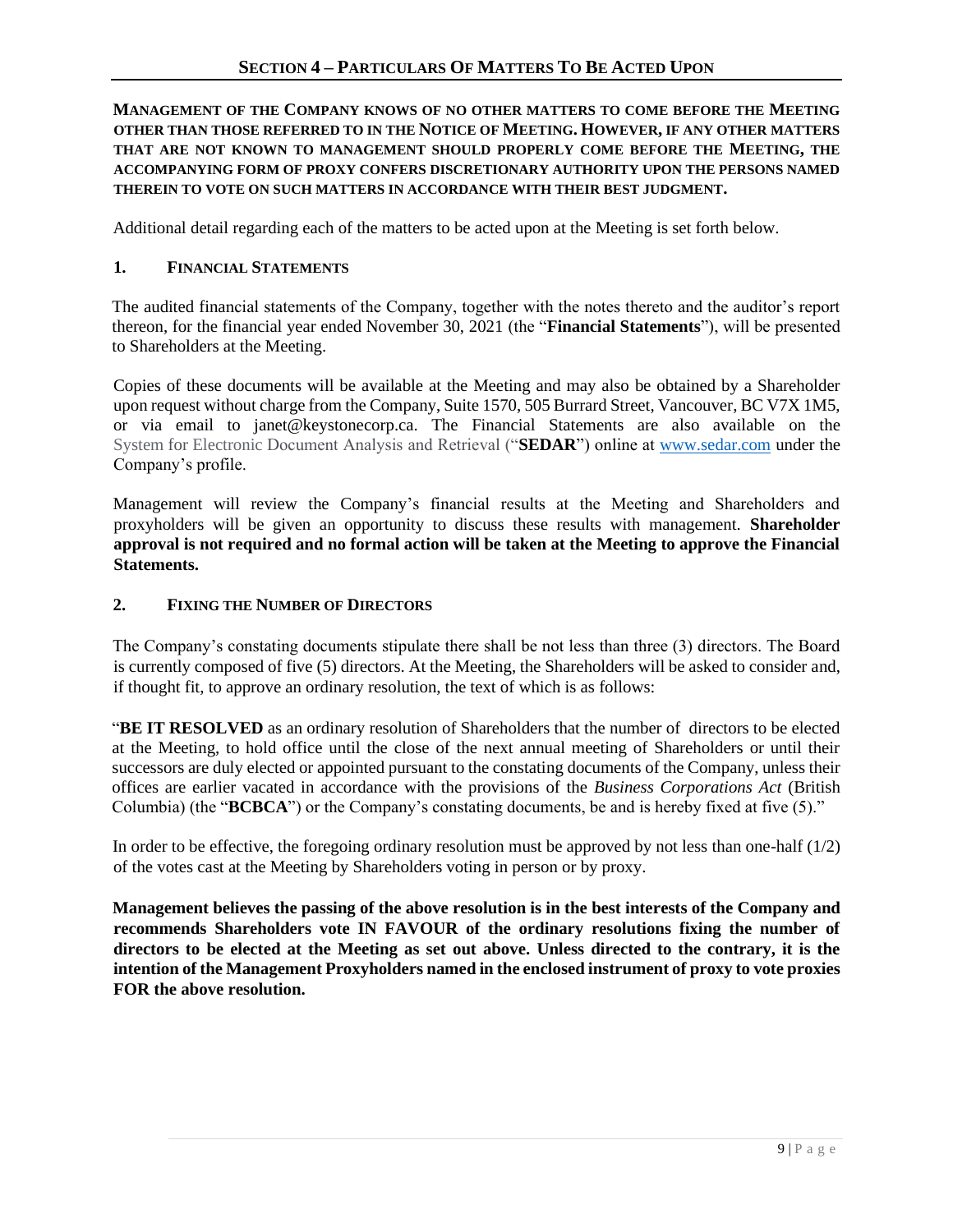## **3. ELECTION OF DIRECTORS**

## *Nominees for Election*

Management of the Company proposes to nominate the persons named in the table below for election by the Shareholders as directors of the Company. Each of the nominees, all of whom are current directors of the Company, has agreed to stand for election and management of the Company does not contemplate that any of the nominees will be unable to serve as a director.

The following table sets out the names of each person proposed to be nominated for election as a director, all major offices and positions with the Company and any of its significant affiliates each now holds, each nominee's principal occupation, business or employment for the five preceding years for new director nominees, the period of time during which each has been a director of the Company and the number of Shares beneficially owned by each, directly or indirectly, or over which each exercised control or direction, as at the Record Date:

| Name and Province/<br><b>Country of Residence</b><br>and Present Office Held                 | <b>Principal Occupation, Business or</b><br><b>Employment for Last Five Years</b>                                                                                                                                                                                                                                                                                                                                                                                                                                                                             | Period(s)<br><b>During Which</b><br><b>Nominee has</b><br>Served as a<br><b>Director</b> | Number of<br><b>Shares</b><br><b>Beneficially</b><br>Owned, or<br><b>Controlled or</b><br>Directed,<br>Directly or<br>Indirectly <sup>(1)</sup> |
|----------------------------------------------------------------------------------------------|---------------------------------------------------------------------------------------------------------------------------------------------------------------------------------------------------------------------------------------------------------------------------------------------------------------------------------------------------------------------------------------------------------------------------------------------------------------------------------------------------------------------------------------------------------------|------------------------------------------------------------------------------------------|-------------------------------------------------------------------------------------------------------------------------------------------------|
| <b>Paul Matysek</b>                                                                          | Director, Forsys Metals Corp., since 2007;<br>Chairman and Director, Nano One Materials                                                                                                                                                                                                                                                                                                                                                                                                                                                                       | September 1,<br>$2021$ – present                                                         | 2,000,000                                                                                                                                       |
| British Columbia, Canada                                                                     | Corp., since 2012; Executive Chairman and<br>Director, Nevada King Gold Corp., since 2019;                                                                                                                                                                                                                                                                                                                                                                                                                                                                    |                                                                                          |                                                                                                                                                 |
| Executive Chairman<br>and Director                                                           | Director, Earl Resources Limited, since 2021;<br>Director, LithiumBank Resources Corp., since<br>2022; Director, Planet X Capital Corp., since<br>2022; Director, Planet X II Capital Corp., since<br>2022; CEO and Director (Executive Chairman,<br>March – June 2020), Gold X Mining Corp.,<br>2020 - 2021; Chairman and Director, First<br><b>Cobalt Corp.</b> (now Electra Battery Materials<br>Corporation), $2017 - 2019$ ; Executive<br>Chairman and Director, Lithium X Energy<br>Corp., 2015 - 2018; Director, Arena Minerals<br>Inc., $2013 - 2017$ |                                                                                          |                                                                                                                                                 |
| William (Will) Randall <sup>(2)</sup>                                                        | Professional Geologist                                                                                                                                                                                                                                                                                                                                                                                                                                                                                                                                        | May 27, 2020 -                                                                           | 2,654,500                                                                                                                                       |
| Ontario, Canada<br>President, Chief Executive<br><i>Officer</i><br>and Director              | President, CEO and Director of the Company,<br>since 2020; President, CEO and Director,<br>Arena Minerals Inc., since 2012; Director,<br>Greenhawk Resources Inc., since 2021; VP,<br>Project Development, Lithium X Energy Corp.<br>$2017 - 2018$                                                                                                                                                                                                                                                                                                            | present                                                                                  |                                                                                                                                                 |
| <b>Bassam Moubarak</b>                                                                       | <b>Chartered Professional Accountant</b>                                                                                                                                                                                                                                                                                                                                                                                                                                                                                                                      | October 1, 2020<br>- present                                                             | 1,600,000                                                                                                                                       |
| British Columbia, Canada<br>Chief Financial Officer,<br>Corporate Secretary,<br>and Director | CFO and Director of the Company, since 2020;<br>CFO, Nevada King Gold Corp., since 2019;<br>President, CEO, CFO and Director, Planet X<br>Capital Corp., since 2022; President, CEO,<br>CFO and Director, Planet X II Capital Corp.,                                                                                                                                                                                                                                                                                                                          |                                                                                          |                                                                                                                                                 |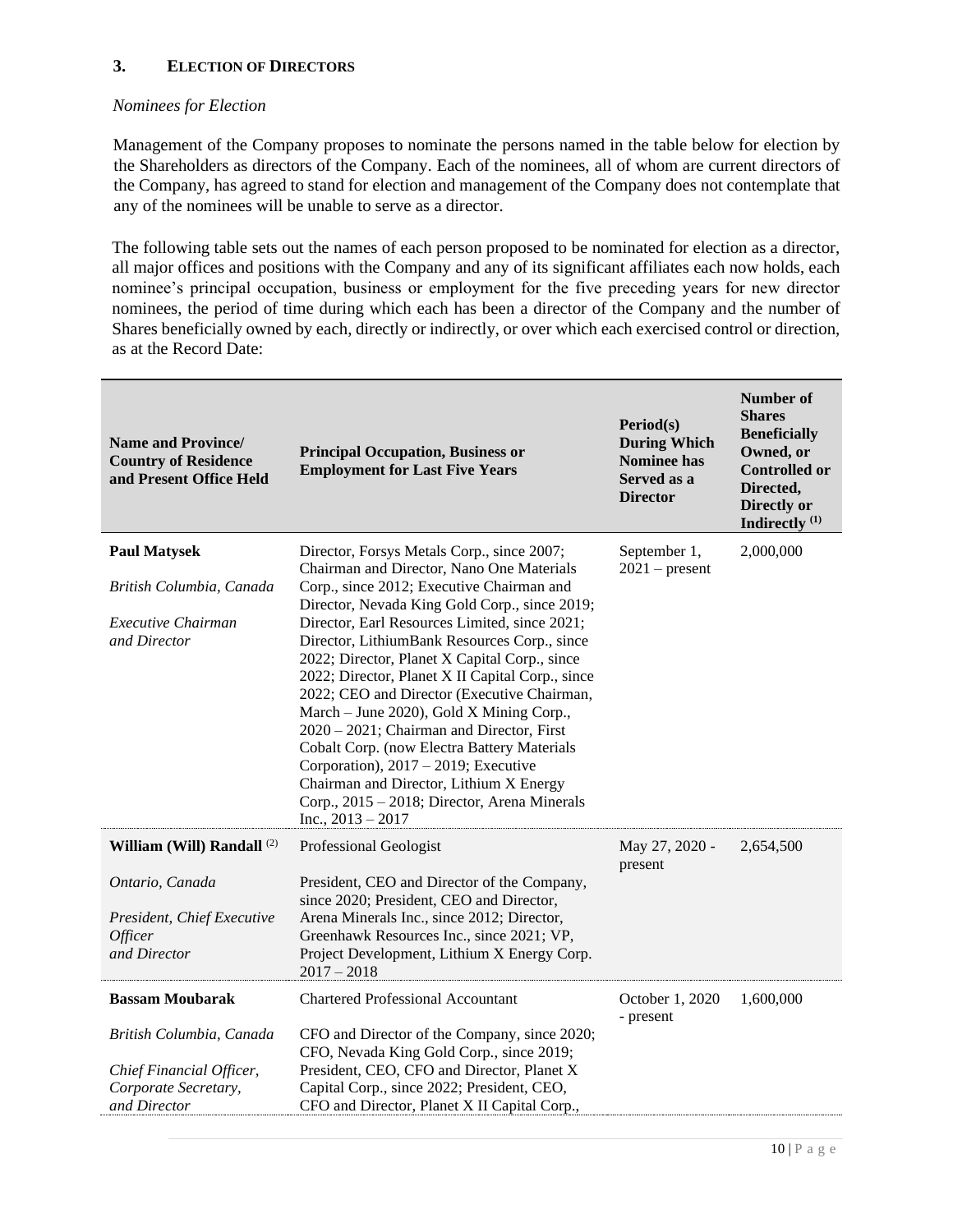| <b>Name and Province/</b><br><b>Country of Residence</b><br>and Present Office Held | <b>Principal Occupation, Business or</b><br><b>Employment for Last Five Years</b>                                                                                                                                                                                                                                                                                                                                                                               | Period(s)<br><b>During Which</b><br><b>Nominee has</b><br>Served as a<br><b>Director</b> | <b>Number of</b><br><b>Shares</b><br><b>Beneficially</b><br>Owned, or<br><b>Controlled or</b><br>Directed,<br>Directly or<br>Indirectly <sup>(1)</sup> |
|-------------------------------------------------------------------------------------|-----------------------------------------------------------------------------------------------------------------------------------------------------------------------------------------------------------------------------------------------------------------------------------------------------------------------------------------------------------------------------------------------------------------------------------------------------------------|------------------------------------------------------------------------------------------|--------------------------------------------------------------------------------------------------------------------------------------------------------|
|                                                                                     | since 2022; CFO, Executive VP and Director,<br>Gold X Mining Corp. 2019 - 2021; Director,<br>Highway 50 Gold Corp., 2016 - 2020; CFO,<br>Lithium X Energy Corp., $2017 - 2018$ ;<br>Director, Pure Energy Minerals Limited, 2017<br>$-2018$                                                                                                                                                                                                                     |                                                                                          |                                                                                                                                                        |
| Victor Cantore <sup>(2)</sup>                                                       | President and CEO, Bay Capital Markets, since                                                                                                                                                                                                                                                                                                                                                                                                                   | April 22, 2020 -                                                                         | 387,692                                                                                                                                                |
|                                                                                     | 2011; President, CEO and Director, Amex                                                                                                                                                                                                                                                                                                                                                                                                                         | Present                                                                                  |                                                                                                                                                        |
| Quebec, Canada                                                                      | Exploration Inc., since 2016; Executive<br>Chairman and Director, Vision Lithium Inc.,                                                                                                                                                                                                                                                                                                                                                                          |                                                                                          |                                                                                                                                                        |
| Director                                                                            | since 2017; Director, Vanstar Mining Inc.,<br>since 2020; Director, Hanna Capital Corp.,<br>since 2010; Director, Goldshore Resources Inc.,<br>since 2021; Director, Fairchild Gold Corp.,<br>since 2021; Director, Royal Fox Gold Inc.,<br>since 2021; Director, Generic Gold Corp., since<br>2018; Investor Relations, Nemaska Lithium,<br>2009 - 2019); Director, Sigma Lithium<br>Corporation, 2011 – 2018; Director, Silk<br>Energy Limited, $2010 - 2019$ |                                                                                          |                                                                                                                                                        |
|                                                                                     |                                                                                                                                                                                                                                                                                                                                                                                                                                                                 |                                                                                          |                                                                                                                                                        |
| Simon Marcotte <sup>(2)</sup>                                                       | <b>Chartered Financial Analyst</b>                                                                                                                                                                                                                                                                                                                                                                                                                              | April 22, 2020 -<br>Present                                                              | 1,855,000                                                                                                                                              |
| Ontario, Canada                                                                     | Executive Director, Mason Graphite Inc., since<br>2020; President, CEO, and Director, Royal Fox                                                                                                                                                                                                                                                                                                                                                                 |                                                                                          |                                                                                                                                                        |
| Director                                                                            | Gold Inc., since 2021; VP Corporate<br>Development, Arena Minerals Inc., 2019 -<br>2021; Director, Arena Minerals Inc., 2012 -<br>2018; Director, Mason Graphite Inc., 2020 -<br>2021; Director of Corporate Development,<br>Mason Graphite Inc., $2012 - 2018$                                                                                                                                                                                                 |                                                                                          |                                                                                                                                                        |

**Notes:**

(1) The information in the table above as to principal occupation, business or employment and Shares beneficially owned or controlled is not necessarily within the knowledge of management of the Company and has been furnished by the respective nominees.

(2) Member of the Audit Committee of the Company

#### *Cease Trade Orders, Bankruptcies, Penalties and Sanctions*

To the knowledge of the management of the Company, no proposed nominee for election as a director of the Company:

- (a) is, at the date of this Information Circular, or has been within 10 years before the date of this Information Circular, a director, chief executive officer or chief financial officer of any company (including the Company) that,
	- (i) was subject to a cease trade order, an order similar to a cease trade order, or an order that denied the relevant company access to any exemption under securities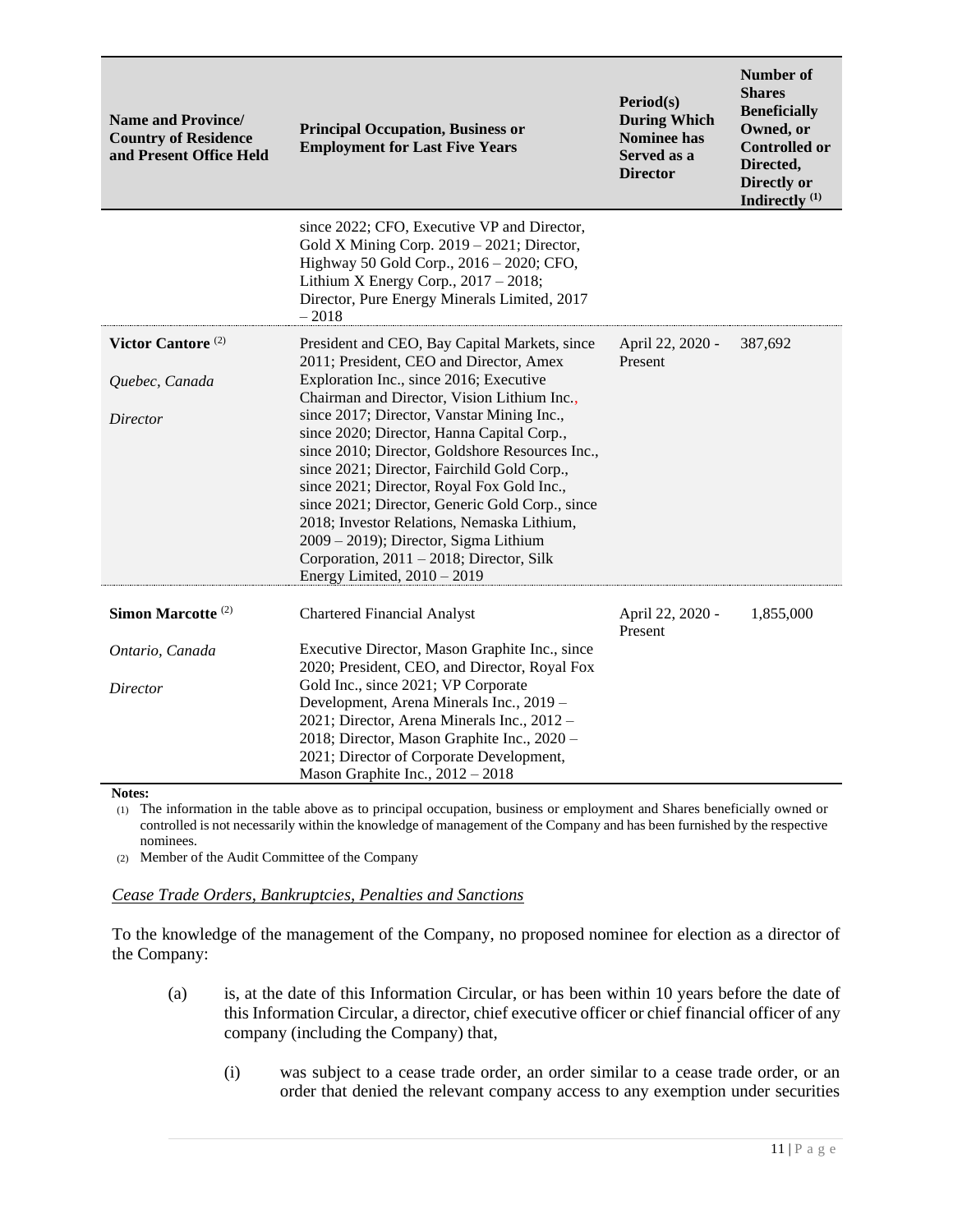legislation, that was in effect for a period of more than 30 consecutive days (an "**Order**") that was issued while the proposed director was acting in the capacity as a director, chief executive officer or chief financial officer; or

- (ii) was subject to an Order that was issued after the proposed director ceased to be a director, chief executive officer or chief financial officer and which resulted from an event that occurred while that person was acting in the capacity as director, chief executive officer or chief financial officer,
- (b) is, at the date of this Information Circular, or has been within 10 years before the date of this Information Circular, a director or executive officer of any company (including the Company) that, while that person was acting in that capacity, or within a year of that person ceasing to act in that capacity, became bankrupt, made a proposal under any legislation relating to bankruptcy or insolvency or was subject to or instituted any proceedings, arrangement or compromise with creditors or had a receiver, receiver manager or trustee appointed to hold its assets,
- (c) has, within the 10 years before the date of this Information Circular, become bankrupt, made a proposal under any legislation relating to bankruptcy or insolvency, or become subject to or instituted any proceedings, arrangement or compromise with creditors, or had a receiver, receiver manager or trustee appointed to hold the assets of the proposed director, or
- (d) has been subject to any penalties or sanctions imposed by a court relating to securities legislation or by a securities regulatory authority or has entered into a settlement agreement with a securities regulatory authority or has been subject to any other penalties or sanctions imposed by a court or regulatory body that would be likely to be considered important to a reasonable shareholder in deciding whether to vote for a proposed director.

None of the proposed nominees for election as a director of the Company are proposed for election pursuant to any arrangement or understanding between the nominee and any other person, except the directors and senior officers of the Company acting solely in such capacity.

**A Shareholder can vote for all of the above nominees, vote for some of the above nominees and withhold for other of the above nominees, or withhold for all of the above nominees. Management recommends Shareholders vote IN FAVOUR of the election of each of the nominees listed above for election as directors of the Company for the ensuing year. Unless directed to the contrary, it is the intention of the Management Proxyholders named in the enclosed instrument of proxy to vote proxies FOR each of the nominees.**

#### **4. APPOINTMENT OF AUDITOR**

Shareholders will be asked to vote for the re-appointment of Crowe MacKay LLP, Chartered Professional Accountants, located at Suite 1100, 1177 West Hastings Street, Vancouver, British Columbia, V6E 4T5, as auditor of the Company to hold office until the next annual meeting of Shareholders, or until a successor is appointed, and to authorize the directors of the Company to fix the remuneration of the auditor.

Crowe MacKay LLP, Chartered Professional Accountants, has served as auditor of the Company since November 17, 2020.

**Management recommends Shareholders vote IN FAVOUR of the appointment of Crowe MacKay LLP, Chartered Professional Accountants, as auditor of the Company for the ensuing year and authorize the Board to fix the remuneration of the auditor. Unless directed to the contrary, it is the intention of the Management Proxyholders named in the enclosed instrument of proxy to vote proxies**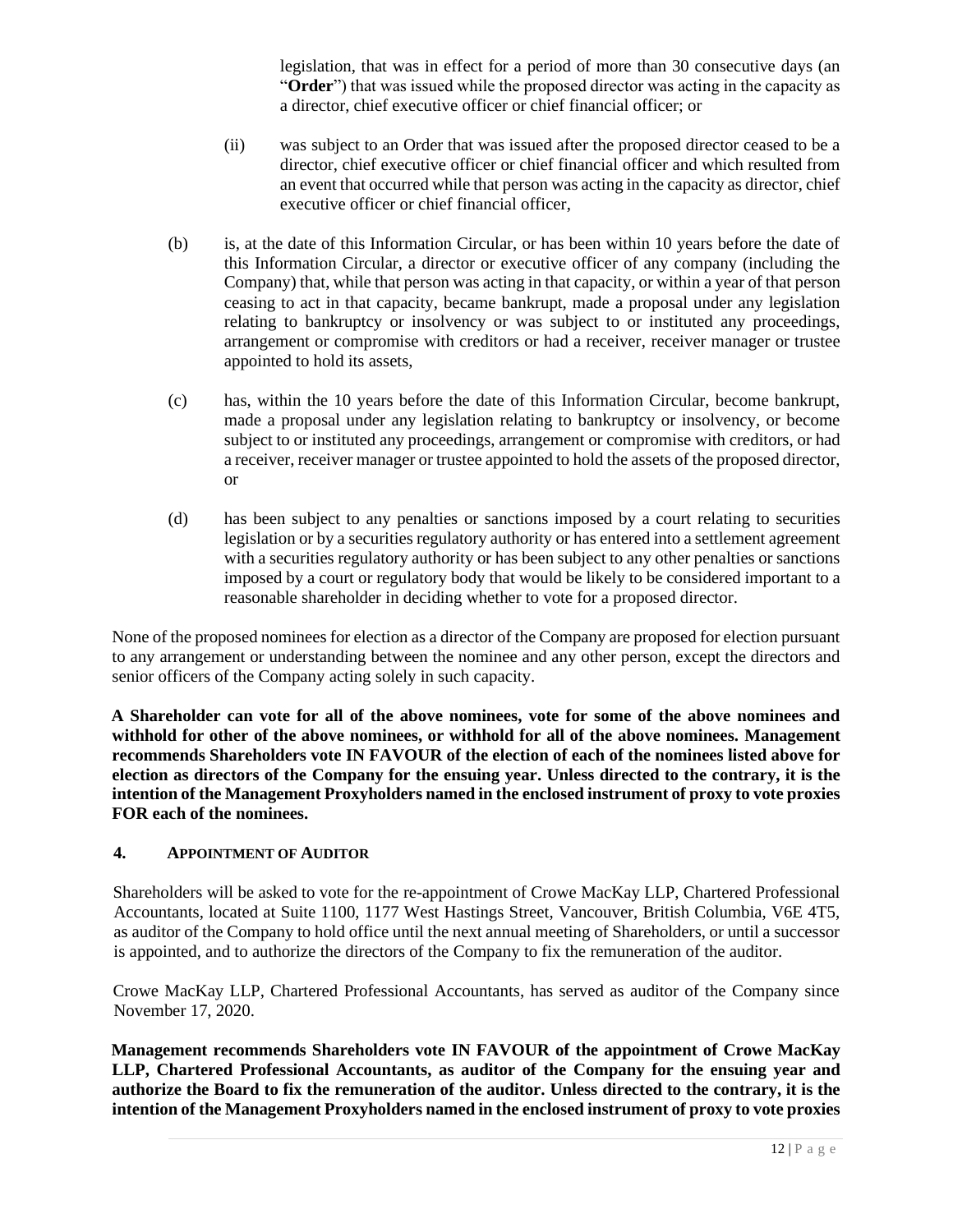**FOR the appointment of Crowe MacKay LLP, Chartered Professional Accountants, as auditor of the Company until the close of the next annual meeting and to authorize the Board to fix the remuneration to be paid to the auditor.**

## **4. APPROVAL OF STOCK OPTION PLAN**

The stock option plan of the Company (the "**Stock Option Plan**") is a 10% rolling stock option plan. It was initially adopted January 8, 2019, and was last approved by Shareholders at the Annual General and Special Meeting of Shareholders held May 27, 2021. The Stock Option Plan was amended on February 3, 2022, to comply with the policies of the TSX Venture Exchange ("**Exchange**") in connection with the listing of the Shares on the Exchange on February 8, 2022. In addition, Exchange policies respecting the granting of stock options requires that all companies listed on the Exchange implement a stock option plan and that any "rolling" stock option plan must receive Shareholder approval on an annual basis and subsequent approval by the Exchange.

For a summary of the material terms of the Stock Option Plan, see *"Section 5 – Statement of Executive Compensation – Director and Named Executive Officer Compensation – Stock Option Plans and Other Incentive Plans."* For additional details, *see "Section 8 – Other Information - Securities Authorized for Issuance Under Equity Compensation Plans."* A full copy of the Stock Option Plan, as amended February 3, 2022, is attached hereto as Schedule "A" for review by Shareholders.

The purpose of this Stock Option Plan is to advance the interests of the Company by encouraging equity participation in the Company through the acquisition of Shares by directors, officers, employees and consultants of the Company. It is the intention of the Company that the Stock Option Plan will at all times be in compliance with stock exchange policies and any inconsistencies between the Stock Option Plan and stock exchange policies will be resolved in favour of the latter.

As at the date of this Information Circular, there are stock options outstanding to purchase an aggregate of 9,700,000 Shares under the Stock Option Plan.

#### *Shareholder Approval*

At the Meeting, Shareholders will be asked to consider and, if deemed advisable, to approve, with or without variation, an ordinary resolution approving the Stock Option Plan, as amended on February 3, 2022. The text of the ordinary resolution which management intends to place before the Meeting is as follows:

"**BE IT RESOLVED** as an ordinary resolution of Shareholders that:

- 1. the stock option plan of the Company, as amended on February 3, 2022, and as described in the management information circular dated May 4, 2022, prepared for the purposes of the annual general and special meeting of Shareholders of the Company (the "**Stock Option Plan**"), be and is hereby ratified, confirmed and approved as the stock option plan of the Company;
- 2. any one director or officer may amend the form of the Stock Option Plan in order to satisfy the requirements or requests of any regulatory authorities, including the TSX Venture Exchange, without requiring further approval of the shareholders of the Company; and
- 3. any one director or officer of the Company be and is hereby authorized and directed, on behalf of the Company, to take all necessary steps and proceedings and to execute, deliver and file any and all declarations, agreements, documents and other instruments and do all such other acts and things (whether under corporate seal of the Company or otherwise) that may be necessary or desirable to give effect to this ordinary resolution."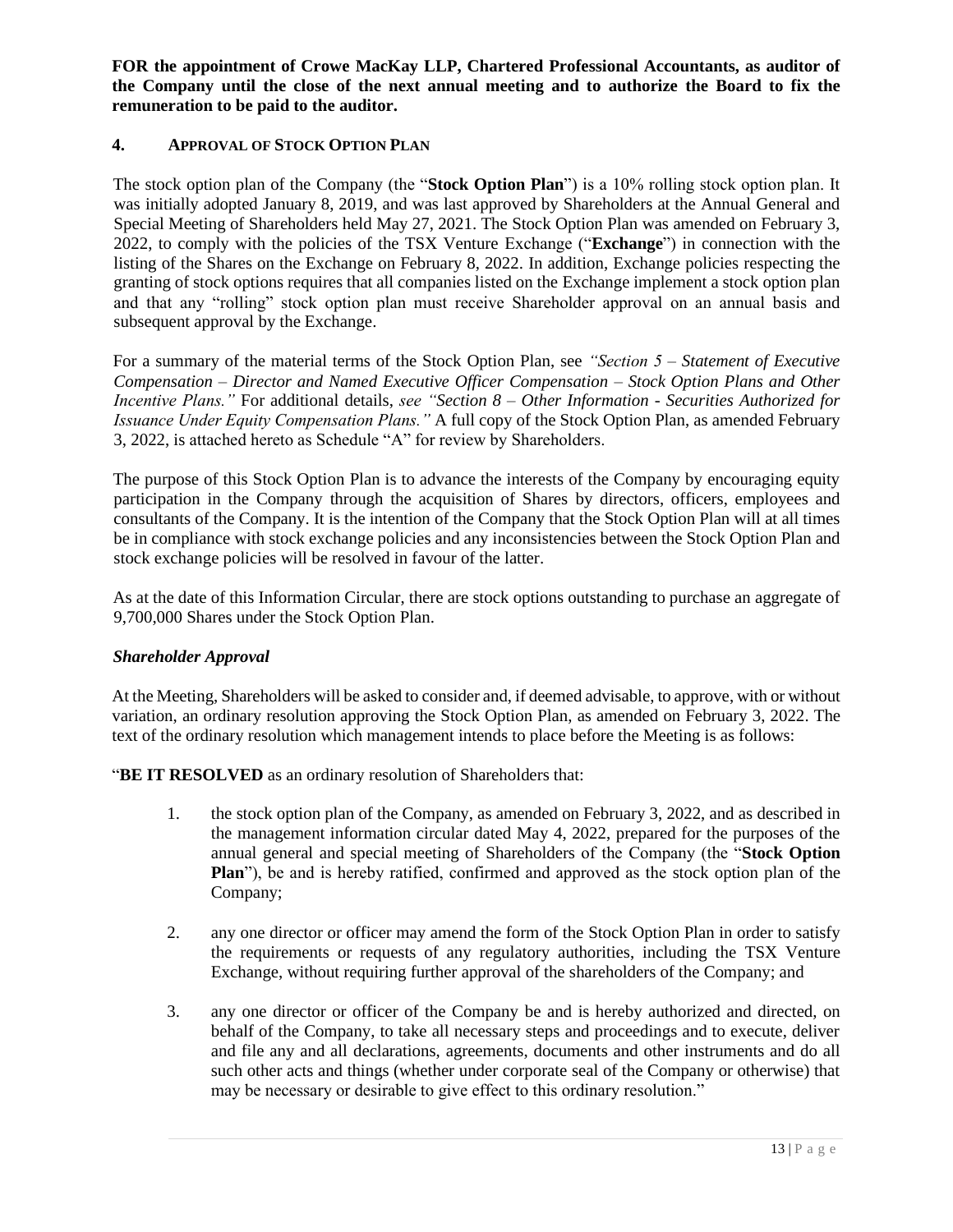An *ordinary resolution* is a resolution passed by the Shareholders of the Company at the Meeting by a simple majority of the votes case in person or by proxy. If the Stock Option Plan is not approved at the Meeting, the Company will not be permitted to grant further stock options until shareholder approval is obtained. However, all stock options previously granted will continue unaffected.

**Management believes the passing of the above resolution is in the best interests of the Company and recommends that the Shareholders vote IN FAVOUR of the approval of the Stock Option Plan. Unless otherwise directed, it is the intention of the Management Proxyholders named in the enclosed instrument of proxy to vote proxies FOR approval of the Stock Option Plan.**

## **6. APPROVAL OF RESTRICTED SHARE UNIT PLAN**

At the Annual General and Special Meeting of Shareholders held May 27, 2021, Shareholders approved the adoption of a restricted share unit plan for the Company (the "**RSU Plan**") in order to have a broader range of plans, in addition to the Stock Option Plan, to promote and advance the interests of the Company by (i) providing Eligible Persons (as defined in the RSU Plan) with additional incentive through an opportunity to receive discretionary bonuses in the form of Shares of the Company, (ii) encouraging stock ownership by such Eligible Persons, (iii) increasing the proprietary interest of Eligible Persons in the success of the Company, and (iv) increasing the ability to attract, retain and motivate Eligible Persons.

The RSU Plan was adopted by the Board on July 23, 2021, and subsequently amended on February 3, 2022, to comply with the policies of the TSX Venture Exchange ("**TSXV**") in connection with the listing of the Shares on the TSXV on February 8, 2022.

For a summary of the material terms of the RSU Plan, see *"Section 5 – Statement of Executive Compensation – Director and Named Executive Officer Compensation – Stock Option Plans and Other Incentive Plans."* For additional details, *see "Section 8 – Other Information - Securities Authorized for Issuance Under Equity Compensation Plans."* A full copy of the RSU Plan, as amended February 3, 2022, is attached hereto as Schedule "B" for review by Shareholders.

As at the date of this Information Circular, there is an aggregate of 1,000,000 unvested restricted share units outstanding.

#### *Shareholder Approval*

At the Meeting, Shareholders will be asked to consider and, if deemed advisable, to approve, with or without variation, an ordinary resolution approving the RSU Plan, as amended on February 3, 2022. The text of the ordinary resolution which management intends to place before the Meeting is as follows:

"**BE IT RESOLVED** as an ordinary resolution of Shareholders that:

- 1. the restricted share unit plan of the Company, as amended on February 3, 2022, and as described in the management information circular dated May 4, 2022, prepared for the purposes of the annual general and special meeting of Shareholders of the Company (the "**RSU Plan**"), be and is hereby ratified, confirmed and approved as the restricted share unit plan of the Company;
- 2. any one director or officer may amend the form of the RSU Plan in order to satisfy the requirements or requests of any regulatory authorities, including the TSX Venture Exchange, without requiring further approval of the shareholders of the Company; and
- 3. any one director or officer of the Company be and is hereby authorized and directed, on behalf of the Company, to take all necessary steps and proceedings and to execute, deliver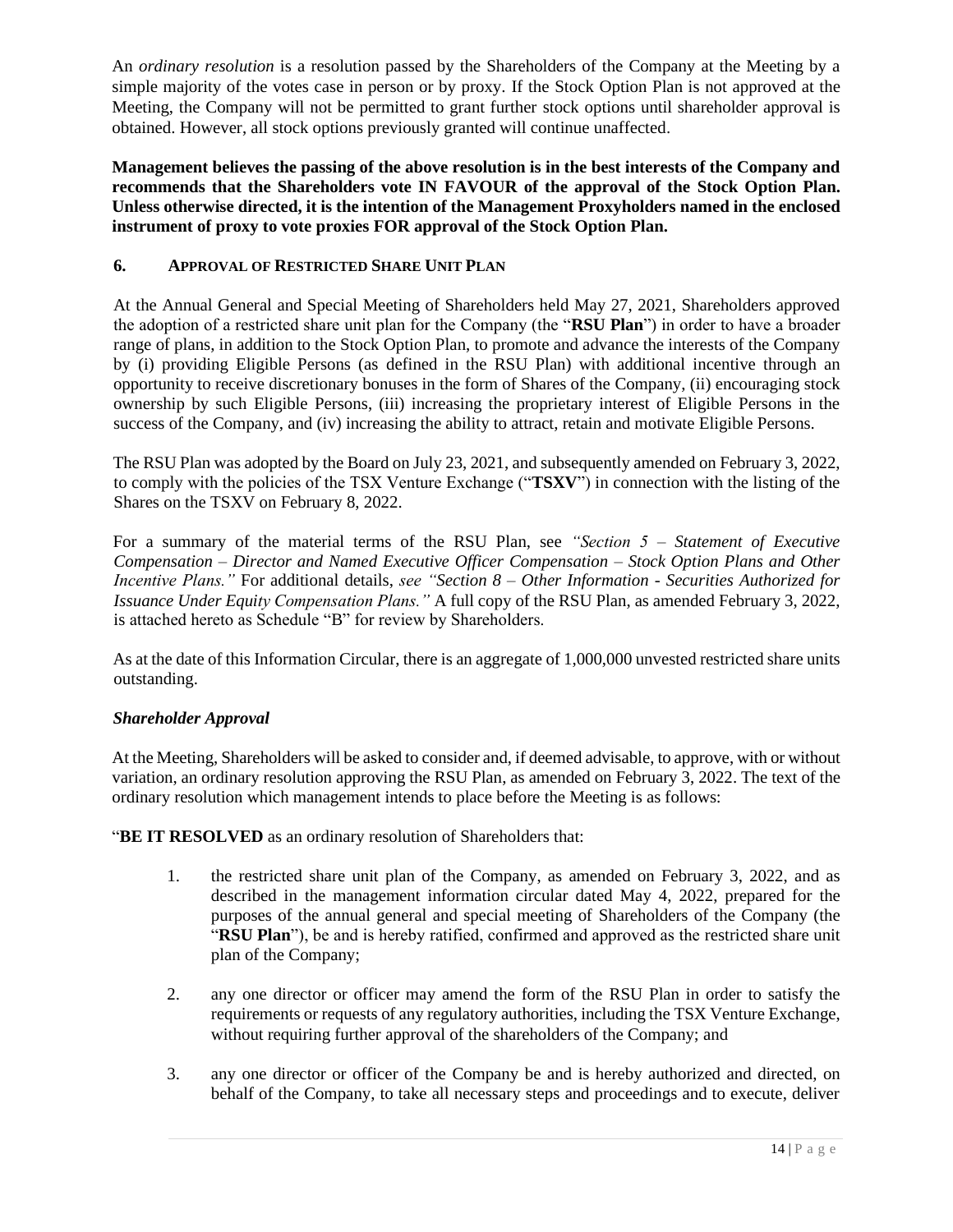and file any and all declarations, agreements, documents and other instruments and do all such other acts and things (whether under corporate seal of the Company or otherwise) that may be necessary or desirable to give effect to this ordinary resolution."

An *ordinary resolution* is a resolution passed by the Shareholders of the Company at the Meeting by a simple majority of the votes case in person or by proxy. If the RSU Plan is not approved at the Meeting, the Company will not be permitted to grant further awards until shareholder approval is obtained. However, all awards previously granted will continue unaffected. If the RSU Plan is approved at the Meeting, it will subsequently be submitted for approval by the Exchange.

**Management believes the passing of the above resolution is in the best interests of the Company and recommends that the Shareholders vote IN FAVOUR of the approval of the RSU Plan. Unless otherwise directed, it is the intention of the Management Proxyholders named in the enclosed instrument of proxy to vote proxies FOR approval of the RSU Plan.**

#### **7. APPROVAL OF AMENDMENT TO THE ARTICLES OF THE COMPANY TO IMPLEMENT ADVANCE NOTICE PROVISIONS**

## *Background*

The Board has determined that it would be appropriate and in the best interests of the Company to implement a requirement for advance notice in connection with the election of directors and amend the Company's current Articles to include advance notice provisions ("**Advance Notice Provisions**"). The following is a summary of the proposed Advance Notice Provisions and is subject to the full text of the Advance Notice Provisions set forth in Schedule "C" to this Information Circular.

#### *Purpose of the Advance Notice Provisions*

The purpose of the Advance Notice Provisions is to provide shareholders, directors and management of the Company with direction on the procedure for Shareholder nomination of directors. The Advance Notice Provisions are the framework pursuant to which the Company fixes a deadline by which holders of common shares must submit director nominations to the Company prior to any annual or special meeting of Shareholders and set forth the information that a Shareholder must include in the notice to the Company for the nomination notice to be in proper written form.

#### *Effect of the Advance Notice Provisions*

Subject to the *Business Corporations Act* (British Columbia) ("**BCBCA**"), the Advance Notice Provisions incorporated into the Company's Articles provide that only persons who are nominated in accordance with the following procedures shall be eligible for election as directors of the Company. Nominations of persons for election to the Board may be made with respect to any annual meeting of Shareholders or at any special meeting of Shareholders if one of the purposes for which the special meeting was called was the election of directors. In order to be eligible for election to the Board at any Annual Meeting or Special Meeting of shareholders, persons must be nominated in accordance with one of the following procedures:

- (a) by or at the direction of the Board, including pursuant to a notice of meeting;
- (b) by or at the direction or request of one or more shareholders pursuant to a proposal made in accordance with the provisions of the BCBCA, or a requisition of the Shareholders made in accordance with the provisions of the BCBCA; or
- (c) by any person (a "**Nominating Shareholder**"):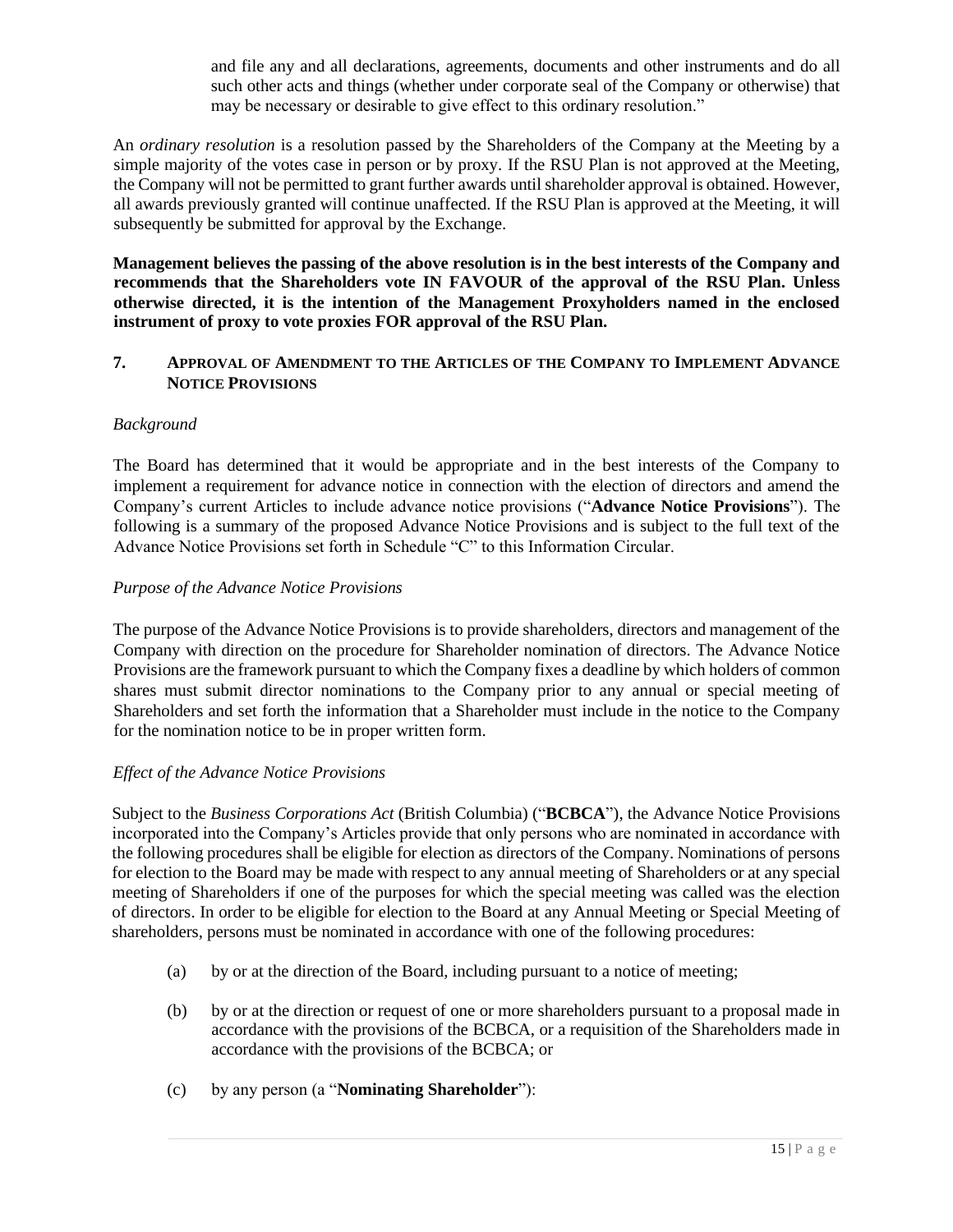- (i) who, at the close of business on the date of the giving of the notice provided for below and on the record date for notice of such meeting, is entered in the securities register as a holder of one or more shares carrying the right to vote at such meeting or who beneficially owns shares that are entitled to be voted at such meeting; and
- (ii) who complies with the notice procedures set forth below.

In addition to any other applicable requirements, for a nomination to be made by a Nominating Shareholder, the Nominating Shareholder must have given timely notice thereof in proper written form to the Secretary of the Company at the principal executive offices of the Company.

*To be timely, a Nominating Shareholder's notice to the Secretary of the Company must be made:*

- (a) in the case of an annual meeting of Shareholders, not less than 30 nor more than 65 days prior to the date of the annual meeting of Shareholders; provided, however, that in the event that the annual meeting of Shareholders is to be held on a date that is less than 50 days after the date (the "**Notice Date**") on which the first public announcement of the date of the annual meeting was made, notice by the Nominating Shareholder may be made not later than the close of business on the tenth  $(10<sup>th</sup>)$  day following the Notice Date; and
- (b) in the case of a special meeting (which is not also an annual meeting) of Shareholders called for the purpose of electing directors (whether or not called for other purposes), not later than the close of business on the fifteenth  $(15<sup>th</sup>)$  day following the day on which the first public announcement of the date of the special meeting of Shareholders was made.

In no event shall any adjournment or postponement of a meeting of Shareholders or the announcement thereof commence a new time period for the giving of a Nominating Shareholder's notice as described above.

To be in proper written form, a Nominating Shareholder's notice to the Secretary of the Company must set forth the name, age, business address, residential address and principal occupation or employment of the proposed nominee, and the security holdings of the Company which are controlled or which are owned beneficially or of record by the person. In addition, the notice by the Nominating Shareholder must also disclose any other information relating to the proposed nominee as well as any proxy, contract, arrangement, understanding or relationship pursuant to which such Nominating Shareholder has a right to vote any shares of the Company and any other information relating to such Nominating Shareholder that would be required to be made in a dissident's proxy circular in connection with solicitations of proxies for election of directors pursuant to the BCBCA and Applicable Securities Laws (as defined in Schedule "C" hereto).

The Company may require any proposed nominee to furnish such other information as may reasonably be requested by the Company to determine the eligibility of such proposed nominee to serve as an independent director of the Company or that could be material to a reasonable Shareholder's understanding of the independence, or lack thereof, of such proposed nominee. No person shall be eligible for election as a director of the Company unless nominated in accordance with the Advance Notice Provisions; provided; however, that nothing in the Advanced Notice Provisions shall be deemed to preclude discussion by a Shareholder (as distinct from the nomination of directors) at a meeting of Shareholders of any matter in respect of which it would have been entitled to submit a proposal pursuant to the provisions of the BCBCA.

The Chairman of the meeting shall have the power and duty to determine whether a nomination was made in accordance with the procedures set forth in the foregoing provisions and, if any proposed nomination is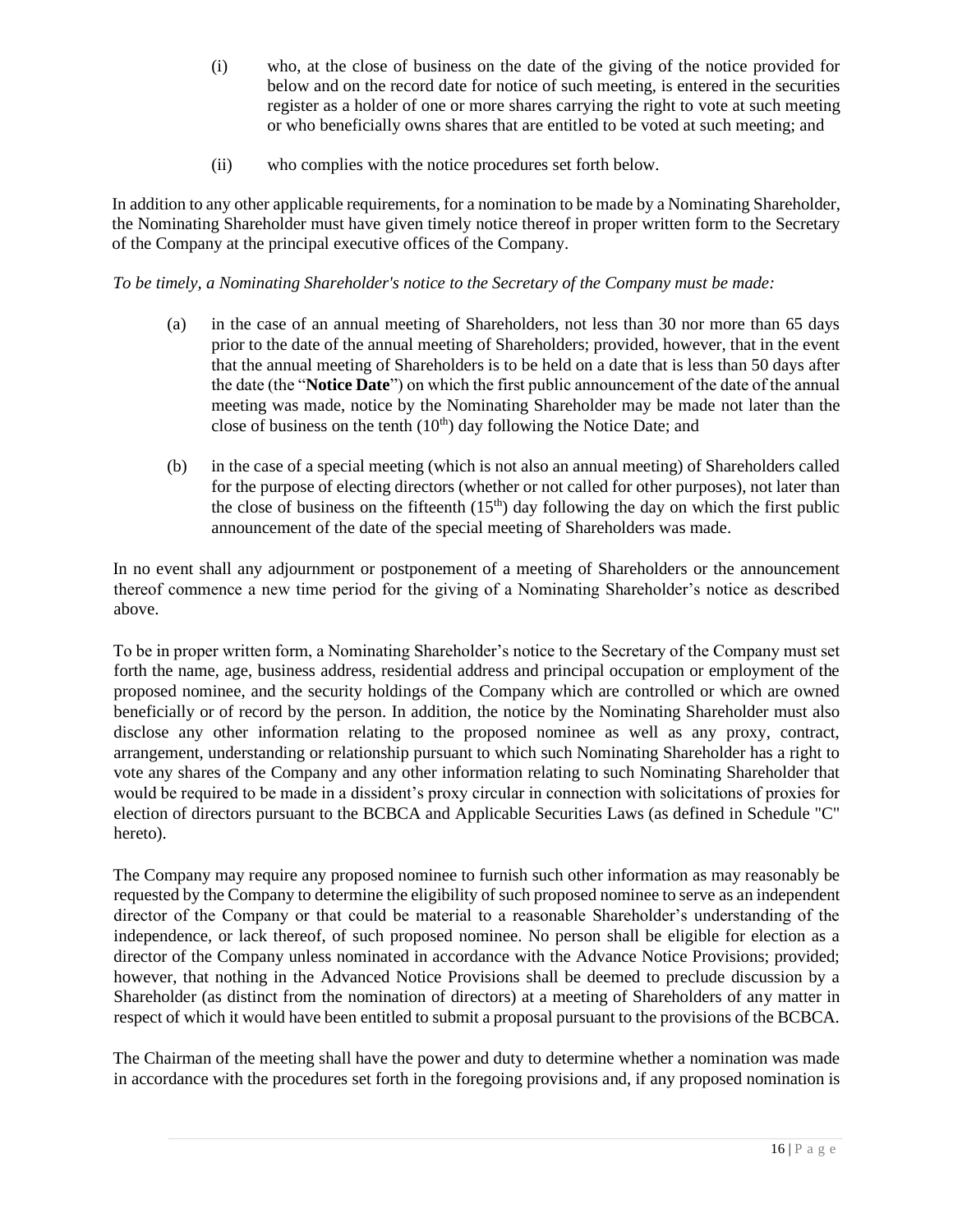not in compliance with such foregoing provisions, to declare that such defective nomination shall be disregarded.

Notwithstanding any other provision of the Advance Notice Provisions, notice given to the Secretary of the Company pursuant to the Advance Notice Provisions may only be given by personal delivery, facsimile transmission or by email (at such email address as stipulated from time to time by the Secretary of the Company for the purposes of this notice), and shall be deemed to have been given and made only at the time it is served by personal delivery, email (at the address as foresaid) or sent by facsimile transmission (provided that receipt of confirmation of such transmission has been received) to the Secretary at the address of the principal executive offices of the Company; provided that if such delivery or electronic communication is made on a day which is a not a business day or later than 5:00 p.m. (Vancouver time) on a day which is a business day, then such delivery or electronic communication shall be deemed to have been made on the subsequent day that is a business day.

The Advance Notice Provisions apply to the Company so long as the Company is a public company.

A complete copy of the proposed new Article 28 incorporating the Advance Notice Provisions is attached as Schedule "C" to this Information Circular. A complete copy of the Company's Articles, as amended, may be inspected at the registered office of the Company, at 1055 West Georgia Street, 1500 Royal Centre, Vancouver, British Columbia, V6E 2N7, during normal business hours and at the Meeting. In addition, a complete copy of the proposed Articles, as amended, will be mailed, free of charge, to any holder of common shares who requests a copy in writing from the Secretary of the Company. Any such request should be mailed to the Company, at its head office, to the attention of the Secretary.

In order to implement the Advance Notice Provisions, the Shareholders of the Company will be asked to consider and, if thought fit, pass an ordinary resolution (the "Advance Notice Resolution"), with or without variation, to amend the Company's current Articles, the text of which is attached as Schedule "C" to this Information Circular. If the Advance Notice Resolution is passed, the amendment to the Articles will become effective on the date and time that the resolution is received for deposit at the Company's records office, which the Company anticipates will be immediately after the Meeting.

Approval of the Advance Notice Provisions requires the approval of the Shareholders by ordinary resolutions, being not less than one-half of the votes cast by Shareholders on the Advance Notice Resolution. If the Advance Notice Resolution is not approved by the requisite number of Shareholders, the Articles will not be amended.

The Board of Directors unanimously recommends that shareholders ratify, confirm and approve the Advance Notice Resolution by voting in favour of the resolution. It is the intention of the persons named in the enclosed Proxy, in the absence of instructions to the contrary, to vote the Proxy in favour of the resolution approving the Advance Notice Provisions.

## **Unless otherwise directed, it is the intention of the Management Proxyholders named in the enclosed instrument of proxy to vote proxies FOR approval of the Advance Notice Resolutions.**

## **8. OTHER MATTERS**

Management of the Company is not aware of any other matters to come before the Meeting other than as set forth in the Notice of Meeting that accompanies this Information Circular. If any other matter properly comes before the Meeting, it is the intention of the persons named in the enclosed form of proxy to vote the shares represented thereby in accordance with their best judgment on such matter.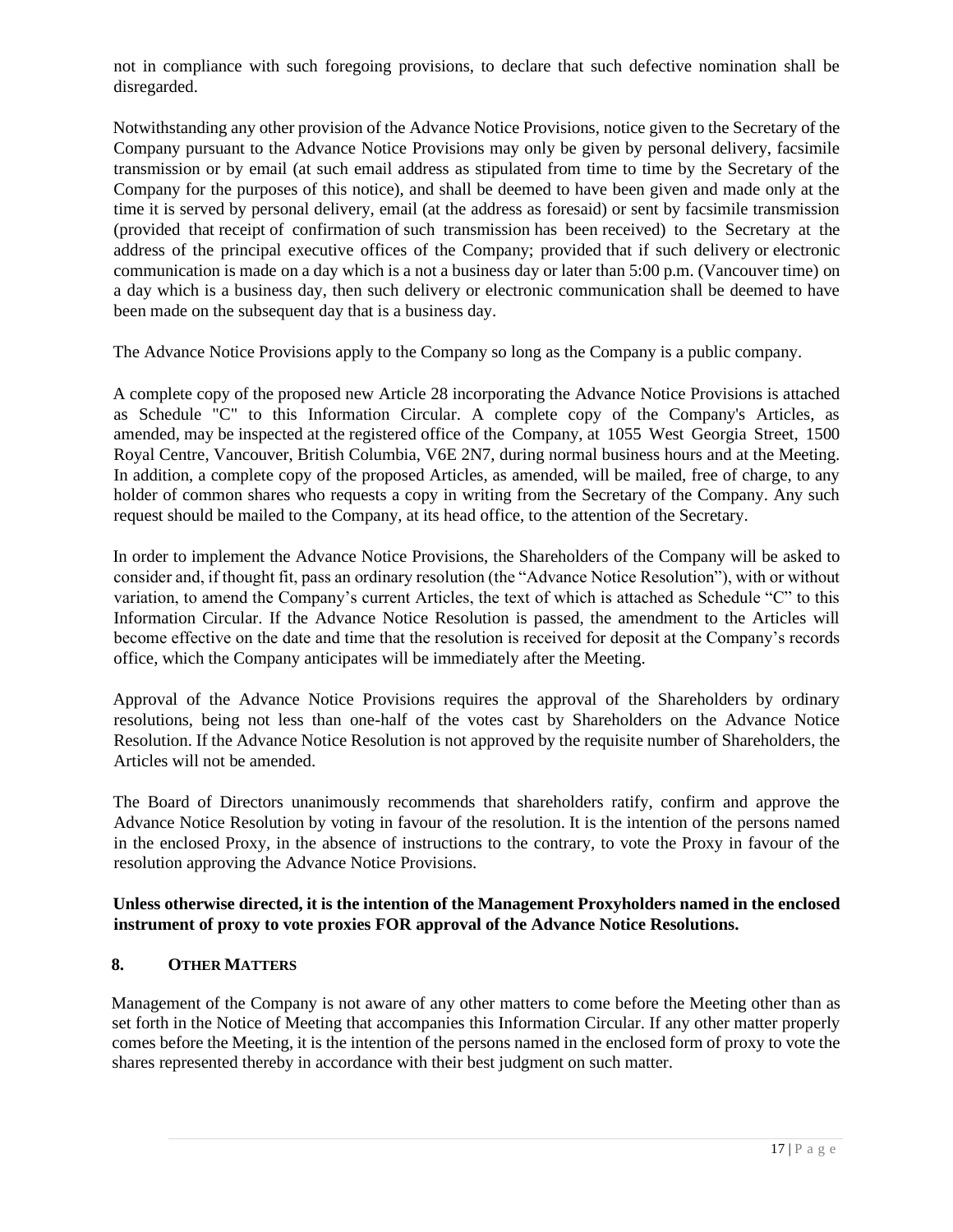## **Objective:**

The objective of this disclosure is to communicate the compensation the Corporation paid, made payable, awarded, granted, gave or otherwise provided to each named executive officer and director for the financial year, and the decision-making process relating to compensation. This disclosure will provide insight into executive compensation as a key aspect of the overall stewardship and governance of the Corporation and will help investors understand how decisions about executive compensation are made.

#### **Definitions**:

For the purpose of this Statement of Executive Compensation, in this form:

- (a) **"Company"** means Freeman Gold Corp.;
- (b) **"company"** includes other types of business organizations such as partnerships, trusts and other unincorporated business entities;
- (c) **"compensation securities**" includes stock options, convertible securities, exchangeable securities and similar instruments including stock appreciation rights, deferred share units and restricted stock units granted or issued by the Company or one of its subsidiaries for services provided or to be provided, directly or indirectly, to the Company or any of its subsidiaries;
- (d) **"named executive officer**" or "**NEO**" means each of the following individuals:
	- (i) each individual who, in respect of the Company, during any part of the most recently completed financial year, served as chief executive officer ("**CEO**"), including an individual performing functions similar to a CEO;
	- (ii) each individual who, in respect of the company, during any part of the most recently completed financial year, served as chief financial officer ("**CFO**"), including an individual performing functions similar to a CFO;
	- (iii) in respect of the company and its subsidiaries, the most highly compensated executive officer other than the individuals identified in paragraphs (a) and (b) at the end of the most recently completed financial year whose total compensation was more than \$150,000 for that financial year;
	- (iv) each individual who would be a named executive officer under paragraph (c) but for the fact that the individual was not an executive officer of the company, and was not acting in a similar capacity, at the end of that financial year;
- (e) **"plan"** includes any plan, contract, authorization, or arrangement, whether or not set out in any formal document, where cash, compensation securities or any other property may be received, whether for one or more persons.
- (f) "**underlying securities**" means any securities issuable on conversion, exchange or exercise of compensation securities.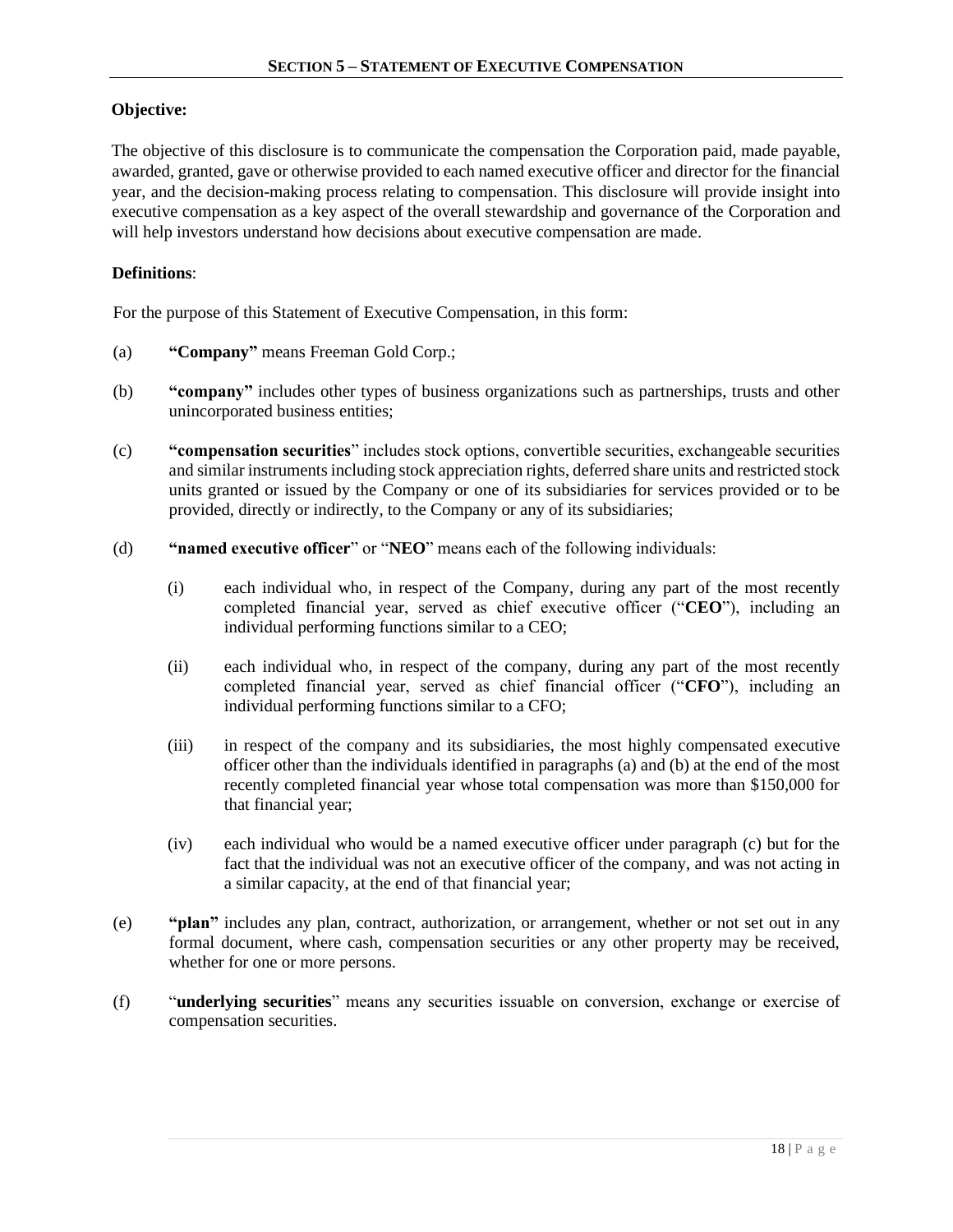#### **DIRECTOR AND NAMED EXECUTIVE OFFICER COMPENSATION**

During the financial year ended November 30, 2021, based on the definitions in this section, the NEOs of the Company were (a) Will Randall, who has served as President, CEO and Director of the Company since May 27, 2020; (b) Bassam Moubarak, who has served as CFO and Director since October 1, 2020, as well as Corporate Secretary since July 23, 2021; (c) Paul Matysek, who has served as Director and Executive Chairman on September 1, 2021; and (d) Dean Besserer, who has served as Vice-President of Exploration since June 3, 2020. Individuals serving as directors of the Company who were not NEOs during the financial year ended November 30, 2021, were Victor Cantore, Simon Marcotte and Ronald Stewart.

#### *Director and named executive officer compensation, excluding compensation securities*

The following table sets forth all compensation, excluding options and compensation securities, paid, payable, awarded, granted, given, or otherwise provided, directly or indirectly, by the Company, or a subsidiary of the Company, for the two most recently completed financial years, to each NEO and director of the Company, in any capacity, including, for greater certainty, all plan and non-plan compensation, direct and indirect pay, remuneration, economic or financial award, reward, benefit, gift or perquisite paid, payable, awarded, granted, given or otherwise provided to the NEO or director of the Company for services provided and for services to be provided, directly or indirectly, to the Company or a subsidiary of the Company.

| <b>Table of Compensation Excluding Compensation Securities</b> |            |                                                                              |                     |                                          |                                |                                              |                                     |
|----------------------------------------------------------------|------------|------------------------------------------------------------------------------|---------------------|------------------------------------------|--------------------------------|----------------------------------------------|-------------------------------------|
| Name and position                                              | Year $(1)$ | Salary,<br>consulting<br>fee, retainer<br><sub>or</sub><br>commission<br>\$) | <b>Bonus</b><br>\$) | Committee<br>or meeting<br>fees<br>$($)$ | Value of<br>perquisites<br>\$) | Value of all<br>other<br>compensation<br>\$) | <b>Total</b><br>compensation<br>\$) |
| Will Randall $\overline{^{(2)(11)}}$                           | 2021       | $200,000^{(3)}$                                                              | Nil                 | Nil                                      | Nil                            | Nil                                          | $200,000^{(3)}$                     |
| President, CEO and<br>Director                                 | 2020       | $201.417^{(3)}$                                                              | Nil                 | Nil                                      | Nil                            | Nil                                          | $201.417^{(3)}$                     |
| <b>Bassam Moubarak</b> (4)                                     | 2021       | $318,000^{(5)}$                                                              | $99,000^{(5)}$      | Nil                                      | <b>Nil</b>                     | Nil                                          | $417,000^{(5)}$                     |
| CFO, Corporate Secretary<br>and Director                       | 2020       | 53,000 $(5)$                                                                 | Nil                 | Nil                                      | Nil                            | Nil                                          | 53,000 $(5)$                        |
| Paul Matysek <sup>(6)</sup>                                    | 2021       | 49,500 $(7)$                                                                 | Nil                 | Nil                                      | Nil                            | Nil                                          | 49,500 $(7)$                        |
| <b>Executive Chairman</b>                                      | 2020       | N/A                                                                          | N/A                 | N/A                                      | N/A                            | N/A                                          | N/A                                 |
| Dean Besserer <sup>(8)</sup>                                   | 2021       | $189,076^{(9)}$                                                              | Nil                 | Nil                                      | <b>Nil</b>                     | Nil                                          | $189,076^{(9)}$                     |
| VP, Exploration                                                | 2020       | $129.950^{(9)}$                                                              | Nil                 | Nil                                      | Nil                            | Nil                                          | $129.950^{(9)}$                     |
| Victor Cantore <sup>(10)(11)</sup>                             | 2021       | Nil                                                                          | Nil                 | Nil                                      | Nil                            | Nil                                          | Nil                                 |
| Director                                                       | 2020       | Nil                                                                          | Nil                 | Nil                                      | Nil                            | Nil                                          | Nil                                 |
| Simon Marcotte (10)(11)                                        | 2021       | Nil                                                                          | Nil                 | Nil                                      | Nil                            | Nil                                          | Nil                                 |
| Director                                                       | 2020       | $84,750^{(12)}$                                                              | Nil                 | Nil                                      | Nil                            | Nil                                          | 84,750 (12)                         |
| Ronald Stewart <sup>(13)</sup>                                 | 2021       | Nil                                                                          | Nil                 | Nil                                      | Nil                            | Nil                                          | Nil                                 |
| Former Director                                                | 2020       | Nil                                                                          | Nil                 | Nil                                      | Nil                            | Nil                                          | Nil                                 |
| <b>Howard Milne</b> <sup>(14)</sup>                            | 2021       | N/A                                                                          | N/A                 | N/A                                      | N/A                            | N/A                                          | N/A                                 |
| Former CEO and                                                 | 2020       | $2,100^{(15)}$                                                               | Nil                 | Nil                                      | Nil                            | Nil                                          | $2,100^{(15)}$                      |
| <b>Former Director</b>                                         |            |                                                                              |                     |                                          |                                |                                              |                                     |
| Kelvin Lee (16)                                                | 2021       | N/A                                                                          | N/A                 | N/A                                      | N/A                            | N/A                                          | N/A                                 |
| Former CFO                                                     | 2020       | $50,000$ (17)                                                                | Nil                 | Nil                                      | Nil                            | Nil                                          | $50,000^{(17)}$                     |
| Steve Mathiesen <sup>(18)</sup>                                | 2021       | N/A                                                                          | N/A                 | N/A                                      | N/A                            | N/A                                          | N/A                                 |
| Former CFO and                                                 | 2020       | Nil                                                                          | Nil                 | Nil                                      | Nil                            | Nil                                          | Nil                                 |
| <b>Former Director</b>                                         |            |                                                                              |                     |                                          |                                |                                              |                                     |
| James H. Place $(19)$                                          | 2021       | N/A                                                                          | N/A                 | N/A                                      | N/A                            | N/A                                          | N/A                                 |
| <b>Former Director</b>                                         | 2020       | Nil                                                                          | Nil                 | Nil                                      | Nil                            | Nil                                          | Nil                                 |

**Notes:**

(1) Year ended November  $30<sup>th</sup>$ <br>(2) Will Randall was appointed

(2) Will Randall was appointed President, Chief Executive Officer and Director on May 27, 2020.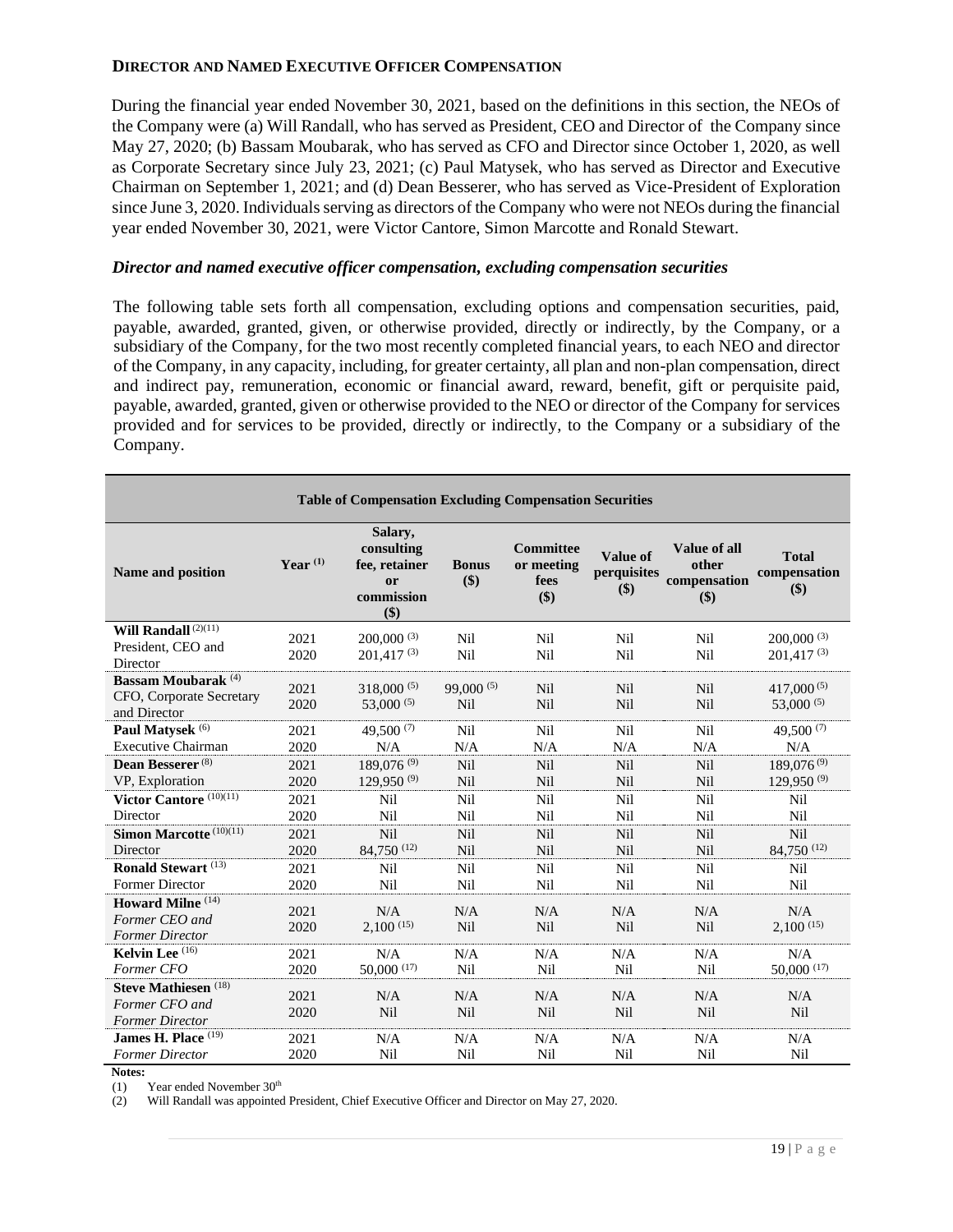- (3) Consulting fees paid to a company controlled by Will Randall for management services
- (4) Bassam Moubarak was appointed Chief Financial Officer and Director on October 1, 2020. He was appointed Corporate Secretary on July 23, 2021.
- (5) Aggregate consulting fees paid to Bassam Moubarak and to a company controlled by Bassam Moubarak for management, administrative and financial reporting services
- (6) Paul Matysek was appointed Director and Executive Chairman of the Company on September 1, 2021.
- (7) Consulting fees paid to a company controlled by Paul Matysek for management services
- (8) Dean Besserer was appointed Vice President of Exploration on June 3, 2020.
- (9) Consulting and equipment rental fees paid to a company controlled by Dean Besserer.
- (10) Appointed Director on April 22, 2020
- (11) Member of the Audit Committee of the Company
- (12) Consulting fees paid to a company controlled by Simon Marcotte.
- (13) Ronald Stewart served as a director of the Company from April 22, 2020, until August 31, 2021.
- (14) Howard Milne held the office of Chief Executive Officer and a director of the Company from October 24, 2018 until May 27, 2020.
- (15) Consulting fees paid to a company controlled by Howard Milne
- (16) Kelvin Lee held the office of Chief Financial Officer from June 17, 2020, until October 1, 2020. He also served as Vice President from January 22, 2020, until June 17, 2020.
- (17) Consulting fees paid to a company controlled by Kelvin Lee
- (18) Steve Mathieson held the office of Chief Financial Officer and a director of the Company from October 24, 2018 until June 17, 2020.
- (19) James H. Place was a director of the Company from October 24, 2018, until April 22, 2020.

#### *Stock Options and Other Compensation Securities*

The following table sets out all compensation securities granted or issued to each NEO and director by the Company or one of its subsidiaries during the financial year ended November 30, 2021, for services provided or to be provided, directly or indirectly, to the Company or any subsidiary thereof:

| <b>Compensation Securities</b>                        |                                            |                                                                                                                  |                              |                                                     |                                                                                                   |                                                                                           |                              |
|-------------------------------------------------------|--------------------------------------------|------------------------------------------------------------------------------------------------------------------|------------------------------|-----------------------------------------------------|---------------------------------------------------------------------------------------------------|-------------------------------------------------------------------------------------------|------------------------------|
| Name and position                                     | <b>Type of</b><br>compensation<br>security | Number of<br>compensation<br>securities,<br>number of<br>underlying<br>securities, and<br>percentage of<br>class | Date of<br>issue or<br>grant | Issue,<br>conversion<br>or exercise<br>price<br>\$) | <b>Closing price</b><br>of<br>security or<br>underlying<br>security on<br>date of<br>grant<br>\$) | <b>Closing</b><br>price of<br>security or<br>underlying<br>security at<br>vear end<br>\$) | <b>Expiry</b><br><b>Date</b> |
| <b>Will Randall</b><br>President, CEO and<br>Director | <b>Stock Options</b>                       | 600,000 (8.51%)<br><b>Underlying Shares:</b><br>600,000 (0.46%)                                                  | August<br>31, 2021           | \$0.40                                              | \$0.35                                                                                            | \$0.465                                                                                   | August<br>31, 2026           |
| <b>Bassam Moubarak</b><br><b>CFO</b> and Director     | <b>Stock Options</b>                       | 925,000 (13.12%)<br><b>Underlying Shares:</b><br>925,000 (0.70%)                                                 | August<br>31, 2021           | \$0.40                                              | \$0.35                                                                                            | \$0.465                                                                                   | August<br>31, 2026           |
|                                                       | Restricted<br><b>Share Units</b>           | 500,000 (50.00%)<br><b>Underlying Shares:</b><br>500,000 (0.38%)                                                 | July 31,<br>2021             | N/A                                                 | \$0.365                                                                                           | \$0.465                                                                                   | July 31,<br>2024             |
| <b>Paul Matysek</b><br>Executive Chairman             | <b>Stock Options</b>                       | 1,575,000 (22.34%)<br><b>Underlying Shares:</b><br>1,575,000 (1.20%)                                             | August<br>31, 2021           | \$0.40                                              | \$0.35                                                                                            | \$0.465                                                                                   | August<br>31, 2026           |
|                                                       | Restricted<br><b>Share Units</b>           | 500,000 (50.00%)<br><b>Underlying Shares:</b><br>500,000 (0.38%)                                                 | July 31,<br>2021             | N/A                                                 | \$0.365                                                                                           | \$0.465                                                                                   | July 31,<br>2024             |
| <b>Dean Besserer</b><br>VP, Exploration               | <b>Stock Options</b>                       | 175,000 (2.48%)<br><b>Underlying Shares:</b><br>175,000 (0.13%)                                                  | August<br>31, 2021           | \$0.40                                              | \$0.35                                                                                            | \$0.465                                                                                   | August<br>31, 2026           |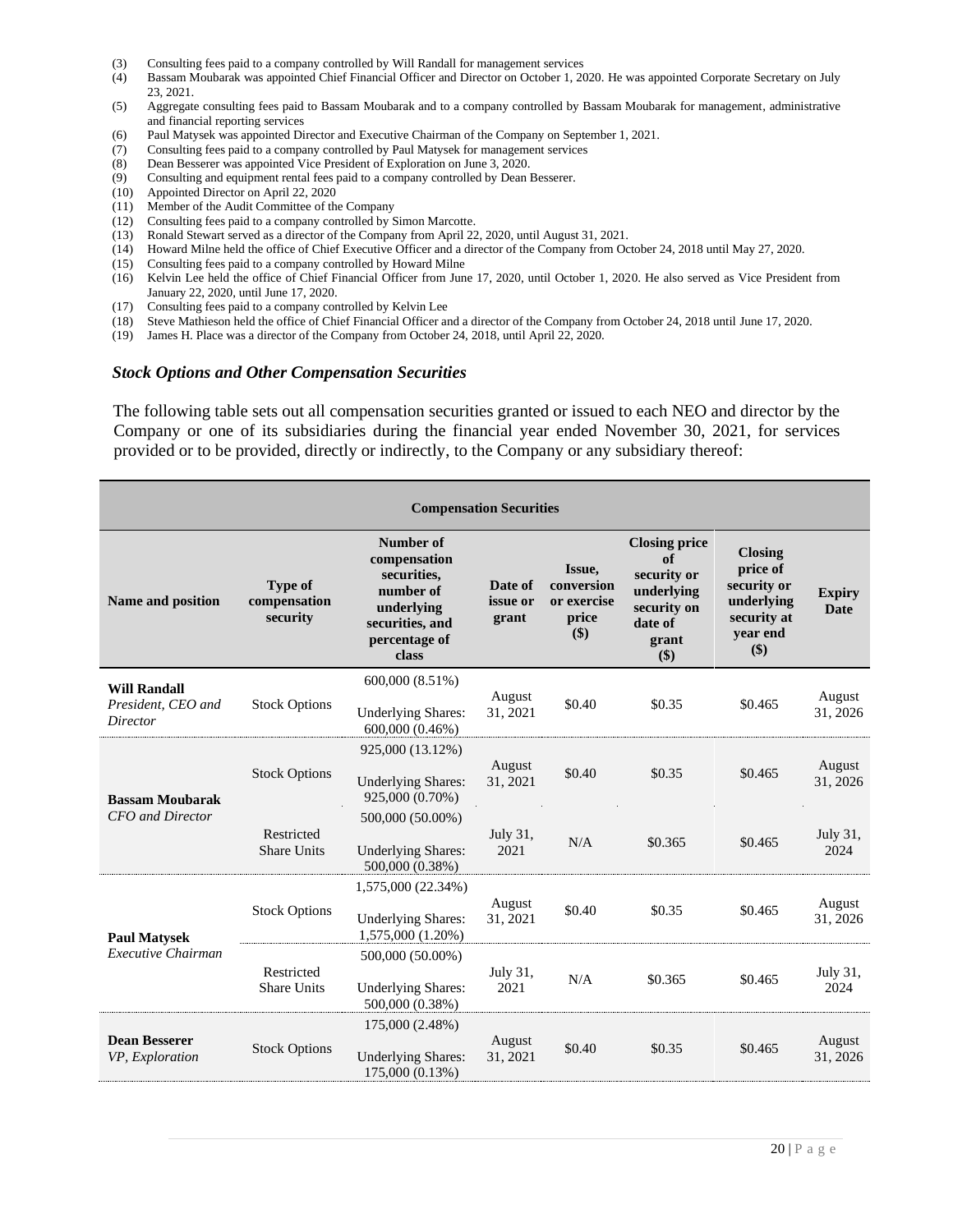| <b>Compensation Securities</b>    |                                            |                                                                                                                  |                                     |                                                         |                                                                                                     |                                                                                           |                       |
|-----------------------------------|--------------------------------------------|------------------------------------------------------------------------------------------------------------------|-------------------------------------|---------------------------------------------------------|-----------------------------------------------------------------------------------------------------|-------------------------------------------------------------------------------------------|-----------------------|
| Name and position                 | <b>Type of</b><br>compensation<br>security | Number of<br>compensation<br>securities,<br>number of<br>underlying<br>securities, and<br>percentage of<br>class | Date of<br><i>issue</i> or<br>grant | Issue,<br>conversion<br>or exercise<br>price<br>$($ \$) | <b>Closing price</b><br>of<br>security or<br>underlying<br>security on<br>date of<br>grant<br>$($)$ | <b>Closing</b><br>price of<br>security or<br>underlying<br>security at<br>vear end<br>\$) | <b>Expiry</b><br>Date |
| <b>Victor Cantore</b><br>Director | <b>Stock Options</b>                       | 75,000 (1.06%)<br><b>Underlying Shares:</b><br>75,000 (0.06%)                                                    | August<br>31, 2021                  | \$0.40                                                  | \$0.35                                                                                              | \$0.465                                                                                   | August<br>31, 2026    |
| <b>Simon Marcotte</b><br>Director | <b>Stock Options</b>                       | 75,000 (1.06%)<br><b>Underlying Shares:</b><br>75,000 (0.06%)                                                    | August<br>31, 2021                  | \$0.40                                                  | \$0.35                                                                                              | \$0.465                                                                                   | August<br>31, 2026    |

**Notes:**

In addition to the compensation securities detailed above, as at November 30, 2021:

(a) Will Randall held 500,000 stock options granted May 27, 2020, whereby each stock option is convertible at an exercise price of \$0.60 into a Share until May 27, 2025;

(b) Bassam Moubarak held 500,000 stock options granted October 5, 2020, whereby each stock option is convertible at an exercise price of \$0.60 into a Share until October 5, 2025;

(c) Paul Matysek held 500,000 stock options granted October 5, 2020, whereby each stock option is convertible at an exercise price of \$0.60 into a Share until October 5, 2025;

(d) Victor Cantore held 300,000 stock options granted May 27, 2020, whereby each stock option is convertible at an exercise price of \$0.60 into a Share until May 27, 2025; and

(e) Simon Marcotte held 300,000 stock options granted May 27, 2020, whereby each stock option is convertible at an exercise price of \$0.60 into a Share until May 27, 2025

#### *Exercise of Compensation Securities by Directors and NEOs*

No exercises of compensation securities by any NEO or director of the Company occurred during the financial year ended June 30, 2021.

#### *Stock Option Plans and Other Incentive Plans*

#### *Stock Option Plan*

The stock option plan of the Company is a 10% rolling stock option plan under which stock options ("**Options**") may be granted to directors, officers, employees and consultants of the Company ("**Service Providers**"). It was initially adopted January 8, 2019, last approved by Shareholders on May 27, 2021, and subsequently amended on February 3, 2022, to comply with the policies of the TSX Venture Exchange ("**Exchange**") in connection with the listing of the Shares on the Exchange on February 8, 2022.

The following is a summary of the material terms of the stock option plan of the Company, as amended on February 3, 2022 (the "**Stock Option Plan**"):

(i) the maximum aggregate number of Shares that may be reserved for issuance under the Stock Option Plan at any point in time is 10% of the Outstanding Shares at the time Shares are reserved for issuance as a result of the grant of an Option, less any Shares reserved for issuance under any other Share compensation arrangements other than the Stock Option Plan, unless the Stock Option Plan is amended pursuant to the requirements of the Exchange;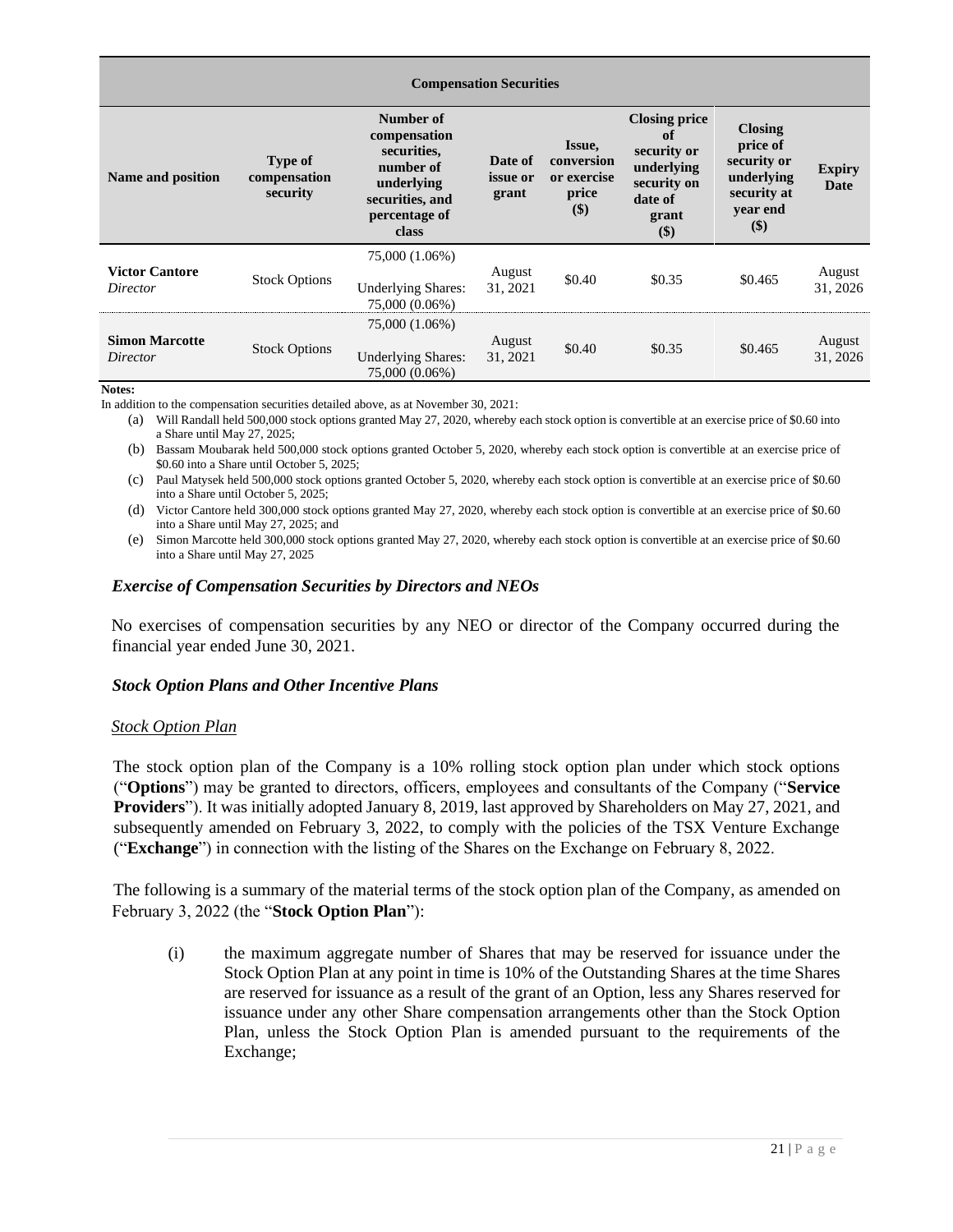- (ii) no Service Provider can be granted an Option if that Option would result in the total number of Options, together with all other share compensation arrangements, granted to such Service Provider in the previous 12 months, exceeding 5% of the Outstanding Shares (unless the Company has obtained disinterested Shareholder Approval to do so));
- (iii) the aggregate number of Options granted to Service Providers conducting Investor Relations Activities in any 12-month period cannot exceed 2% of the Outstanding Shares, calculated at the time of grant, without the prior consent of the Exchange;
- (iv) the aggregate number of Options granted to any one Consultant in any 12-month period cannot exceed 2% of the Outstanding Shares, calculated at the time of grant, without prior consent of the Exchange;
- (v) the Exercise Price of an Option will be set by the Board at the Market Price on the Effective Date of the Option, subject to a minimum price;
- (vi) an Option can be exercisable for a maximum of 10 years from the Effective Date of the Option;
- (vii) the Board may, in its sole discretion, attach a term or condition to a particular Option providing that the Option will vest over a certain period of time or upon the occurrence of certain events. The Board may also, in its sole discretion, attach a term or condition to a particular Option providing that the Option will be exercisable immediately, in full, notwithstanding that it has vesting provisions, upon the occurrence of certain events. Unless otherwise determined by the Board, in its sole discretion, all Options will vest upon grant or over 18 months from the date of grant and will generally be subject to:
	- (a) the Service Provider remaining employed by or continuing to provide services to the Company or any of its Affiliates as well as, at the discretion of the Board, achieving certain milestones which may be defined by the Board from time to time or receiving a satisfactory performance review by the Company or any of its Affiliates during the vesting period; or
	- (b) the Service Provider remaining as a Director of the Company or any of its Affiliates during the vesting period; or
	- (c) Vesting of Options Granted to Consultants Conducting Investor Relations Activities.

Options granted to Investor Relations Services Providers (as such term is defined in the policies of the Exchange will vest:

- (a) over a period of not less than 12 months as to 25% on the date that is three months from the date of grant, and a further 25% on each successive date that is three months from the date of the previous vesting; or
- (b) such longer vesting period as the Board may determine.
- (viii) in the event an Option expires unexercised or is terminated by reason of dismissal of the Option holder for cause or is otherwise lawfully cancelled prior to exercise of the Option, the reserved Shares thereunder will be eligible for reservation under subsequent Option grant(s);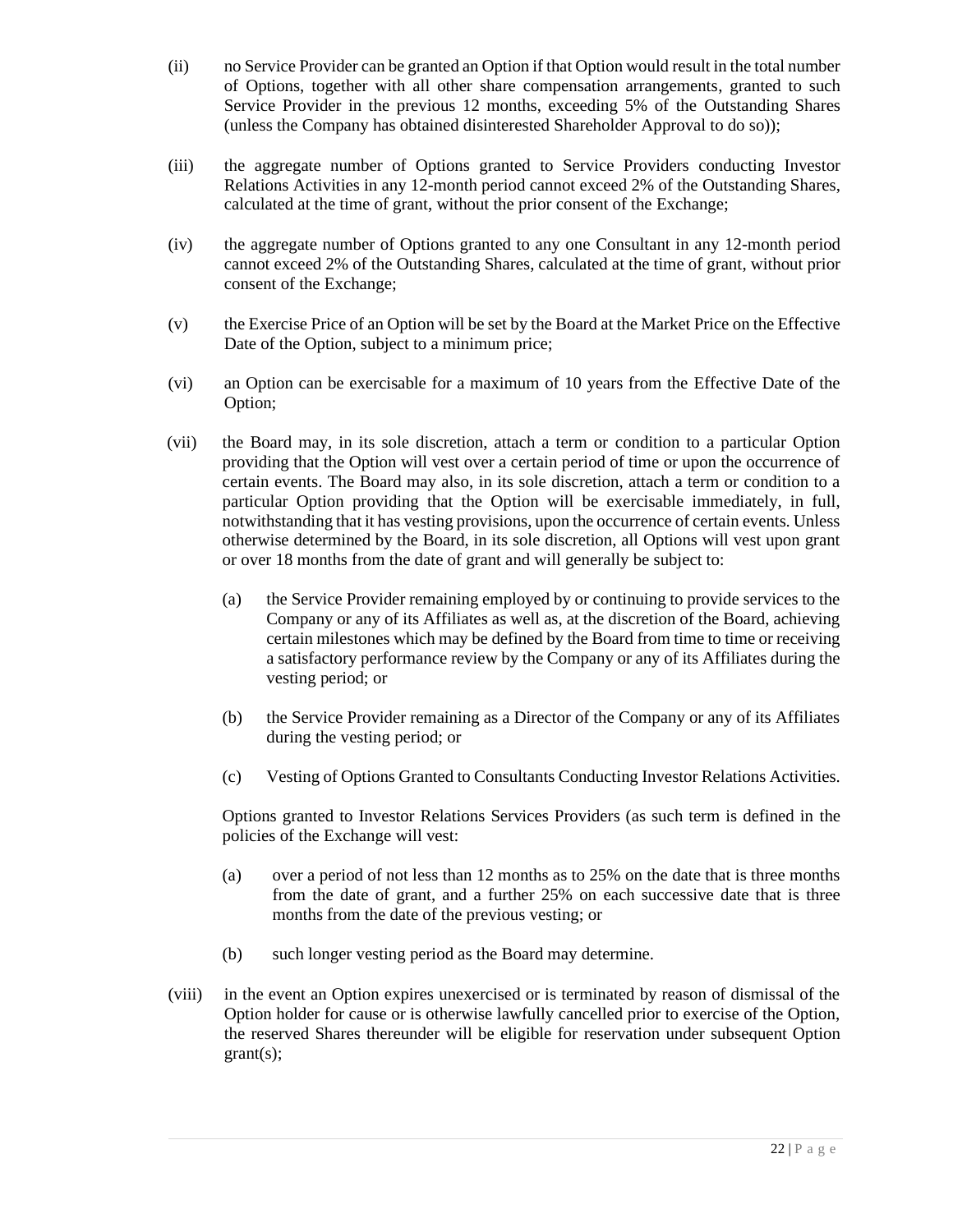- (ix) no Option may be exercised after the earlier of the date that the Service Provider has left his employ/office and the date that the Service Provider has been advised by the Company that his services are no longer required or his service contract has expired, (the "**Termination Date**") except as follows:
	- (a) in the case of the death of an Option holder, any vested Option held at the date of death will become exercisable by the Option holder's lawful personal representatives, heirs or executors until the earlier of one year after the date of death of such Option holder and the date of expiration of the term otherwise applicable to such Option;
	- (b) an Option granted to any Service Provider will expire within 90 days after the Termination Date, but only to the extent that such Option has vested at the date the Option holder ceased to be so employed by or to provide services to the Company;
	- (c) in the case of an Option holder being dismissed from employment or service for cause, such Option holder's Options, whether or not vested at the date of dismissal will immediately terminate without right to exercise same.
- (x) all Options will be exercisable only by the Option holder to whom they are granted and will not be assignable or transferable.

The Company is required to obtain Disinterested Shareholder Approval prior to any of the following actions becoming effective:

- (a) the Stock Option Plan, together with all of the Company's other Share Compensation Arrangements, could result at any time in:
	- (i) the aggregate number of Shares reserved for issuance under Options granted to Insiders exceeding 10% of the Outstanding Shares; or
	- (ii) the number of Optioned Shares issued to Insiders within a one-year period exceeding 10% of the Outstanding Shares; or,
	- (iii) the issuance to any one Option holder, within a 12-month period of a number of Shares exceeding 5% of the Outstanding Shares; or
	- (iv) the reduction in the exercise price of an Option, or the extension of the term of an Option, if the Participant is an Insider of the Company at the time of the proposed amendment.

The Stock Option Plan also contains provisions for adjustment, subject to the approval of the Exchange, in the number of Shares issuable on exercise of Options in the event of, but not limited to, a Share consolidation, subdivision, change in constitution, capital reorganization or reclassification. A blackout provision also applies should the Expiry Date of an Option fall within a Blackout Period, or within nine (9) Business Days following the expiration of a Blackout Period, such Expiry Date shall be automatically extended without any further act or formality to that day which is the tenth  $(10<sup>th</sup>)$  Business Day after the end of the Blackout Period, such 10<sup>th</sup> Business Day to be considered the Expiry Date for such Option for all purposes under the Stock Option Plan.

Capitalized terms used in the above summary but not defined herein shall have the respective meanings given to them in the Stock Option Plan and the policies of the Exchange. In addition, the above summary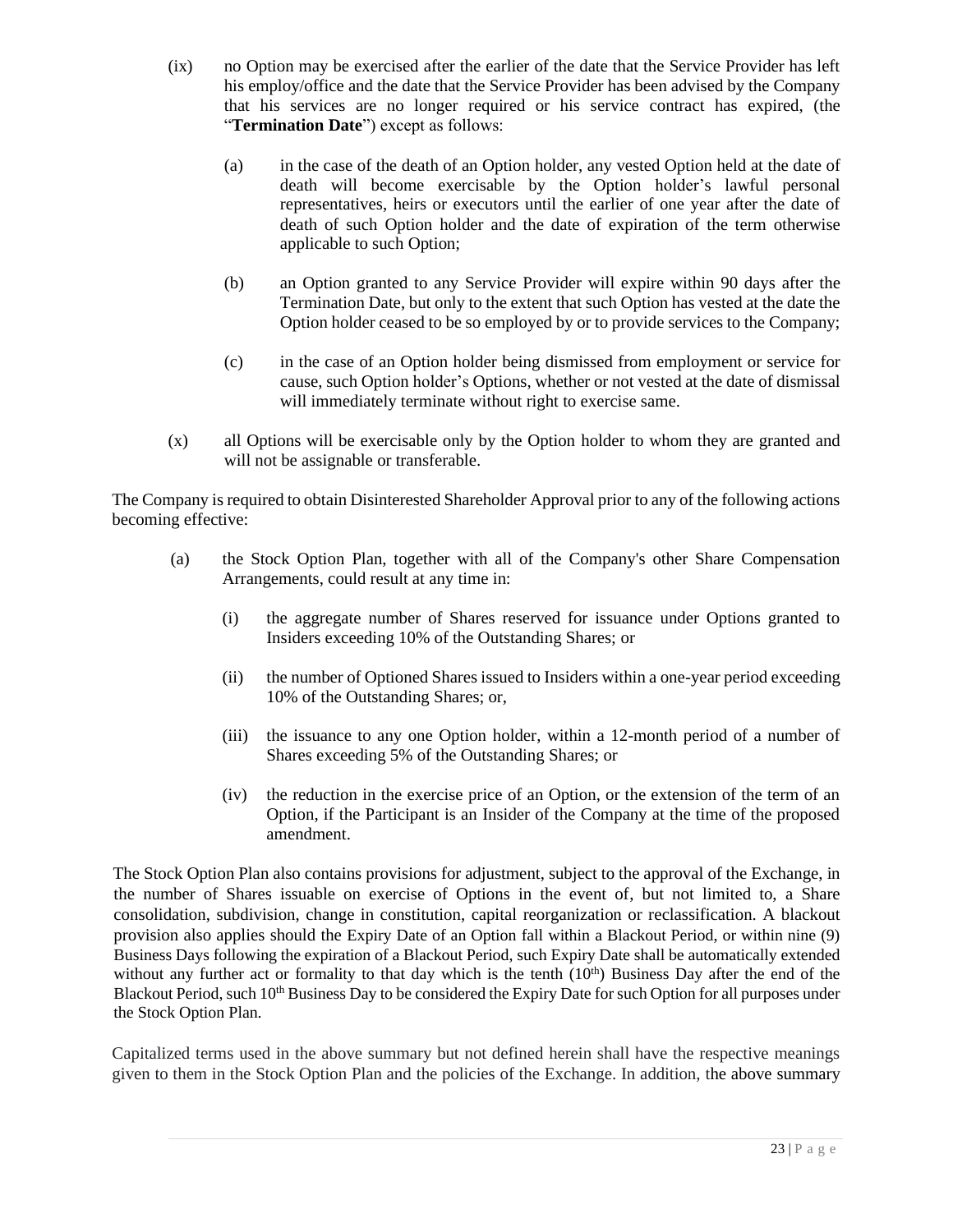is qualified in its entirety by the full text of the Stock Option Plan, attached hereto as Schedule "B" for review by Shareholders.

## *Restricted Share Unit Plan*

The restricted share unit plan was originally proposed to and approved by the Shareholders on May 27, 2021, and adopted by the Board on July 23, 2021. It was subsequently amended on February 3, 2022, to comply with the policies of the Exchange in connection with the listing of the Shares on the Exchange on February 8, 2022.

The following is a summary of the material terms of the restricted share unit plan of the Company, as amended on February 3, 2022 (the "**RSU Plan**"):

- 1. The RSU Plan provides that restricted share rights ("**RSUs**") may be granted by the Board or a committee or member of the Board as the administrator of the RSU Plan, to directors, officers, employees, and consultants of the Company as a discretionary bonus in the form of Shares.
- 2. Subject to the terms and conditions set forth in the RSU Plan, the Board is authorized to provide for the awarding, granting, vesting, settlement and method of settlement of RSUs, all on such terms as it shall determine.
- 3. the maximum aggregate number of Shares made available for issuance pursuant to the RSU Plan shall be determined from time to time by the Board, but in any case, shall not exceed 10% of the Shares issued and outstanding from time to time, less any Shares reserved for issuance under all other share compensation arrangements (including the Company's Stock Option Plan);
- 4. the RSU Plan is a "rolling plan" and therefore when RSUs are cancelled (whether or not upon payment with respect to vested RSUs) or terminated, the number of Shares in respect of such cancelled or terminated RSUs shall again be available for the purpose of granting RSU Awards pursuant to the RSU Plan;
- 5. the following limitations apply to the grant of RSUs under the RSU Plan:
	- (a) the maximum aggregate number of Shares that are issuable pursuant to all share based compensation granted or issued in any 12 month period to any one Consultant shall not exceed 2% of the total number of issued and outstanding Shares on a nondiluted basis, calculated as at the date any share based compensation is granted or issued to such Consultant;
	- (b) Investor Relations Service Providers are not permitted to receive a grant of RSUs under the RSU Plan;
	- (c) the Vesting Date for any RSUs granted under the RSU Plan must not be prior to the one-year anniversary of the applicable date of grant of such RSUs; and
	- (d) Unless the Company has obtained the requisite Disinterested Shareholder Approval,
		- (i) the maximum aggregate number of Shares that are issuable pursuant to all share based compensation granted or issued in any 12-month period to any one Participant shall not exceed 5% of the total number of issued and outstanding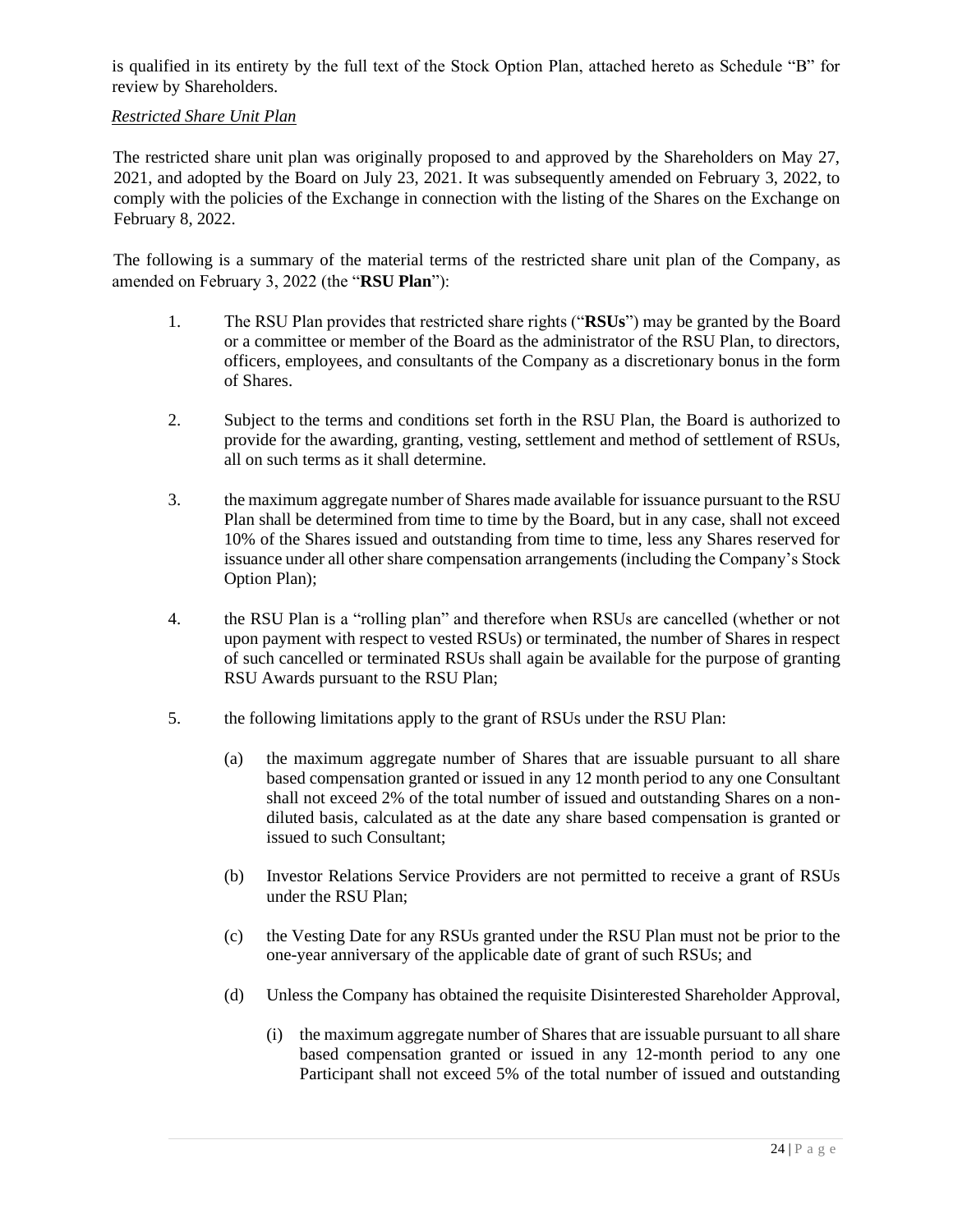Shares on a non-diluted basis, calculated as at the date any share based compensation is granted or issued to such Participant;

- (ii) the maximum aggregate number of Shares that are issuable pursuant to all share based compensation granted or issued to Insiders as a group shall not exceed 10% of the total number of issued and outstanding Shares on a non-diluted basis at any point in time; and
- (iii) the maximum aggregate number of Shares that are issuable pursuant to all share based compensation granted or issued in any 12-month period to Insiders as a group shall not exceed 10% of the total number of issued and outstanding Shares on a non-diluted basis, calculated as at the date any share based compensation is granted or issued to any Insider.
- 6. An RSU Award shall be evidenced by a restricted share unit grant letter specifying certain criteria, including the number of RSUs to be credited to the Participant's account, the vesting date(s), settlement period, etc. Pursuant to policies of the Exchange, where a hold period is applicable, the RSU grant letter will include a legend stipulating that the RSU Award is subject to a four-month hold period commencing from the date of grant of the RSU Award.
- 7. The grant of an RSU Award shall entitle the Participant to the conditional right to receive for each RSU credited to the Participant's account, at the election of the Company, either one Share or an amount in cash, net of applicable taxes and contributions to government sponsored plans, as determined by the Board, equal to the Market Price of one Share for each RSU credited to the Participant's account on the Settlement Date, subject to the term and conditions set out in the RSU grant letter and in the RSU Plan.
- 8. RSUs shall not be transferable nor assignable by a Participant otherwise than by will or the laws of descent and distribution, and shall be exercisable during the lifetime of a Participant only by the Participant and after death only by the Participant's legal representative.
- 9. In the event of an actual or potential Change of Control of the Company, the Board may, in its discretion, (i) accelerate the vesting date of any RSU; (ii) permit the conditional settlement of any RSU; (iii) otherwise amend or modify the terms of the RSU; and (iv) terminate, following the successful completion of such Change of Control Event, the RSUs not settled.
- 10. If there is a change in the outstanding Shares by reason of any stock dividend or split, recapitalization, amalgamation, consolidation, combination or exchange of shares, or other corporate change, the Board shall make, subject to the prior approval of the Exchange where necessary, appropriate substitution or adjustment in the number or kind of Shares or other securities reserved for issuance pursuant to the RSU Plan, and the number and kind of Shares or other securities subject to unsettled and outstanding RSUs granted pursuant to the RSU Plan.
- 11. Except as otherwise determined by the Board:
	- (a) all RSUs held by the Participant (whether vested or unvested) shall terminate automatically upon the termination of the Participant's service with the Company or any Subsidiary Companies for any reason other than as set forth in paragraph (b) and (c) below;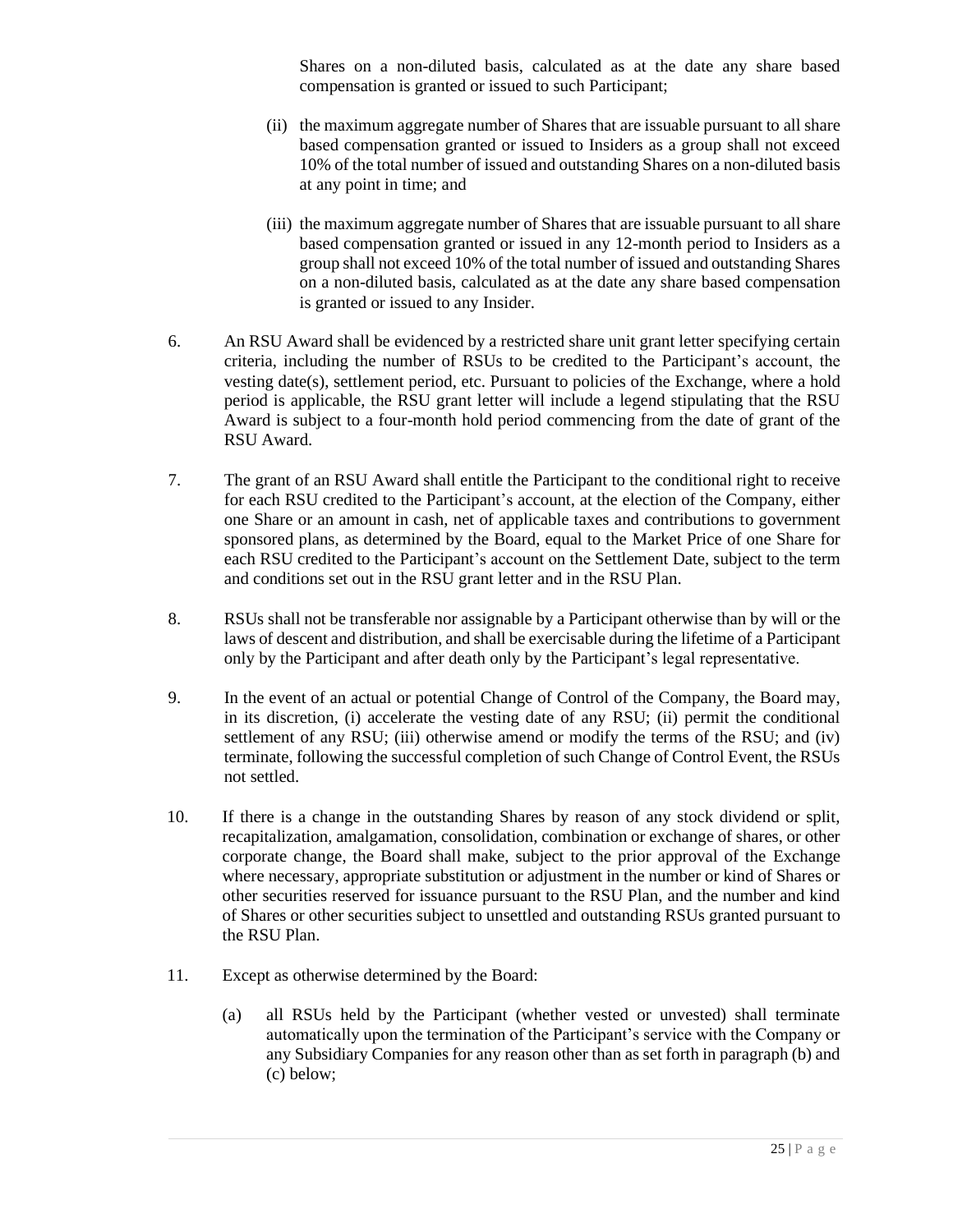- (b) in the case of a termination of the Participant's service by reason of (A) termination by the Company or any Subsidiary Companies other than for Cause, or (B) the Participant's death, the Participant's unvested RSUs shall vest automatically as of such date, and on the earlier of the original Expiry Date and any time during the ninety (90) day period commencing on the date of such termination of service (or, if earlier, the Termination Date), the Participant (or his or her executor or administrator, or the person or persons to whom the Participant's RSUs are transferred by will or the applicable laws of descent and distribution) will be eligible to request that the Company settle his vested RSUs. Where, prior to the  $90<sup>th</sup>$  day following such termination of service (or, if earlier, the Termination Date) the Participant fails to elect to settle a vested RSU, the Participant shall be deemed to have elected to settle such RSU on such 90th day (or, if earlier, the Termination Date) and to receive Shares in respect thereof;
- (c) in the case of a termination of the Participant's services by reason of voluntary resignation, only the Participant's unvested RSUs shall terminate automatically as of such date, and any time during the ninety (90) day period commencing on the date of such termination of service (or, if earlier, the Termination Date), the Participant will be eligible to request that the Company settle his vested RSUs. Where, prior to the 90th day following such termination of service (or, if earlier, the Termination Date) the Participant fails to elect to settle a vested RSU, the Participant shall be deemed to have elected to settle such RSU on such  $90<sup>th</sup>$ day (or, if earlier, the Termination Date) and to receive Common Shares in respect thereof;
- (d) for greater certainty, where a Participant's employment or term of office terminates by reason of termination by the Company or any Subsidiary Companies for Cause then any RSUs held by the Participant, whether or not vested at the Termination Date, immediately terminate and are cancelled on the Termination Date or at a time as may be determined by the Board, in its sole discretion;
- (e) a Participant's eligibility to receive further grants of RSUs under the RSU Plan ceases as of the earliest of the date the Participant resigns from the Company or any Subsidiary Company and the date that the Company or any Subsidiary Company provides the Participant with written notification that the Participant's employment or term of office, as the case may be, is terminated, notwithstanding that such date may be prior to the Termination Date; and
- (f) for the purposes of the RSU Plan, a Participant shall not be deemed to have terminated service where: (i) the Participant remains in employment or office within or among the Company or any Subsidiary Company or (ii) the Participant is on a leave of absence approved by the Board.

Capitalized terms used in the above summary but not defined herein shall have the respective meanings given to them in the RSU Plan and the policies of the Exchange. In addition, the above summary is qualified in its entirety by the full text of the RSU Plan, attached hereto as Schedule "C" for review by Shareholders.

## *Employment, Consulting and Management Agreements*

Will Randall entered into a consulting agreement with the Company dated as of May 27, 2020, through his wholly-owned company, Geomin Consulting Inc. ("**Geomin**") (the "**Geomin Agreement**"). Pursuant to the Geomin Agreement, Mr. Randall had agreed to provide his services as President and Chief Executive Officer at a base remuneration of \$10,000 per month, subject to an increase to \$16,000 per month upon the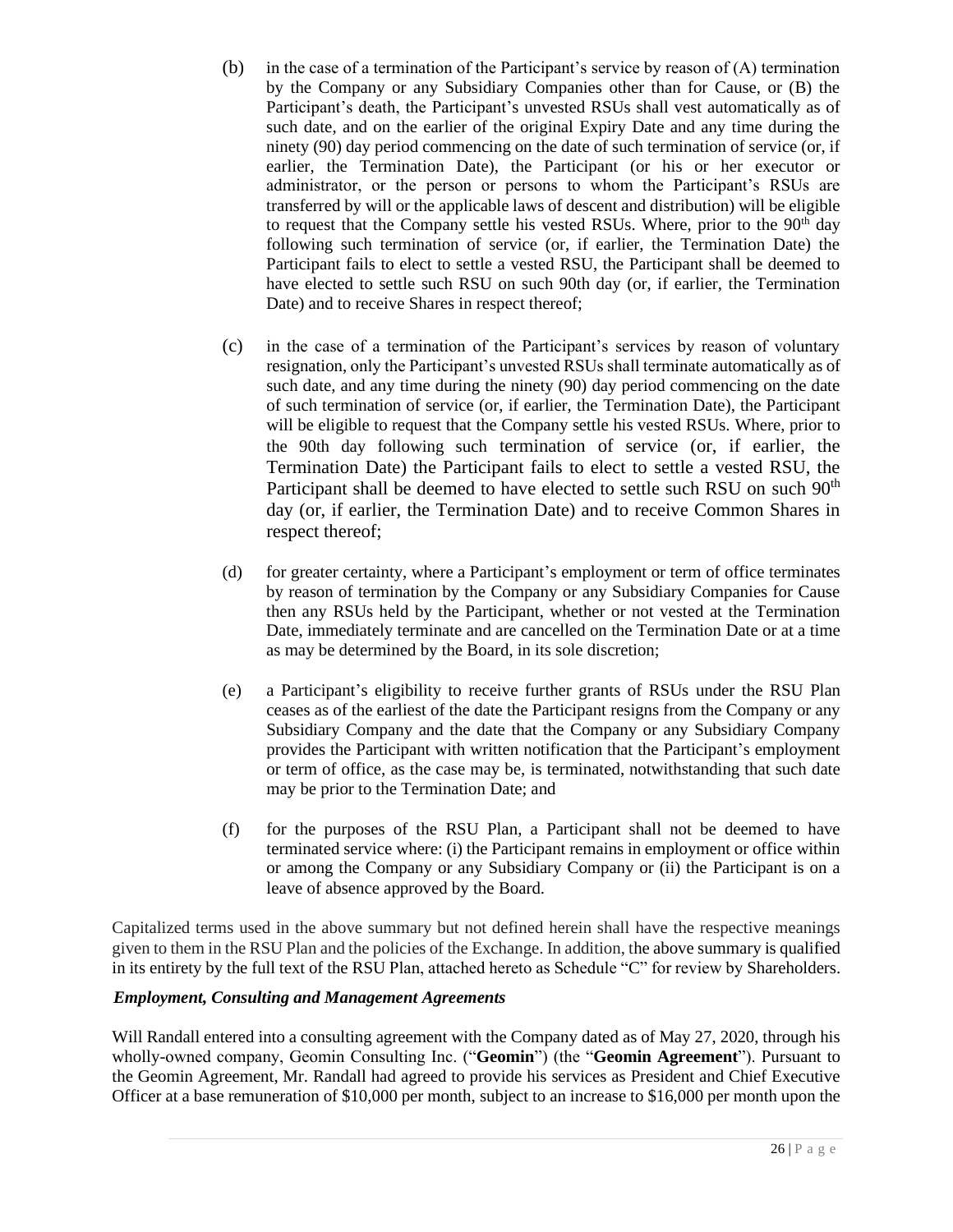successful completion of a prospectus offering. Such prospectus offering completed on July 28, 2020. Base remuneration was subsequently increased effective April 1, 2022, to \$18,750 per month. Additional remuneration or compensation (whether a bonus or other form of additional remuneration, including stock options, equity or other compensation) rests in the sole discretion of the Company. The term of the Geomin Agreement continues until terminated in accordance with termination provisions therein. The Company may terminate the Geomin Agreement at any time, for cause (as defined in the Geomin Agreement). If Will Randall is prevented by reason of illness, or mental or physical disability or incapacity from carrying out services for six consecutive months, the Company may terminate the Geomin Agreement by providing not less than 10 days' notice in writing and the Geomin Agreement automatically terminates, without notice or payment in lieu thereof, upon death. Geomin or the Company may voluntarily terminate the Geomin Agreement for any reason (without cause) by providing not less than 60 days' notice in writing to the other party, provided that such other party may waive or abridge any notice period specified in such notice, in its absolute discretion. If terminated for cause or due to illness or death, Geomin will be entitled only to compensation earned before the effective date of termination and will not be entitled to any termination or other payments. In the event the Company terminates the Geomin Agreement without cause, the Company will pay Geomin an amount equal to 12 months of the monthly base fee in effect at such time. On the occurrence of a change of control (as defined in the Geomin Agreement) for any reason, the Company shall pay Geomin an amount equal to 36 months of the monthly base fees as well as an amount equivalent to any bonuses that would have otherwise been due to Geomin during the 36 months after termination.

Bassam Moubarak entered into a consulting agreement with the Company dated as of September 1, 2020, (the "**Moubarak Agreement**"). Pursuant to the Moubarak Agreement, Mr. Moubarak had agreed to provide certain management and administrative services as Chief Financial Officer at a base remuneration of \$16,500 (the "**Base Fee**") per month. Additional remuneration or compensation in the form of a bonus was based on achieving milestones as defined in the Moubarak Agreement for calendar years 2020 and 2021 and as may subsequently be established by the Board. Effective April 1, 2022, the Base Fee was increased to \$18,750 per month. The term of the Moubarak Agreement continues until terminated in accordance with termination provisions therein. The Company may terminate the Moubarak Agreement at any time for cause (as defined in the Moubarak Agreement). Mr. Moubarak may terminate the Moubarak Agreement by providing 60 days' prior written notice. If the Company terminates for cause or if Mr. Moubarak voluntarily terminates the Moubarak Agreement, the Company's compensation obligations cease as of the date of termination, except that the Company shall pay the Base Fee accrued and reimbursable expenses up to such date of termination. The Company may also terminate the Moubarak Agreement not for cause upon payment of a termination fee equal to 24 months of the Base Fee. In the event the Moubarak Agreement is terminated within 60 days following a change of control (as defined in the Moubarak Agreement), the Company shall pay Mr. Moubarak an amount equal to 24 months of the Base Fee plus bonuses earned in the prior 24 months.

Paul Matysek entered into a consulting agreement with the Company dated as of September 28, 2020, through his wholly-owned company, Bedrock Capital Corporation ("**Bedrock**") (the "**Bedrock Agreement**"). Pursuant to the Bedrock Agreement, Mr. Matysek had agreed to provide certain management and administrative services as a strategic advisor at a base remuneration of \$8,250 (the "**Base Fee**") per month. Additional remuneration or compensation in the form of a bonus was based on achieving milestones as defined in the Bedrock Agreement for calendar years 2020 and 2021 and as may subsequently be established by the Board. Upon Mr. Matysek's appointment as a director of the Company and Chairman of the Board on September 1, 2021, the Base Fee was increased to \$16,500 per month and, subsequently increase to \$18,750 per month on April 1, 2022. The term of the Bedrock Agreement continues until terminated in accordance with termination provisions therein. The Company may terminate the Bedrock Agreement at any time for cause (as defined in the Bedrock Agreement). Bedrock may terminate the Bedrock Agreement by providing 60 days' prior written notice. If the Company terminates for cause or if Bedrock voluntarily terminates the Bedrock Agreement, the Company's compensation obligations cease as of the date of termination, except that the Company shall pay the Base Fee accrued and reimbursable expenses up to such date of termination. The Company may also terminate the Bedrock Agreement not for cause upon payment of a termination fee equal to 24 months of the Base Fee. In the event the Bedrock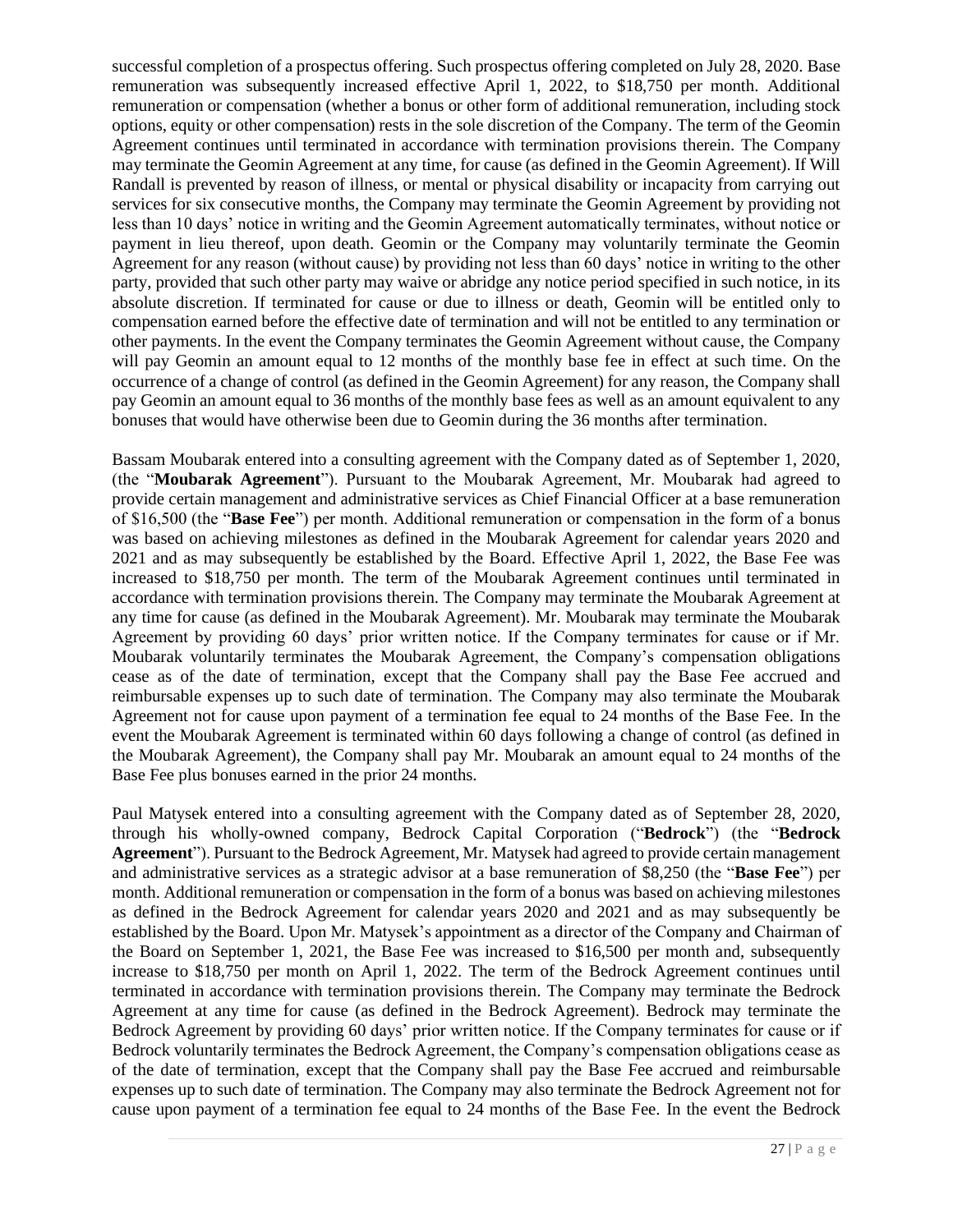Agreement is terminated within 60 days following a change of control (as defined in the Bedrock Agreement), the Company shall pay Bedrock an amount equal to 24 months of the Base Fee plus bonuses earned in the prior 24 months.

Dean Besserer entered into a consulting agreement with the Company dated as of April 15, 2020, through his wholly-owned company, 878160 Alberta Ltd. ("**878160**") (the "**878160 Agreement**"). Pursuant to the 878160 Agreement, Mr. Besserer had agreed to provide his services as Vice President of Exploration at a base remuneration of \$15,000 (the "**Base Fee**") per month. The Company reviews the Base Fee annually and may, at its sole discretion, increase the Base Fee based on personal and corporate achievements and the overall financial performance of the Company. Effective April 1, 2022, the Base Fee was increased to \$16,000 per month. Additional remuneration or compensation (whether a bonus or other form of additional remuneration, including stock options, equity or other compensation) rests in the sole discretion of the Company. The term of the 878160 Agreement continues until terminated in accordance with termination provisions therein. The Company may terminate the 878160 Agreement at any time, for cause (as defined in the 878160 Agreement). If Dean Besserer is prevented by reason of illness, or mental or physical disability or incapacity from carrying out services for 12 consecutive weeks or 26 weeks in the aggregate in any 12-month period, the Company may terminate the 878160 Agreement by providing not less than 10 days' notice in writing and the 878160 Agreement automatically terminates, without notice or payment in lieu thereof, upon death. 878160 or the Company may voluntarily terminate the 878160 Agreement for any reason (without cause) by providing not less than 60 days' notice in writing to the other party, provided that such other party may waive or abridge any notice period specified in such notice, in its absolute discretion. If terminated for cause or due to illness or death, 878160 will be entitled only to compensation earned before the effective date of termination and will not be entitled to any termination or other payments. In the event the Company terminates the 878160 Agreement without cause, the Company will pay 878160 an amount equal to three months of the monthly base fee in effect at such time and an additional one month of the monthly base fee in effect at such time for every year of service. On the occurrence of a change of control (as defined in the 878160 Agreement) for any reason, the Company shall pay 878160 an amount equal to three months of the monthly base fee in effect at such time and an additional one month of the monthly base fee in effect at such time for every year of service.

#### *Termination and Change of Control Benefits*

Other than as disclosed herein, the Company does not have any plan or arrangement to pay or otherwise compensate any NEO if their employment is terminated as a result of resignation, retirement, change of control, or if their responsibilities change following a change of control.

#### *Oversight and Description of Director and NEO Compensation*

The Board as a whole assumes responsibility for reviewing and monitoring compensation for the Company's senior management, and as part of that mandate determines the compensation of the Company's CEO and CFO. The Company's executive compensation objectives, processes, and discussion of compensation decisions relating to its NEOs and directors follows.

The Company has limited financial resources to ensure that funds are available to complete scheduled programs. As a result, the Board must consider not only the financial situation of the Company at the time of the determination of executive compensation, but also the estimated financial situation of the Company both in the mid-term and long-term. Because stock options do nor require cash disbursement by the Company they are an important element of executive compensation. Additional information about Company and its operations is available in the Company's consolidated financial statements and related management discussion and analysis for the year ended November 30, 2021, which have been filed with regulators and are available for review under the Company's profile at [www.sedar.com.](http://www.sedar.com/)

The Board has assessed the Company's compensation plans and programs for its executive officers to ensure alignment with the Company's business plan and to evaluate the potential risks associated with those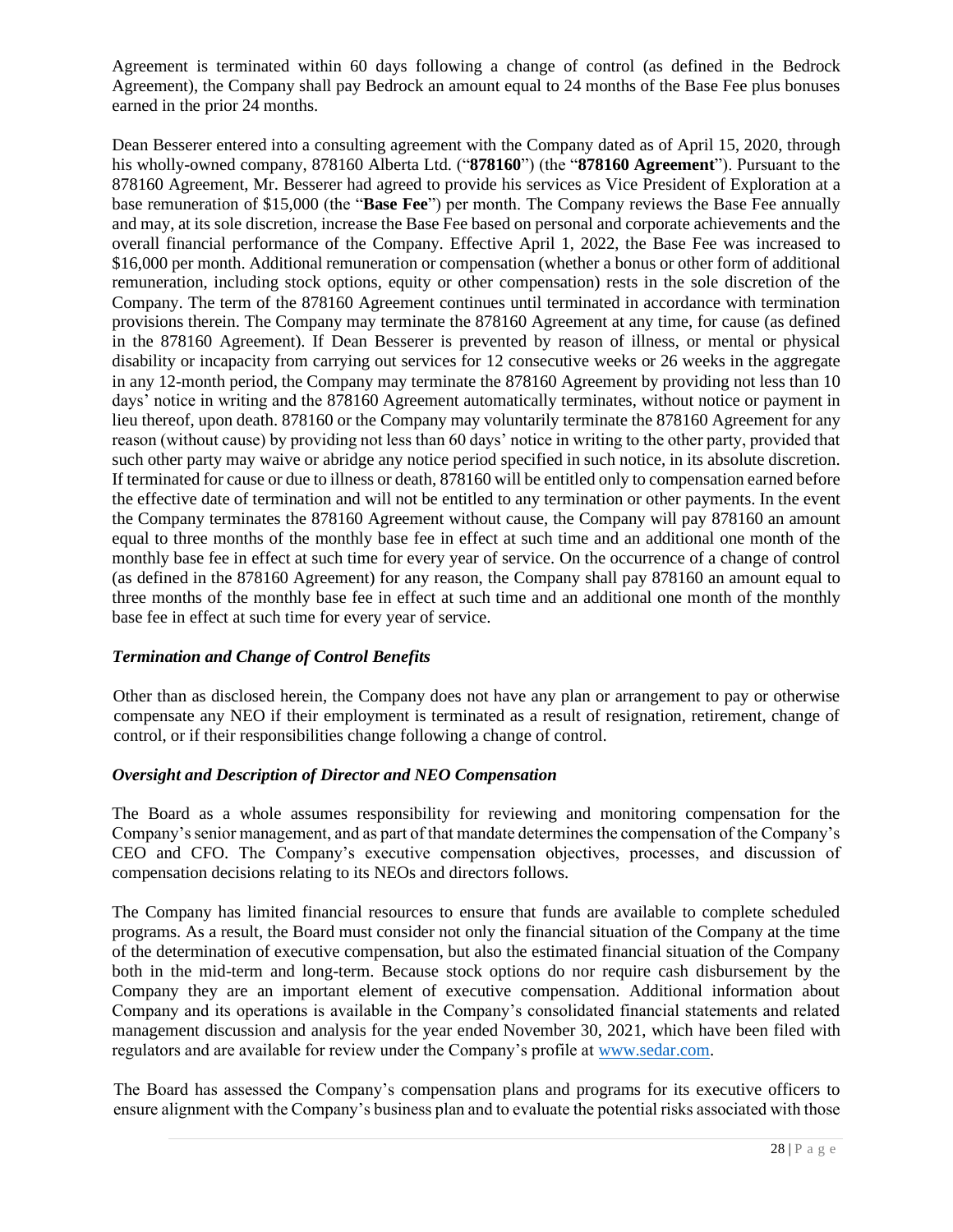plans and programs. The Board has concluded that the compensation policies and practices do not create any risks that are reasonable like to have a material adverse effect on the Company. The Board considers the risks associated with executive compensation and corporate incentive plans when designing and reviewing such plans and programs.

The Company has not adopted a policy restricting its executive officers or directors from purchasing financial instruments that are designed to hedge or offset or decrease in market value of equity securities granted as compensation or held, directly or indirectly, by its executive officers or directors. To the knowledge of the Company, none of the executive officers or directors has purchased such financial instruments.

## *Philosophy and Objectives*

Compensation for senior management of the Company is designed to ensure that the level and form of compensation achieves certain objectives, which are:

- to attract and retain qualified and effective executives;
- to motivate the short- and long-term performance of these executives; and
- to align their interests with those of the Company's shareholders.

In compensating its senior management, the Company has employed a combination of base salary and equity participation through its stock option plan.

#### *Base Salary*

In the Board's view, paying base salaries which are competitive in the markets in which the Company operates is a first step to attracting and retaining talented, qualified and effective executives.

#### *Equity Participation*

The Company believes that encouraging its executives and employees to become shareholders is the best way of aligning their interests with those of its shareholders. Equity participation is accomplished through the Company's stock option plan. Stock options are granted to senior executives and employees taking into account a number of factors, including the amount and term of options previously granted, base salary and bonuses and competitive factors. Options, which vest immediately, are general granted to senior executives and Board members.

#### *Compensation Review Process*

Compensation for each of the Board members and each of the NEOs is approved by the Board as a whole. Base cash compensation and variable cash compensation levels are based, in part, on market survey data provided to the Board by independent consultants.

#### *Base Salary or Consulting Fees*

In the Board's view, paying base salaries which are competitive in the markets in which the Company operates is a first step to attracting and retaining talented, qualified and effective executives. Competitive salary information on companies at a comparable stage of operations in a similar industry has been reviewed and compared over a variety of sources.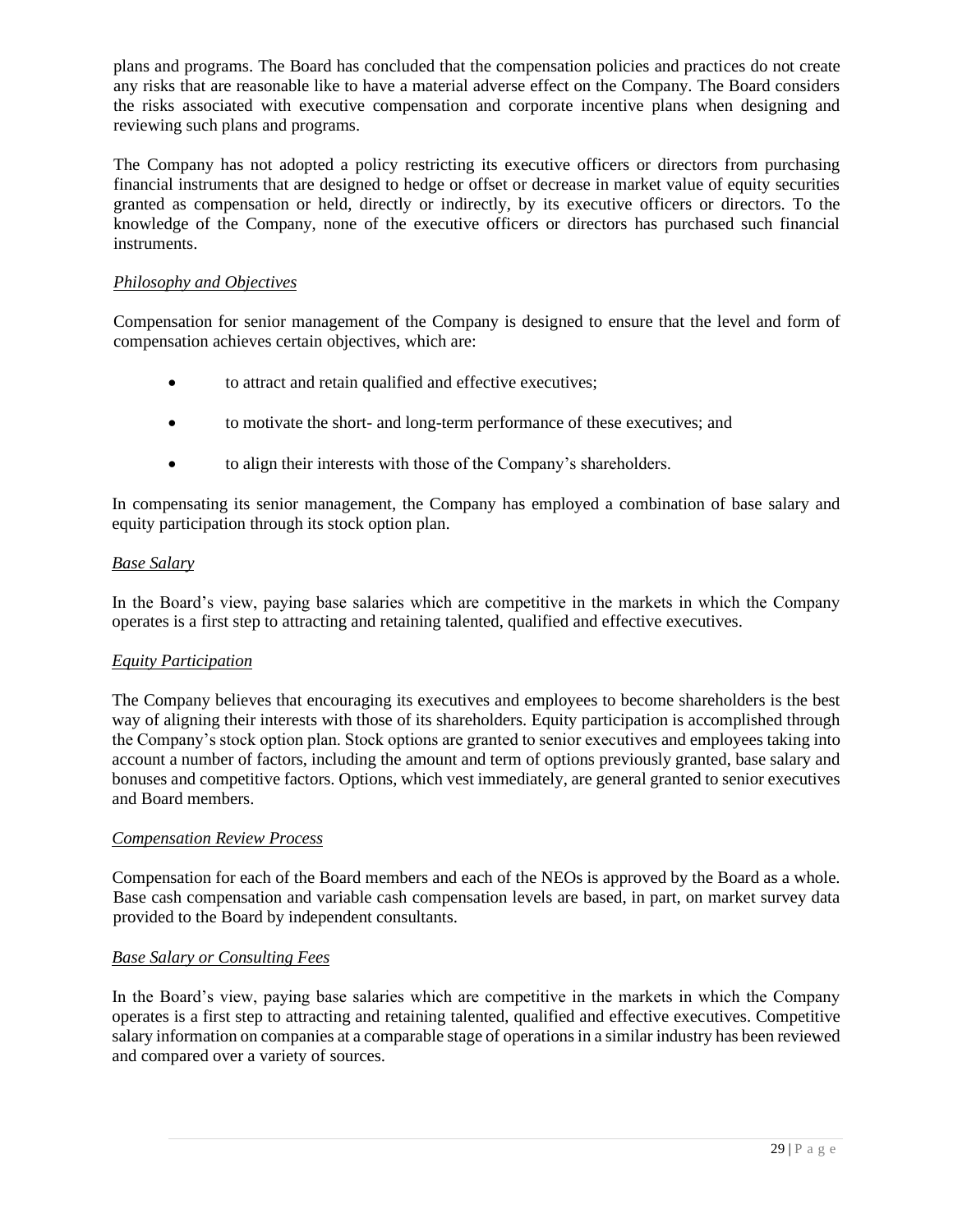#### **Compensation Discussion and Analysis**

The Company does not have a compensation program other than paying consulting fees and incentive bonuses. The compensation of the executive officers is determined by the Board, based in part on recommendations from the CEO. The Board recognized the need to provide a compensation package that will attract and retain qualified and experienced executives, as well as align the compensation level of each executive to that executive's level of responsibility. The objectives of the Company's compensation policies and practices are:

- to reward individual contributions in light of the Company's performance;
- to be competitive with the companies with which the Company competes for talent;
- to align the interests of the executives with the interests of the shareholders; and
- to attract and retain executives who could help the Company achieve its objectives.

The Company has entered into consulting agreements with its current NEOs as follows:

- (a) The Company and Will Randall, through his wholly-owned consulting company, Geomin Consulting Inc., entered into an agreement dated as of May 27, 2020, pursuant to which Mr. Randall has agreed to provide his services as President and Chief Executive Officer; and
- (b) The Company and Bassam Moubarak entered into an agreement dated as of September 1, 2020, pursuant to which Mr. Moubarak has agreed to provide management and administrative services. as Chief Financial Officer; and
- (c) The Company and Paul Matysek, through his wholly-owned company, Bedrock Capital Corporation, entered into an agreement dated as of September 28, 2020, pursuant to which Mr. Matysek has agreed to provide certain management consulting services.

## For further information, see "See "*Section 5 - Statement of Executive Compensation – Employment, Consulting and Management Agreements."*

The objectives of consulting fees are to recognize market pay and acknowledge the competencies and skills of individuals. The rate established for each executive officer is intended to reflect each individual's responsibilities, experience, prior performance and other discretionary factors deemed relevant by any compensation committee that may be formed in future. In deciding on the consulting fee portion of the compensation of the executive officers, major consideration is given to the fact that the Company is an early-stage exploration company and does not generate any material revenue and must rely exclusively on funds raised from equity financings. In the future, the objectives of incentive bonuses in the form of cash payments will be designed to add a variable component of compensation, based on corporate and individual performances for executive officers and employees. The objectives of granting stock options will be to reward achievement of long-term financial and operating performance and focus on key activities and achievements critical to the ongoing success of the Company. The Company has no other forms of compensation other than payments made from time to time to individuals or companies they control for the provision of consulting services. Such consulting services are paid for by the Company, to the best of its ability, at competitive industry rates for work of a similar nature by reputable arm's-length service providers. Actual compensation will vary based on the performance of the executives relative to the achievement of goals and the prices of the Company's securities, as well as the financial condition of the Company.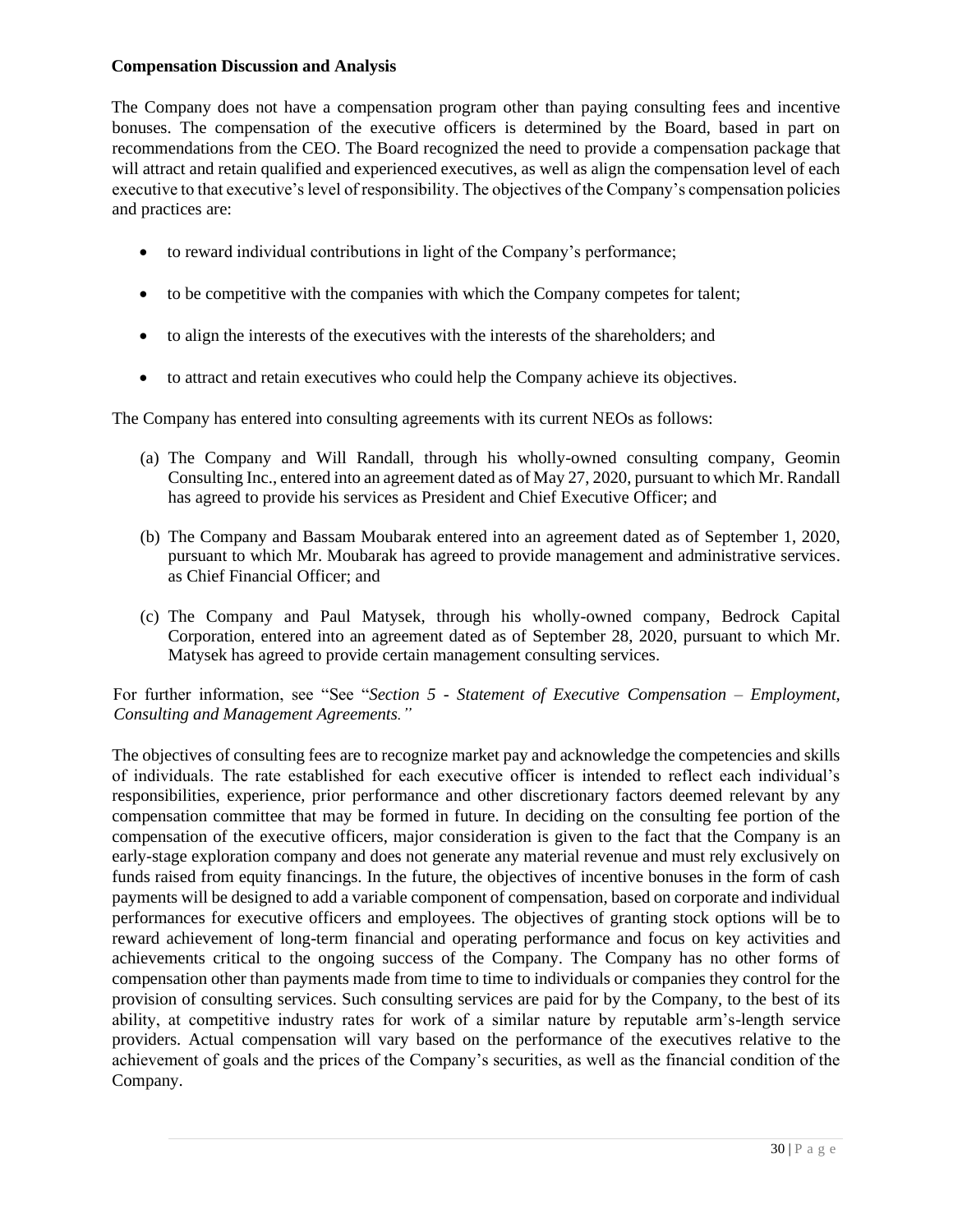The Board evaluates individual executive performance with the goal of setting compensation at levels that it believes is comparable with executives in other companies of similar size and stage of development operating in the same industry. In connection with setting appropriate levels of compensation, members of the Board base their decisions on their general business and industry knowledge and experience and publicly available information of comparable companies while also taking into account the Company's relative performance and strategic goals.

In the course of its deliberations, the Board considered the implications of the risks associated with adopting the compensation practices currently in place. The Board does not believe that its current compensation practices create a material risk that the NEOs or any employee would be encouraged to take inappropriate or excessive risks, and no such risks have been detected to date. The Board will continue to include this consideration in its deliberations and believes that it would detect actions of management and employees of the Company that constitute or would lead to inappropriate or excessive risks.

The Company does not have a policy that would prohibit the NEOs or directors from purchasing financial instruments that are designed or would have the effect of hedging the value of equity securities granted to, or held by, these individuals.

## *Compensation Committee*

The Company currently does not have a compensation committee in place and the Board intends to approve all compensation decisions in the near future, provided that directors who are also officers are exempt from participating in such compensation discussions. The Company may establish a compensation committee in the future to assist the Board in fulfilling its responsibility to shareholders, potential shareholders and the investment community by reviewing and providing recommendations to the Board regarding executive compensation, succession plans for executive officers, and the Company's overall compensation and benefits policies, plans and programs.

## *Performance Assessment*

Rather than strictly applying formulas and weightings to forward-looking performance objectives, which may lead to unintended consequences for compensation purposes, the Board exercises its discretion and uses sound judgment in making compensation determinations. For this reason, the Board does not measure performance using any pre-set formulas in determining compensation awards for NEOs. The Board's assessment of the overall business performance of the Company, including corporate performance against both quantitative and qualitative objectives and, where appropriate, relative performance against peers, provides the context for individual executive officer evaluations for all direct compensation awards.

## *Corporate Performance*

In the future, it is the intention that the Board will approve annual corporate objectives in line with the Company's key longer-term strategies for growth and value creation. These quantitative and qualitative objectives will then be used by the Board as a reference when making compensation decisions. It is the intention of the Board to review the results achieved by the Company and discuss them with management on an annual basis. For the purposes of determining total compensation, the Board will then determine an overall rating for actual corporate performance relative to an expected level of performance. This overall corporate performance rating will provide general context for the Board's review of individual performance by the NEOs.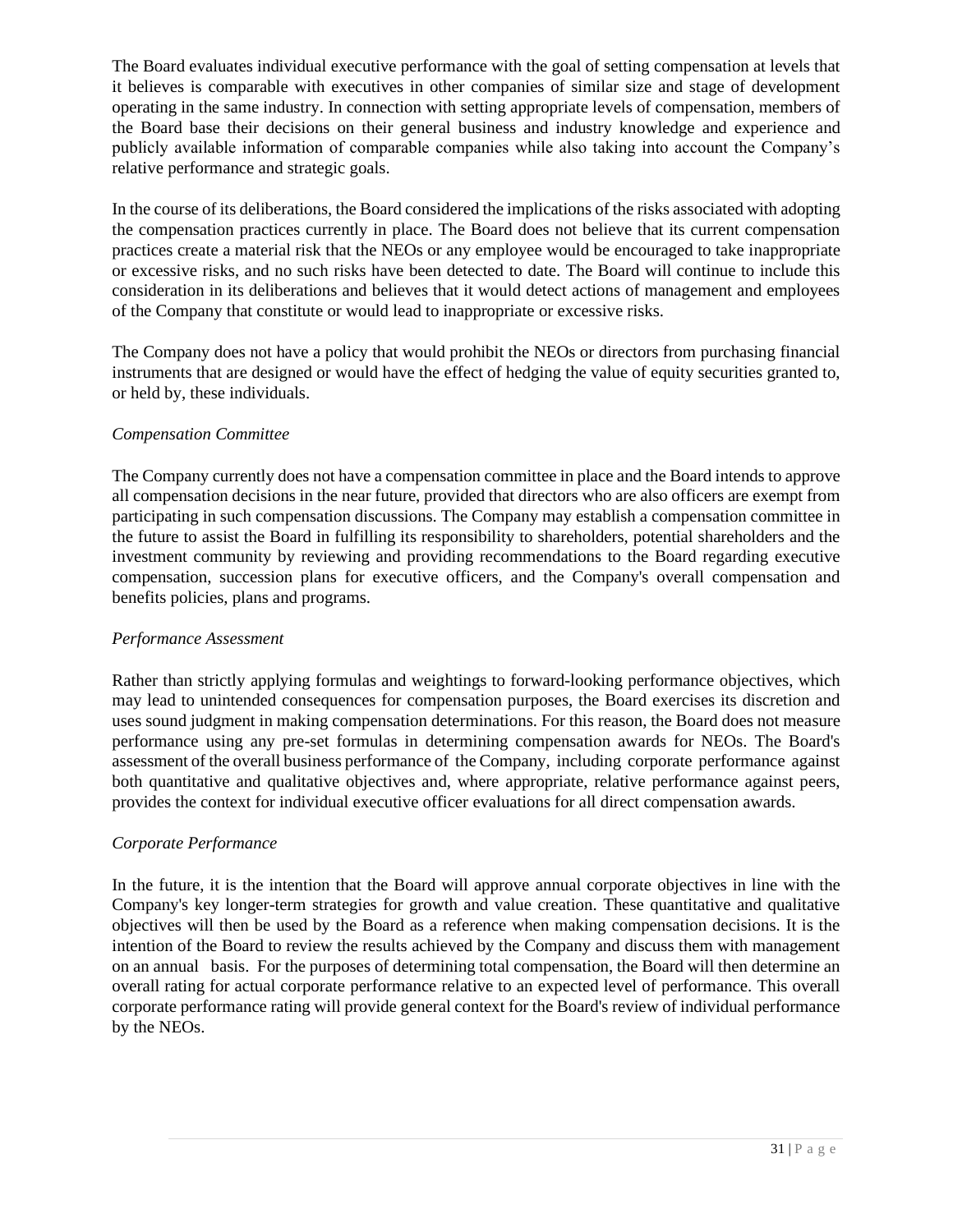#### *Benefits and Perquisites*

In general, the Company will provide a specific benefit or perquisite only when it provides competitive value and promotes retention of executives, or when the perquisite provides shareholder value, such as ensuring the health of executives. Limited perquisites the Company provides its executives may include a parking allowance or a fee for each Board or Audit Committee meeting attended to assist with their out-ofpocket expenses.

#### *Share-Based Awards*

The Company has a rolling stock option plan, which was established to advance the interests of the Company by encouraging equity participation in the Company through the acquisition of Shares by directors, officers, employees and consultants of the Company or a subsidiary of the Company. Management proposes stock option grants to the Board, which administers the stock option plan, based on such criteria as performance, previous grants and hiring incentives. All grants require approval of the Board. See "*Section 3 - Particulars of Matters to Be Acted Upon – Approval of Stock Option Plan"* and *"Section 5 - Statement of Executive Compensation – Stock Option Plans and Other Incentive Plans."* 

The Company has a restricted share unit plan to further promote and advance the interests of the Company by providing eligible directors, officers, employees and consultants of the Company or a subsidiary of the Company with additional incentive through an opportunity to receive discretionary bonuses in the form of Shares of the Company, thereby encouraging stock ownership by such persons and increasing the proprietary interest of such persons in the success of the Company and increasing the ability to attract, retain and motivate such persons. All awards require approval of the Board. See "*Section 3 - Particulars of Matters to Be Acted Upon – Approval of Restricted Share Unit Plan"* and *"Section 5 - Statement of Executive Compensation – Stock Option Plans and Other Incentive Plans."*

Aggregate Limit: The maximum number of Shares made available for issuance pursuant to the stock option and restricted share unit plans referenced above shall, together, not exceed 10% of the Shares issued and outstanding from time to time.

#### *Pension Disclosure*

The Company does not have a pension, retirement or deferred compensation plan including defined contribution plans that provides for payments or benefits to the NEOs at, following, or in connection with retirement and none are proposed at this time.

#### **SECTION 6 - AUDIT COMMITTEE**

National Instrument 52-110 - *Audit Committees* ("**NI 52-110**") requires the Company, as a venture issuer, to disclose annually in its Information Circular certain information concerning the constitution of its Audit Committee and its relationship with its independent auditor. Such disclosure is set forth below.

#### **AUDIT COMMITTEE CHARTER**

The purpose of the Audit Committee is to assist the Board in fulfilling its oversight responsibilities by reviewing the financial information, which will be provided to Shareholders and the public, the systems of corporate controls, which management and the Board have established, and overseeing the audit process. It has general responsibility to oversee internal controls, accounting and auditing activities and legal compliance of the Company. The Audit Committee also is mandated to review and approve all material related party transactions. The Company's Audit Committee Charter is attached as Schedule "D" to this Information Circular.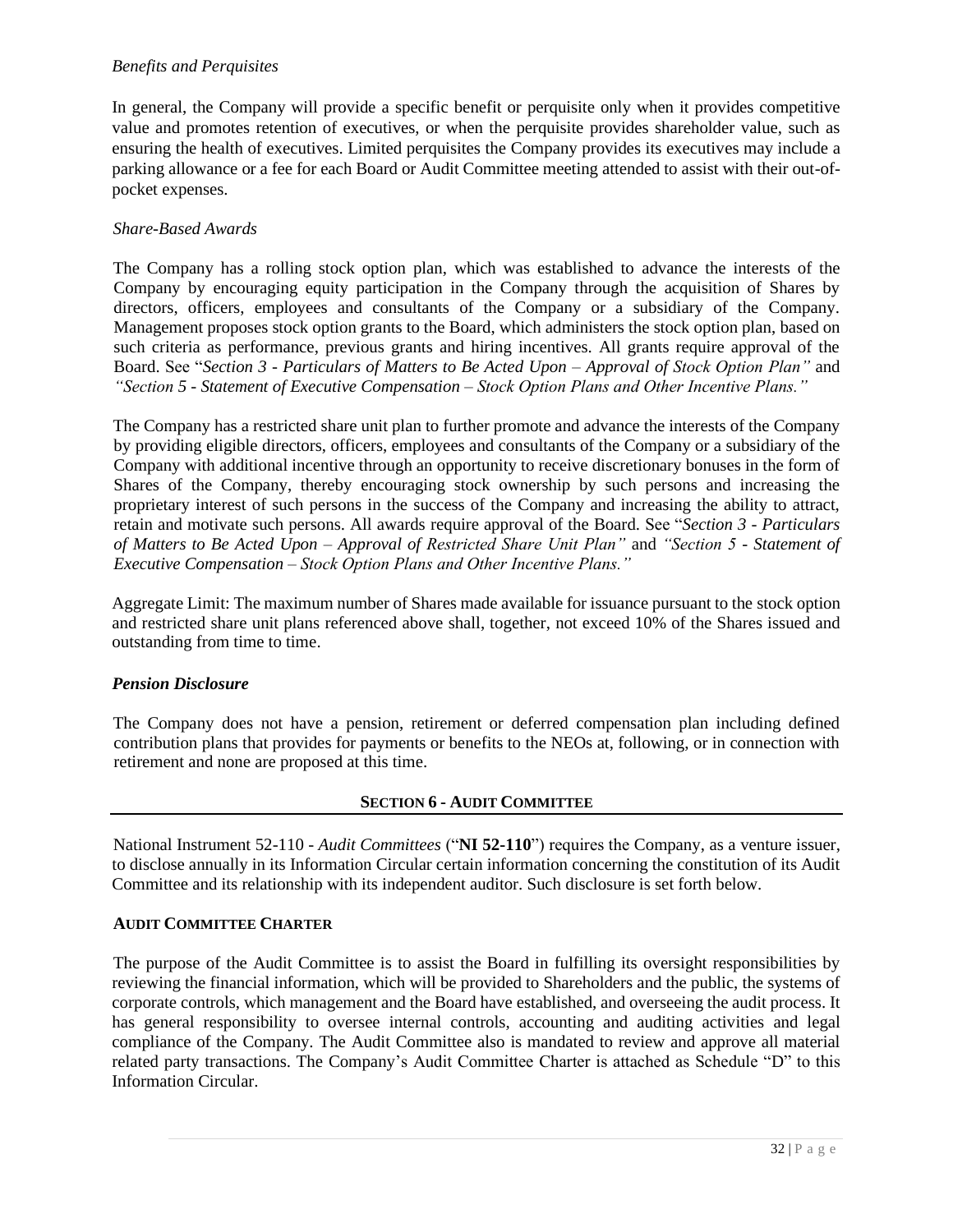#### **COMPOSITION OF AUDIT COMMITTEE**

As at the date hereof, the Company's Audit Committee is composed of Victor Cantore, Simon Marcotte and Will Randall.

NI 52-110 provides that a member of an audit committee is "independent" if the member has no direct or indirect material relationship with the Company, which could, in the view of the Board, reasonably interfere with the exercise of the member's independent judgment. Two, Victor Cantore and Ronald Stewart, of the three members of the Company's current audit committee are considered "independent" within the meaning of NI 52-110.

NI 52-110 provides that an individual is "financially literate" if he or she has the ability to read and understand a set of financial statements that present a breadth and level of complexity of accounting issues that are generally comparable to the breadth and complexity of the issues that can reasonably be expected to be raised by the Company's financial statements. All of the members of the Company's audit committee are financially literate as that term is defined.

#### **RELEVANT EDUCATION AND EXPERIENCE**

Each member of the Company's Audit Committee has adequate education and experience that is relevant to his performance as an Audit Committee member and, in particular, the requisite education and experience that have provided the member with:

- an understanding of the accounting principles used by the Company to prepare its financial statements and the ability to assess the general application of those principles in connection with estimates, accruals and reserves:
- experience preparing, auditing, analyzing or evaluating financial statements that present a breadth and level of complexity of accounting issues that are generally comparable to the breadth and complexity of issues that can reasonably be expected to be raised by the Company's financial statements or experience actively supervising individuals engaged in such activities; and
- an understanding of internal controls and procedures for financial reporting.

All of the Audit Committee members are senior-level businessmen with experience in financial matters and each has an understanding of accounting principles used to prepare financial statements and varied experience as to general application of such accounting principles, as well as the internal controls and procedures necessary for financial reporting, garnered from working in their individual fields of endeavour. See *"Section 4 – Particulars of Matters to be Acted Upon – Election of Directors*" for the education and experience of each member of the Audit Committee relevant to the performance of their duties as a member of the Audit Committee.

#### Victor Cantore

Victor Cantore is a seasoned capital markets professional specializing in the resource and high-tech sectors. He has more than 25 years of advisory and leadership experience having begun his career in 1992 as an investment advisor and then moving into management roles at both public and private companies. During his career he has organized and structured numerous equity and debt financings, mergers and acquisitions, joint venture partnerships and strategic alliances. Mr. Cantore is the current Chief Executive Officer of AMEX Exploration Inc. and the Executive Chairman and Director of Vision Lithium Inc.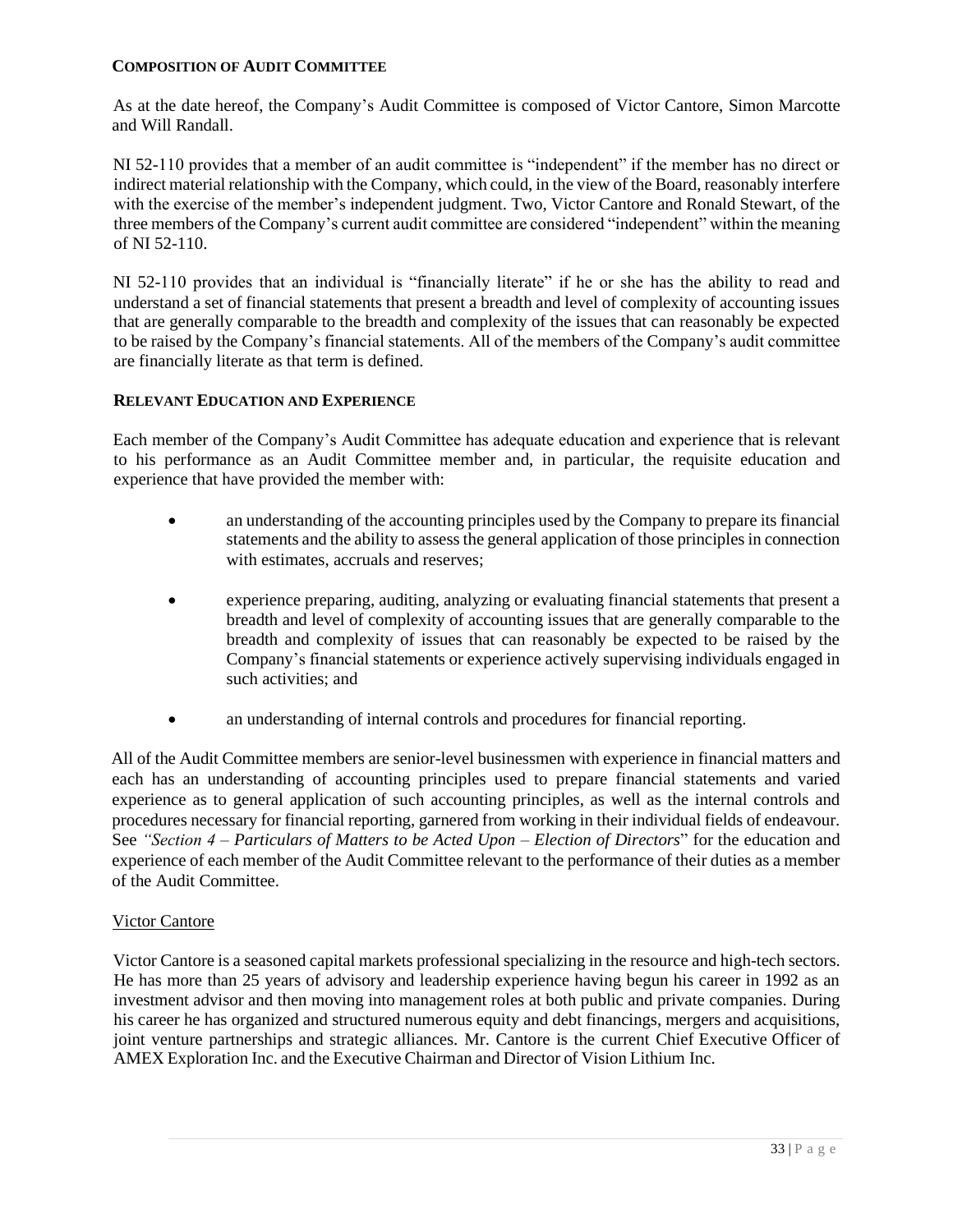#### Simon Marcotte

Simon Marcotte is a skilled capital markets professional with over 20 years' experience in the sector, in which he has held senior roles most notably with CIBC World Markets and Sprott/Cormark Securities. He holds a bachelor's degree in finance from Sherbrooke University and is a Chartered Financial Analyst. Mr. Marcotte currently serves as VP Corporate Development with Arena Minerals Inc. and has held several positions, either as a director or as an officer, with such issuers as Mason Graphite Inc., Belo Sun Mining Corp. and Alderon Iron Ore Corp.

#### Will Randall

Will Randall is a professional geologist with over 20 years of experience in the mining and mineral exploration industry. He was one of the early movers in the lithium brine industry, where he acquired, discovered and developed the Sal de los Angeles lithium brine project in Argentina. During his time running Sal de los Angeles, approximately \$70M was raised for the development of the project which he led through resource development, feasibility, mine permitting and initial construction before being sold in an all-cash deal for \$265M. He has been involved in raising over \$200M and the successful development of several mining projects, including joint ventures with majors and national governments. Mr. Randall was raised in Argentina, before moving to Canada where he completed a BSc (Geology) and MSc. (Economic Geology) at the University of Toronto.

Furter, each of the members of the Audit Committee have knowledge of the role of an audit committee in the realm of reporting companies from their years of experience as directors of public companies other than the Company. See "*Section 7 - Corporate Governance – Directorships in Other Reporting Issuers."* 

#### **AUDIT COMMITTEE OVERSIGHT**

At no time since the commencement of the Company's most recently completed financial year ended November 30, 2021, was a recommendation of the Audit Committee to nominate or compensate an external auditor not adopted by the Board.

#### **RELIANCE ON CERTAIN EXEMPTIONS**

At no time since the commencement of the Company's most recently completed financial year ended November 30, 2021, has the Company relied on the exemption in section 2.4 of NI 52-110 - *Audit Committees (De Minimis Non-audit Services)*, the exemption in section 6.1.1(4) (*Circumstance Affecting the Business or Operations of the Venture Issuer)*, the exemption in subsection 6.1.1(5) (*Events Outside Control of Member*), the exemption in subsection 6.1.1(6) (*Death, Incapacity or Resignation*), or an exemption, in whole or in part, granted under Part 8 of NI 52-110.

As the Company is a "Venture Issuer" pursuant to relevant securities legislation, the Company is relying on the exemption in section 6.1 of NI 52-110 - *Audit Committees*, from the requirement of Parts 3 (*Composition of the Audit Committee*) and 5 (*Reporting Obligations*) of NI 52-110.

#### **PRE-APPROVAL POLICIES AND PROCEDURES**

All non-audit services which are proposed to be provided by the external auditor to the Company or any subsidiary of the Company shall be subject to the prior approval of the Audit Committee.

#### **EXTERNAL AUDITOR SERVICE FEES (BY CATEGORY)**

The aggregate fees billed by the Company's external auditor in each of the last two financial years with respect to the Company, by category, are as follows: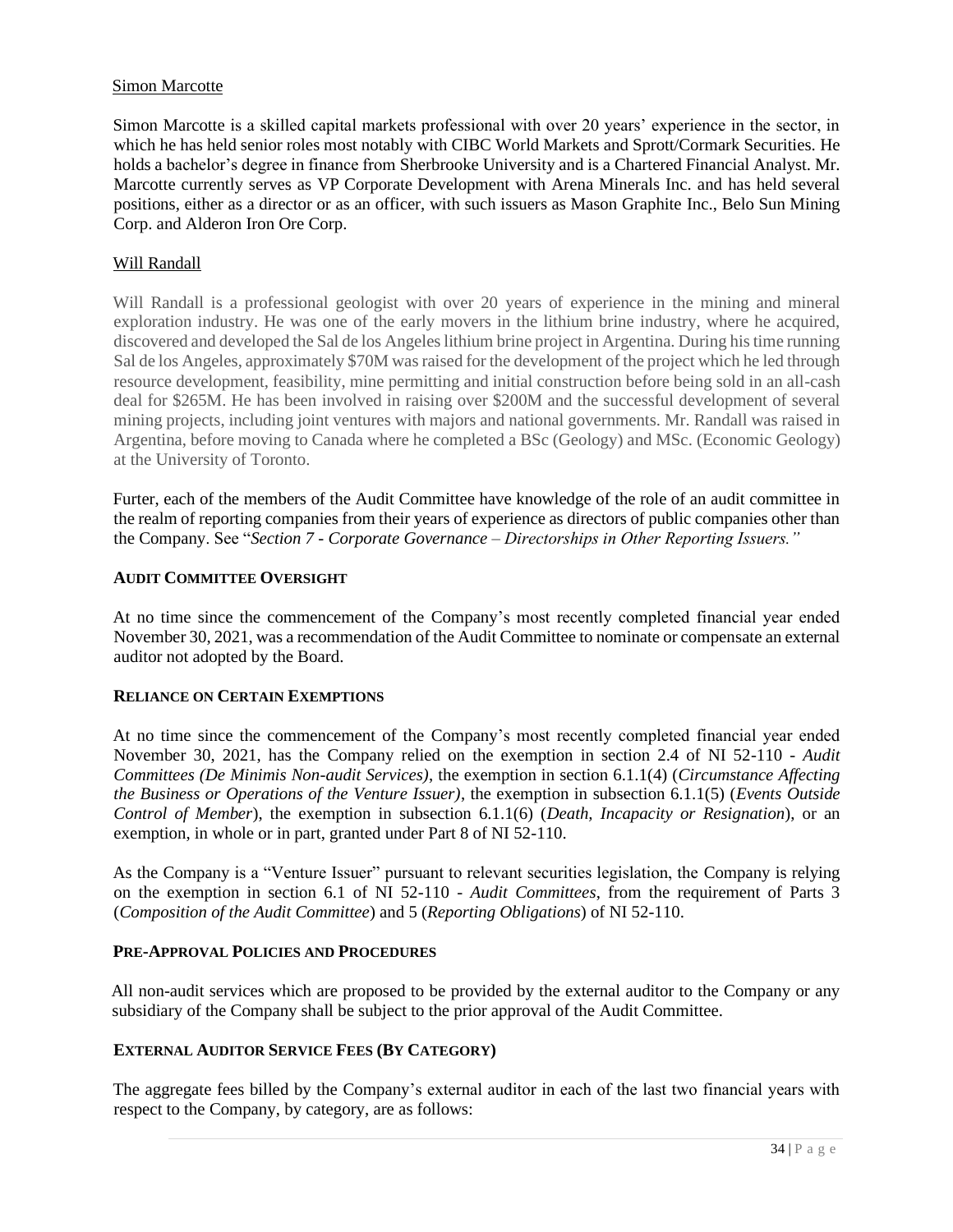| <b>Financial Year Ending</b><br>November 30 | Audit Fees <sup>(1)</sup><br>\$) | <b>Audit-Related Fees</b> <sup>(2)</sup><br>(\$)) | Tax Fees $(3)$<br>\$) | All Other Fees $(4)$<br>$\left( \text{\$}\right)$ |
|---------------------------------------------|----------------------------------|---------------------------------------------------|-----------------------|---------------------------------------------------|
| 2021                                        | 52,650.00                        | 3.037.50                                          | Nil                   | Nil                                               |
| 2020                                        | 25,312.50                        | Nil                                               | Nil                   | Nil                                               |

**Notes:**

(1) "Audit Fees" include fees necessary to perform the annual audit and quarterly reviews of the Company's consolidated financial statements. Audit Fees include fees for review of tax provisions and for accounting consultations on matters reflected in the financial statements. Audit Fees also include audit or other attest services required by legislation or regulation, such as comfort letters, consents, reviews of securities filings and statutory audits.

(2) "Audit-Related Fees" include services that are traditionally performed by the auditor. These audit-related services include employee benefit audits, due diligence assistance, accounting consultations on proposed transactions, internal control reviews and audit or attest services not required by legislation or regulation.

<sup>(3)</sup> "Tax Fees" include fees for all tax services other than those included in "Audit Fees" and "Audit-Related Fees". This category includes fees for tax compliance, tax planning and tax advice. Tax planning and tax advice includes assistance with tax audits and appeals, tax advice related to mergers and acquisitions, and requests for rulings or technical advice from tax authorities. <sup>(4)</sup> "All Other Fees" include all other non-audit services.

## **SECTION 7 - CORPORATE GOVERNANCE**

#### **GENERAL**

Pursuant to National Instrument 58-101 - *Disclosure of Corporate Governance Practices* ("**NI 58-101**"), the Company is required to disclose its corporate governance practices. Corporate governance relates to the policies, structure and activities of a board of directors of a corporation, the members of which are elected by and are accountable to the shareholders of the corporation and takes into account the role of the individual members of management who are appointed by the board of directors and who are charged with the day-to-day management of the corporation.

National Policy 58-201 - *Corporate Governance Guidelines* ("**NP 58-201**") establishes corporate governance guidelines which apply to all public companies. These guidelines are not intended to be prescriptive but to be used by issuers in developing their own corporate governance practices.

Corporate governance encourages establishing a reasonable degree of independence of the board of directors from executive management and the adoption of policies to ensure the board of directors recognizes the principles of good management. The Board is committed to sound corporate governance practices, as such practices are both in the interests of Shareholders and help to contribute to effective and efficient decision-making and believes the Company's system of corporate governance meets or exceeds the majority of the guidelines and requirements contained in NP 58-201.

#### **BOARD OF DIRECTORS**

The mandate of the Board is to supervise the management of the Company and to act in the best interests of the Company.

The Board acts in accordance with:

- (a) the *Business Corporations Act* (British Columbia);
- (b) the Company's articles of incorporation;
- (c) the Audit Committee Charter; and
- (d) other applicable laws and corporate policies.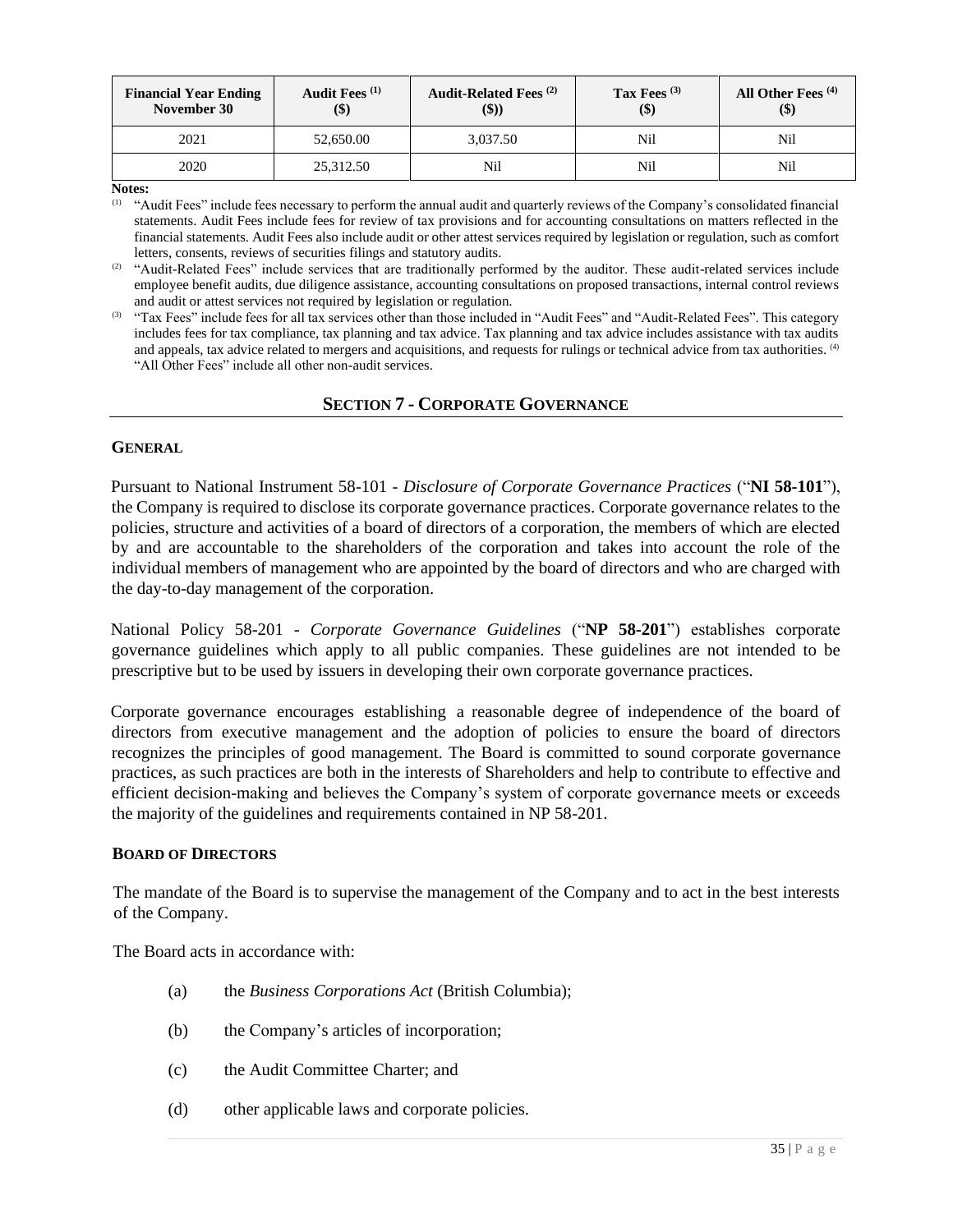The Board approves all significant decisions that affect the Company before they are implemented. The Board supervises their implementation and reviews the results.

The Board is actively involved in the Company's strategic planning process. The Board discusses and reviews all materials relating to the strategic plan with management. The Board is responsible for reviewing and approving the strategic plan. At least one Board meeting each year is devoted to discussing and considering the strategic plan, which takes into account the risks and opportunities of the business. Management must seek the Board's approval for any transaction that would have a significant impact on the strategic plan.

The Board periodically reviews the Company's business and implementation of appropriate systems to manage any associated risks, communications with investors and the financial community and the integrity of the Company's internal control and management information systems. The Board also monitors the Company's compliance with its timely disclosure obligation and reviews material disclosure documents prior to distribution. The Board periodically discusses the systems of internal control with the Company's external auditor.

The Board is responsible for choosing the President and appointing senior management and for monitoring their performance and developing descriptions of the positions for the Board, including the limits on management's responsibilities and the corporate objectives to be met by the management.

The Board approves all the Company's major communications, including annual and quarterly reports, financing documents and press releasees. The Board approves the Company's communication policy that covers the accurate and timely communication of all important information. It is reviewed annually. This policy includes procedures for communicating with analysts by conference calls.

The Board, through its Audit Committee, examines the effectiveness of the Company's internal control processes and management information systems. The Board consults with the auditor and management of the Company to ensure integrity of these systems. The auditor submits a report to the Audit Committee each year on the quality of the Company's internal control processes and management information systems.

The Board is responsible for determining whether or not each director is an independent director. Directors who also act as officers of the Company are not considered independent. Directors who do not also act as officers of the Company, do not work in the day-to-day operations of the Company, are not party to any material contracts with the Company, or receive any fees from the Company except as disclosed in this Information Circular, are considered independent. Will Randall, Bassam Moubarak and Paul Matysek are not independent directors by virtue of their positions as CEO, CFO and Executive Chairman of the Company, respectively. Simon Marcotte is also not considered to be independent due to the fact that he received more than \$75,000 in direct compensation from the Company during the 12 months ended November 30, 2020. Victor Cantore is considered to be an independent director of the Company.

Directors are considered to be independent if they have no direct or indirect material relationship with the Company. A "material relationship" is a relationship which could, in the view of the Company's Board be reasonably expected to interfere with the exercise of a director's independent judgement.

The Board facilitates its independent supervision over management of the Company through frequent meetings of the Board. The Board is currently comprised of five members, one of whom is independent and four of whom are not independent. The independent member is Victor Cantore and it is anticipated Simon Marcotte will move to independent status in 18 months' time. The other non-independent directors, as noted above, are Will Randall (President and CEO), Bassam Moubarak (CFO) and Paul Matysek (Executive Chairman).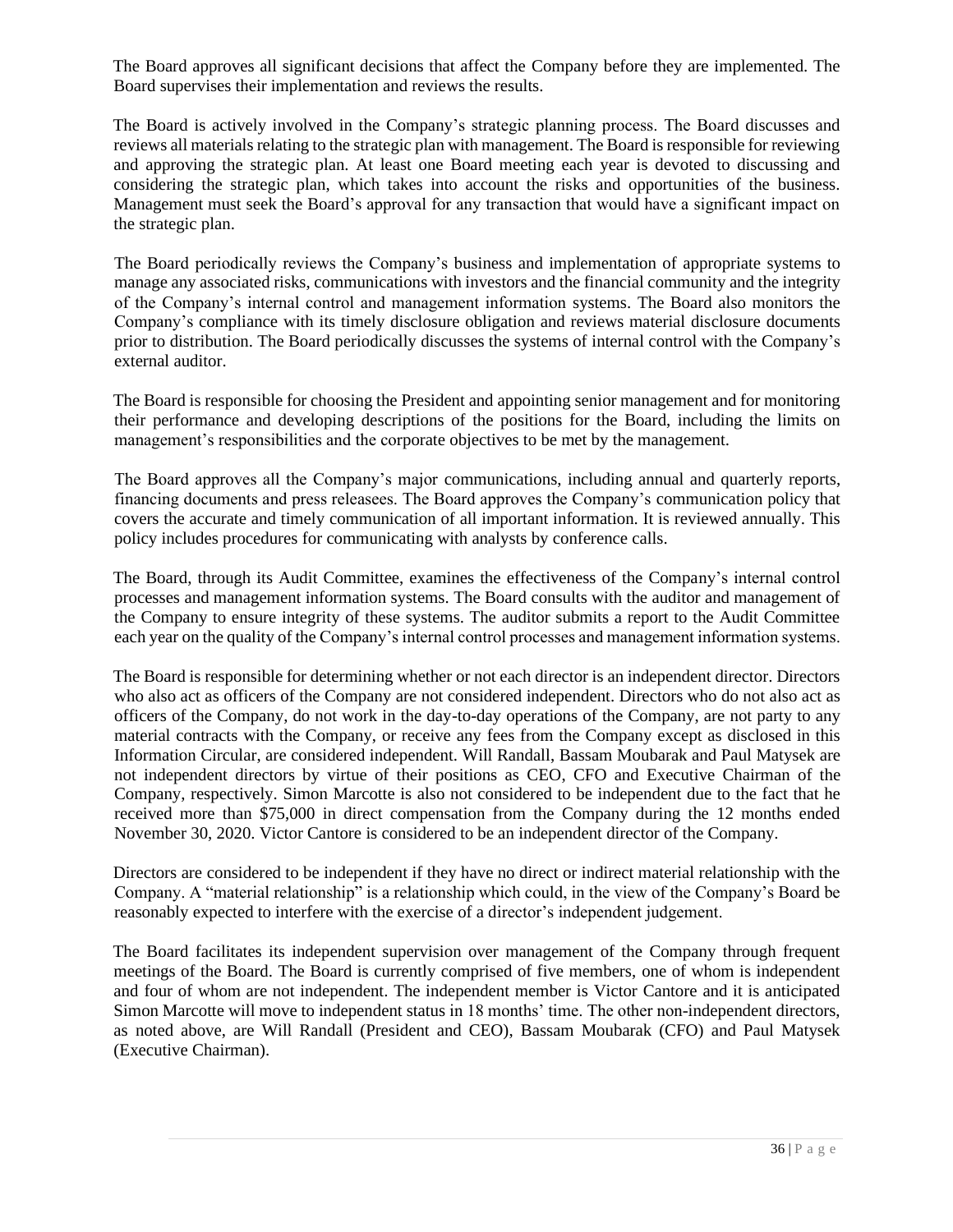### **DIRECTORSHIPS IN OTHER REPORTING ISSUERS**

Certain of the Company's directors are also directors of other reporting issuers (or the equivalent) in a jurisdiction or a foreign jurisdiction as follows:

| <b>Name of Director</b> | Other Reporting Issuer (or the equivalent) |  |
|-------------------------|--------------------------------------------|--|
| Will Randall            | Arena Minerals Inc.                        |  |
|                         | Greenhawk Resources Inc.                   |  |
| Bassam Moubarak         | Nevada King Gold Corp.                     |  |
|                         | Planet X Capital Corp.                     |  |
|                         | Planet X II Capital Corp.                  |  |
| Victor Cantore          | Amex Exploration Inc.                      |  |
|                         | Fairchild Gold Corp.                       |  |
|                         | Generic Gold Corp.                         |  |
|                         | Goldshore Resources Inc.                   |  |
|                         | Hanna Capital Corp.                        |  |
|                         | Royal Fox Gold Inc.                        |  |
|                         | Vanstar Mining Inc.                        |  |
|                         | Vision Lithium Inc.                        |  |
| Simon Marcotte          | Mason Graphite Inc.                        |  |
|                         | Royal Fox Gold Inc.                        |  |
| Paul Matysek            | Earl Resources Limited                     |  |
|                         | Forsys Metals Corp.                        |  |
|                         | LithiumBank Resources Corp.                |  |
|                         | Nano One Materials Corp.                   |  |
|                         | Nevada King Gold Corp.                     |  |
|                         | Planet X Capital Corp.                     |  |
|                         | Planet X II Capital Corp.                  |  |

# **ORIENTATION AND CONTINUING EDUCATION**

The Board briefs all new directors with the policies of the Board and provides other relevant corporate and business information.

Board meetings may also include presentations by the Company's management an employees to provide directors additional insight into the Company's business.

# **ETHICAL BUSINESS CONDUCT**

The Board has found that the fiduciary duties placed on individual directors by the Company's governing corporate legislation and the common law and the restrictions placed by applicable corporate legislation on an individual director's participation in decisions of the Board in which the director has an interest are sufficient to ensure that the Board operates independently of management and in the best interests of the Company.

Under the applicable corporate legislation, a director is required to act honestly and in good faith with a view to the best interests of the Company and to exercise the care, diligence and skill that a reasonably prudent person would exercise in comparable circumstances, and to disclose to the Board the nature and extent of any interest of the director in any material contract or material transaction, whether made or proposed, if the director is a party to the contract or transaction, is a director or officer (or an individual acting in a similar capacity) of a party to the contract or transaction or has a material interest in a party to the contract or transaction. The director must then abstain from voting on the contract or transaction unless the contract or transaction (i) relates primarily to their remuneration as a director, officer, employee or agent of the Company or an affiliate of the Company, (ii) is for indemnity or insurance for the benefit of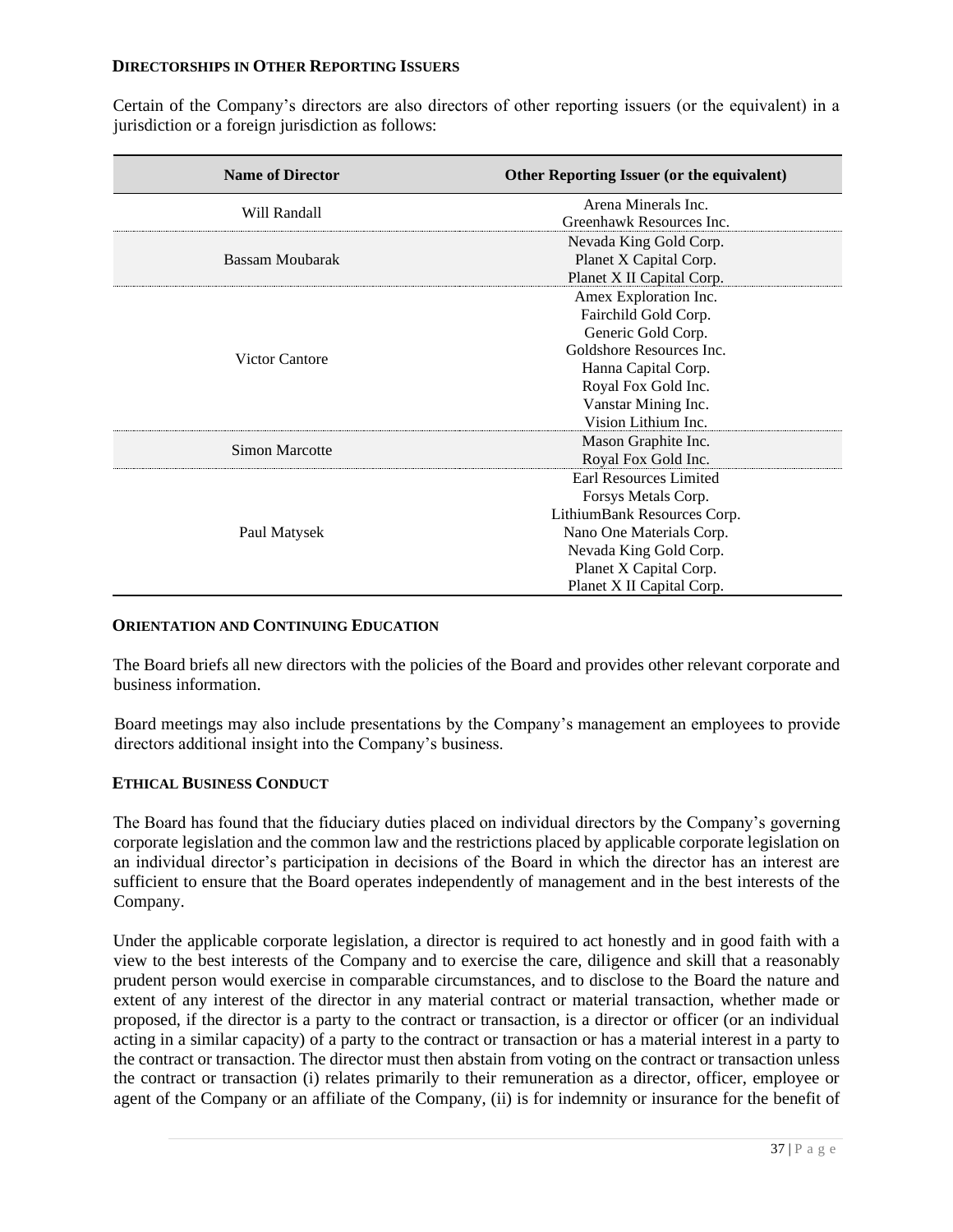the director in connection with the Company, or (iii) is with an affiliate of the Company. If the director abstains from voting after disclosure of their interest, the directors approve the contract or transaction and the contract or transaction was reasonable and fair to the Company at the time it was entered into, the contract or transaction is not invalid and the director is not accountable to the Company for any profit realized from the contract or transaction. Otherwise, the director must have acted honestly and in good faith, the contract or transaction must have been reasonable and fair to the Company and the contract or transaction be approved by the shareholders by a special resolution after receiving full disclosure of its terms in order for the director to avoid such liability or the contract or transaction being invalid.

# **NOMINATION OF DIRECTORS**

The Board considers its size each year when it considers the number of directors to recommend to Shareholders for election at the annual meeting of shareholders, taking into account the number required to carry out the Board's duties effectively and to maintain a diversity of views and experience.

The Board does not have a nominating committee, and these functions are currently performed by the Board as a whole. However, if there is a change in the number of directors required by the Company, this policy will be reviewed.

The Board is responsible for identifying individuals qualified to become new Board members and new director nominees for annual meetings of Shareholders. New nominees must have a track record in general business management, special expertise in an area of strategic interest to the Company, the ability to devote the time required, shown support for the Company's mission and strategic objectives, and a willingness to serve.

# **COMPENSATION OF DIRECTORS AND CHIEF EXECUTIVE OFFICER**

The Board as a whole has the responsibility of determining the compensation for the directors and CEO.

The Board conducts reviews with regard to directors' compensation once a year. To make its recommendation on directors' compensation, the Board takes into account the types of compensation and the amounts paid to directors of comparable publicly-traded Canadian companies and aligns the interests of directors with the return to shareholders.

The Board decides the compensation of its officers, based on industry standards and the Company's financial situation.

The Company compensates its directors for attending meetings by paying an attendance fee of \$100 per meeting. Other than this fee, the Company has no standard arrangement pursuant to which directors are compensated by the Company, for their services in their capacity as directors other than the unissued treasury shares that may be issued upon the exercise of the directors' incentive stock options. There has been no other arrangement pursuant to which directors are compensated by the Company in their capacity as directors.

To determine compensation payable, the Board reviews compensation paid to directors and chief executive officers of other companies of similar size and stage of development in similar industries and then determines appropriate compensation reflecting the responsibilities and time and effort expended by each director and the CEO while taking into account the financial and other resources of the Company. In settling on the compensation, the Board annually reviews the performance of the CEO in light of the Company's objectives and considers other factors that may have influenced achievement of the Company's objectives. For further discussion on executive officer compensation please see *"Section 5 – Statement of Executive – Oversight and Description of Director and Named Executive Officer Compensation".*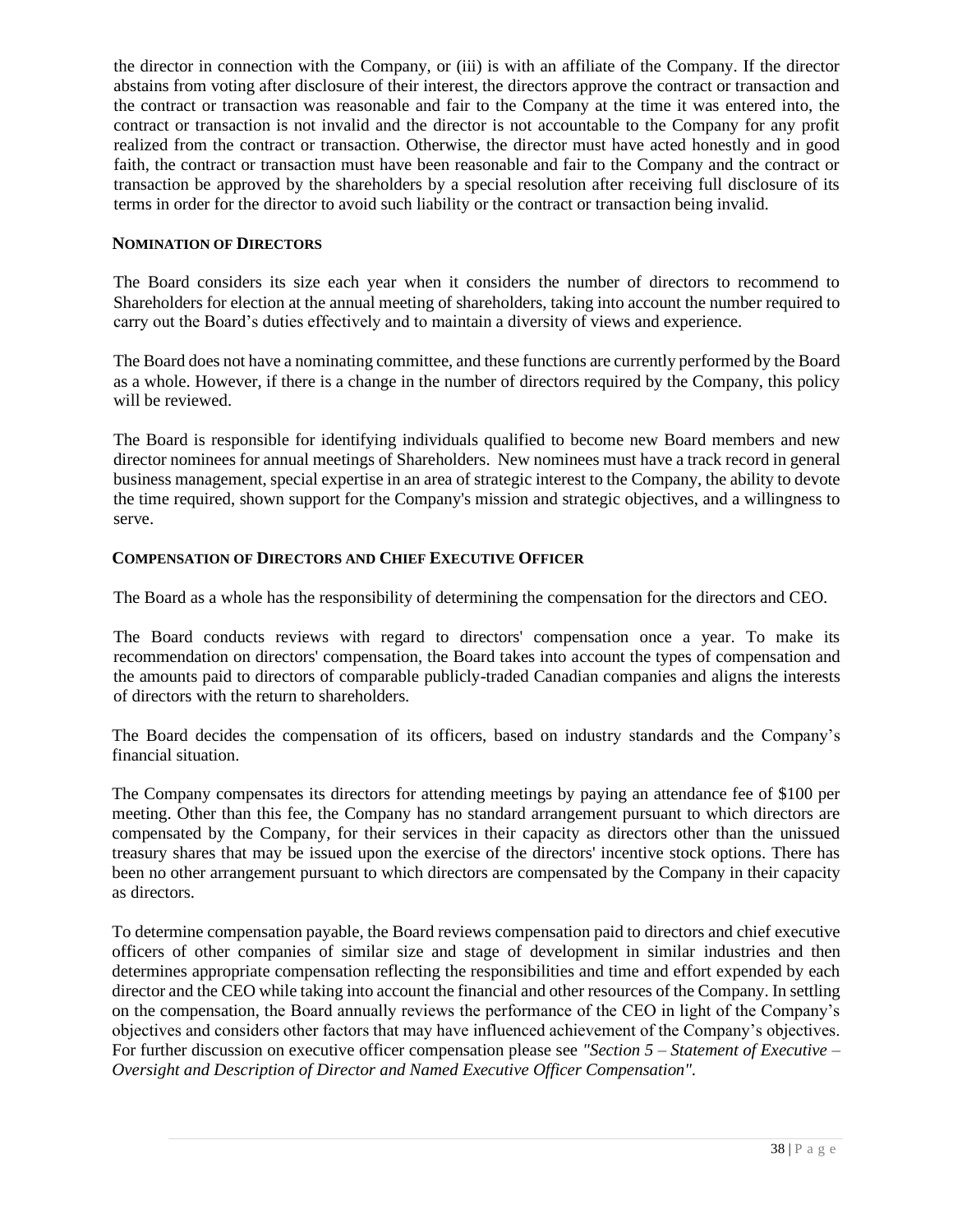### **COMMITTEES OF THE BOARD OF DIRECTORS**

The Board has no committees other than the Audit Committee (the "**Audit Committee**"). The members of the Audit Committee are Victor Cantore, Simon Marcotte and Will Randall. A description of the function of the Audit Committee can be found in this Information Circular under *"Section 6 - Audit Committee."*

### **ASSESSMENTS**

The Board monitors the adequacy of information given to directors, communication between the board and management and the strategic direction and processes of the Board and its committee(s).

### **SECTION 8 - OTHER INFORMATION**

### **SECURITIES AUTHORIZED FOR ISSUANCE UNDER EQUITY COMPENSATION PLANS**

The Company has a rolling stock option plan and a restricted share unit plan (together, the "**Equity Compensation Plans**") under which securities are authorized for issuance. The maximum aggregate number of Shares made available for issuance pursuant to the Equity Incentive Plans shall not exceed 10% of the Shares issued and outstanding from time to time. See "*Section 4 - Particulars of Matters to Be Acted Upon – Approval of Stock Option Plan",* "*Section 4 - Particulars of Matters to Be Acted Upon – Approval of Restricted Share Unit Plan",* and *"Section 5 - Statement of Executive Compensation – Stock Option Plans and Other Incentive Plans."* 

The following table provides information as at November 30, 2021, regarding the number of Shares to be issued and reserved for issuance pursuant to the Equity Compensation Plans. The Company has not implemented any equity compensation plans that have not been approved by its Shareholders.

| <b>Plan Category</b>                                                    | (a)<br>Number of securities to<br>be issued upon<br>exercise of<br>outstanding options,<br>warrants and rights | (b)<br>Weighted-average<br>exercise price of<br>outstanding options,<br>warrants and rights | (c)<br>Number of securities remaining<br>available for future issuance<br>under equity compensation<br>plans<br>(excluding securities reflected<br>in column $(a)$ ) |
|-------------------------------------------------------------------------|----------------------------------------------------------------------------------------------------------------|---------------------------------------------------------------------------------------------|----------------------------------------------------------------------------------------------------------------------------------------------------------------------|
| Equity compensation plans<br>approved by securityholders <sup>(1)</sup> | 7,750,000                                                                                                      | \$0.49                                                                                      | 5,383,335                                                                                                                                                            |
| Equity compensation plans not<br>approved by securityholders            | N/A                                                                                                            | N/A                                                                                         | N/A                                                                                                                                                                  |
| <b>Total:</b>                                                           | 7,750,000                                                                                                      | \$0.49                                                                                      | 5,383,335                                                                                                                                                            |

**Notes:**

(1) Represents the Equity Compensation Plans. As at November 30, 2021, the Equity Compensation Plans reserved shares equal to a maximum of 10% of the issued and outstanding common shares of the Company. As at November 30, 2021, the Company had 131.333.359 common shares issued and outstanding.

### **INDEBTEDNESS OF DIRECTORS AND EXECUTIVE OFFICERS**

Other than "routine indebtedness" as defined in applicable securities legislation, since the beginning of the financial year ended November 30, 2021, none of:

- (a) the executive officers, directors, employees and former executive officers, directors and employees of the Company or any of its subsidiaries;
- (b) the proposed nominees for election as a director of the Company; or
- (c) any associates of the foregoing persons;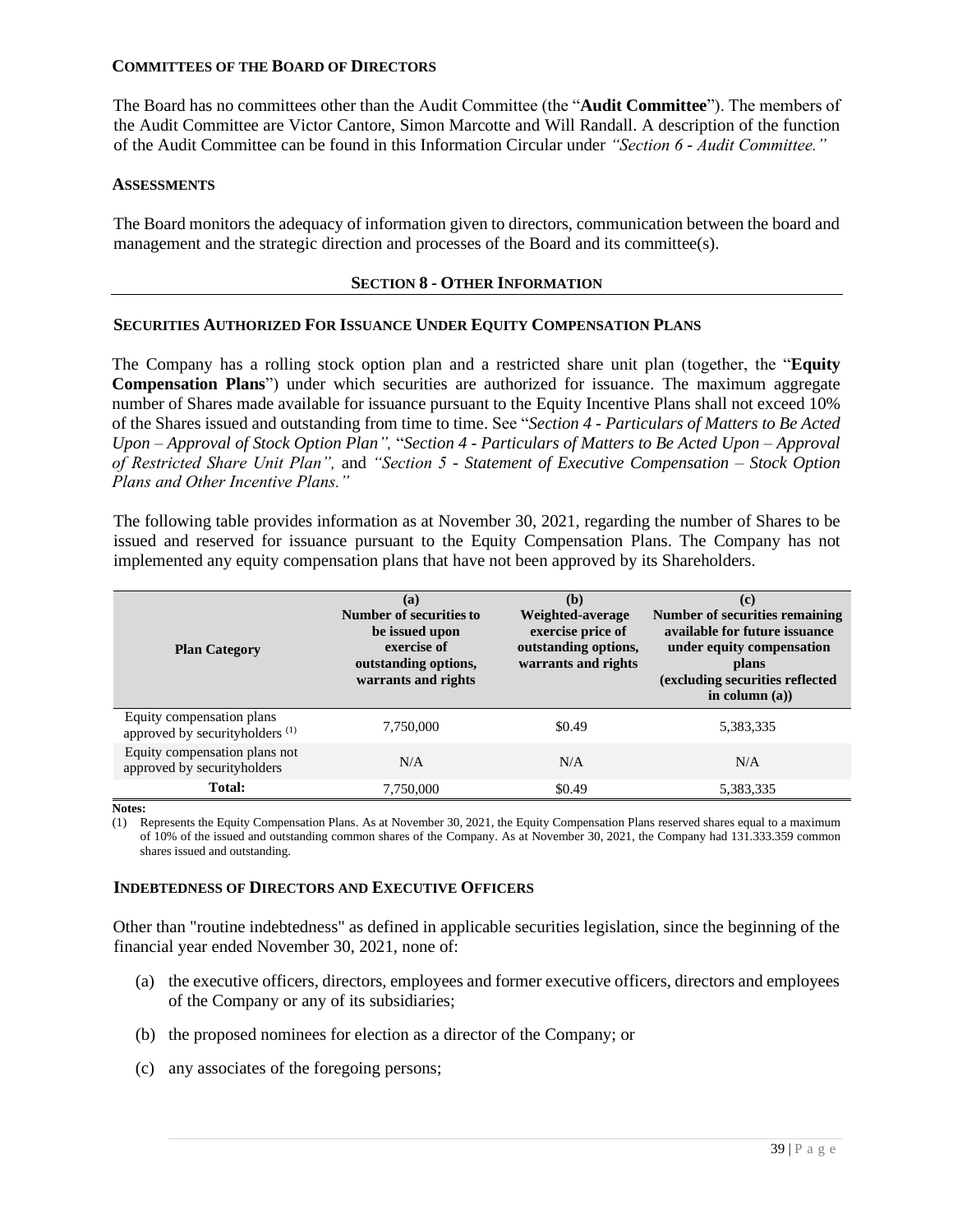is or has been indebted to the Company or any of its subsidiaries or has been indebted to any other entity where that indebtedness was the subject of a guarantee, support agreement, letter of credit or other similar arrangement or understanding provided by the Company or any of its subsidiaries, and which was not entirely repaid on or before the date of this Information Circular.

# **INTEREST OF CERTAIN PERSONS OR COMPANIES IN MATTERS TO BE ACTED UPON**

No director or executive officer of the Company, nor any person who has held such a position since the beginning of the last completed financial year of the Company, nor any proposed nominee for election as a director of the Company, nor any associate or affiliate of the foregoing persons, has any material interest, direct or indirect, by way of beneficial ownership of securities or otherwise, in any matter to be acted on at the Meeting other than the election of directors and the approval of the Stock Option Plan and RSU Plan, as may be set out herein.

# **INTEREST OF INFORMED PERSONS IN MATERIAL TRANSACTIONS**

Other than as set forth in this Information Circular or as disclosed in the Company's financial statements, no informed person of the Company, or proposed director of the Company, or any associate or affiliate of any informed person or proposed director, had any material interest, direct or indirect, in any transaction since the commencement of the Company's most recently completed financial year, or in any proposed transaction which has materially affected or would materially affect the Company or any of its subsidiaries.

An "informed person" means: (a) a director or executive officer of the Company; (b) a director or executive officer of a person or company that is itself an informed person or subsidiary of the Company; (c) any person or company who beneficially owns, directly or indirectly, voting securities of the Company or who exercises control or direction over voting securities of the Company or a combination of both carrying more than 10% of the voting rights other than voting securities held by the person or company as underwriter in the course of a distribution; and (d) the Company itself, if and for so long as it has purchased, redeemed or otherwise acquired any of its shares.

# **MANAGEMENT CONTRACTS**

Since the beginning of the Company's most recently completed financial year ended November 30, 2021, management functions of the Company are not, and have not been, to any substantial degree performed by any person other than the executive officers and directors of the Company. See *Section 5 - Statement of Executive Compensation – Employment, Consulting and Management Agreements."*

# **ADDITIONAL INFORMATION**

Financial information about the Company is included in the Company's comparative annual financial statements for the year ended November 30, 2021, and the related Management Discussion and Analysis, which have been electronically filed with regulators and are available on SEDAR at [www.sedar.com](http://www.sedar.com/) under the Company's profile. Copies may be obtained without charge upon request to the Company, c/o Keystone Corporate Services Inc., Suite 214, 257 12<sup>th</sup> Street East, North Vancouver, BC V7L 2J8 – Telephone: 604-612-2111.

You may also access the Company's other public disclosure documents on SEDAR at [www.sedar.com](http://www.sedar.com/) under the Company's profile. Additional information about the Company can also be found on the Company's website at [www.freemangoldcorp.com.](http://www.freemangoldcorp.com/)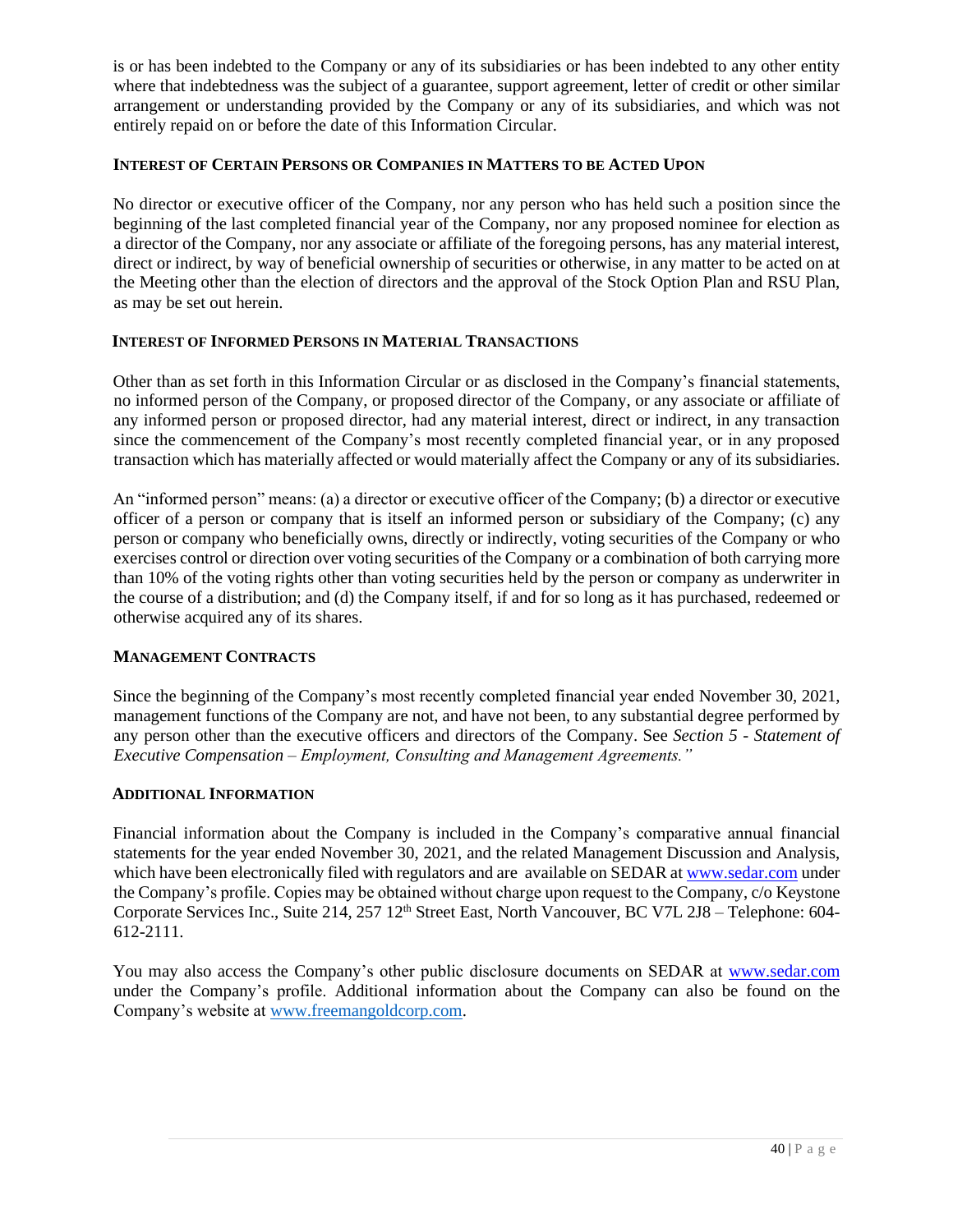### **REQUEST FOR FINANCIAL STATEMENTS**

National Instrument 51-102 – *Continuous Disclosure Obligations* sets out the procedures for a shareholder to receive financial statements. If you wish to receive financial statement, you may use the enclosed form or provide instructions in any other written format.

### **APPROVAL OF THE BOARD OF DIRECTORS**

The contents of this Information Circular have been approved and the delivery of it to each Shareholder entitled thereto and to the appropriate regulatory agencies has been authorized by the Board.

DATED at Vancouver, British Columbia, this 4<sup>th</sup> day of May, 2022.

BY ORDER OF THE BOARD

### **FREEMAN GOLD CORP.**

*/s/ Will Randall* Will Randall President, Chief Executive Officer and Director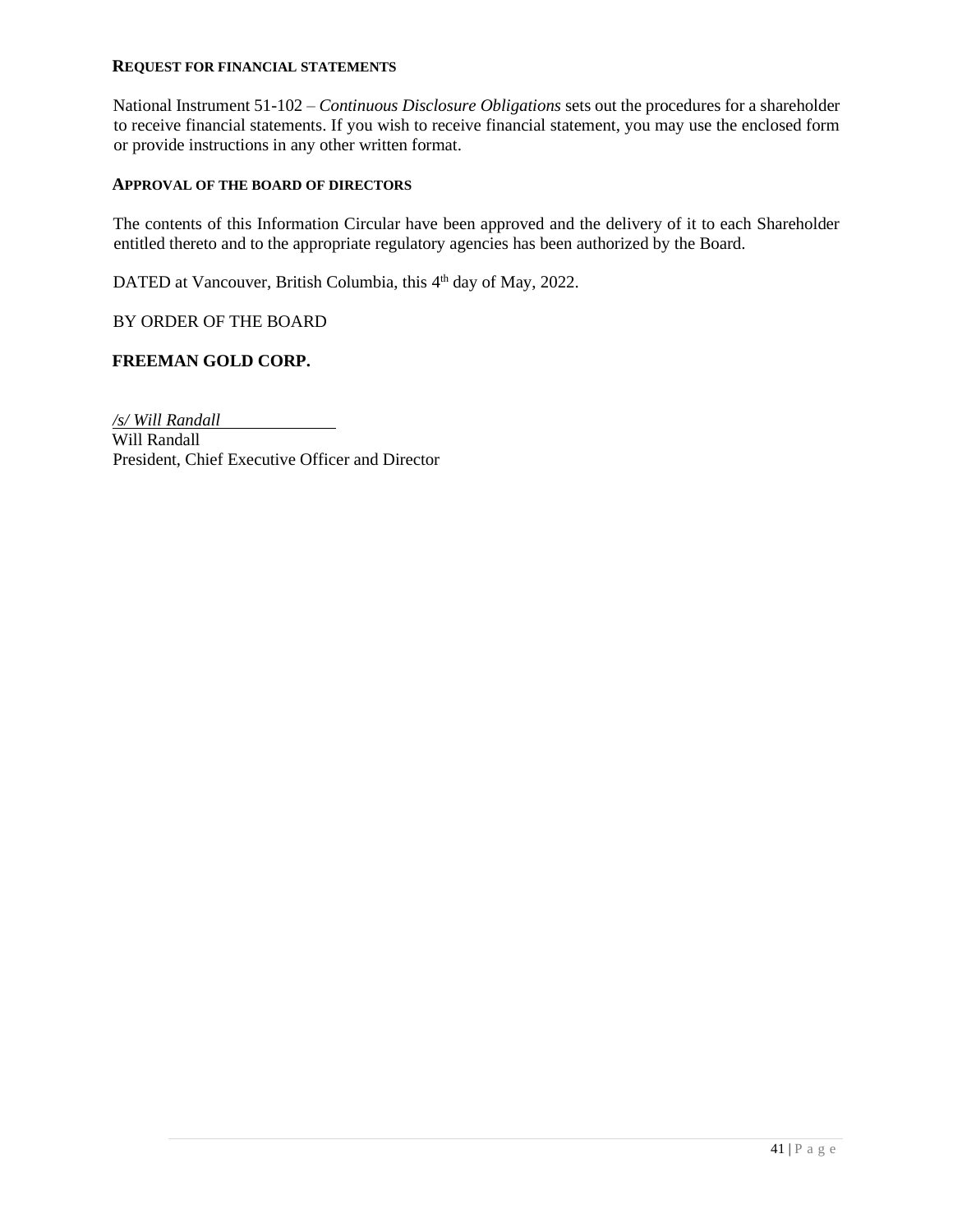### **SCHEDULE "A"**

### **FREEMAN GOLD CORP. (the "Company")**

### **STOCK OPTION PLAN**

### **January 8, 2019 (as amended February 3, 2022)**

# **ARTICLE 1 PURPOSE AND INTERPRETATION**

#### **(i) Purpose**

1.1 The purpose of this Plan is to advance the interests of the Company by encouraging equity participation in the Company through the acquisition of Common Shares of the Company. It is the intention of the Company that this Plan will at all times be in compliance with the Stock Exchange Policies and any inconsistencies between this Plan and the Stock Exchange Policies will be resolved in favour of the latter.

### **(ii) Definitions**

- 1.2 In this Plan
	- (a) **Affiliate** means a company that is a parent or subsidiary of the Company, or that is controlled by the same entity as the Company;
	- (b) **Associate** has the meaning set out by the Securities Act;
	- (c) **Black-out Period** means an interval of time during which the Company has determined that one or more Participants may not trade any securities of the Company because they may be in possession of undisclosed material information pertaining to the Company, or when in anticipation of the release of quarterly or annual financials, to avoid potential conflicts associated with a company's insider-trading policy or applicable securities legislation, (which, for greater certainty, does not include the period during which a cease trade order is in effect to which the Company or in respect of an Insider, that Insider, is subject);
	- (d) **Board** means the board of directors of the Company or any committee thereof duly empowered or authorized to grant Options under this Plan;
	- (e) **Business Day** means a day that the Stock Exchange is open for business;
	- (f) **Change of Control** includes situations where after giving effect to the contemplated transaction and as a result of such transaction:
		- (i) any one Person holds a sufficient number of voting shares of the Company or resulting company to affect materially the control of the Company or resulting company, or
		- (ii) any combination of Persons, acting in concert by virtue of an agreement, arrangement, commitment or understanding, holds in total a sufficient number of voting shares of the Company or its successor to affect materially the control of the Company or its successor,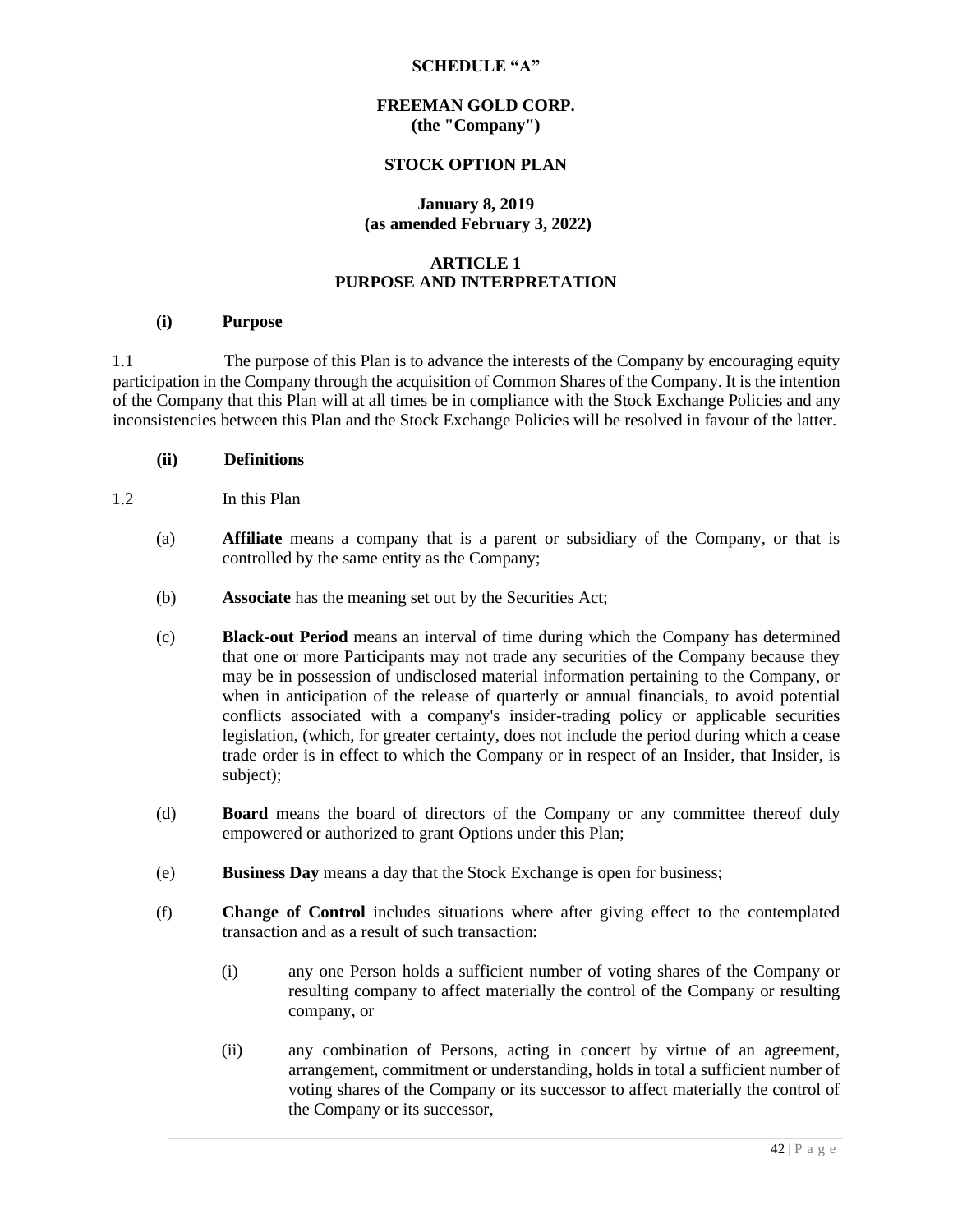where such Person or combination of Persons did not previously hold a sufficient number of voting shares to affect materially control of the Company or its successor. In the absence of evidence to the contrary, any Person or combination of Persons acting in concert by virtue of an agreement, arrangement, commitment or understanding, holding more than 20% of the voting shares of the Company or resulting company is deemed to materially affect control of the Company or resulting company;

- (g) **Common Shares** means the common shares without par value in the capital of the Company providing such class is listed on the Stock Exchange;
- (h) **Company** means the company named at the top hereof and includes, unless the context otherwise requires, each of its Affiliates and successors according to law;
- (i) **Consultant** means an individual or Consultant Company, other than an Employee, Officer or Director that:
- (i) provides on an ongoing bona fide basis, consulting, technical, managerial, or like services to the Company or an Affiliate of the Company, other than services provided in relation to a Distribution;
- (ii) provides the services under a written contract between the Company or an Affiliate and the individual or the Consultant Company;
- (iii) in the reasonable opinion of the Company, spends or will spend a significant amount of time and attention on the business and affairs of the Company or an Affiliate of the Company; and
- (iv) has a relationship with the Company or an Affiliate of the Company that enables the individual or Consultant Company to be knowledgeable about the business and affairs of the Company;
- (j) **Consultant Company** means for an individual consultant, a company or partnership of which the individual is an employee, shareholder or partner;
- (k) **Directors** means the directors of the Company as may be elected from time to time;
- (l) **Discounted Market Price** and **Market Price** have the meanings assigned by the Stock Exchange Policies;
- (m) **Disinterested Shareholder Approval** means approval by a majority of the votes cast by all the Company's shareholders at a duly constituted shareholders' meeting, excluding votes attached to Common Shares beneficially owned by Insiders who are Service Providers or their Associates;
- (n) **Distribution** has the meaning assigned by the Securities Act, and generally refers to a distribution of securities by the Company from treasury;
- (o) **Effective Date** for an Option means the date of grant thereof by the Board;
- (p) **Employee** means: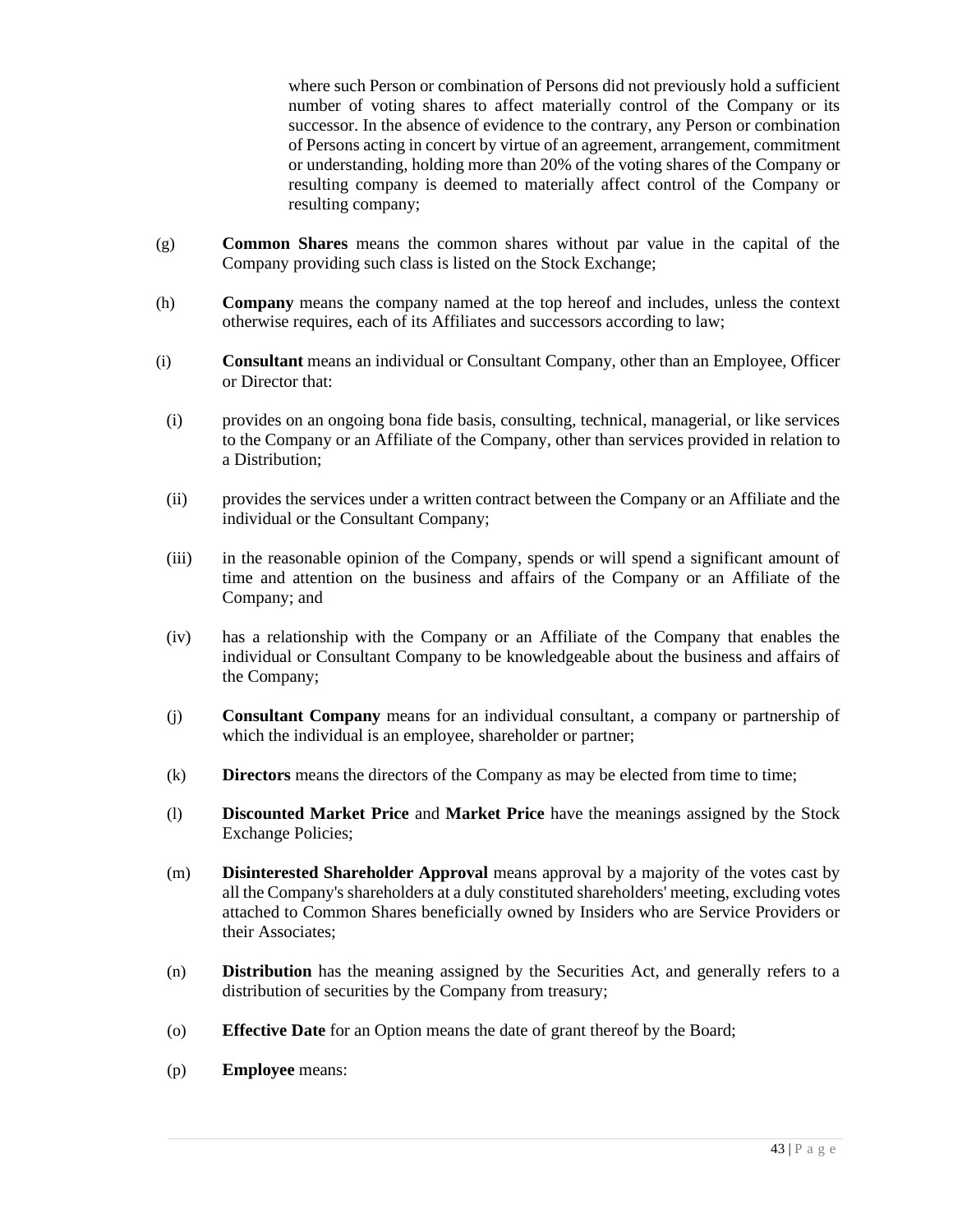- (i) an individual who is considered an employee under the Income Tax Act (Canada) (i.e. for whom income tax, employment insurance, and CPP deductions must be made at source);
- (ii) an individual who works full-time for the Company or a subsidiary thereof providing services normally provided by an employee and who is subject to the same control and direction by the Company over the details and methods of work as an employee of the Company, but for whom income tax deductions are not made at source; or
- (iii) an individual who works for the Company or its subsidiary on a continuing and regular basis for a minimum amount of time per week providing services normally provided by an employee and who is subject to the same control and direction by the Company over the details and methods of work as an employee of the Company, but for whom income tax deductions need not be made at source;
- (q) **Exercise Price** means the amount payable per Common Share on the exercise of an Option, as determined in accordance with the terms hereof;
- (r) **Expiry Date** means the day on which an Option lapses as specified in the Option Commitment therefor or in accordance with the terms of this Plan;
- (s) **Insider** means an insider as defined in the Stock Exchange Policies or as defined in securities legislation applicable to the Company;
- (t) **Investor Relations Activities** has the meaning assigned by the Stock Exchange Policies;
- (u) **Management Company Employee** means an individual employed by a Person providing management services to the Company which are required for the ongoing successful operation of the business enterprise of the Company, but excluding a Person engaged primarily in Investor Relations Activities;
- (v) **Officer** means a Board appointed officer of the Company;
- (w) **Option** means the right to purchase Common Shares granted hereunder to a Service Provider;
- (x) **Option Commitment** means the notice of grant of an Option delivered by the Company hereunder to a Service Provider and substantially in the form of Schedule A hereto;
- (y) **Optioned Shares** means Common Shares that may be issued in the future to a Service Provider upon the exercise of an Option;
- (z) **Optionee** means the recipient of an Option hereunder;
- (aa) **Outstanding Shares** means at the relevant time, the number of issued and outstanding Common Shares of the Company from time to time;
- (bb) **Participant** means a Service Provider that becomes an Optionee;
- (cc) **Person** includes a company, any unincorporated entity, or an individual;
- (dd) **Plan** means this share option plan, the terms of which are set out herein or as may be amended;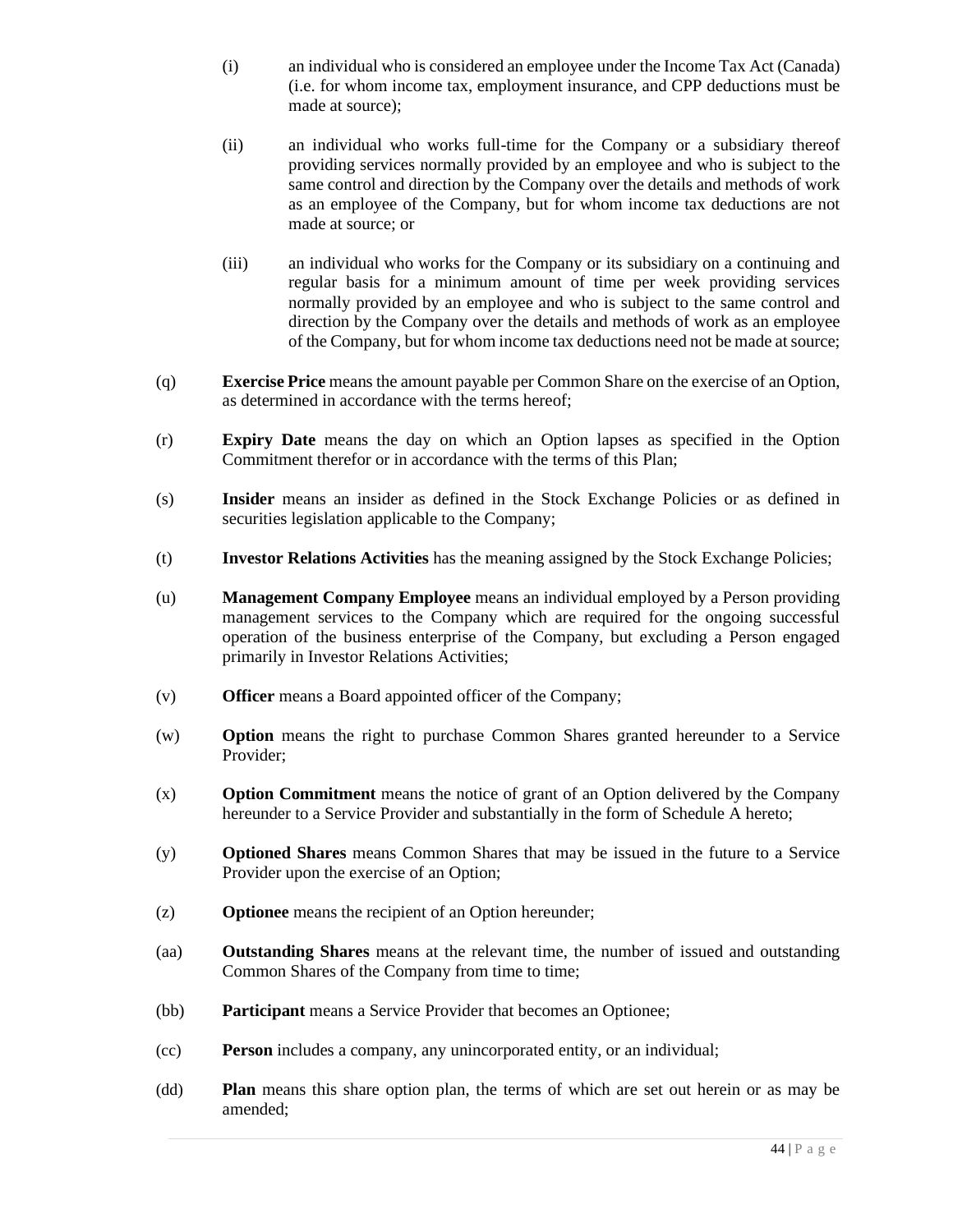- (ee) **Plan Shares** means the total number of Common Shares which may be reserved for issuance as Optioned Shares under the Plan as provided in §2.2;
- (ff) **Regulatory Approval** means the approval of the Stock Exchange and any other securities regulatory authority that has lawful jurisdiction over the Plan and any Options issued hereunder;
- (gg) **Securities Act** means the *Securities Act*, R.S.B.C. 1996, c. 418 as amended, or any successor legislation;
- (hh) **Service Provider** means a Person who is a bona fide Director, Officer, Employee, Management Company Employee, Consultant or Company Consultant, and also includes a company, of which 100% of the share capital of which is beneficially owned by one or more Service Providers;
- (ii) **Share Compensation Arrangement** means any Option under this Plan but also includes any other stock option, stock option plan, employee stock purchase plan or any other compensation or incentive mechanism involving the issuance or potential issuance of Common Shares to a Service Provider;
- (jj) **Shareholder Approval** means approval by a majority of the votes cast by eligible shareholders of the Company at a duly constituted shareholders' meeting;
- (kk) **Stock Exchange** means the TSX Venture Exchange or if the Common Shares are not listed on the TSX Venture Exchange, any stock exchange on which the Common Shares are listed or traded, as determined by the Board;
- (ll) **Stock Exchange Policies** means the rules and policies of the Stock Exchange, as amended from time to time;
- (mm) **Take Over Bid** means a take over bid as defined in §92 of the Securities Act and the analogous provisions of securities legislation and regulation applicable to the Company; and
- (nn) **Termination Date** has the meaning ascribed thereto in §3.10.

# **(iii) Other Words and Phrases**

1.3 Words and phrases used in this Plan but which are not defined in the Plan, but are defined in the Stock Exchange Policies, will have the meaning assigned to them in the Stock Exchange Policies.

# **(iv) Gender**

1.4 Words importing the masculine gender include the feminine or neuter, words in the singular include the plural, words importing a corporate entity include individuals, and vice versa.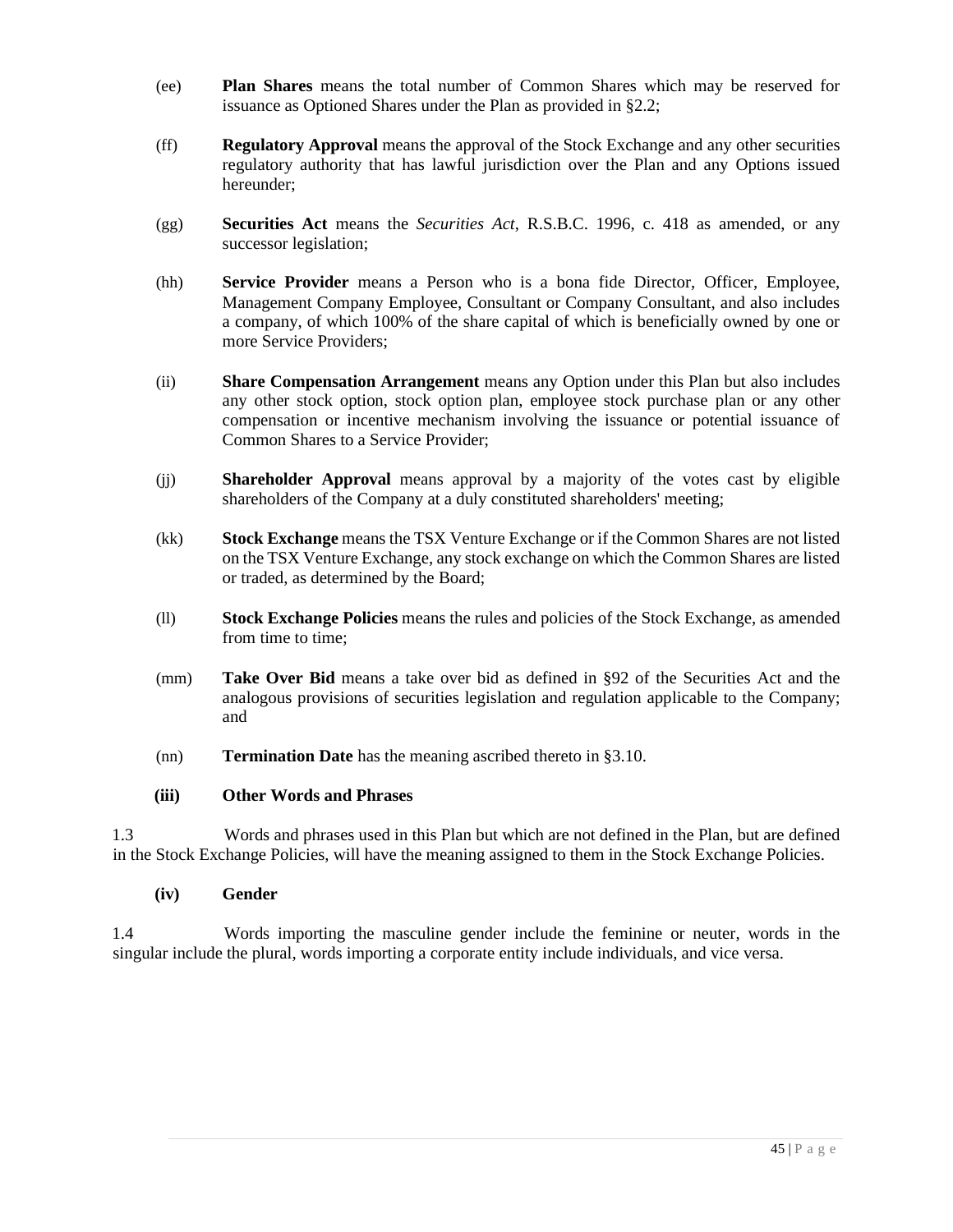# **ARTICLE 2 STOCK OPTION PLAN**

# **(i) Establishment of Stock Option Plan**

2.1 The Plan is hereby established to recognize contributions made by Service Providers and to create an incentive for their continuing assistance to the Company and its Affiliates.

# **(ii) Maximum Plan Shares**

2.2 Effective on the date the Common Shares are listed and posted for trading on the Stock Exchange, the maximum aggregate number of Plan Shares that may be reserved for issuance under the Plan at any point in time is 10% of the Outstanding Shares at the time Plan Shares are reserved for issuance as a result of the grant of an Option, less any Common Shares reserved for issuance under awards granted under Share Compensation Arrangements other than this Plan, unless this Plan is amended pursuant to the requirements of the Stock Exchange Policies.

# **(iii) Eligibility**

2.3 Options to purchase Common Shares may be granted hereunder to Service Providers from time to time by the Board. Service Providers that are not individuals will be required to undertake in writing not to effect or permit any transfer of ownership or option of any of its securities, or to issue more of its securities (so as to indirectly transfer the benefits of an Option), as long as such Option remains outstanding, unless the written permission of the Stock Exchange and the Company is obtained.

# **(iv) Options Granted Under the Plan**

2.4 All Options granted under the Plan will be evidenced by an Option Commitment in the form attached as Schedule A, showing the number of Optioned Shares, the term of the Option, a reference to vesting terms, if any, and the Exercise Price.

2.5 Subject to specific variations approved by the Board, all terms and conditions set out herein will be deemed to be incorporated into and form part of an Option Commitment made hereunder.

# **(v) Limitations on Issue**

2.6 Subject to §2.10, the following restrictions on issuances of Options are applicable under the Plan:

- (a) no Service Provider can be granted an Option if that Option would result in the total number of Options, together with all other Share Compensation Arrangements granted to such Service Provider in the previous 12 months, exceeding 5% of the Outstanding Shares (unless the Company has obtained Disinterested Shareholder Approval to do so);
- (b) the aggregate number of Options granted to Service Providers conducting Investor Relations Activities in any 12-month period cannot exceed 2% of the Outstanding Shares, calculated at the time of grant, without the prior consent of the Stock Exchange; and
- (c) the aggregate number of Options granted to any one Consultant in any 12-month period cannot exceed 2% of the Outstanding Shares, calculated at the time of grant, without the prior consent of the Stock Exchange.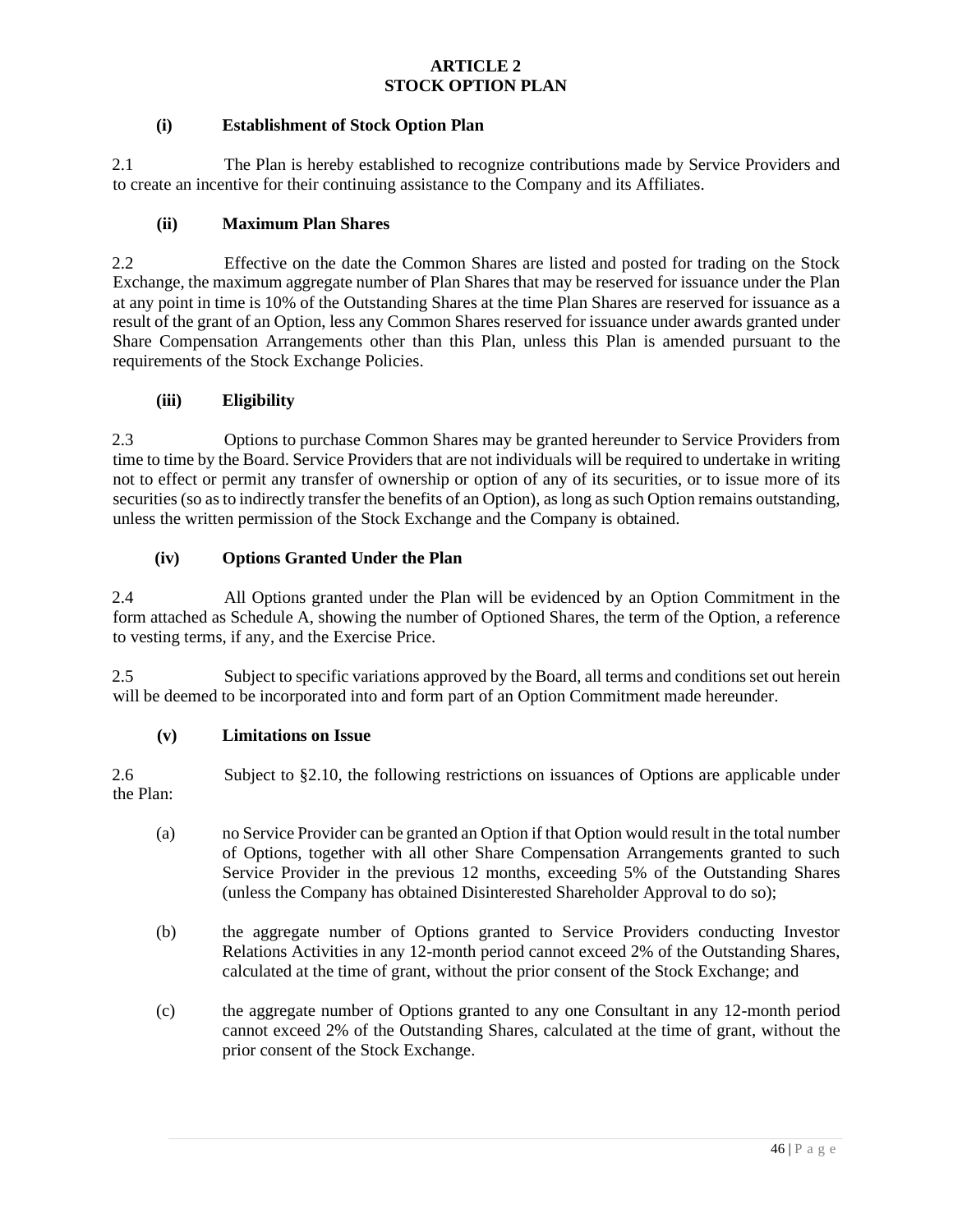# **(vi) Options Not Exercised**

2.7 In the event an Option granted under the Plan expires unexercised or is terminated by reason of dismissal of the Optionee for cause or is otherwise lawfully cancelled prior to exercise of the Option, the Optioned Shares that were issuable thereunder will be returned to the Plan and will be eligible for re-issuance.

# **(vii) Powers of the Board**

2.8 The Board will be responsible for the general administration of the Plan and the proper execution of its provisions, the interpretation of the Plan and the determination of all questions arising hereunder. Without limiting the generality of the foregoing, the Board has the power to:

- (a) allot Common Shares for issuance in connection with the exercise of Options;
- (b) grant Options hereunder;
- (c) subject to any necessary Regulatory Approval, amend, suspend, terminate, or discontinue the Plan, or revoke or alter any action taken in connection therewith, except that no general amendment or suspension of the Plan will, without the prior written consent of all Optionees, alter or impair any Option previously granted under the Plan unless the alteration or impairment occurred as a result of a change in the Stock Exchange Policies or the Company's tier classification thereunder; and
- (d) delegate all or such portion of its powers hereunder as it may determine to one or more committees of the Board, either indefinitely or for such period of time as it may specify, and thereafter each such committee may exercise the powers and discharge the duties of the Board in respect of the Plan so delegated to the same extent as the Board is hereby authorized so to do.

# **(viii) Amendment of the Plan by the Board of Directors**

2.9 Subject to the requirements of the Stock Exchange Policies and the prior receipt of any necessary Regulatory Approval, the Board may in its absolute discretion, amend or modify the Plan or any Option granted as follows:

- (a) it may make amendments which are of a typographical, grammatical or clerical nature only;
- (b) it may change the vesting provisions of an Option granted hereunder subject to prior written approval of the Stock Exchange, if applicable;
- (c) it may change the termination provision of an Option granted hereunder which does not entail an extension beyond the original Expiry Date of such Option;
- (d) it may add a cashless exercise feature payable including cash or Common Shares which provides for a full deduction of the number of underlying Common Shares from the Share reserved hereunder;
- (e) it may make amendments necessary as a result in changes in securities laws applicable to the Company;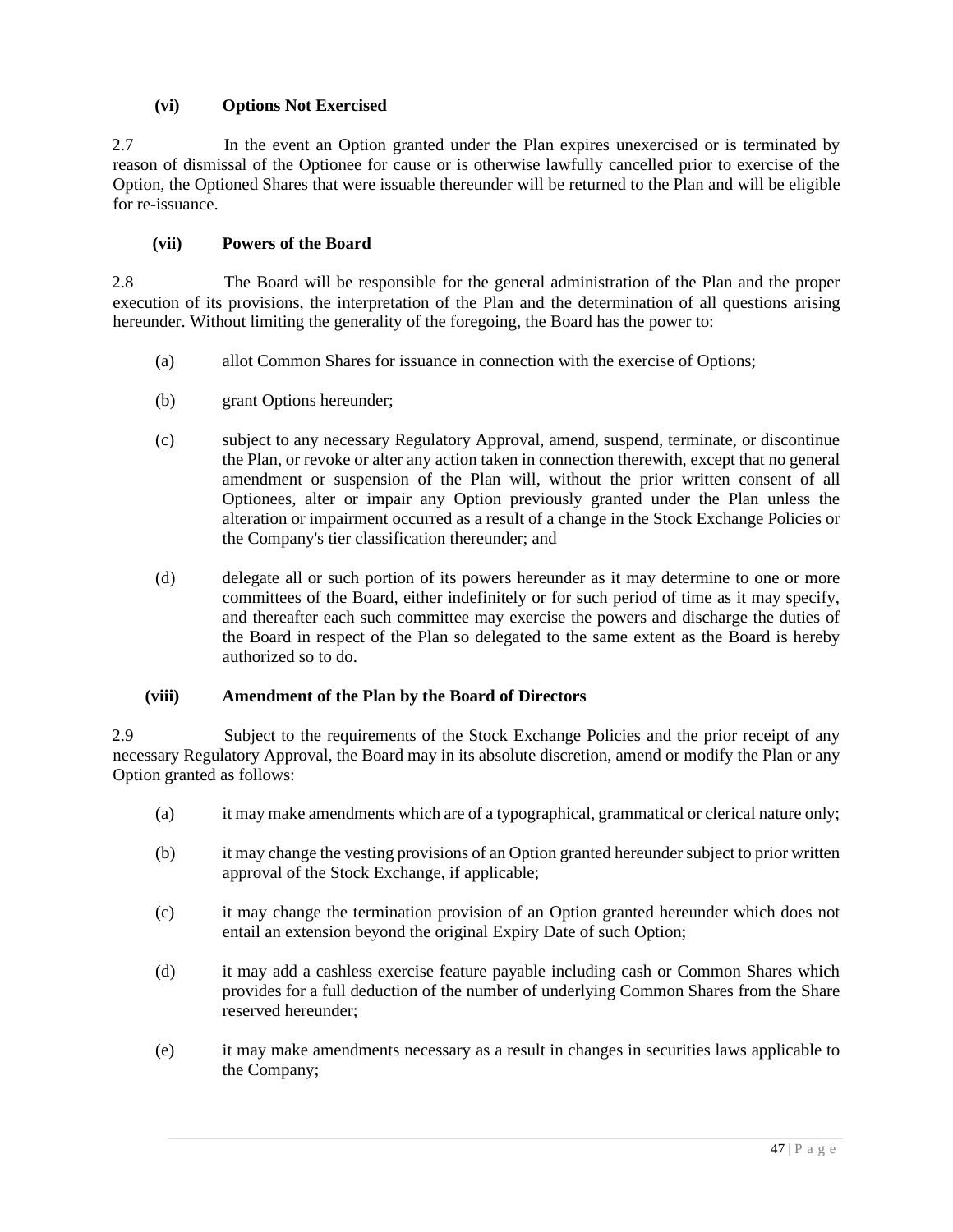- (f) if the Company becomes listed or quoted on a stock exchange or stock market senior to the Stock Exchange, it may make such amendments as may be required by the policies of such senior stock exchange or stock market; and
- (g) amend this Plan (except for previously granted and outstanding Options) to reduce the benefits that may be granted to Service Providers (before a particular Option is granted) subject to the other terms hereof.

# **(ix) Amendments Requiring Disinterested Shareholder Approval**

2.10 The Company will be required to obtain Disinterested Shareholder Approval prior to any of the following actions becoming effective:

- (a) the Plan, together with all of the Company's other Share Compensation Arrangements, could result at any time in:
	- (i) the aggregate number of Common Shares reserved for issuance under Options granted to Insiders exceeding 10% of the Outstanding Shares;
	- (ii) the number of Optioned Shares issued to Insiders within a one-year period exceeding 10% of the Outstanding Shares; or,
	- (iii) the issuance to any one Optionee, within a 12-month period of a number of Common Shares exceeding 5% of the Outstanding Shares; or
	- (iv) the reduction in the exercise price of an Option, or the extension of the term of an Option, if the Participant is an Insider of the Company at the time of the proposed amendment.

# **(x) Options Granted Under the Company's Previous Share Option Plans**

2.11 Any option granted pursuant to a stock option plan previously adopted by the Board which is outstanding at the time this Plan comes into effect shall be deemed to have been issued under this Plan and shall, as of the date this Plan comes into effect, be governed by the terms hereof.

# **ARTICLE 3 TERMS AND CONDITIONS OF OPTIONS**

# **(i) Exercise Price**

3.1 The Exercise Price of an Option will be set by the Board at the Market Price on the Effective Date of the Option.

3.2 Term of Option - An Option can be exercisable for a maximum of 10 years from the Effective Date of the Option.

# **(ii) Option Amendment**

3.3 The terms of an Option may not be amended once issued. If an option is cancelled prior to its expiry date, the Company must post notice of the cancellation and shall not grant new options to the same person until 30 days have elapsed from the date of cancellation.

3.4 An Option must be outstanding for at least one year before the Company may extend its term, subject to the limits contained in §3.2.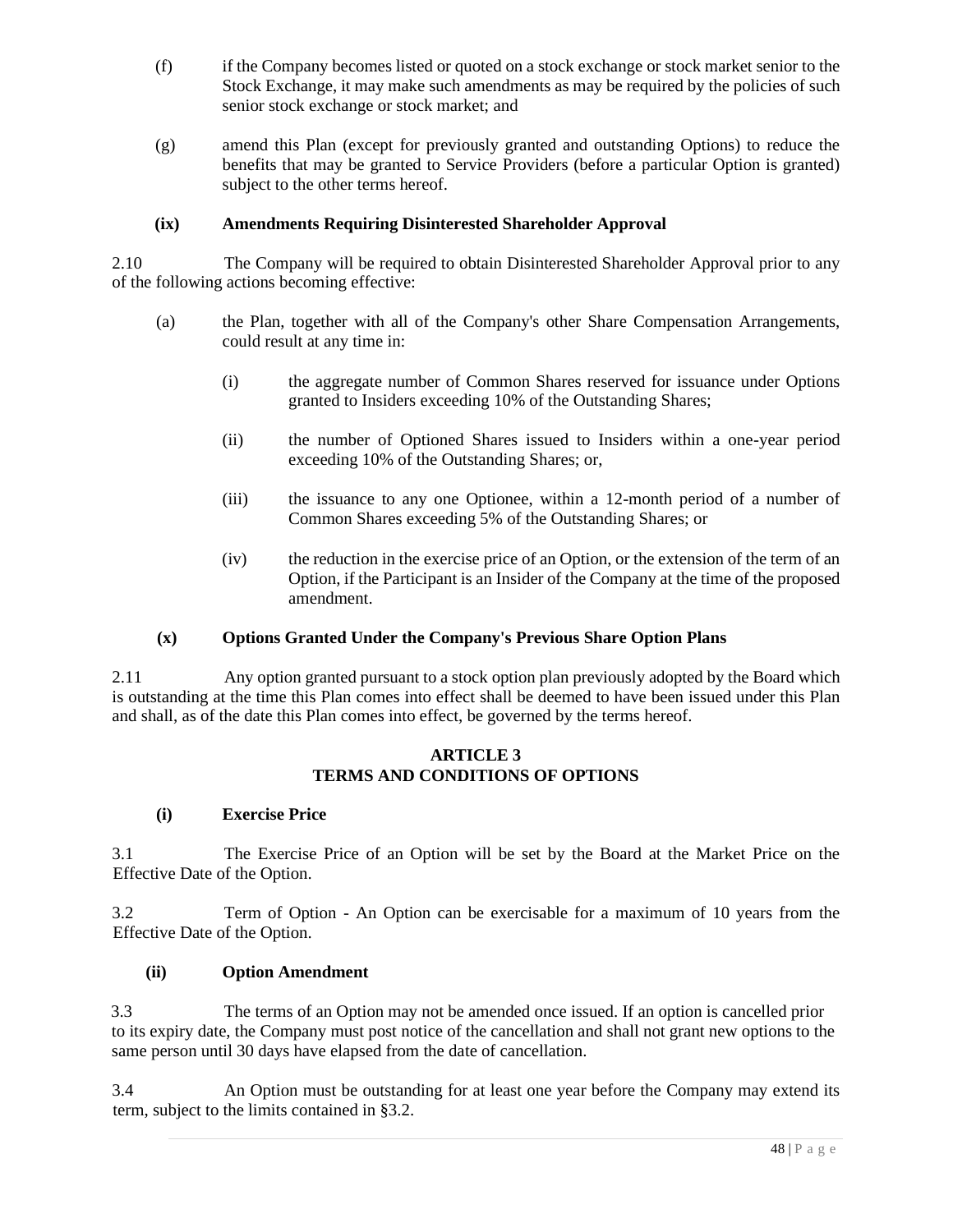3.5 Any proposed amendment to the terms of an Option must be approved by the Stock Exchange prior to the exercise of such Option.

# **(iii) Vesting of Options**

3.6 Subject to §3.7, the Board may, in its sole discretion, attach a term or condition to a particular Option providing that the Option will vest over a certain period of time or upon the occurrence of certain events. The Board may also, in its sole discretion, attach a term or condition to a particular Option providing that the Option will be exercisable immediately, in full, notwithstanding that it has vesting provisions, upon the occurrence of certain events. Unless otherwise determined by the Board, in its sole discretion, all Options will vest upon grant or over 18 months from the date of grant and will generally be subject to:

- (a) the Service Provider remaining employed by or continuing to provide services to the Company or any of its Affiliates as well as, at the discretion of the Board, achieving certain milestones which may be defined by the Board from time to time or receiving a satisfactory performance review by the Company or any of its Affiliates during the vesting period; or
- (b) the Service Provider remaining as a Director of the Company or any of its Affiliates during the vesting period; or
- (c) Vesting of Options Granted to Consultants Conducting Investor Relations Activities.

3.7 Notwithstanding §3.6, Options granted to Investor Relations Services Providers (as such term is defined in the Stock Exchange Policies) will vest:

- (a) over a period of not less than 12 months as to 25% on the date that is three months from the date of grant, and a further 25% on each successive date that is three months from the date of the previous vesting; or
- (b) such longer vesting period as the Board may determine.

# **(iv) Effect of Take Over Bid**

3.8 If a Take Over Bid is made to the shareholders generally then the Company shall, immediately upon receipt of notice of the Take Over Bid, notify each Optionee currently holding an Option of the Take Over Bid, with full particulars thereof whereupon such Option may, notwithstanding Section 3.6 or any vesting requirements set out in any Option Commitment, be immediately exercised in whole or in part by the Optionee, subject to prior approval from the Stock Exchange for vesting requirements imposed by Stock Exchange Policies.

# **(v) Extension of Options Expiring During Blackout Period**

3.9 Should the Expiry Date for an Option fall within a Blackout Period, or within nine (9) Business Days following the expiration of a Blackout Period, such Expiry Date shall be automatically extended without any further act or formality to that day which is the tenth  $(10<sup>th</sup>)$  Business Day after the end of the Blackout Period, such tenth Business Day to be considered the Expiry Date for such Option for all purposes under the Plan. Notwithstanding §2.8, the tenth Business Day period referred to in this §3.9 may not be extended by the Board.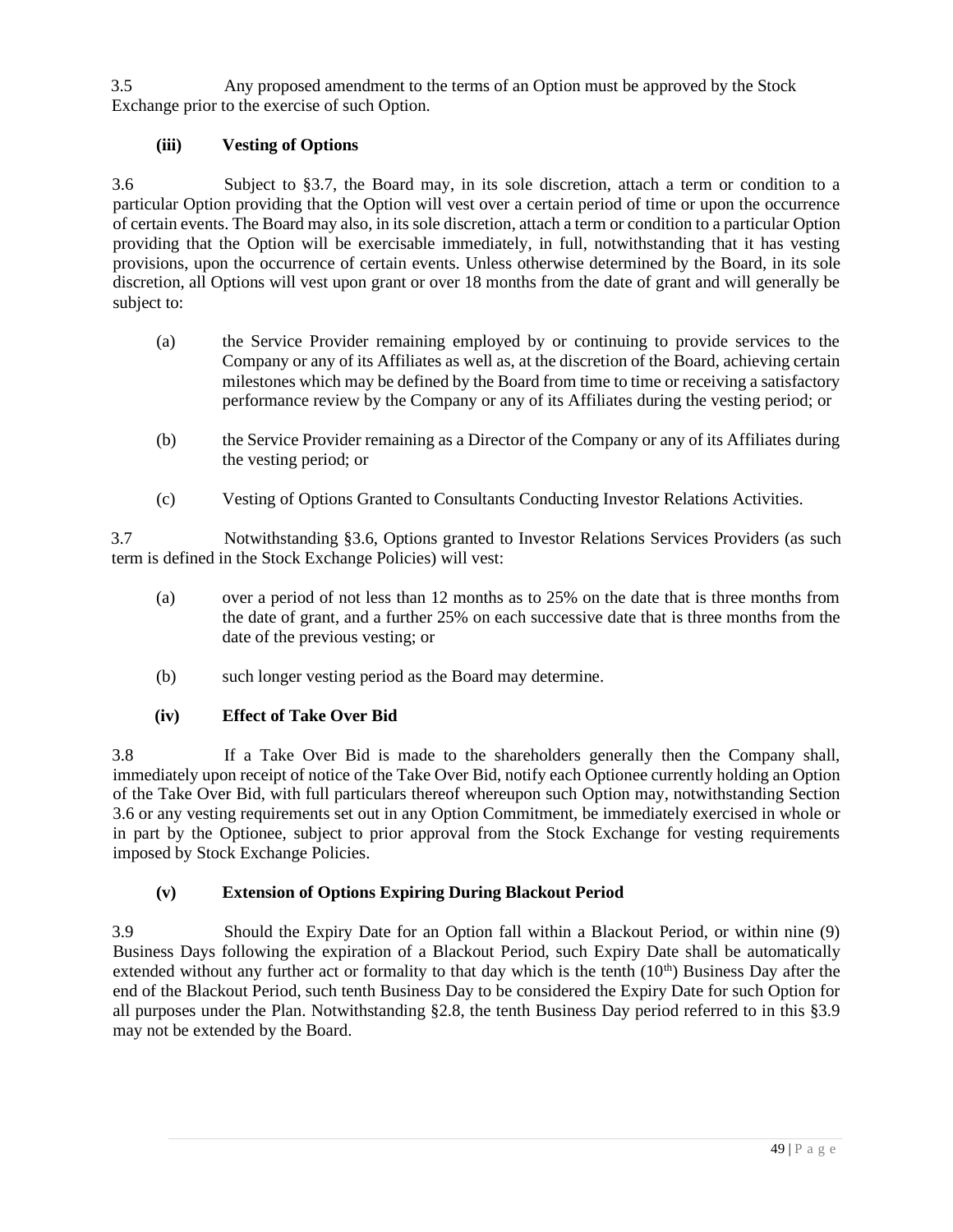# **(vi) Optionee Ceasing to be Director, Employee or Service Provider**

3.10 No Option may be exercised after the earlier of the date that the Service Provider has left his employ/office and the date that the Service Provider has been advised by the Company that his services are no longer required or his service contract has expired, (the "**Termination Date**") except as follows:

- (a) in the case of the death of an Optionee, any vested Option held by him at the date of death will become exercisable by the Optionee's lawful personal representatives, heirs or executors until the earlier of one year after the date of death of such Optionee and the date of expiration of the term otherwise applicable to such Option;
- (b) an Options granted to any Service Provider will expire within 90 days after the Termination Date, but only to the extent that such Option has vested at the date the Optionee ceased to be so employed by or to provide services to the Company;
- (c) in the case of an Optionee being dismissed from employment or service for cause, such Optionee's Options, whether or not vested at the date of dismissal will immediately terminate without right to exercise same.

If a Service Provider has been granted more than one Option in circumstances where that Service Provider is a Service Provider in one or more capacities of being a Service Provider (for example, a Director and an Employee) and ceases to be a Service Provider in one or more capacities but remains a Service Provider in one or more other capacities, then the termination provisions set out in this §3.10 will apply only to the Options that were granted in the capacity or capacities of Service Provider that have been terminated.

# **(vii) Non Assignable**

3.11 Subject to §3.10, all Options will be exercisable only by the Optionee to whom they are granted and will not be assignable or transferable.

# **(viii) Adjustment of the Number of Optioned Shares**

3.12 The number of Common Shares subject to an Option will be subject to adjustment in the events and in the manner following:

- (a) in the event of a subdivision of Common Shares as constituted on the date hereof, at any time while an Option is in effect, into a greater number of Common Shares, the Company will thereafter deliver at the time of purchase of Optioned Shares hereunder, in addition to the number of Optioned Shares in respect of which the right to purchase is then being exercised, such additional number of Common Shares as result from the subdivision without an Optionee making any additional payment or giving any other consideration therefor;
- (b) in the event of a consolidation of the Common Shares as constituted on the date hereof, at any time while an Option is in effect, into a lesser number of Common Shares, the Company will thereafter deliver and an Optionee will accept, at the time of purchase of Optioned Shares hereunder, in lieu of the number of Optioned Shares in respect of which the right to purchase is then being exercised, the lesser number of Common Shares as result from the consolidation;
- (c) subject to the approval of the Stock Exchange, in the event of any change of the Common Shares as constituted on the date hereof, at any time while an Option is in effect, the Company will thereafter deliver at the time of purchase of Optioned Shares hereunder the number of shares of the appropriate class resulting from the said change as an Optionee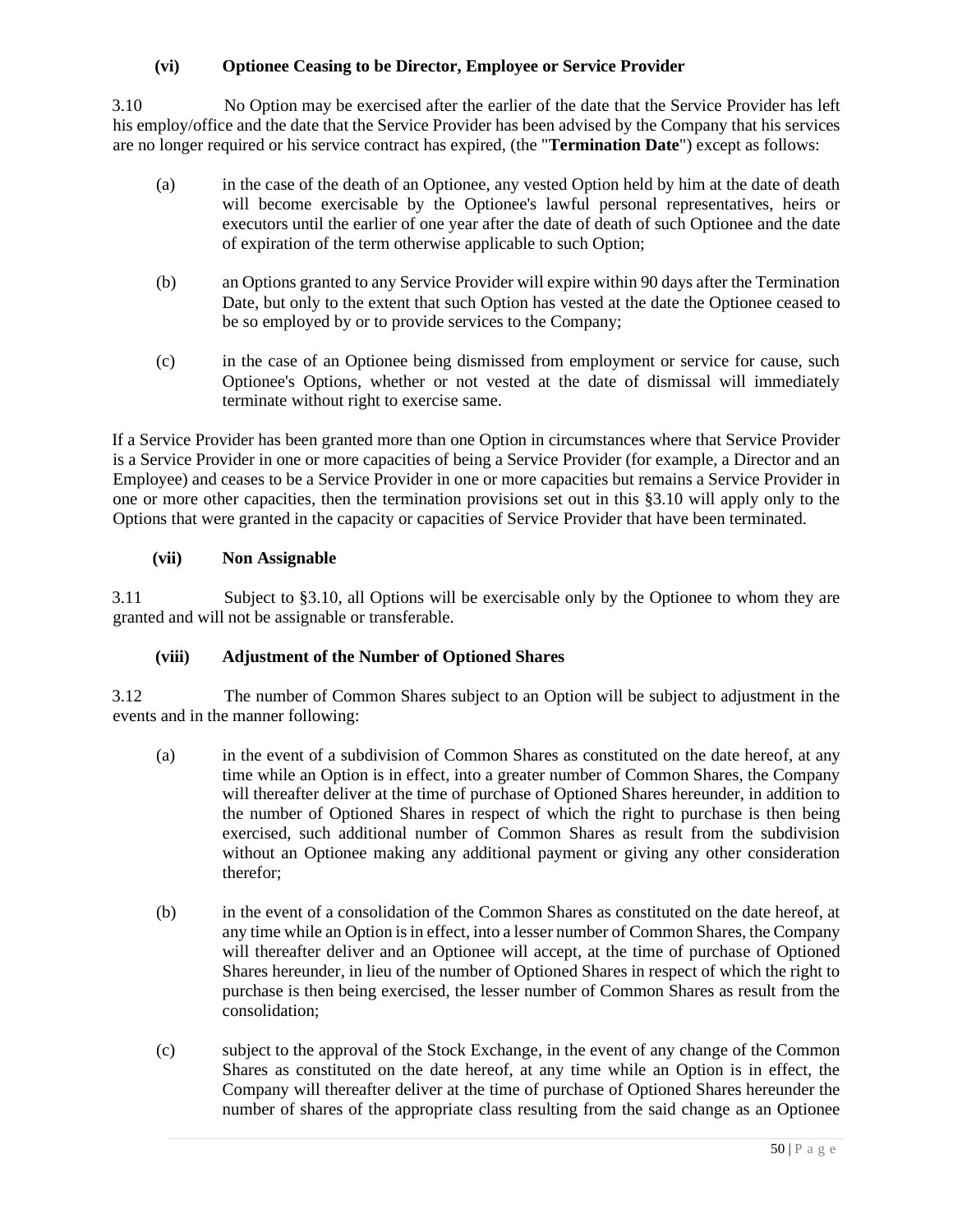would have been entitled to receive in respect of the number of Common Shares so purchased had the right to purchase been exercised before such change;

- (d) subject to the approval of the Stock Exchange, in the event of a capital reorganization, reclassification or change of outstanding equity shares (other than a change in the par value thereof) of the Company, a consolidation, merger or amalgamation of the Company with or into any other company or a sale of the property of the Company as or substantially as an entirety at any time while an Option is in effect, an Optionee will thereafter have the right to purchase and receive, in lieu of the Optioned Shares immediately theretofore purchasable and receivable upon the exercise of the Option, the kind and amount of shares and other securities and property receivable upon such capital reorganization, reclassification, change, consolidation, merger, amalgamation or sale which the holder of a number of Common Shares equal to the number of Optioned Shares immediately theretofore purchasable and receivable upon the exercise of the Option would have received as a result thereof. The subdivision or consolidation of Common Shares at any time outstanding (whether with or without par value) will not be deemed to be a capital reorganization or a reclassification of the capital of the Company for the purposes of this §3.12;
- (e) an adjustment will take effect at the time of the event giving rise to the adjustment, and the adjustments provided for in this section are cumulative;
- (f) the Company will not be required to issue fractional shares in satisfaction of its obligations hereunder. Any fractional interest in a Common Share that would, except for the provisions of this §3.12, be deliverable upon the exercise of an Option will be cancelled and not be deliverable by the Company; and
- (g) if any questions arise at any time with respect to the Exercise Price or number of Optioned Shares deliverable upon exercise of an Option in any of the events set out in this §3.12, such questions will be conclusively determined by the Company's auditors, or, if they decline to so act, any other firm of Chartered Accountants, in Vancouver, British Columbia (or in the city of the Company's principal executive office) that the Company may designate and who will be granted access to all appropriate records. Such determination will be binding upon the Company and all Optionees.

# **ARTICLE 4 COMMITMENT AND EXERCISE PROCEDURES**

# **(i) Option Commitment**

4.1 Upon grant of an Option hereunder, an authorized officer of the Company will deliver to the Optionee an Option Commitment detailing the terms of such Options and upon such delivery the Optionee will be subject to the Plan and have the right to purchase the Optioned Shares at the Exercise Price set out therein subject to the terms and conditions hereof.

# **(ii) Manner of Exercise**

4.2 An Optionee who wishes to exercise his Option may do so by delivering:

(a) a written notice to the Company in the form attached hereto as Schedule B or such other form as the Company may require, specifying the number of Optioned Shares being acquired pursuant to the Option; and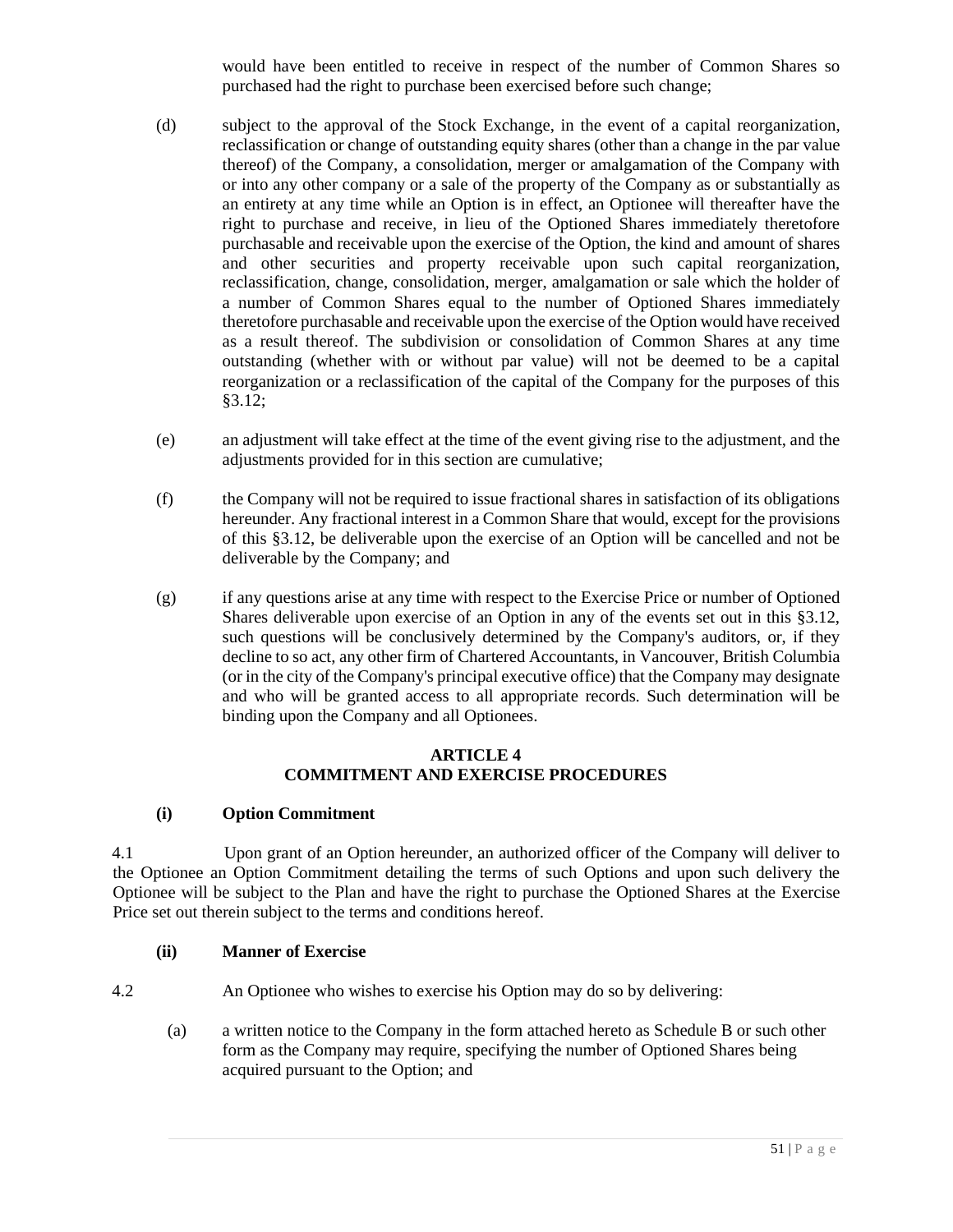(b) certified cheque, wire transfer or bank draft payable to the Company for the aggregate Exercise Price by the Optioned Shares being acquired.

# **(iii) Delivery of Certificate for Optioned Shares and Hold Periods**

4.3 As soon as practicable after receipt of the notice of exercise described in §4.2 and payment in full for the Optioned Shares being acquired, the Company will direct its transfer agent to issue a certificate to the Optionee for the appropriate number of Optioned Shares. Such certificate issued may bear a legend stipulating any resale restrictions required under applicable securities laws or Stock Exchange Policies.

4.4 Notwithstanding anything else contained in this Plan, the Company may, from time to time, implement such procedures and conditions as it determines appropriate with respect to the withholding and remittance of taxes imposed under applicable law, or the funding of related amounts for which liability may arise under such applicable law. Without limiting the generality of the foregoing, an Optionee who wishes to exercise an Option must, in addition to following the procedures set out in §4.2 and elsewhere in this Plan, and as a condition of exercise:

- (a) deliver a certified cheque, wire transfer or bank draft payable to the Company for the amount determined by the Company to be the appropriate amount on account of such taxes or related amounts; or
- (b) otherwise ensure, in a manner acceptable to the Company in its sole and unfettered discretion, that the amount will be securely funded;

and must in all other respects follow any related procedures and conditions imposed by the Company.

# **ARTICLE 5 GENERAL**

# **(i) Employment and Services**

5.1 Nothing contained in the Plan will confer upon or imply in favour of any Optionee any right with respect to office, employment, or provision of services with the Company, or interfere in any way with the right of the Company to lawfully terminate the Optionee's office, employment or service at any time pursuant to the arrangements pertaining to same. Participation in the Plan by an Optionee is voluntary.

# **(ii) No Representation or Warranty**

5.2 The Company makes no representation or warranty as to the future market value of Common Shares issued in accordance with the provisions of the Plan or to the effect of the *Income Tax Act* (Canada) or any other taxing statute governing the Options or the Common Shares issuable thereunder or the tax consequences to a Service Provider. Compliance with applicable securities laws as to the disclosure and resale obligations of each Participant is the responsibility of each Participant and not the Company.

# **(iii) Interpretation**

5.3 The Plan will be governed and construed in accordance with the laws of the Province of British Columbia.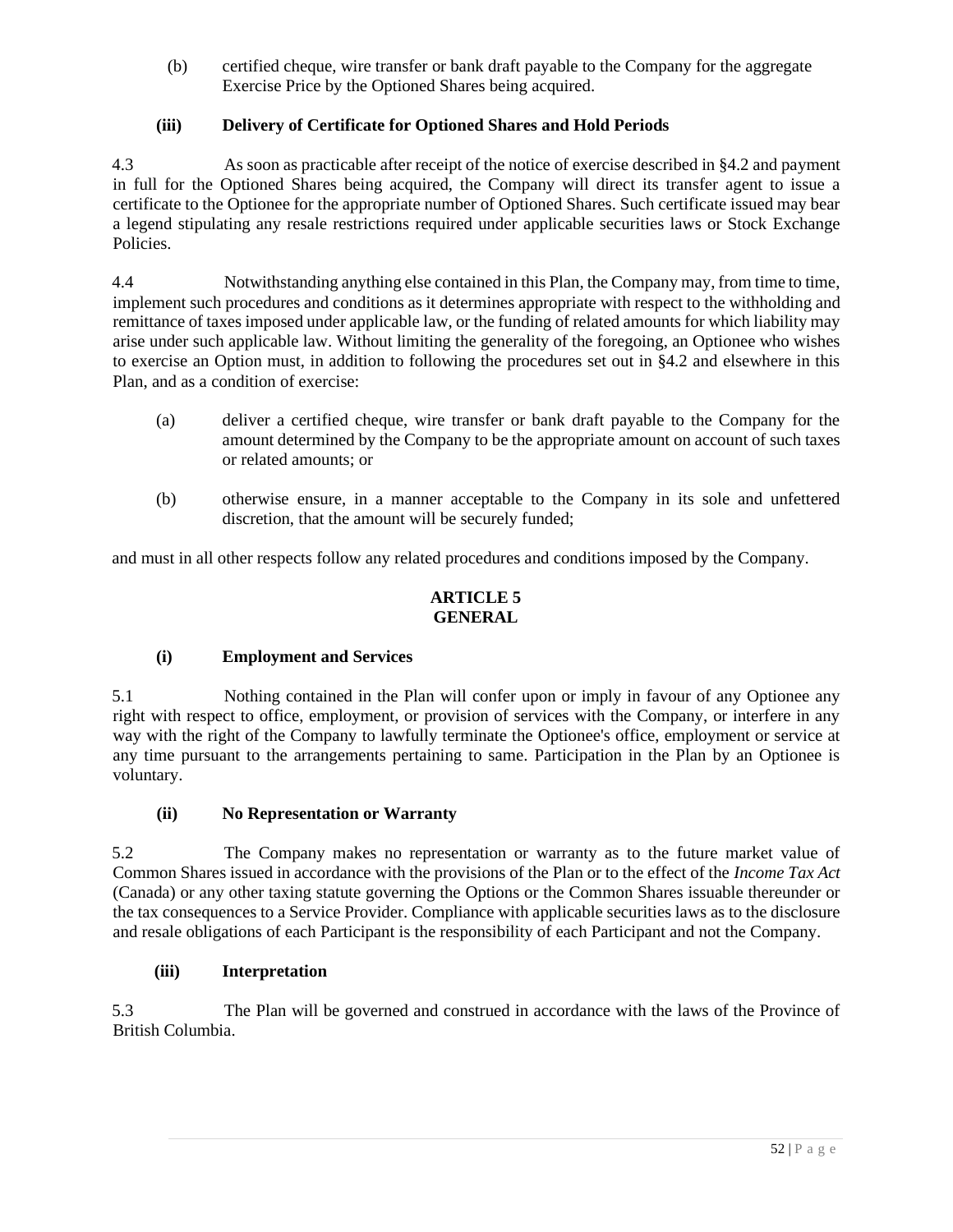# **(iv) Effective Date of Plan**

5.4 The Plan will become effective from and after January 8, 2019 and will remain effective provided that the Plan, or any amended version thereof, receives Shareholder Approval at each annual general meeting of the holders of Common Shares of the Company subsequent to January 8, 2019.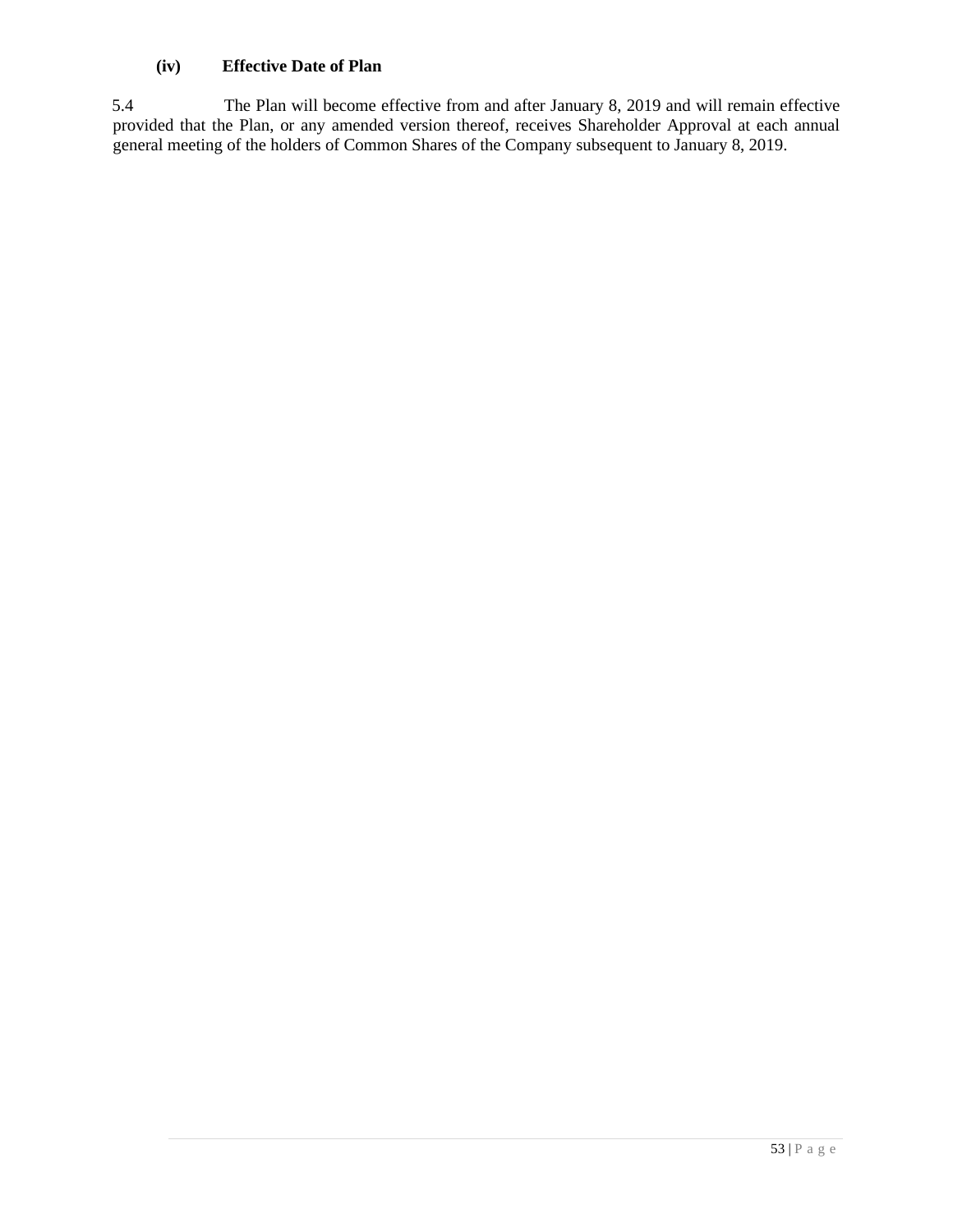### **SCHEDULE A**

# **STOCK OPTION PLAN OPTION COMMITMENT**

| Notice is hereby given that, effective this _______ day of ______________________ | the " <b>Effective</b>                                                                                           |
|-----------------------------------------------------------------------------------|------------------------------------------------------------------------------------------------------------------|
| Date") FREEMAN GOLD CORP. (the "Company") has granted to ________________________ | (the                                                                                                             |
|                                                                                   |                                                                                                                  |
|                                                                                   | p.m. Vancouver Time on the _________ day of ___________, _____ (the " <b>Expiry Date</b> ") at an Exercise Price |
| of CAD\$______ per share.                                                         |                                                                                                                  |

Optioned Shares are to vest immediately.

### **OR**

Optioned Shares will vest as follows:

### [**INSERT VESTING SCHEDULE AND TERMS**]

### **TERMS AND CONDITIONS**

The grant of the Option evidenced hereby is made subject to the terms and conditions of the Company's Stock Option Plan (the "**Plan**"), of which are hereby incorporated herein and forms part hereof.

To exercise your Option, deliver a written notice specifying the number of Optioned Shares you wish to acquire, together with a certified cheque, wire transfer or bank draft payable to the Company for the aggregate Exercise Price. A certificate (or written notice in the case of uncertificated shares) for the Optioned Shares so acquired will be issued by the transfer agent as soon as practicable thereafter.

The Company and the Optionee represent that the Optionee under the terms and conditions of the Plan is a bona fide Service Provider (as defined in the Plan), entitled to receive Options under Stock Exchange Policies.

The Optionee also acknowledges and consents to the collection and use of Personal Information (as defined in the Stock Exchange Policies) by both the Company and the Stock Exchange as more particularly set out in the Acknowledgement - Personal Information in use by the Stock Exchange on the date of the Plan.

# **FREEMAN GOLD CORP.**

Authorized Signatory

**SIGNATURE OF OPTIONEE** 

\_\_\_\_\_\_\_\_\_\_\_\_\_\_\_\_\_\_\_\_\_\_\_\_\_\_\_\_\_\_\_\_

\_\_\_\_\_\_\_\_\_\_\_\_\_\_\_\_\_\_\_\_\_\_\_\_\_\_\_\_\_\_\_\_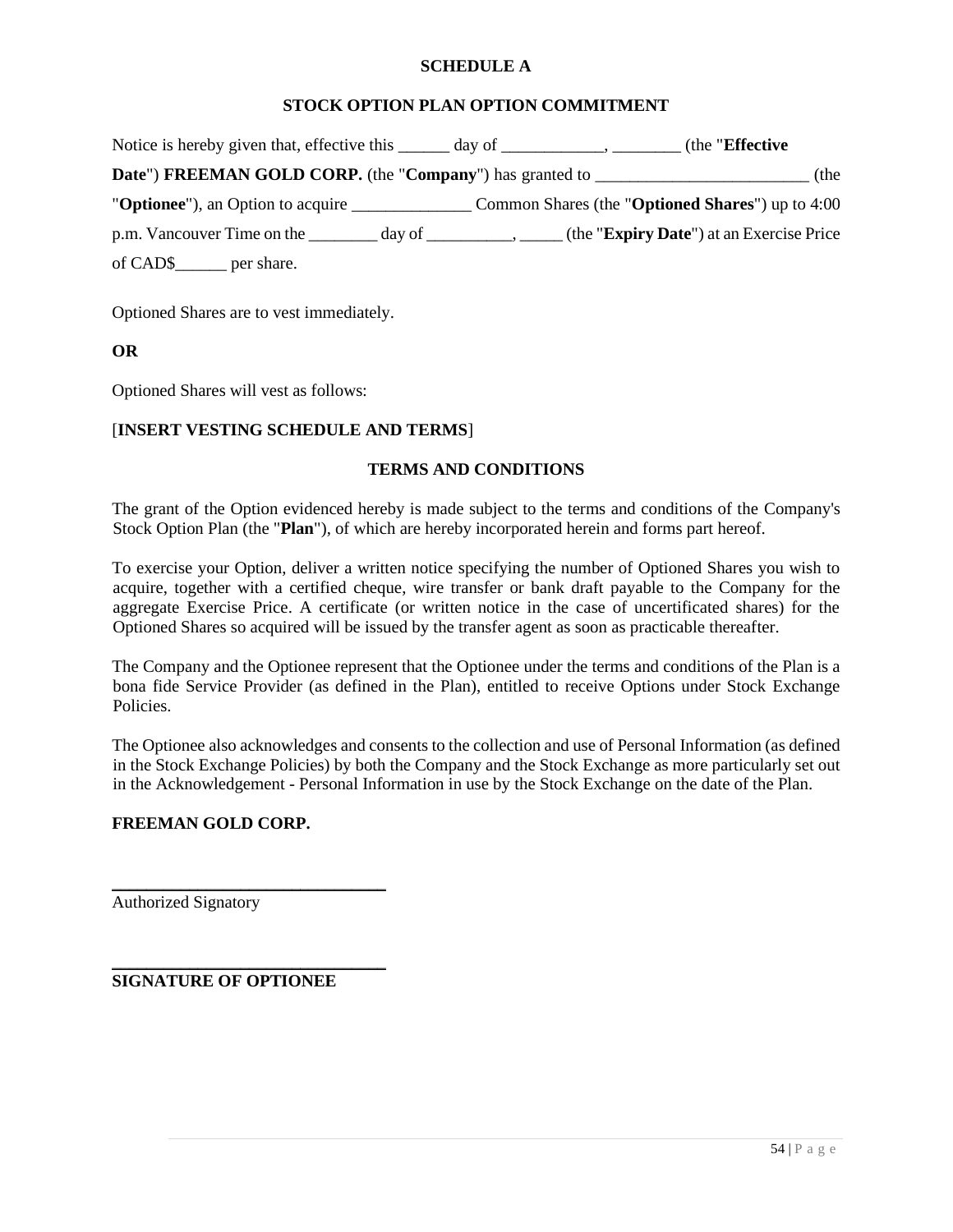### **SCHEDULE B**

# **TO STOCK OPTION PLAN**

Freeman Gold Corp. Suite 1570 – 505 Burrard Street Vancouver, B.C., Canada V7X 1M5

Re: Stock Option Exercise

Attn: Share Option Plan Administrator

This letter is to inform the Company that I, \_\_\_\_\_\_\_\_\_\_\_\_\_, wish to exercise \_\_\_\_\_\_\_\_\_\_\_\_\_\_\_\_\_ options,

at CAD\$\_\_\_\_\_ per share, on this  $\_\_\_\_\$  day of  $\_\_\_\_\_\$ , 20 $\_\_\_\$ .

Payment issued in favour of Freeman Gold Corp. for the amount of CAD\$\_\_\_\_\_\_\_\_\_ will be forwarded, including withholding tax amounts.

Please register the share certificate in the name of:

| Name of Optionee: |  |
|-------------------|--|
| Address:          |  |

Please send share certificate to:

Name: Address:

By executing this Notice of Exercise of Option the undersigned hereby confirms that the undersigned has read the Plan and agrees to be bound by the provisions of the Plan. All terms not otherwise defined in this Notice of Exercise of Option shall have the meanings given to them under the Plan.

Sincerely,

Signature of Optionee Date Date SIN Number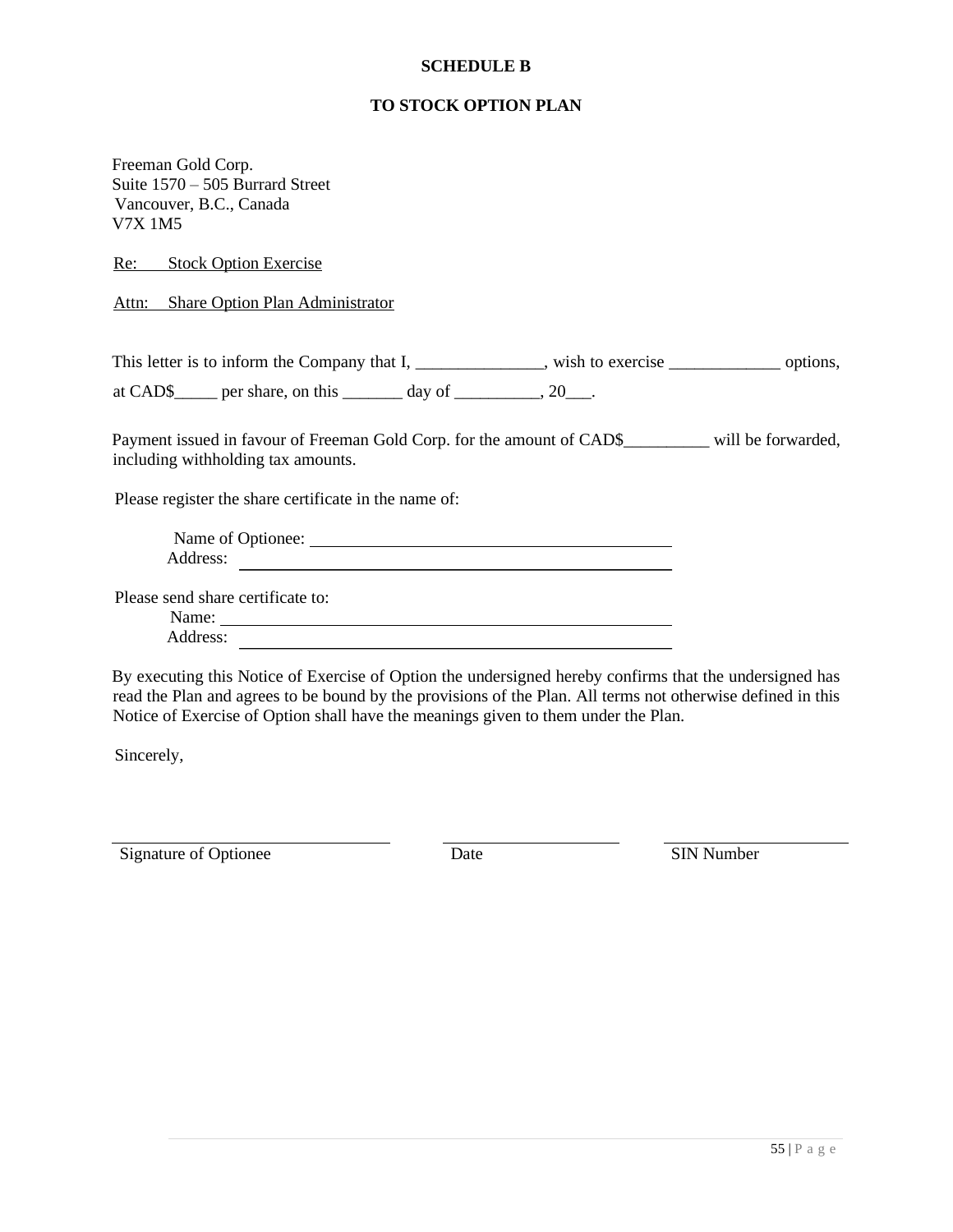### **SCHEDULE "B"**

**Restricted Share Unit Plan of FREEMAN GOLD CORP. (the "Company")**

# **FREEMAN GOLD CORP.**

# **RESTRICTED SHARE UNIT PLAN**

EFFECTIVE AS OF FEBRUARY 3, 2022

*Plan initially approved by Shareholders: May 27, 2021 Plan initially adopted by the Board: July 23, 2021 Plan amended by the Board: February 3, 2022*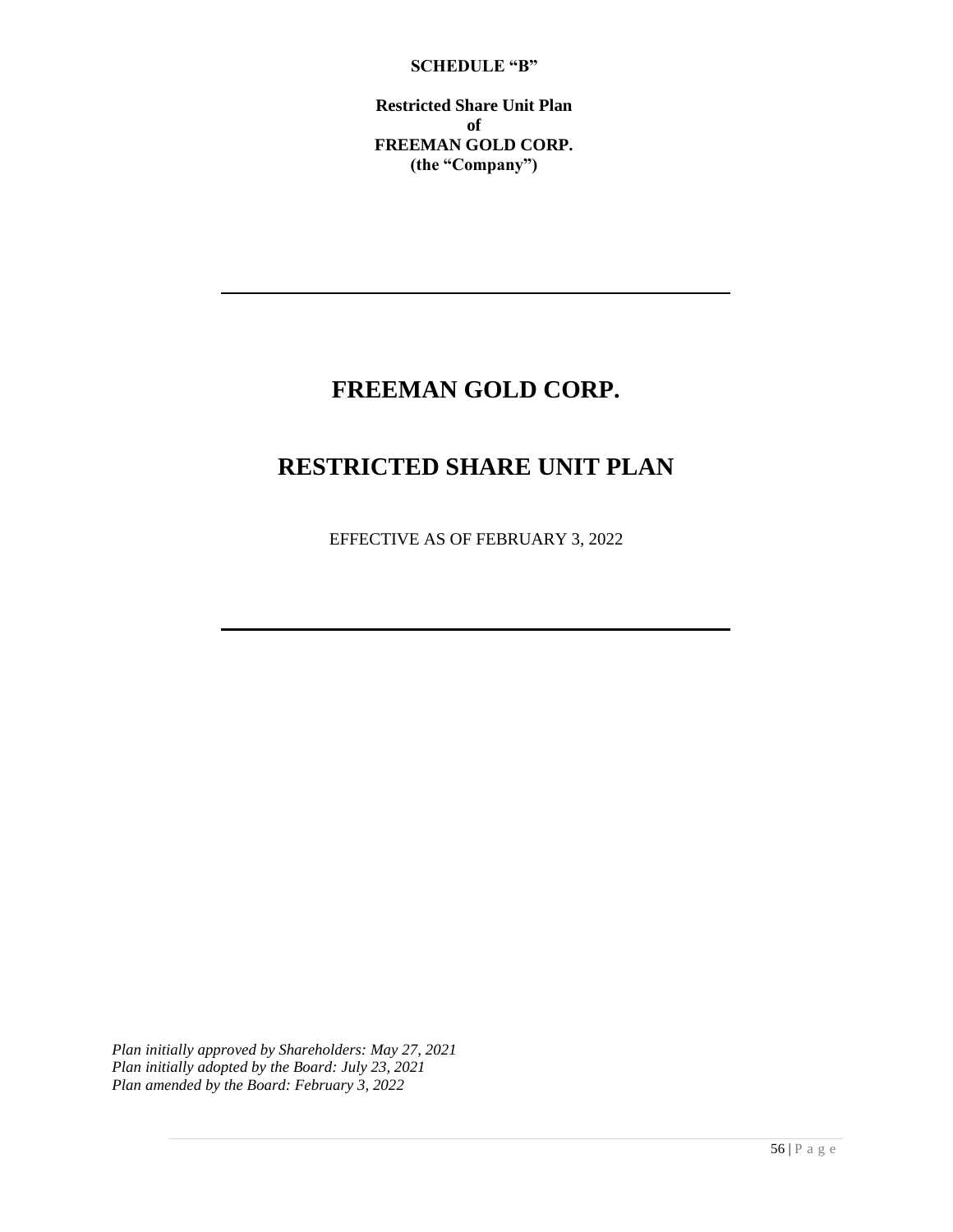# **TABLE OF CONTENTS**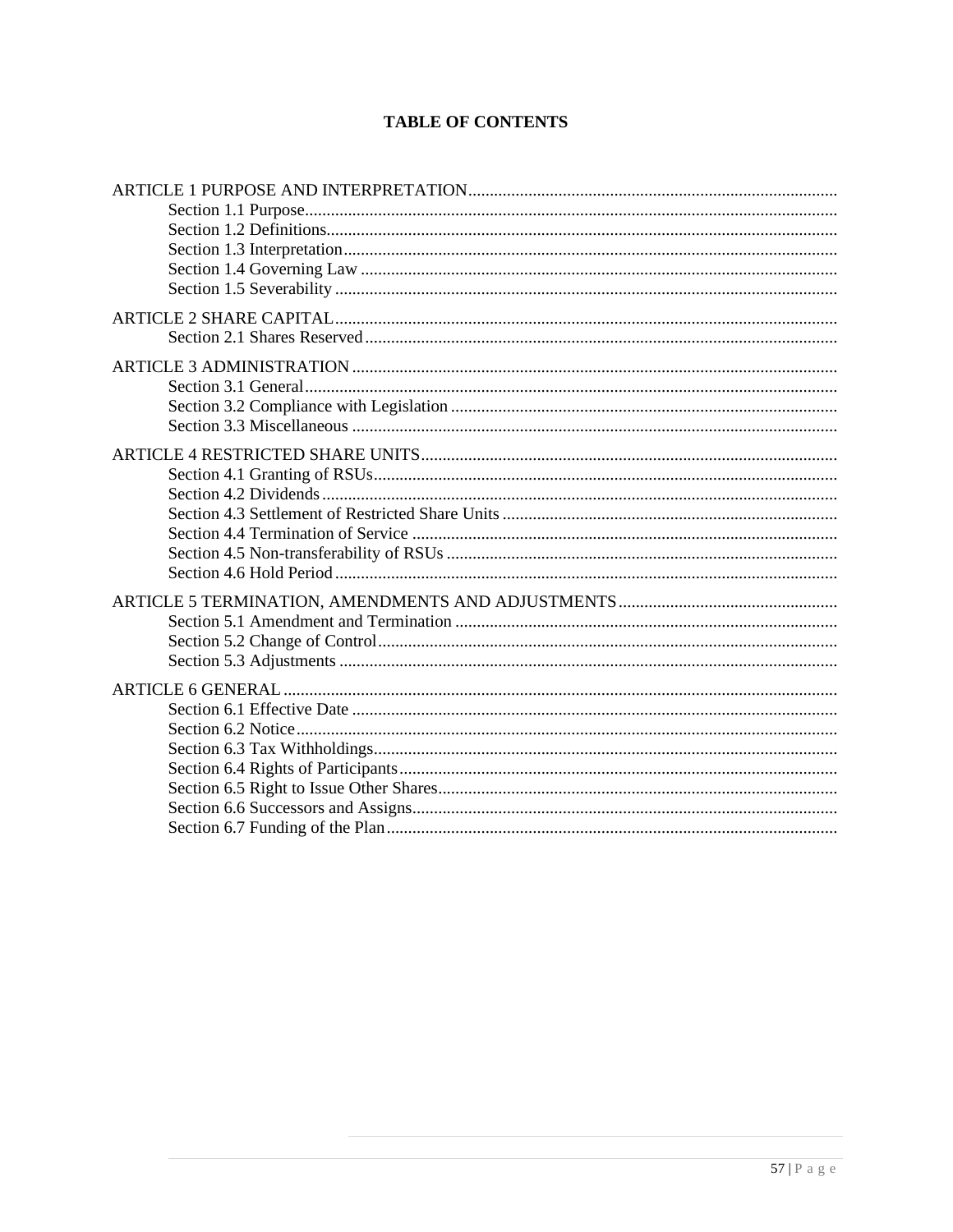### **RESTRICTED SHARE UNIT PLAN**

### **ARTICLE 1 PURPOSE AND INTERPRETATION**

#### **Section 1.1 Purpose**

The purpose of the Plan is to promote and advance the interests of the Company by (i) providing Eligible Persons with additional incentive through an opportunity to receive discretionary bonuses in the form of Common Shares of the Company, (ii) encouraging stock ownership by such Eligible Persons, (iii) increasing the proprietary interest of Eligible Persons in the success of the Company, and (iv) increasing the ability to attract, retain and motivate Eligible Persons.

### **Section 1.2 Definitions**

For the purposes of this Plan, the following terms shall have the following meanings:

- (a) "Account" means a notional account maintained for each Participant on the books of the Company which will be credited with Restricted Share Units and Dividend RSUs, in accordance with the terms of the Plan;
- (b) "Affiliate" means any person that controls or is controlled by the Company or that is controlled by the same person that controls the Company;
- (c) "Affiliated Companies", "Controlled Companies" and "Subsidiary Companies" have the meanings ascribed to those terms under the *Securities Act*, R.S.B.C. 1996, c. 418, as amended from time to time;
- (d) "Black-Out Period" means the period during which designated directors, officers, employees and consultants of the Company and, if applicable, any Subsidiary Company, cannot trade Common Shares pursuant to the Company s insider trading policy which is in effect at that time (which, for certainty, does not include the period during which a cease trade order is in effect to which the Company, or in respect of a Reporting Insider, that Reporting Insider, is subject);
- (e) "Board" means the board of directors of the Company or such delegate as referred to by the term in Section 3.1(1);
- (f) "Business Day" means any day other than a Saturday, Sunday or a statutory or civic holiday in the City of Vancouver, British Columbia, on which the Stock Exchange is open for trading;
- (g) "Cause" means (i) if the Participant has a written agreement with the Company or Subsidiary Companies in which cause is defined, cause as defined therein; or otherwise (ii) (A) the inability of the Participant to perform his or her duties due to a legal impediment such as an injunction, restraining order or other type of judicial judgment, decree or order entered against the Participant; (B) the failure of the Participant to follow the Company's reasonable instructions with respect to the performance of his or her duties; (C) any material breach by the Participant of his or her obligations under any code of ethics, any other code of business conduct or any lawful policies or procedures of the Company; (D) excessive absenteeism, flagrant neglect of duties, serious misconduct, or conviction of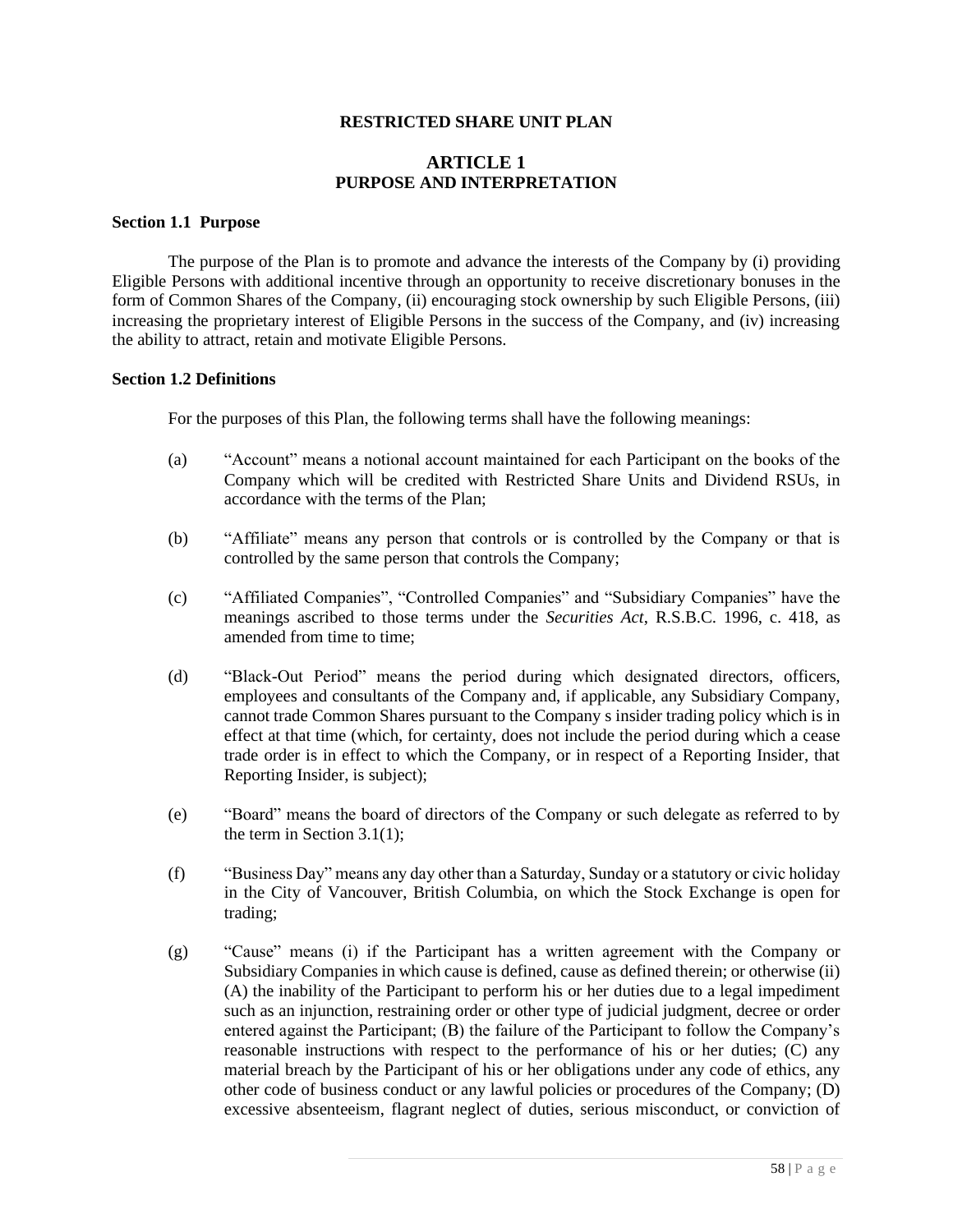crime or fraud; and (E) any other act or omission of the Participant which would in law permit an employer to, without notice or payment in lieu of notice, terminate the employment of an employee;

- (h) "Change of Control Event" means:
	- (i) the acquisition of a sufficient number of voting securities in the capital of the Company so that the acquiror, together with Persons or Entities acting jointly or in concert with the acquiror, becomes entitled, directly or indirectly, to exercise more than 50% of the voting rights attaching to the outstanding voting securities in the capital of the Company (provided that, prior to the acquisition, the acquiror was not entitled to exercise more than 50% of the voting rights attaching to the outstanding voting securities in the capital of the Company);
	- (ii) the completion of a consolidation, merger, arrangement or amalgamation of the Company with or into any other entity whereby the voting securityholders of the Company immediately prior to the consolidation, merger, arrangement or amalgamation receive less than 50% of the voting rights attaching to the outstanding voting securities of the consolidated, merged, arranged or amalgamated entity;
	- (iii) the completion of a sale whereby all or substantially all of the Company's undertakings and assets become the property of any other entity and the voting securityholders of the Company immediately prior to the sale hold less than 50% of the voting rights attaching to the outstanding voting securities of that other entity immediately following that sale; or
	- (iv) an occurrence when a majority of the directors elected at any annual or extraordinary general meeting of shareholders of the Company are not individuals nominated by the Company's then-incumbent Board.
- (i) "Common Shares" means the common shares in the share capital of the Company;
- (j) "Company" means Freeman Gold Corp.;
- (k) "Consultant" has the meaning given to such term in TSXV Policy 4.4;
- (l) "Disinterested Shareholder Approval" has the meaning given to "disinterested Shareholder approval" under Section 5.3 of TSXV Policy 4.4.
- (m) "Dividend RSUs" means a bookkeeping entry credited to a Participant's Account equivalent in value to the dividend, if any, paid on a Common Share in accordance with Section 4.2 of the Plan;
- (n) "Eligible Person" means:
	- (i) any director, officer, employee or Consultant of the Company or any of its Subsidiary Companies; and
	- (ii) any Personal Holding Company of any of the persons listed in Section  $1.2(n(i))$ above;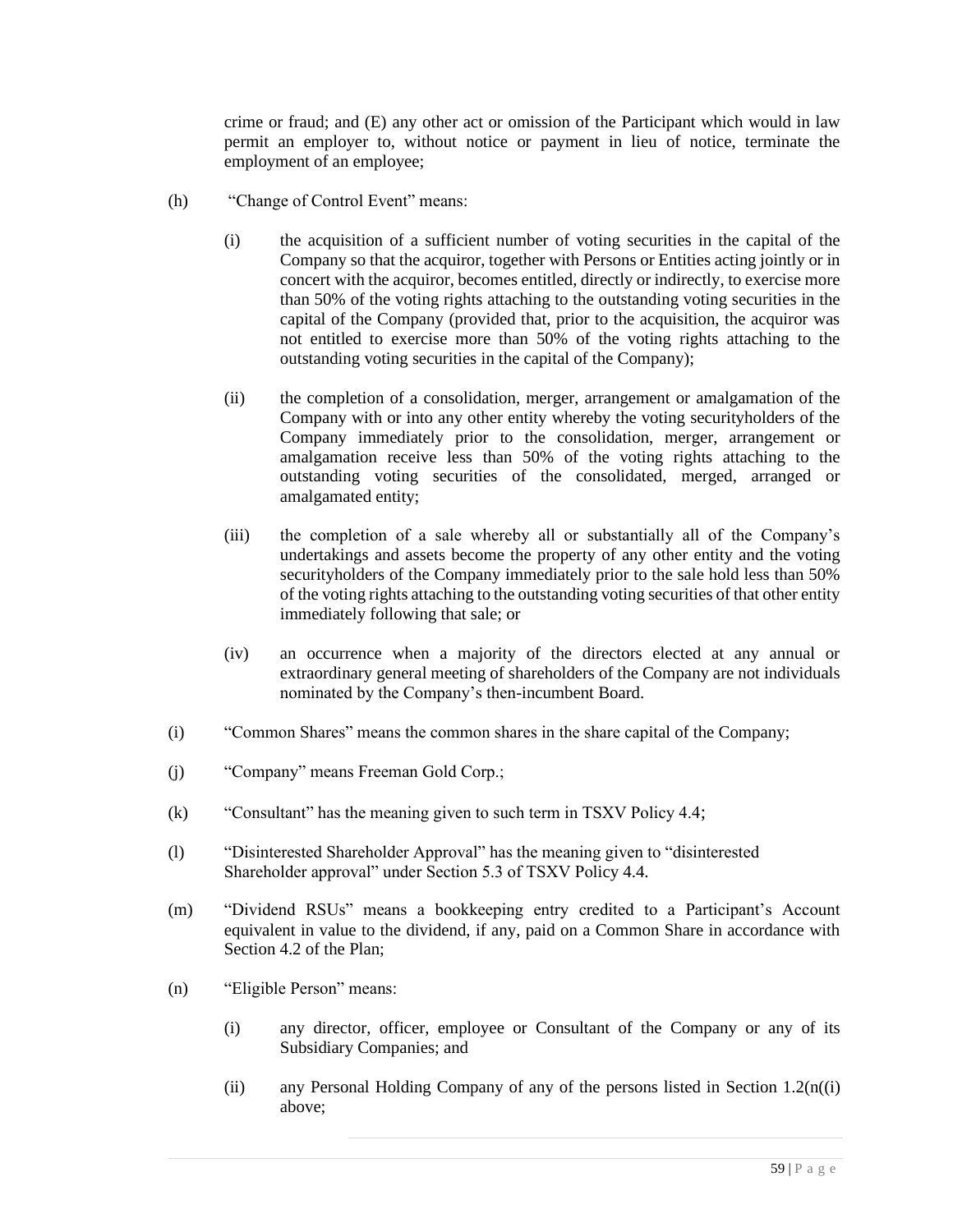who is designated by the Board as eligible to participate in the Plan;

- (o) "Expiry Date" means the expiry date set out by the Board on the date of approval of a grant and as described in the applicable RSU Grant Letter (which for greater certainty may vary between RSUs granted from time to time), following which an RSU is expired and is thereafter incapable of settlement, and is of no value whatsoever, provided however that in no event shall an Expiry Date be a date that is more than three years from the date of grant;
- (p) "Insider" has the meaning given to such term in Policy 1.1 *Interpretation* of the TSXV Policies.
- (q) "Investor Relations Service Providers" has the meaning given to such term in TSXV Policy 4.4
- (r) "Market Price" means, with respect to any particular date, the volume weighted average trading price of the Common Shares as reported on the Stock Exchange for the five (5) trading days immediately preceding that date;
- (s) "Participant" means an Eligible Person to whom RSUs have been granted and are outstanding;
- (t) "Personal Holding Company" means a personal holding Company that is either wholly owned, or controlled by, any director, executive officer, employee or Consultant of the Company or its Affiliates, and the shares of which are held directly or indirectly by any such person or the person s spouse, minor children and/or minor grandchildren;
- (u) "Person or Entity" means an individual, natural person, Company, government or political subdivision or agency of a government, and where two or more persons act as a partnership, limited partnership, syndicate or other group for the purpose of acquiring, holding or disposing of securities of an issuer, such partnership, limited partnership, syndicate or group shall be deemed to be a Person or Entity;
- (v) "Plan" means this Restricted Share Unit plan of the Company, as amended from time to time;
- (w) "Reporting Insider" means a reporting insider as defined under National Instrument 55- 104 as may be amended from time to time;
- (x) "Restricted Share Unit" or "RSU" means a bookkeeping entry equivalent in value to a Common Share credited to a Participant's Account and representing the right of a Participant to whom a grant of such restricted share units is made to receive one Common Share (or, pursuant to Section 4.3, an amount of cash equal to the market value thereof), pursuant and subject to the terms and conditions set forth in this Plan and in the applicable RSU Grant Letter;
- (y) "RSU Award" means the number of RSUs determined by the Board to be awarded to the Participant and credited to a Participant's Account, as evidenced by a RSU Grant Letter;
- (z) "RSU Grant Letter" has the meaning given to that term in Section 3.1(3);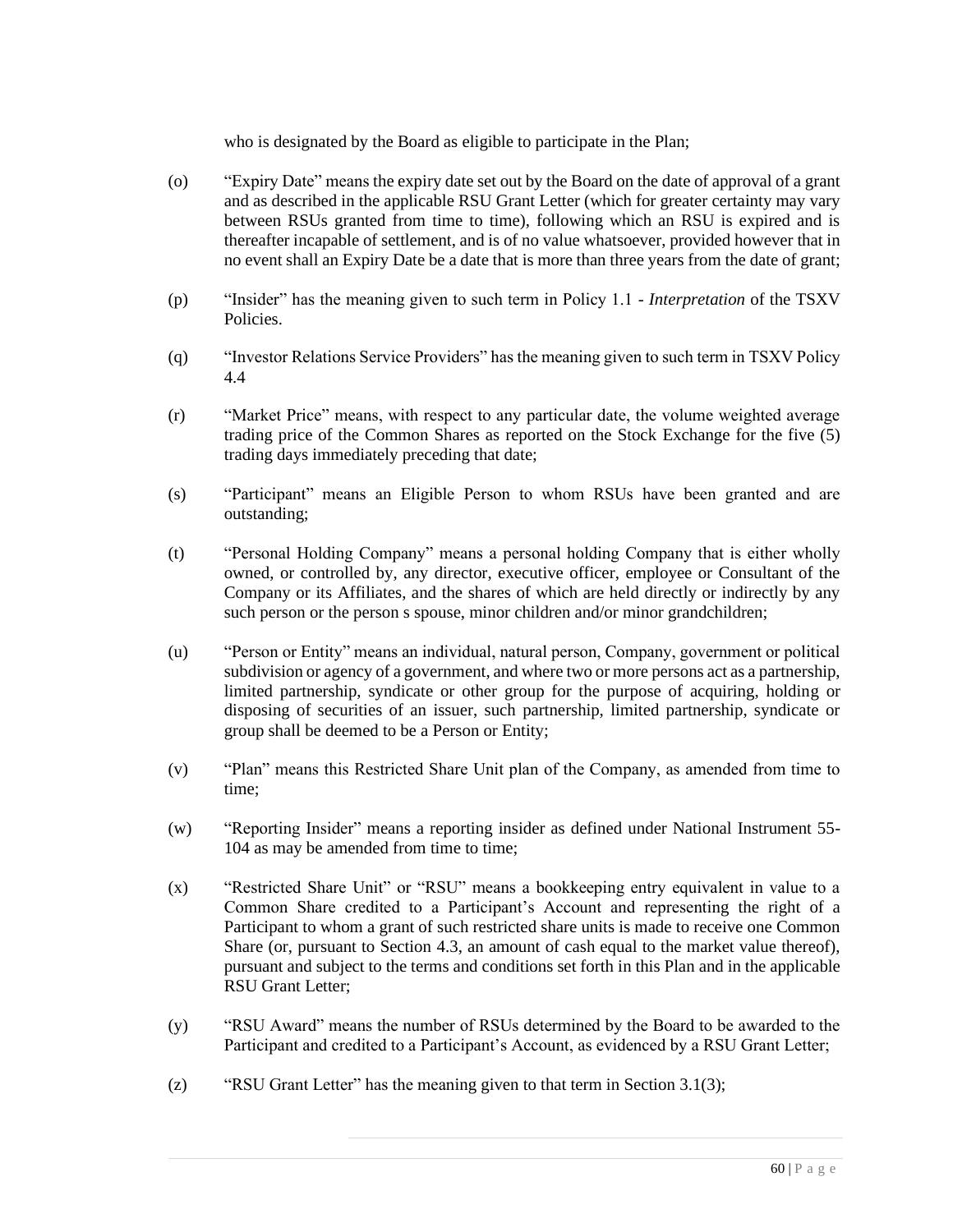- (aa) "*Securities Act*" means the *Securities Act* (British Columbia), RSBC 1996, c.418 as from time to time amended;
- (bb) "Security Based Compensation" has the meaning given to such term in TSXV Policy 4.4.
- (cc) "Settlement Date" means the Business Day during the Settlement Period on which a Participant elects to settle an RSU in accordance with Section 4.3;
- (dd) "Settlement Notice" has the meaning set out in Section 4.3;
- (ee) "Settlement Period" means the period starting on the Vesting Date and ending on the Expiry Date;
- (ff) "Shareholder" means a holder of a Common Share in the capital of the Company;
- (gg) "Share Compensation Arrangement" means any stock option, stock option plan, employee stock purchase plan, restricted share unit, or any other compensation or incentive mechanism involving the issuance or potential issuance of Common Shares including, without limitation, this Plan;
- (hh) "Stock Exchange" means the TSX Venture Exchange or if the Common Shares are not listed on the TSX Venture Exchange, any stock exchange on which the Common Shares are listed or traded, as determined by the Board;
- (ii) "Termination Date" means the date on which a Participant ceases to be an Eligible Person. For greater certainty, in the case of a Participant whose employment or term of office with the Company or any Subsidiary Company terminates in the circumstances set out in Section  $4.4(1)(a)$ , Section  $4.4(1)(b)$  or Section  $4.4(1)(c)$ , the date that is designated by the Company or any Subsidiary Company, as the last day of the Participant's employment or term of office with the Company or such Subsidiary Company, provided that in the case of termination of employment or term of office by voluntary resignation by the Participant, such date shall not be earlier than the date notice of resignation was given, and "Termination Date" specifically does not include any period of reasonable notice that the Company or any Subsidiary Company may be required at law to provide to the Participant;
- (jj) "TSXV Policies" means the policies included in the TSX Venture Exchange Corporate Finance Manual and "TSXV Policy" means any one of them, as such policies may be amended, supplemented or replaced from time to time;
- (kk) "TSXV Policy 4.4" means Policy 4.4 *Security Based Compensation* of the TSXV Policies; and
- (ll) "Vesting Date" means the date on which an RSU is vested for the purposes of the Plan.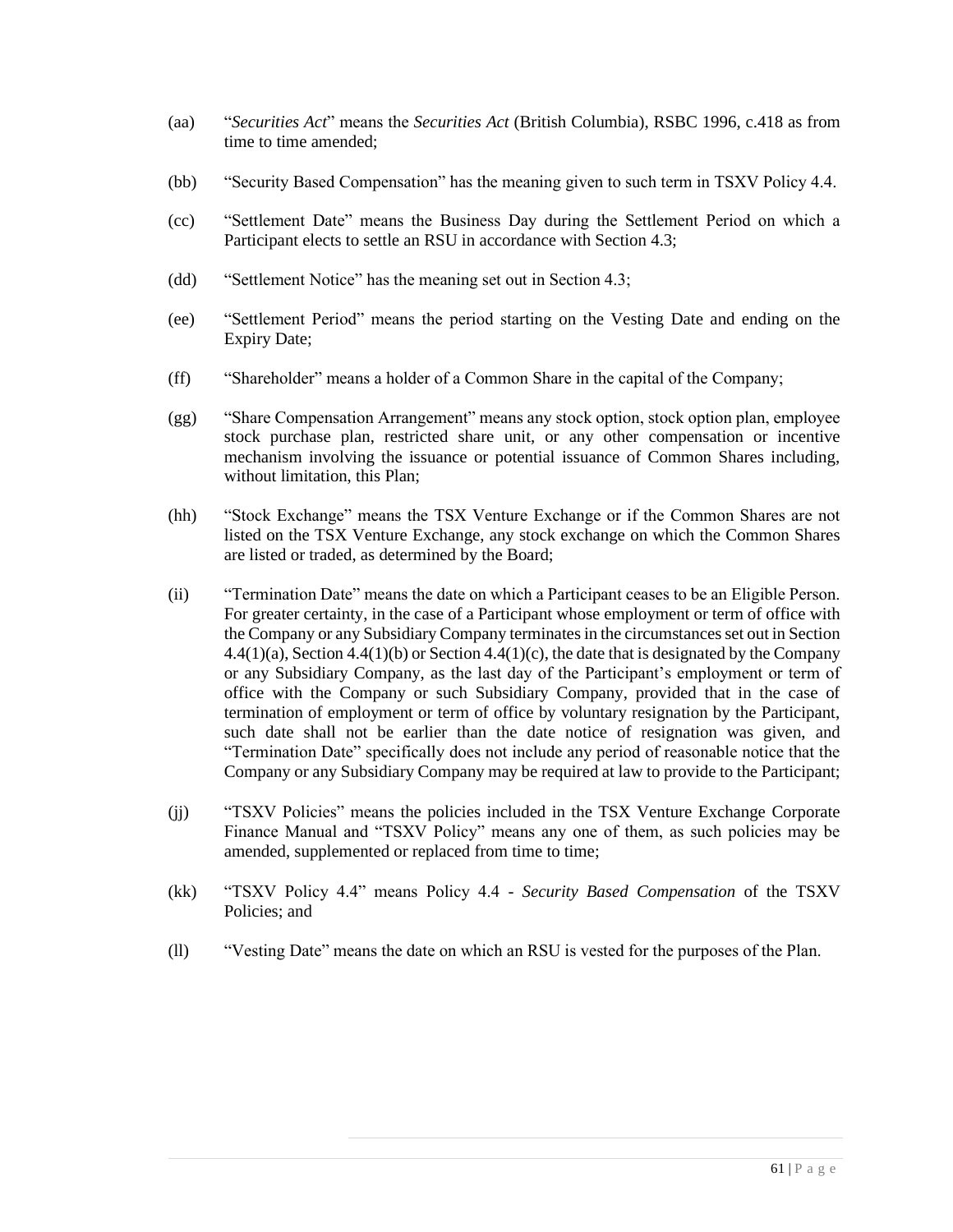### **Section 1.3 Interpretation**

Words importing the singular number only shall include the plural and vice versa and words importing the masculine shall include the feminine.

# **Section 1.4 Governing Law**

This Plan and all matters to which reference is made herein shall be governed by and interpreted in accordance with the laws of the Province of British Columbia and the laws of Canada applicable therein.

### **Section 1.5 Severability**

The invalidity or unenforceability of any provision of the Plan shall not affect the validity or enforceability of any other provision and any invalid or unenforceable provision shall be severed from the Plan.

# **ARTICLE 2 SHARE CAPITAL**

### **Section 2.1 Shares Reserved**

(1) Subject to Section **Error! Reference source not found.**, the securities that may be acquired by Participants pursuant to RSUs granted under this Plan shall consist of authorized but unissued Common **Shares** 

(2) The Company shall at all times during the term of this Plan ensure that the number of Common Shares it is authorized to issue shall be sufficient to satisfy the requirements of RSUs granted under this Plan.

(3) The maximum number of Common Shares made available for issuance pursuant to the Plan shall be determined from time to time by the Board, but in any case, shall not exceed 10% of the Common Shares issued and outstanding from time to time, less any Common Shares reserved for issuance under all other Share Compensation Arrangements, subject to adjustments as provided in the Plan.

(4) The Plan shall be a "rolling plan" and therefore when RSUs are cancelled (whether or not upon payment with respect to vested RSUs) or terminated, the number of Common Shares in respect of such cancelled or terminated RSUs shall again be available for the purpose of granting RSU Awards pursuant to the Plan.

(5) The following limitations apply to the grant of RSUs under this Plan:

- (a) the maximum aggregate number of Common Shares that are issuable pursuant to all Security Based Compensation granted or issued in any 12-month period to any one Consultant shall not exceed 2% of the total number of issued and outstanding Common Shares on a non-diluted basis, calculated as at the date any Security Based Compensation is granted or issued to such Consultant;
- (b) Investor Relations Service Providers are not permitted to receive a grant of RSUs under this Plan;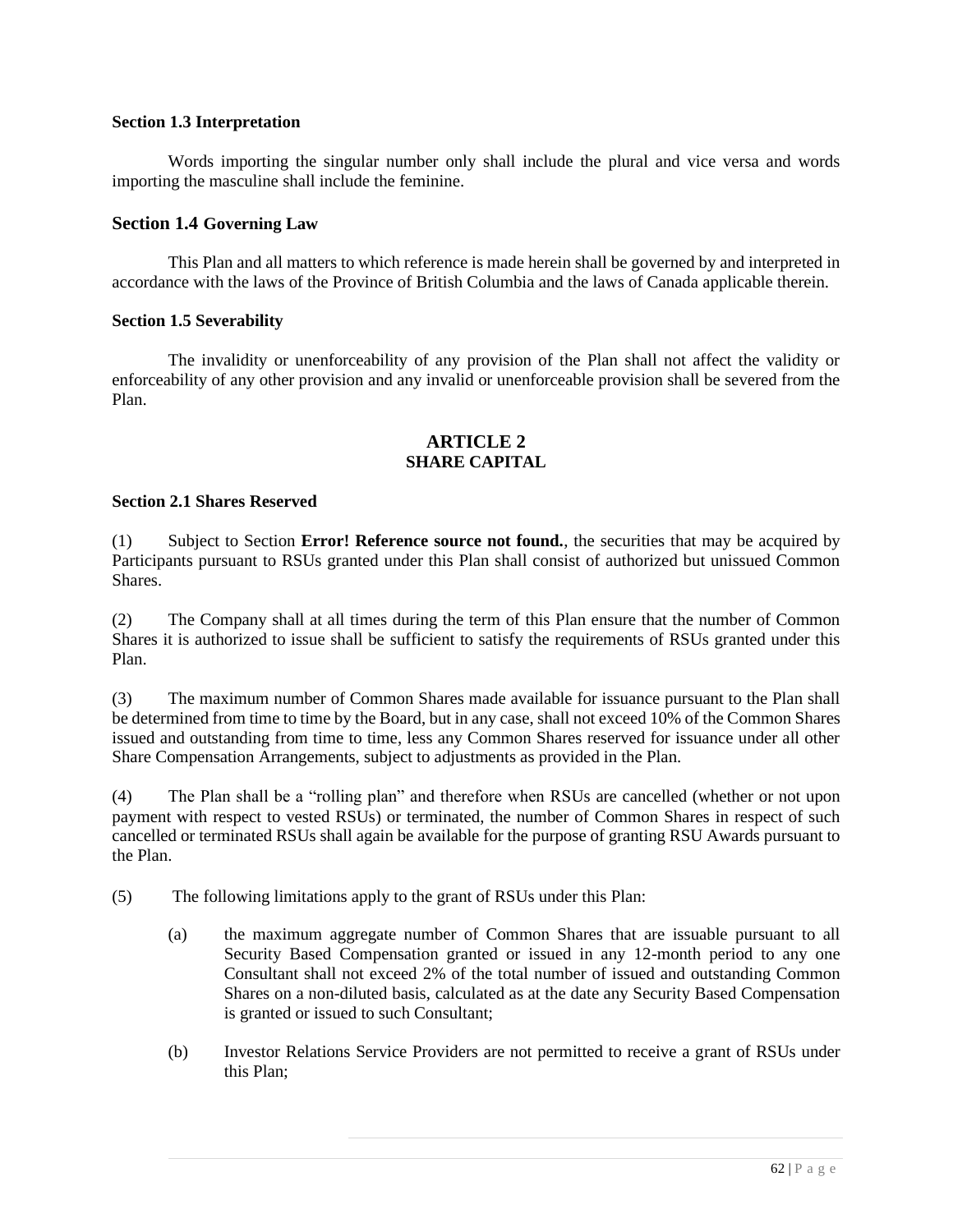- (c) the Vesting Date for any RSUs granted under this Plan must not be prior to the one-year anniversary of the applicable date of grant of such RSUs; and
- (d) Unless the Company has obtained the requisite Disinterested Shareholder Approval,
	- (i) the maximum aggregate number of Common Shares that are issuable pursuant to all Security Based Compensation granted or issued in any 12-month period to any one Participant shall not exceed 5% of the total number of issued and outstanding Common Shares on a non-diluted basis, calculated as at the date any Security Based Compensation is granted or issued to such Participant;
	- (ii) the maximum aggregate number of Common Shares that are issuable pursuant to all Security Based Compensation granted or issued to Insiders as a group shall not exceed 10% of the total number of issued and outstanding Common Shares on a non-diluted basis at any point in time; and
	- (iii) the maximum aggregate number of Common Shares that are issuable pursuant to all Security Based Compensation granted or issued in any 12-month period to Insiders as a group shall not exceed 10% of the total number of issued and outstanding Common Shares on a non-diluted basis, calculated as at the date any Security Based Compensation is granted or issued to any Insider.

# **ARTICLE 3 ADMINISTRATION**

# **Section 3.1 General**

(1) This Plan shall be administered by the Board. Notwithstanding the foregoing or any other provision contained herein, the Board shall have the right to delegate the administration and operation of this Plan, in whole or in part, to a committee of the Board and/or to any member of the Board. Any delegation pursuant to this Section 3.1 shall be documented in a resolution of the Board.

(2) Subject to the terms and conditions set forth herein, the Board is authorized to provide for the awarding, granting, vesting, settlement and method of settlement of RSUs, all on such terms (which may vary between RSUs granted from time to time) as it shall determine. In addition, the Board shall have the authority to:

- (a) select any directors, officers, employees or Consultants of the Company or Subsidiary Companies of the Company to participate in this Plan; provided that RSUs granted to any Participant shall be approved by the Shareholders if the rules of the Stock Exchange require such approval;
- (b) construe and interpret this Plan and all agreements entered into hereunder;
- (c) prescribe, amend and rescind rules and regulations relating to this Plan; and
- (d) make all other determinations necessary or advisable for the administration of this Plan. All determinations and interpretations made by the Board shall be binding on all Participants and on their legal, personal representatives and beneficiaries.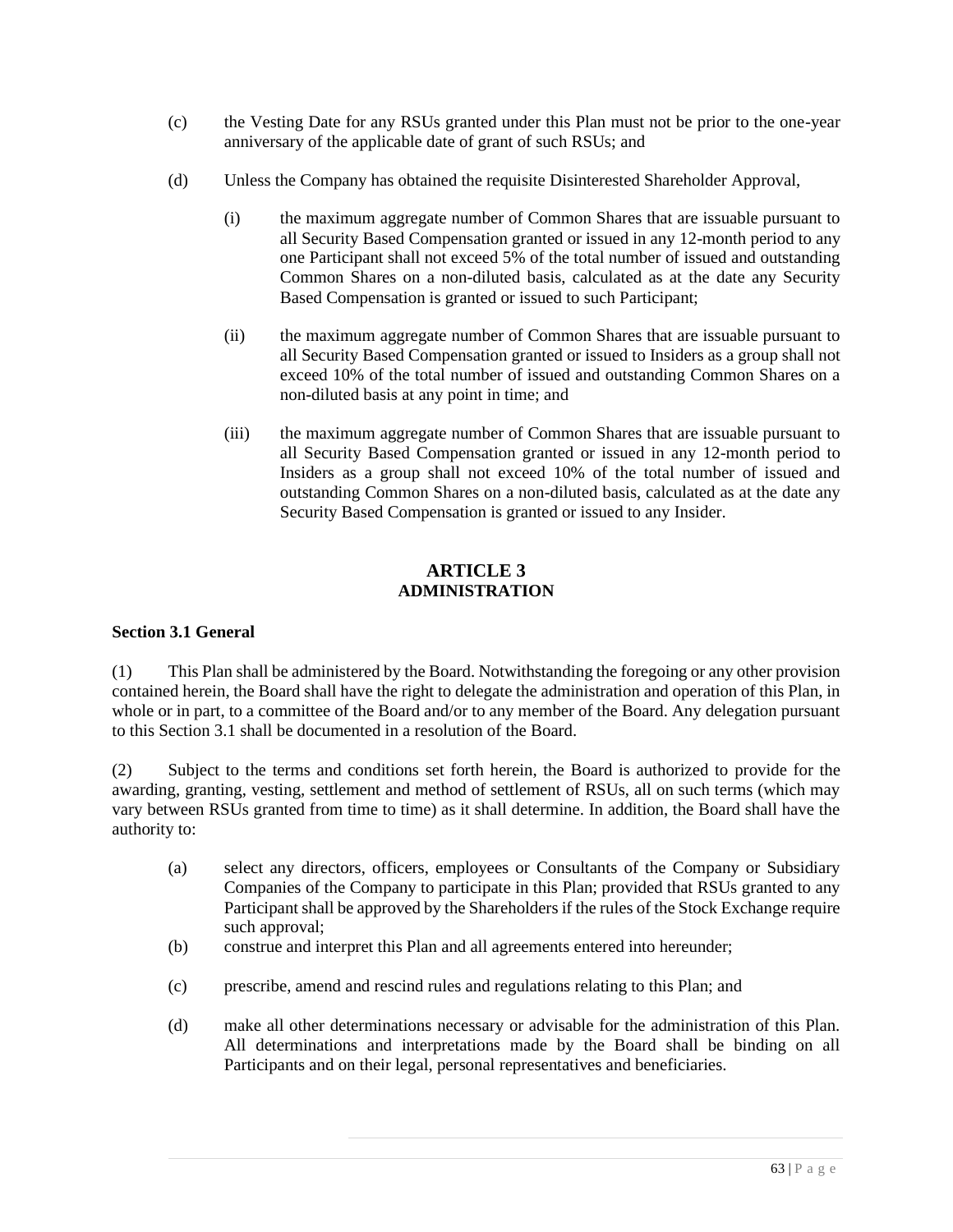(3) An RSU Award shall be evidenced by a restricted share unit grant letter ("RSU Grant Letter"), a form of which is attached as Schedule A to this Plan, signed on behalf of the Company, subject to amendment by the Board from time to time, and which shall specify:

- (a) the number of RSUs subject to the RSU Award to be credited to the Participant's Account;
- (b) the date of grant of the RSU Award;
- (c) the Vesting Date or Vesting Dates applicable to the RSUs subject to the RSU Award;
- (d) the Settlement Period and Expiry Date applicable to an RSU subject to the RSU Award;
- (e) the nature and duration of the restrictions, if any, to be imposed upon the sale or other disposition of Common Shares acquired upon settlement of the RSU;
- (f) the nature of the events, if any, and the duration of the period in which any Participant's rights in respect of Common Shares acquired upon settlement of an RSU may be forfeited; and
- (g) such other terms, conditions and limitations permitted by and not inconsistent with this Plan as the Board may determine.

(4) No member of the Board (or person acting under delegated authority), nor the Company, will be liable for any action or determination taken or made in the administration, interpretation, construction or application of this Plan, any RSU Grant Letter or any RSU issued pursuant to this Plan, or otherwise in any way in respect of any Participant's participation in this Plan or the holding or settlement of RSUs.

# **Section 3.2 Compliance with Legislation**

(1) The Plan, the terms of the issue or grant and the settlement of RSUs hereunder and the Company s obligation to sell and deliver Common Shares upon settlement of RSUs shall be subject to all applicable federal, provincial and foreign laws, rules and regulations, the rules and regulations of the Stock Exchange and to such approvals by any regulatory or governmental agency as may, in the opinion of counsel to the Company, be required. The Company shall not be obliged by any provision of the Plan or the grant of any RSU hereunder to issue or sell Common Shares in violation of such laws, rules and regulations or any condition of such approvals.

(2) No RSU shall be granted and no Common Shares issued or sold thereunder where such grant, issue or sale would require registration of the Plan or of Common Shares under the securities laws of any foreign jurisdiction and any purported grant of any RSU or issue or sale of Common Shares hereunder in violation of this provision shall be void.

(3) The Company shall have no obligation to issue any Common Shares pursuant to the Plan unless such Common Shares shall have been duly listed, upon official notice of issuance, with the Stock Exchange. Common Shares issued and sold to Participants pursuant to the settlement of RSUs may be subject to restrictions or limitations on sale or resale under applicable securities laws.

(4) If Common Shares cannot be issued to a Participant upon the settlement of an RSU due to legal or regulatory restrictions, the obligation of the Company to issue such Common Shares under the Plan shall terminate, at no cost to the Company nor obligation to otherwise compensate a Participant in any way.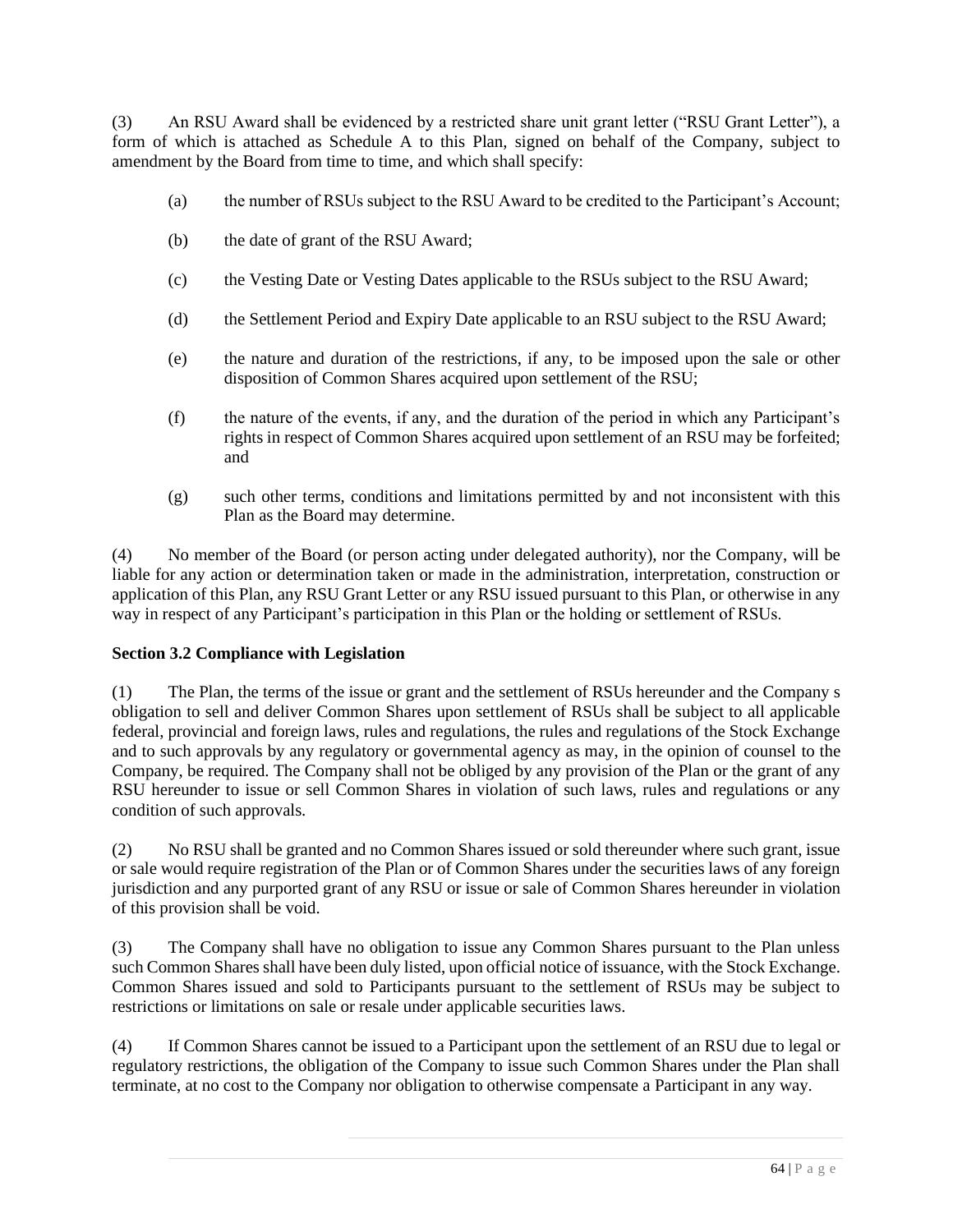# **Section 3.3 Miscellaneous**

(1) Nothing contained herein shall prevent the Board from adopting other or additional compensation arrangements, subject to any required approval.

(2) Nothing contained in the Plan nor in any RSU granted hereunder shall be deemed to give any Participant any interest or title in or to any Common Shares of the Company or any rights as a Shareholder or any other legal or equitable right against the Company whatsoever other than as set forth in the Plan and pursuant to the settlement of any RSU.

(3) The Plan does not give any Participant or any employee of the Company or any of its Affiliated Companies, Subsidiary Companies or Controlled Companies the right or obligation to continue to serve as a Consultant, director, officer or employee, as the case may be, of the Company or any of its Affiliated Companies, Subsidiary Companies or Controlled Companies. The awarding of RSUs to any Eligible Person is a matter to be determined solely in the discretion of the Board. The Plan shall not in any way fetter, limit, obligate, restrict or constrain the Board with regard to the allotment or issue of any Common Shares or any other securities in the capital of the Company or any of its Subsidiary Companies other than as specifically provided for in the Plan.

(4) The existence of any RSUs shall not affect in any way the right or power of the Company or its Shareholders to make or authorize any adjustment, recapitalization, reorganization or other change in the Company s capital structure or its business, or any amalgamation, combination, merger or consolidation involving the Company or to create or issue any bonds, debentures, shares or other securities of the Company or the rights and conditions attaching thereto or to affect the dissolution or liquidation of the Company or any sale or transfer of all or any part of its assets or business, or any other corporate act or proceeding, whether of a similar nature or otherwise.

(5) No fractional Common Shares shall be issued upon the settlement of RSUs granted under the Plan and, accordingly, if a Participant would become entitled to a fractional Common Share upon the settlement of an RSU, or from an adjustment pursuant to Section 5.3(1) such Participant shall only have the right to receive the next lowest whole number of Common Shares and no payment or other adjustment will be made with respect to the fractional interest so disregarded.

# **ARTICLE 4 RESTRICTED SHARE UNITS**

# **Section 4.1 Granting of RSUs**

(1) Where the Board determines to grant an RSU Award to an Eligible Person and sets the terms and conditions applicable to such RSU Award, the Company shall deliver to the Eligible Person a RSU Grant Letter, containing the terms and conditions applicable to such RSU Award.

(2) On the grant of an RSU Award, the Company will credit the Participant's Account with the number of RSUs granted to such Participant under the terms of the RSU Award.

(3) The grant of an RSU Award shall entitle the Participant to the conditional right to receive for each RSU credited to the Participant's Account, at the election of the Company, either one Common Share or an amount in cash, net of applicable taxes and contributions to government sponsored plans, as determined by the Board, equal to the Market Price of one Common Share for each RSU credited to the Participant's Account on the Settlement Date, subject to the conditions set out in the RSU Grant Letter and in the Plan, and subject to all other terms of this Plan.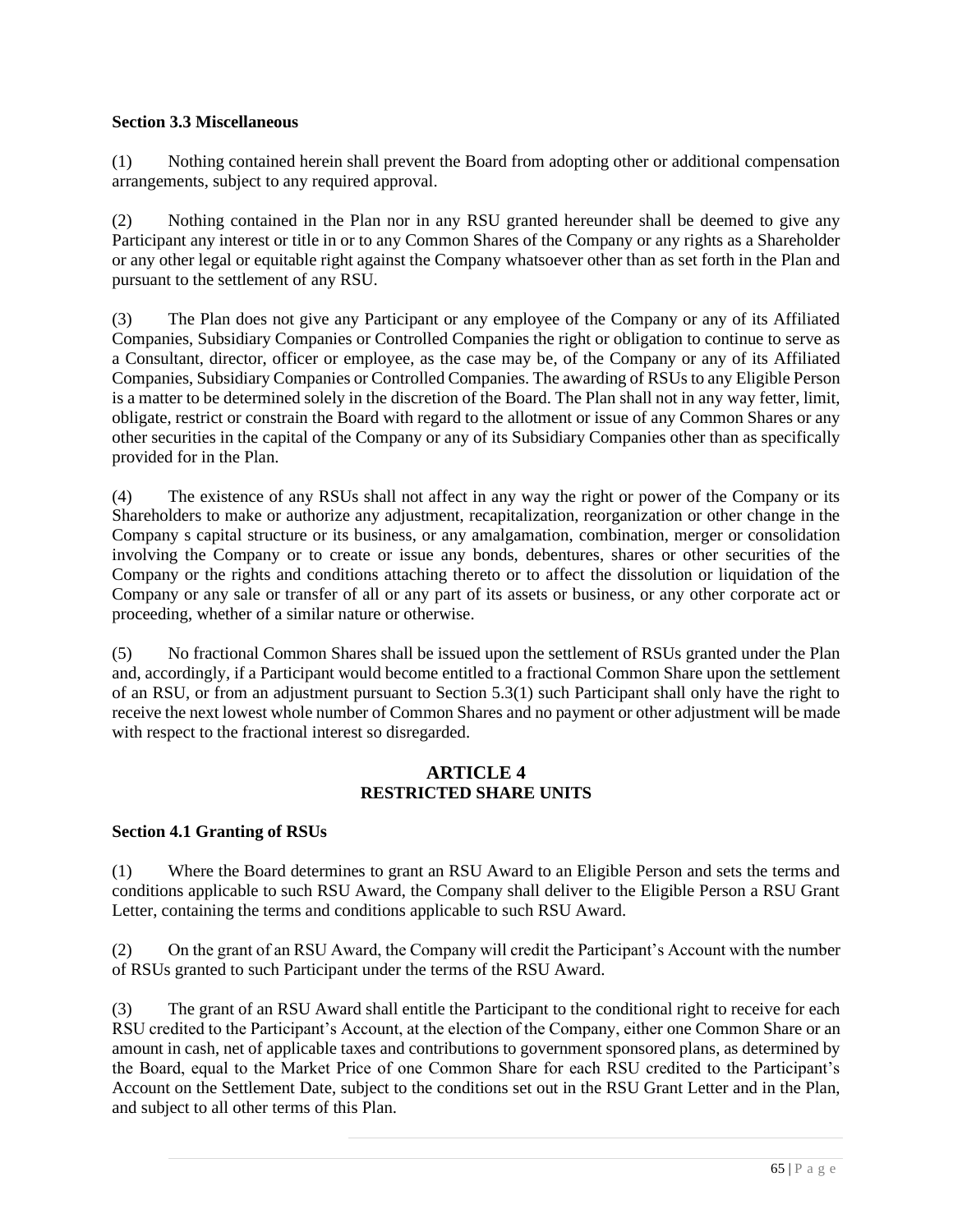(4) An Eligible Person may receive an RSU Award on more than one occasion under the Plan and may receive separate RSU Awards on any one occasion.

(5) RSUs granted under this Plan to an Eligible Person in a calendar year will (subject to any applicable terms and conditions) represent a right to a bonus or similar award to be received for services rendered by such Eligible Person to the Company or an Affiliate, as the case may be, in the fiscal year ending in, coincident with or before such calendar year, subject to any other determination by the Company.

# **Section 4.2 Dividends**

(1) Unless the Board determines otherwise, additional RSUs ("Dividend RSUs") will be credited to a Participant's Account where the Company declares and pays a dividend on Common Shares. The number of Dividend RSUs credited to a Participant's Account in connection with the payment of dividends on Common Shares will be based on the actual amount of cash dividends that would have been paid to such Participant had he been holding such number of Common Shares equal to the number of RSUs credited to the Participant's Account on the date on which cash dividends are paid on the Common Shares and the Market Price of the Common Shares on the payment date.

(2) Dividend RSUs credited to a Participant's Account shall vest and be settled in the same manner and on the same date as the RSUs to which they relate.

(3) For the avoidance of doubt, Dividend RSUs credited to a Participant's Account shall be subject to the limitations set out in Section 2.1(5)(a) and Section 2.1(5)(d) and should the Company not have sufficient Common Shares available under this Plan to credit Dividend RSUs, such Dividend RSUs must be settled in cash on the same terms and in the same manner as the dividend on the Common Shares which gave rise to the issuance of such Dividend RSUs.

# **Section 4.3 Settlement of Restricted Share Units**

(1) Subject to the provisions of the Plan and in particular Section 4.4 and Section 5.2 and any vesting limitations imposed by the Board in its sole unfettered discretion at the time of grant, RSUs subject to an RSU Award may be settled by a Participant during the Settlement Period applicable to the RSU by delivery to the Company of a notice (the "Settlement Notice") in a form attached to the RSU Grant Letter. As soon as practicable following the receipt of the Settlement Notice, RSUs will be settled by the Company through the delivery by the Company of such number of Common Shares equal to the number of RSUs then being settled or, at a Company's election, an amount in cash, net of applicable taxes and contributions to government sponsored plans, equal to the Market Price at the Settlement Date of one Common Share for each RSU then being settled. Where, prior to the Expiry Date, a Participant fails to elect to settle an RSU, the Participant shall be deemed to have elected to settle such RSUs on the day immediately preceding the Expiry Date.

(2) Notwithstanding the foregoing, if the Company elects to issue Common Shares in settlement of RSUs:

- (a) the Company may arrange for such number of the Common Shares to be sold as it deems necessary or advisable to raise an amount at least equal to its determination of such applicable taxes, with such amount bring withheld by the Company; or
- (b) the Company may elect to settle for cash such number of RSUs as it deems necessary or advisable to raise funds sufficient to cover such withholding taxes with such amount being withheld by the Company; or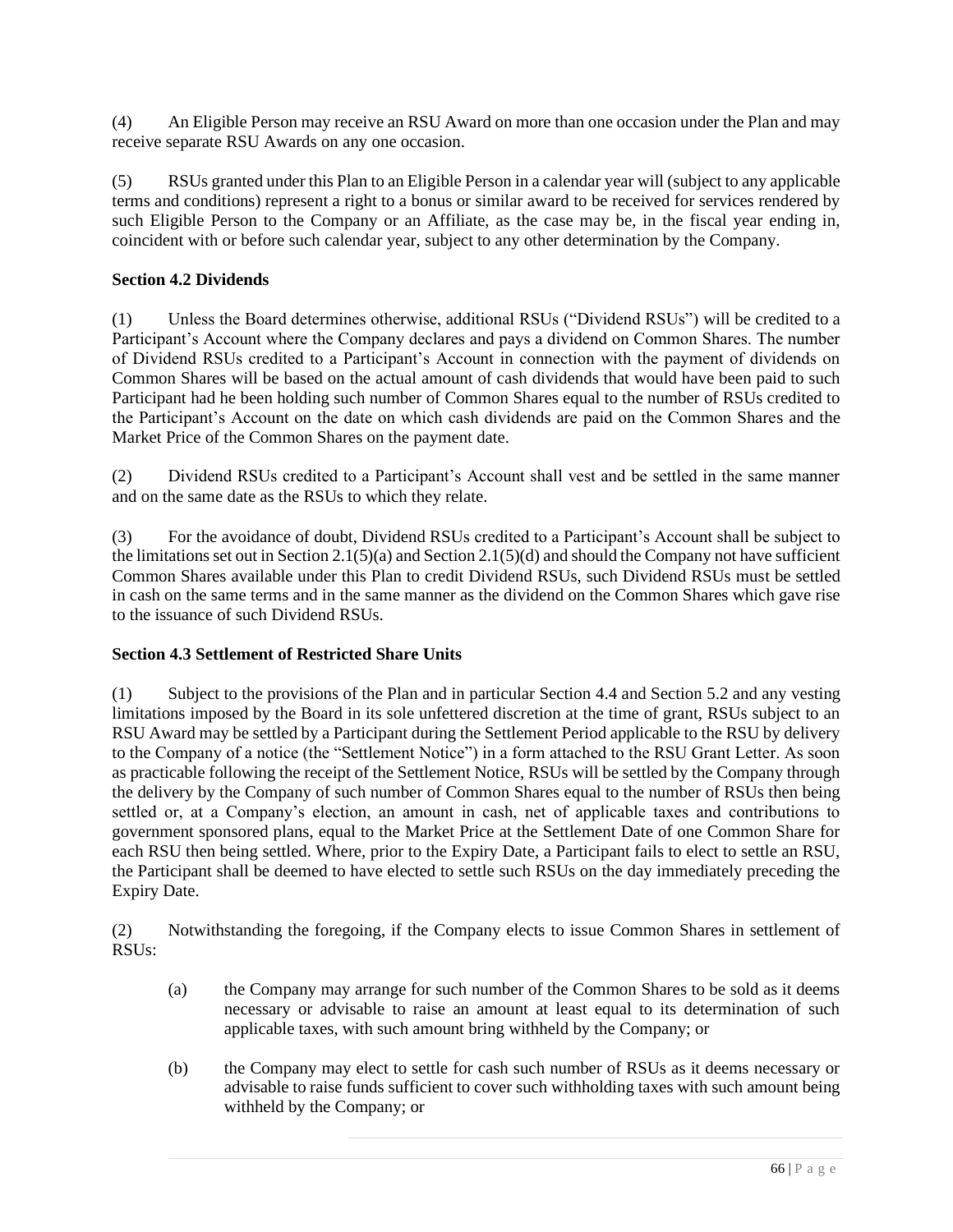(c) the Company may, as a condition of settlement in the form of Common Shares, require the Participant to pay the applicable taxes as determined by the Company or make such other arrangement acceptable to the Company in its discretion (if at all) as it deems necessary or advisable.

(3) Subject to the terms of the Plan, as soon as practicable after receipt of any of the amount, undertaking or election listed in Section 4.3(2), the Company will forthwith cause the transfer agent and registrar of the Common Shares to deliver to the Participant a certificate or certificates in the name of the Participant or a statement of account, at the discretion of the Company, representing in the aggregate Common Shares issued to the Participant.

- (4) Notwithstanding any other provision of the Plan:
	- (a) no RSU shall be capable of settlement after the Expiry Date; provided, however, that if the Expiry Date in respect of an RSU falls on a date upon which such Participant is prohibited from exercising such RSU due to a Black-Out Period, then the Expiry Date of such RSU shall be automatically extended to the tenth (10th) Business Day following the date such Black-Out Period imposed by the Company is lifted, terminated or removed. The foregoing extension applies to all RSUs regardless of the date of grant and shall not be considered an extension of the term thereof as otherwise referred to in the Plan;
	- (b) the Settlement Period shall be automatically reduced in accordance with Section 4.4 upon the occurrence of any of the events referred to therein; and
	- (c) no RSU in respect of which Shareholder approval is required under the rules of the Stock Exchange shall be settled until such time as such RSU has been so approved.

# **Section 4.4 Termination of Service**

- (1) Except as otherwise determined by the Board:
	- (a) all RSUs held by the Participant (whether vested or unvested) shall terminate automatically upon the termination of the Participant's service with the Company or any Subsidiary Companies for any reason other than as set forth in paragraph (b) and (c) below;
	- (b) in the case of a termination of the Participant's service by reason of  $(A)$  termination by the Company or any Subsidiary Companies other than for Cause, or (B) the Participant's death, the Participant's unvested RSUs shall vest automatically as of such date, and on the earlier of the original Expiry Date and any time during the ninety (90) day period commencing on the date of such termination of service (or, if earlier, the Termination Date), the Participant (or his or her executor or administrator, or the person or persons to whom the Participant's RSUs are transferred by will or the applicable laws of descent and distribution) will be eligible to request that the Company settle his vested RSUs. Where, prior to the 90th day following such termination of service (or, if earlier, the Termination Date) the Participant fails to elect to settle a vested RSU, the Participant shall be deemed to have elected to settle such RSU on such 90th day (or, if earlier, the Termination Date) and to receive Common Shares in respect thereof;
	- (c) in the case of a termination of the Participant's services by reason of voluntary resignation, only the Participant's unvested RSUs shall terminate automatically as of such date, and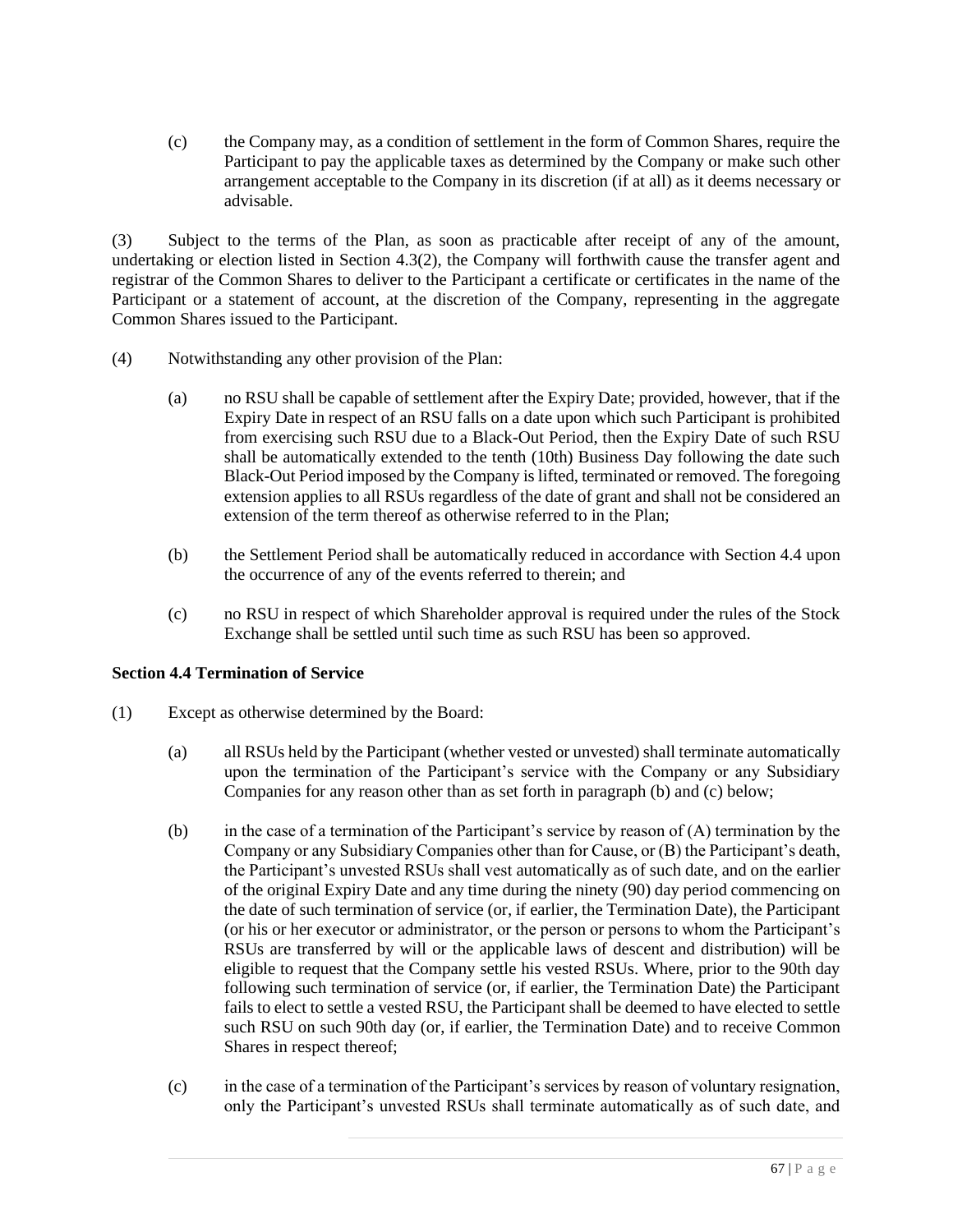any time during the ninety (90) day period commencing on the date of such termination of service (or, if earlier, the Termination Date), the Participant will be eligible to request that the Company settle his vested RSUs. Where, prior to the 90th day following such termination of service (or, if earlier, the Termination Date) the Participant fails to elect to settle a vested RSU, the Participant shall be deemed to have elected to settle such RSU on such 90th day (or, if earlier, the Termination Date) and to receive Common Shares in respect thereof;

- (d) for greater certainty, where a Participant's employment or term of office terminates by reason of termination by the Company or any Subsidiary Companies for Cause then any RSUs held by the Participant, whether or not vested at the Termination Date, immediately terminate and are cancelled on the Termination Date or at a time as may be determined by the Board, in its sole discretion;
- (e) a Participant's eligibility to receive further grants of RSUs under this Plan ceases as of the earliest of the date the Participant resigns from the Company or any Subsidiary Company and the date that the Company or any Subsidiary Company provides the Participant with written notification that the Participant's employment or term of office, as the case may be, is terminated, notwithstanding that such date may be prior to the Termination Date; and
- (f) for the purposes of the Plan, a Participant shall not be deemed to have terminated service where: (i) the Participant remains in employment or office within or among the Company or any Subsidiary Company or (ii) the Participant is on a leave of absence approved by the Board.

# **Section 4.5 Non-transferability of RSUs**

RSUs shall not be transferable or assignable by the Participant otherwise than by will or the laws of descent and distribution, and shall be exercisable during the lifetime of a Participant only by the Participant and after death only by the Participant's legal representative.

# **Section 4.6 Hold Period**

Pursuant to TSXV Policies, where a hold period is applicable, the RSU Grant Letter will include a legend stipulating that the RSU Award is subject to a four-month hold period commencing from the date of grant of the RSU Award.

# **ARTICLE 5 TERMINATION, AMENDMENTS AND ADJUSTMENTS**

# **Section 5.1 Amendment and Termination**

(1) The Board may amend, suspend or terminate the Plan or any portion thereof at any time in accordance with applicable law, and subject to any required regulatory approval.

(2) No such amendment, suspension or termination shall alter or impair any RSUs or any rights pursuant thereto granted previously to any Participant without the consent of such Participant.

(3) If the Plan is terminated, the provisions of the Plan and any administrative guidelines, and other rules and regulations adopted by the Board and in force at the time of the Plan termination shall continue in effect during such time as an RSU or any rights pursuant thereto remain outstanding.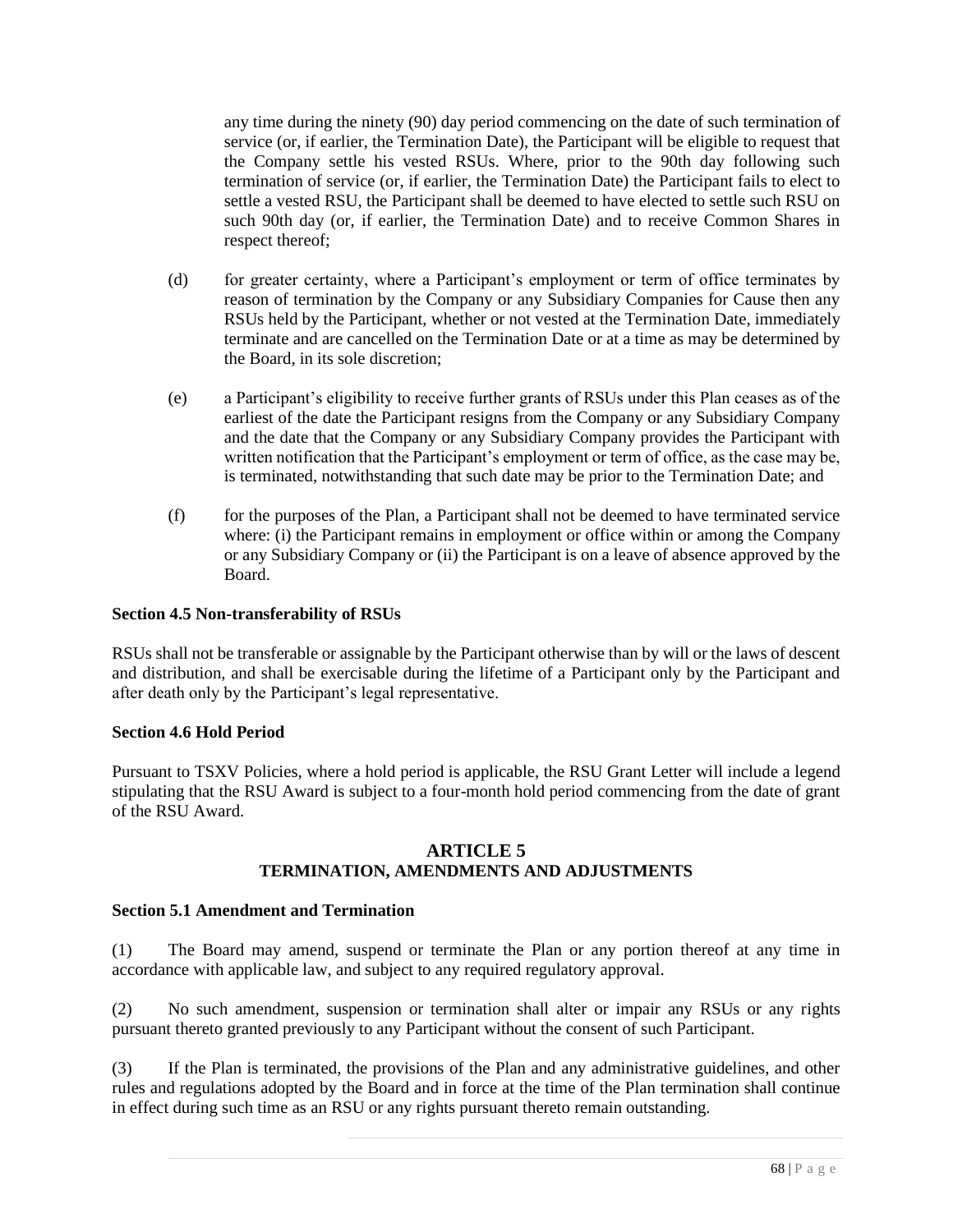(4) With the consent of the affected Participant, the Board may amend or modify any outstanding RSU in any manner to the extent that the Board would have had the authority to initially grant such award as so modified or amended, including without limitation, to change the date or dates as of which the RSU becomes exercisable, subject to the prior approval of the Stock Exchange where necessary.

# **Section 5.2 Change of Control**

(1) Notwithstanding any other provision of this Plan, in the event of an actual or potential Change of Control Event, the Board may, in its discretion, without the necessity or requirement for the agreement or consent of any Participant: (i) accelerate, conditionally or otherwise, on such terms as it sees fit, the vesting date of any RSU; (ii) permit the conditional settlement of any RSU, on such terms as it sees fit; (iii) otherwise amend or modify the terms of the RSU, including for greater certainty permitting Participants to settle any RSU, to assist the Participants to tender the underlying Common Shares to, or participate in, the actual or potential Change of Control Event or to obtain the advantage of holding the underlying Common Shares during such Change of Control Event; and (iv) terminate, following the successful completion of such Change of Control Event, on such terms as it sees fit, the RSUs not settled prior to the successful completion of such Change of Control Event, including, without limitation, for no payment or other compensation.

The determination of the Board in respect of any such Change of Control Event shall for the purposes of this Plan be final, conclusive and binding.

# **Section 5.3 Adjustments**

(1) If there is a change in the outstanding Common Shares by reason of any stock dividend or split, recapitalization, amalgamation, consolidation, combination or exchange of shares, or other corporate change, the Board shall make, subject to the prior approval of the Stock Exchange where necessary, appropriate substitution or adjustment in

- (a) the number or kind of Common Shares or other securities reserved for issuance pursuant to the Plan, and
- (b) the number and kind of Common Shares or other securities subject to unsettled and outstanding RSUs granted pursuant to the Plan;

provided, however, that no substitution or adjustment shall obligate the Company to issue fractional RSUs or Common Shares.

(2) If the Company is reorganized, amalgamated with another Company or consolidated, the Board shall make such provisions for the protection of the rights of Participants as the Board in its discretion deems appropriate.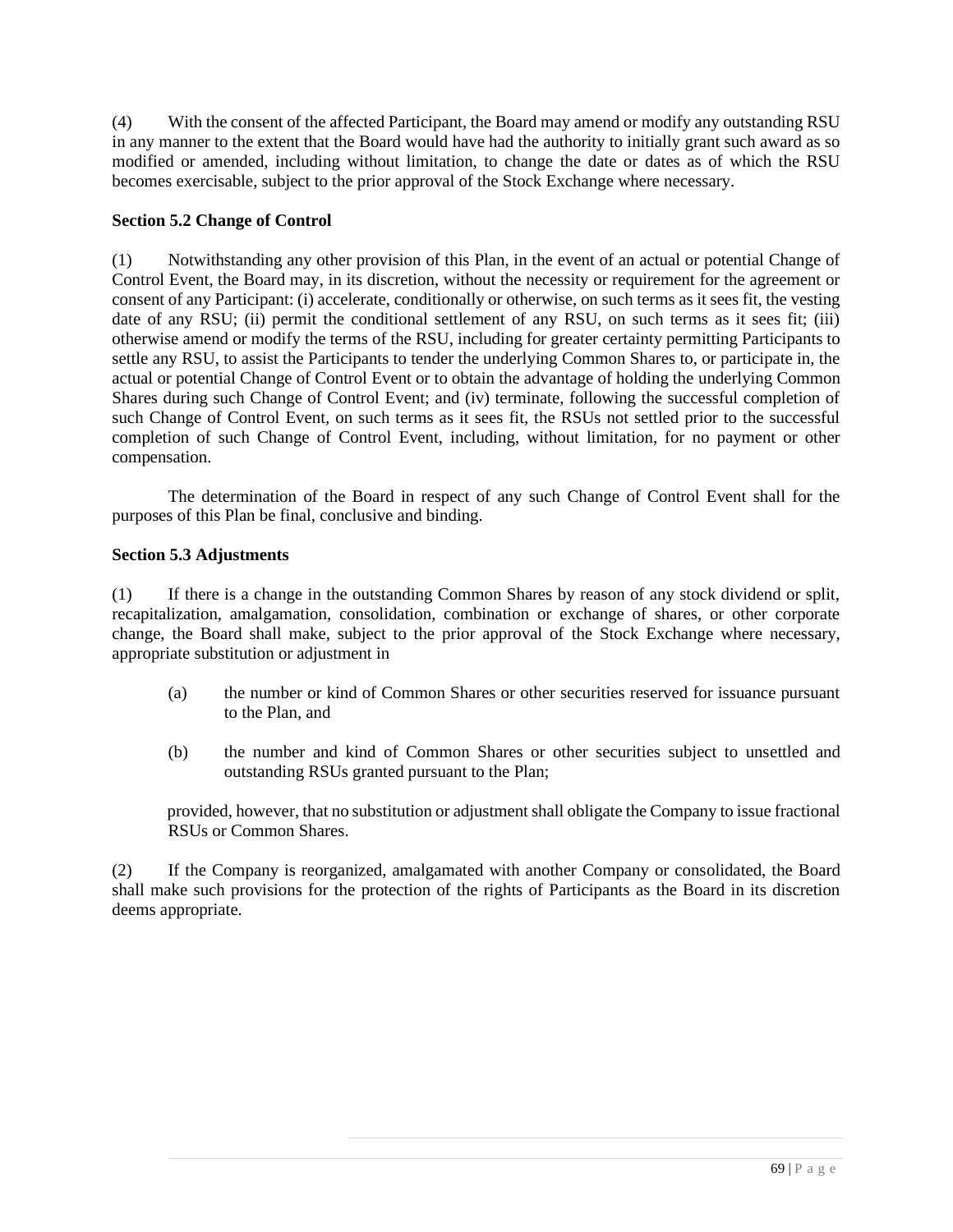# **ARTICLE 6 GENERAL**

### **Section 6.1 Effective Date**

The Plan shall be effective upon the approval of the Plan by the Board.

### **Section 6.2 Notice**

Any notice required to be given by this Plan shall be in writing and shall be given by registered mail, postage prepaid, or delivered by courier or by facsimile transmission addressed, if to the Company, to the operations office of the Company in Vancouver, British Columbia, Attention: Corporate Secretary; or if to a Participant, to such Participant at his address as it appears on the books of the Company or in the event of the address of any such Participant not so appearing, then to the last known address of such Participant; or if to any other person, to the last known address of such person.

### **Section 6.3 Tax Withholdings**

The Company shall be entitled to withhold such number of Common Shares or amount of cash payable to a Participant, either under this Plan or otherwise, or make such other arrangement as are contemplated under Section 4.3(2), as it may deem necessary or advisable so as to ensure that the Company is in compliance with the applicable provisions of any federal, provincial or local law relating to the withholding or remittance of tax or other relevant amounts. It is the responsibility of the Participant to complete and file any tax returns which may be required within the periods specified under applicable laws as a result of the Participant's participation in the Plan. The Company shall not be responsible for any tax consequences to a Participant as a result of the Participant's participation in the Plan.

# **Section 6.4 Rights of Participants**

No person entitled to settle any RSU granted under this Plan shall have any of the rights or privileges of a Shareholder in respect of any Common Shares issuable upon settlement of such RSU until such Common Shares have been issued to such person.

### **Section 6.5 Right to Issue Other Shares**

The Company shall not by virtue of this Plan be in any way restricted from declaring and paying stock dividends, issuing further Common Shares, varying or amending its share capital or corporate structure or conducting its business in any way whatsoever.

### **Section 6.6 Successors and Assigns**

The Plan shall be binding on all successors and assigns of the Company and a Participant, including without limitation, the legal representatives of such Participant or any receiver or trustee in bankruptcy or representative of the Participant's creditors.

# **Section 6.7 Funding of the Plan**

The Plan shall be unfunded. No funds will be set aside to guarantee the payment of RSUs, which will remain an unfunded liability recorded on the books of the Company.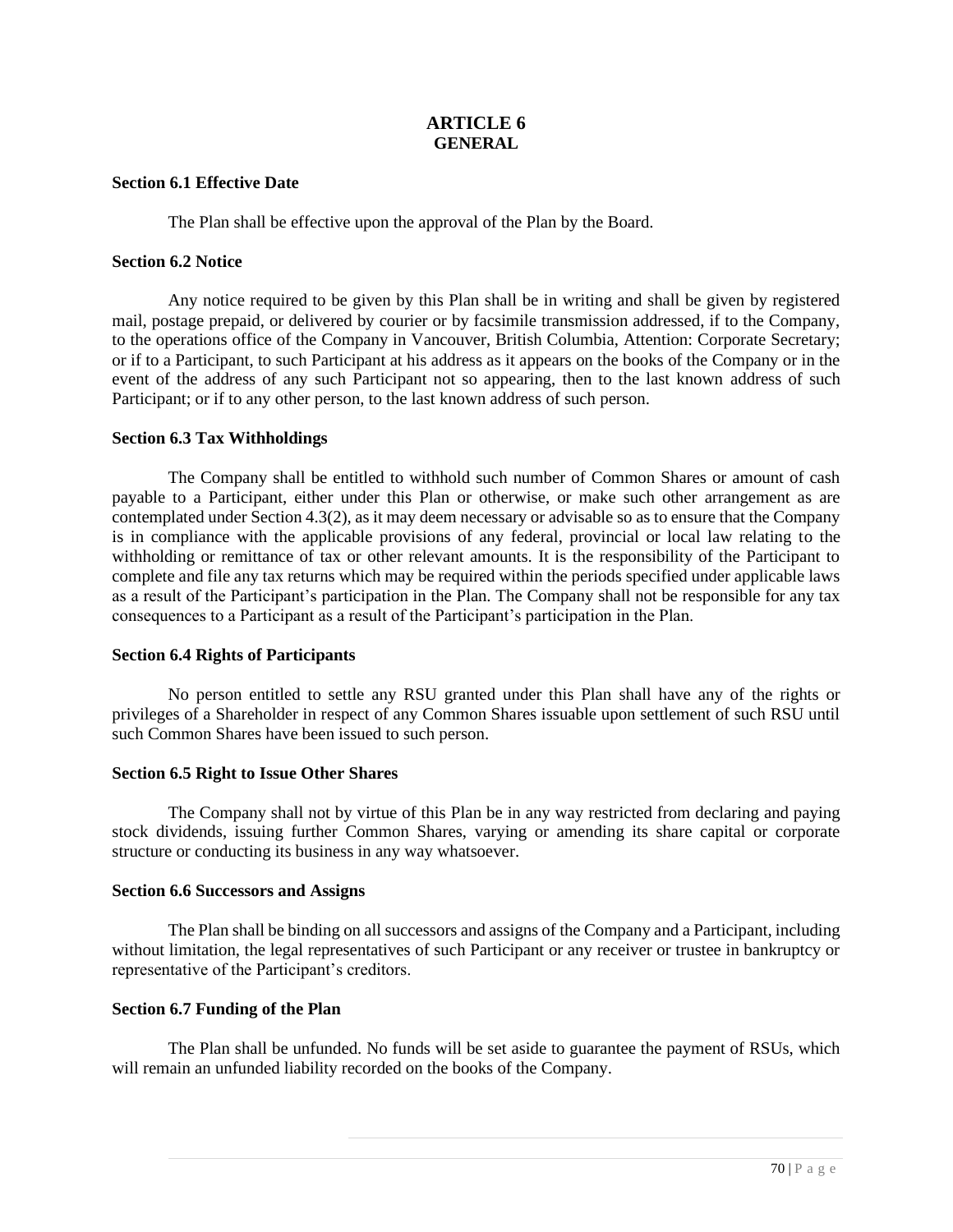# **SCHEDULE A RESTRICTED SHARE UNIT GRANT LETTER**

TO: [*Name of Participant*]

Dear  $\bullet$ 

**Freeman Gold Corp.** (the "**Company**") hereby confirms a grant of restricted share units ("**RSU Units**") to ⚫ (the "**Participant**") (as defined in the Company's Restricted Share Unit Plan (the "**RSU Plan**")) described in the table below pursuant to the Company's RSU Plan.

This grant is made pursuant to the terms and conditions of the Company's RSU Plan, as amended from time to time, and is incorporated herein by reference and made a part of this letter agreement. Each RSU Unit granted to the Participant named herein represents the right of the Participant to receive one Common Share in the share capital of the Company on the date(s) or pursuant to the terms specified below. Capitalized terms not otherwise defined herein shall have the same meanings as in the RSU Plan.

| <b>No. of RSU Units</b> | <b>Grant Date</b> | <b>Expiry Date</b> |
|-------------------------|-------------------|--------------------|
|                         |                   |                    |
|                         |                   |                    |

*[include any specific/additional vesting period or other conditions]*

**The Company and the undersigned Participant hereby confirms that the undersigned Participant is a bona fide Director, Officer, Consultant, or Employee as the case may be.**

**DATED** \_\_\_\_\_\_\_\_\_\_\_\_\_\_\_\_\_\_\_\_\_\_, 20\_\_\_\_\_.

**FREEMAN GOLD CORP.**

Per:

Authorized Signatory

The undersigned hereby accepts such grant, acknowledges being a Participant under the RSU Plan, agrees to be bound by the provisions thereof and agrees that the RSU Plan will be effective as an agreement between the Company and the undersigned with respect to the RSU Units granted or otherwise issued to him/her/it.

**DATED** \_\_\_\_\_\_\_\_\_\_\_\_\_\_\_\_\_\_\_\_\_\_, 20\_\_\_\_\_.

Participant's Signature

Name of Participant (*print*)

**OR**

*[NAME OF COMPANY PARTICIPANT]*

 $\mathbf{B} \mathbf{v}$ :

Authorized Signatory

\_\_\_\_\_\_\_\_\_\_\_\_\_\_\_\_\_\_\_\_\_\_\_\_\_\_\_\_\_\_\_\_\_\_\_\_\_ Name of Authorized Signatory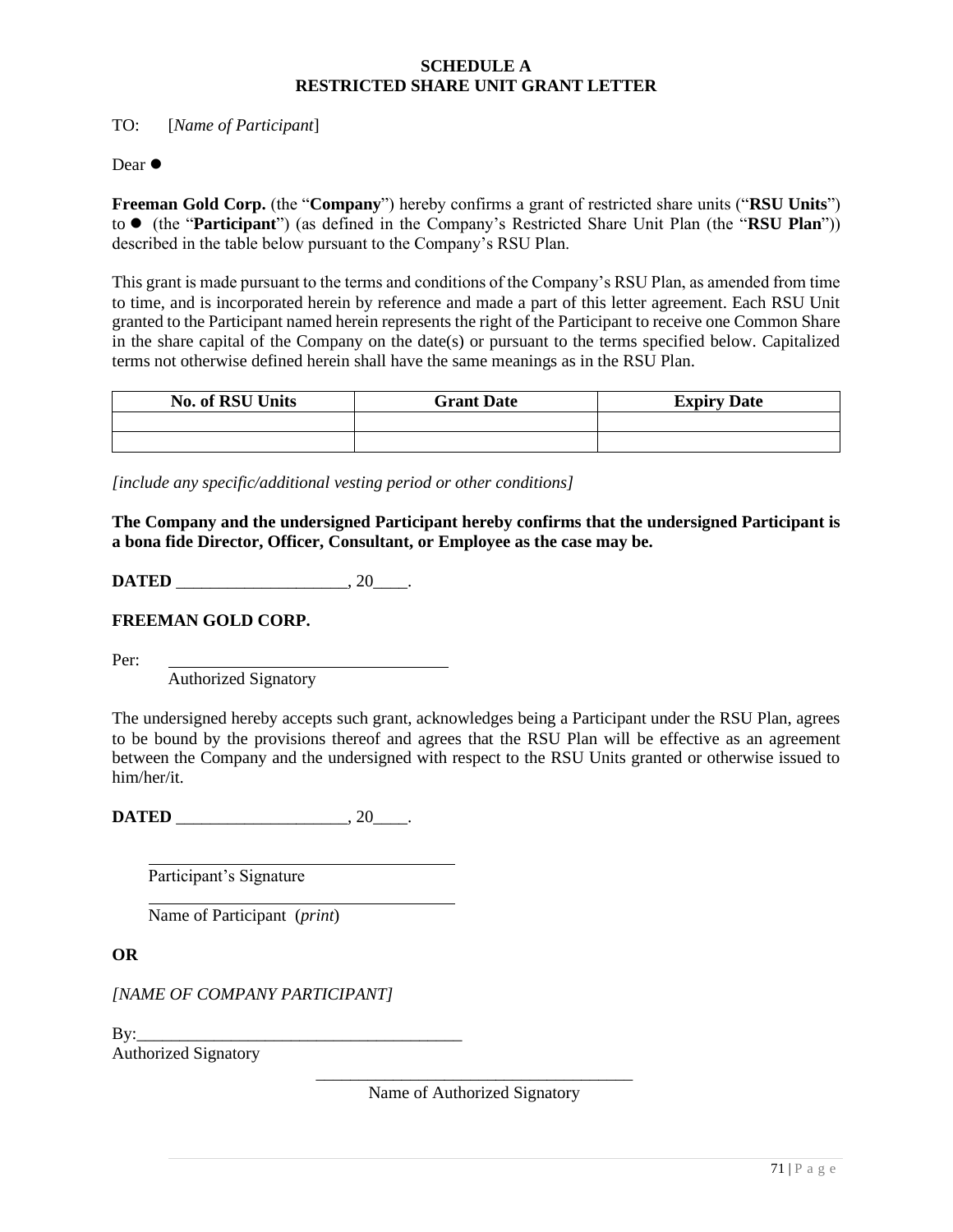### **SCHEDULE "C"**

# **FREEMAN GOLD CORP. (the "Company")**

## **ADVANCE NOTICE RESOLUTION**

**WHEREAS** the Company wishes to amend its Articles and to add certain provisions to provide shareholders, directors and management of the Company with direction on the procedure for Shareholder nomination of directors and to provide a framework under which a deadline is fixed by which holders of record of common shares of the Company must submit written director nominations to the Company prior to any annual or special meeting of Shareholders and to set forth the information that a Shareholder must include in the written nomination notice to the Company in order for that notice to be in proper form.

### *NOW THEREFORE BE IT RESOLVED as an ordinary resolution that:*

1. The Company is hereby authorized to amend the Articles of the Company by adding the following provision to the Articles of the Company as Article 28.

## **28. ADVANCE NOTICE PROVISIONS**

### **28.1 Nomination of Directors**

- 1. Nominations of persons for election to the Board may be made at any Annual Meeting of shareholders or at any Special meeting of shareholders if one of the purposes for which the Special Meeting was called was the election of directors. In order to be eligible for election to the Board at any Annual Meeting or Special Meeting of shareholders, persons must be nominated in accordance with one of the following procedures:
	- (a) by or at the direction of the Board, including pursuant to a notice of meeting;
	- (b) by or at the direction or request of one or more shareholders pursuant to a proposal made in accordance with the provisions of the *Business Corporations Act* (British Columbia ("BCBCA"), or a requisition of the shareholders made in accordance with the provisions of the BCBCA; or
	- (c) by any person (a "**Nominating Shareholder**"): (A) who, at the close of business on the date of the giving of the notice provided for below in this Article 28.1 and at the close of business on the record date for notice of such meeting, is entered in the central securities register of the Company as a holder of one or more shares carrying the right to vote at such meeting or who beneficially owns shares that are entitled to be voted at such meeting; and (B) who complies with the notice procedures set forth in this Article 28.1.
- 2. In addition to any other requirements under applicable laws, for a nomination to be made by a Nominating Shareholder, the Nominating Shareholder must give notice which is both timely (in accordance with paragraph (3) below) and in proper written form (in accordance with paragraph (4) below) to the Secretary of the Company at the principal executive offices of the Company.
- 3. A Nominating Shareholder's notice to the Secretary of the Company will be deemed to be timely if: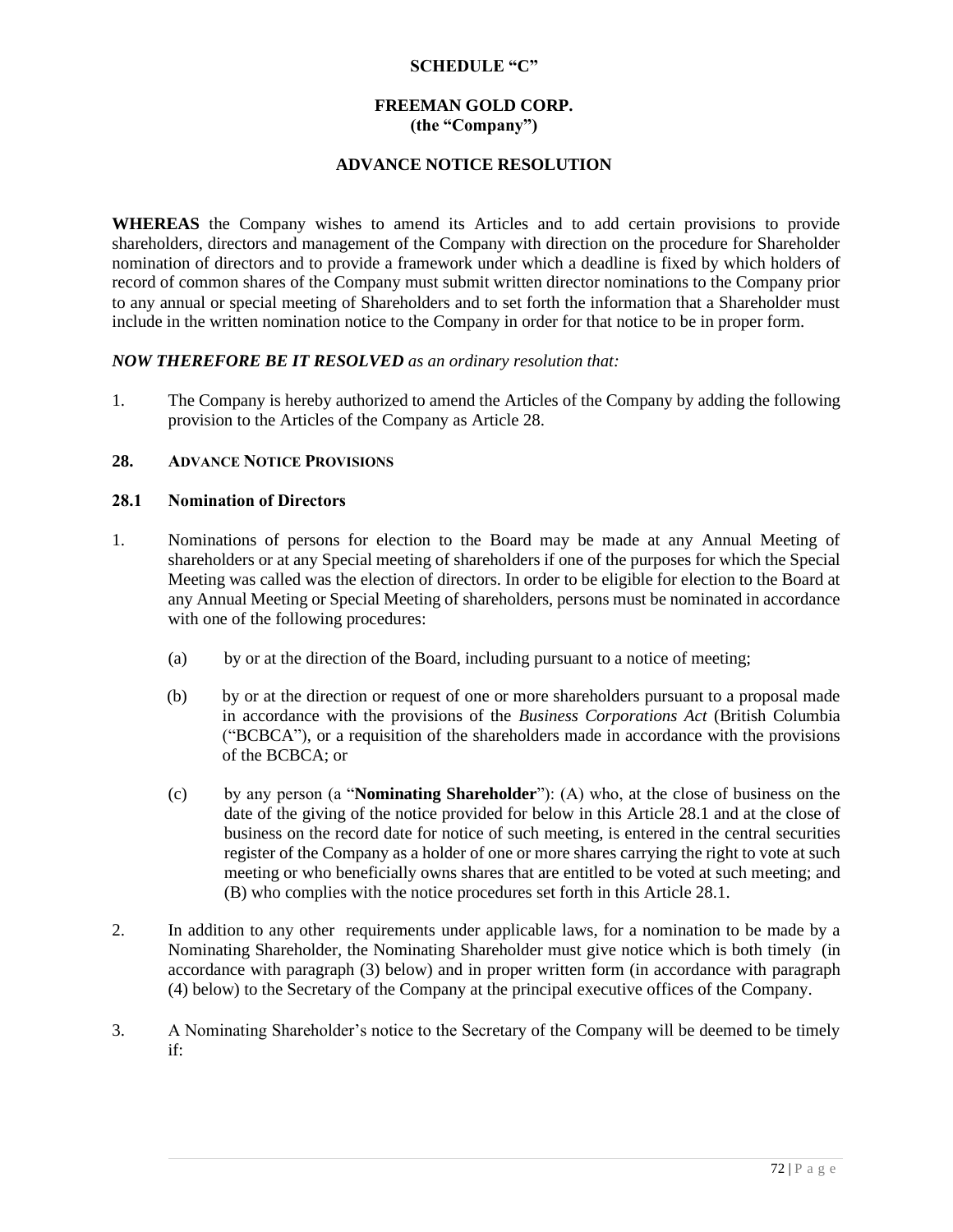- (a) in the case of an Annual Meeting of Shareholders, such notice is made not less than 30 nor more than 65 days prior to the date of the Annual Meeting of Shareholders; provided, however, that in the event that the Annual Meeting of Shareholders is to be held on a date that is less than 50 days after the date (the "**Notice Date**") on which the first public announcement of the date of the Annual Meeting is made, notice by the Nominating Shareholder is made not later than the close of business on the tenth  $(10<sup>th</sup>)$  day following the Notice Date; and
- (b) in the case of a Special Meeting (which is not also an Annual Meeting) of Shareholders called for the purpose of electing directors (whether or not called for other purposes), such notice is made not later than the close of business on the fifteenth  $(15<sup>th</sup>)$  day following the day on which the first public announcement of the date of the Special Meeting of Shareholders was made.

Notwithstanding the foregoing, the Board may, in its sole discretion, waive any requirement of this paragraph (3).

For greater certainty, the time periods for the giving of notice by a Nominating Shareholder as aforesaid shall, in all cases, be determined based on the original date of the applicable Annual Meeting or Special Meeting, and in no event shall any adjournment or postponement of am Annual Meeting or Special Meeting or the announcement thereof commence a new time period for the giving such notice.

- 4. A Nominating Shareholder's notice to the Secretary of the Company will be deemed to be in proper form if:
	- (a) as to each person whom the Nominating Shareholder proposes for election as a director, such notice sets forth: (A) the name, age, business address and residential address of the person; (B) the principal occupation or employment of the person; (C) the class or series and number of shares in the capital of the Company which are controlled or which are owned beneficially or of record by the person as of the record date for the meeting of shareholders (if such date shall then have been made publicly available and shall have occurred) and as of the date of such notice; and (D) any other information relating to the person that would be required to be disclosed in a dissident's proxy circular in connection with solicitations of proxies for election of directors pursuant to the BCBCA and Applicable Securities Laws (as defined below); and
	- (b) as to the Nominating Shareholder giving the notice, such notice sets froth any proxy, contract, arrangement, understanding or relationship pursuant to which such Nominating Shareholder has a right to vote any shares of the Company and any other information relating to such Nominating Shareholder that would be required to be disclosed in a dissident's proxy circular in connection with solicitations of proxies for election of directors pursuant to the BCBCA and Applicable Securities Laws (as defined below).
	- 5. The Company may require any proposed nominee for election as a Director to furnish such additional information as may reasonably be requested by the Company to determine the eligibility of such proposed nominee to serve as an independent director of the Company or that could be material to a reasonable shareholder's understanding of the independence, or lack thereof, of such proposed nominee.
	- 6. No person shall be eligible for election as a director of the Company unless nominated in accordance with the provisions of this Article 28.1; provided; however, that nothing in the Article 28.1 shall be deemed to preclude discussion by a shareholder (as distinct from the nomination of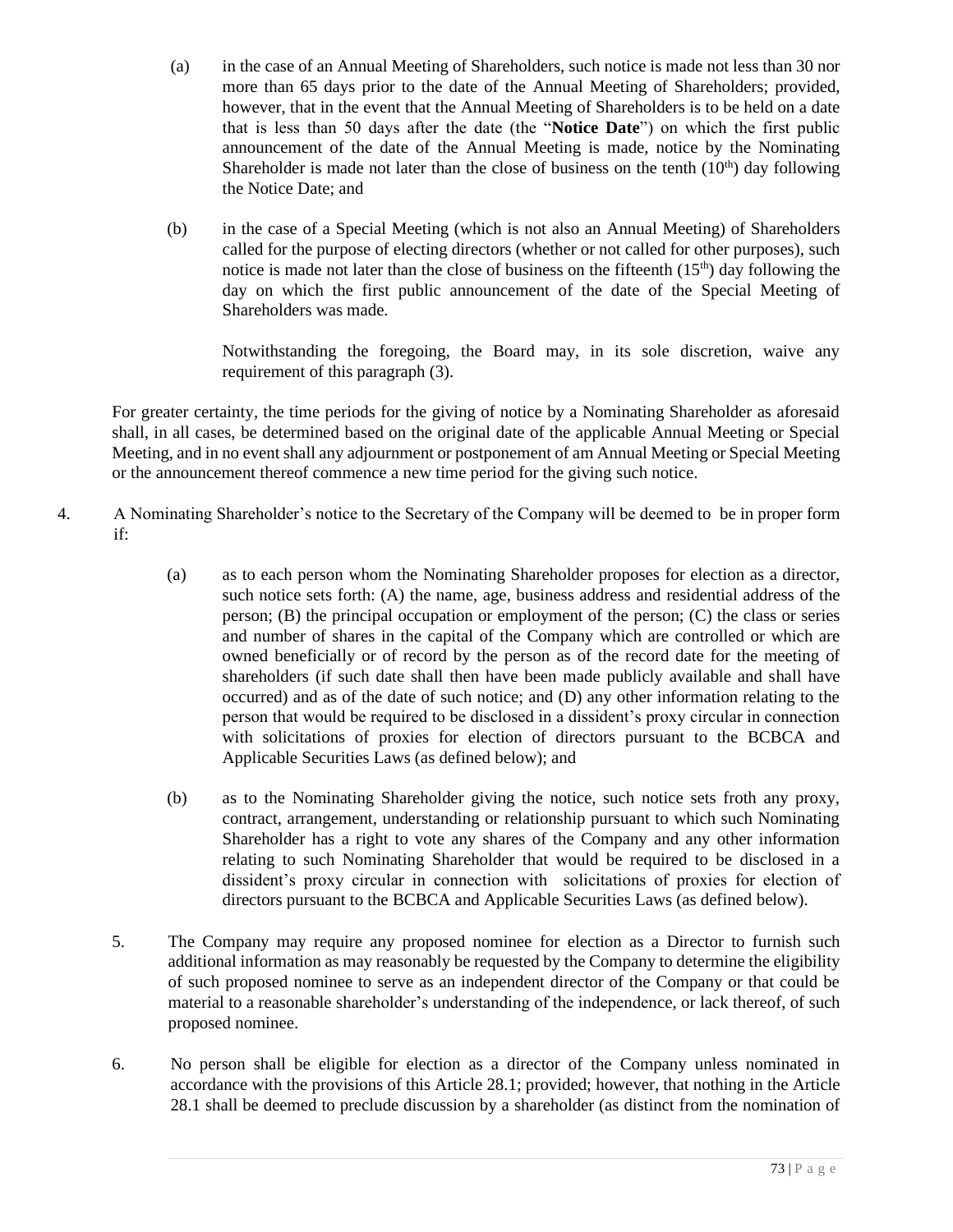directors) at an Annual Meeting or Special Meeting of any matter that is properly brought before such meeting pursuant to the provisions of the BCBCA or at the discretion of the Chairman of the meeting. The Chairman of the meeting shall have the power and duty to determine whether any nomination for election of a directors was made in accordance with the procedures set forth in this Article 28.1 and, if any proposed nomination is not in compliance with such procedures, to declare that such nomination defective and that it be disregarded.

- 7. For purposes of this Article 28:
	- (a) "**Annual Meeting**" means any annual meeting of Shareholders;
	- (b) "**Applicable Securities Laws**" means the applicable securities legislation of each relevant province and territory of Canada, as amended from time to time, the rules, regulations and forms made or promulgated under any such laws and the published national instruments, multilateral instruments, policies, bulletins and notices of the securities commission or similar securities regulatory authority of each province and territory of Canada;
	- (c) "**BCBCA**" means the *Business Corporations Act* (British Columbia), as amended;
	- (d) "**Board**" means the board of directors of the Company as constituted from time to time;
	- (e) "**Common Shares**" means common shares in the capital of the Company;
	- (f) "**Public Announcement**" means disclosure in a press release reported by a national news service in Canada, or in a document publicly filed by the Company under its profile on the System of Electronic Document Analysis and Retrieval (SEDAR) at [www.sedar.com;](http://www.sedar.com/)
	- (g) "**Shareholder**" means a holder of Common Shares; and
	- (h) "**Special Meeting**" means any special meeting of Shareholders if one of the purposes for which such meeting is called is the election of directors.
- 8. Notwithstanding any other provision of this Article 28.1, notice given to the Secretary of the Company pursuant to this Article 28.1 may only be given by personal delivery, facsimile transmission or by email (at such email address as stipulated from time to time by the Secretary of the Company for the purposes of this Article 28.1), and shall be deemed to have been given and made only at the time it is served by personal delivery, email (at the address as foresaid) or sent by facsimile transmission (provided that receipt of confirmation of such transmission has been received); provided that if such delivery or electronic communication is made on a day which is a not a business day or later than 5:00 p.m. (Vancouver time) on a day which is a business day, then such delivery or electronic communication shall be deemed to have been made on the following day that is a business day.

# **28.2 Application**

- 1. Article 28.1 does not apply to the Company in the following circumstances:
	- (a) if and for so log as the Company is not a public company or a pre-existing reporting company which has the Statutory Reporting Company Provisions as part of its Articles or to which the Statutory Reporting Company Provisions apply; or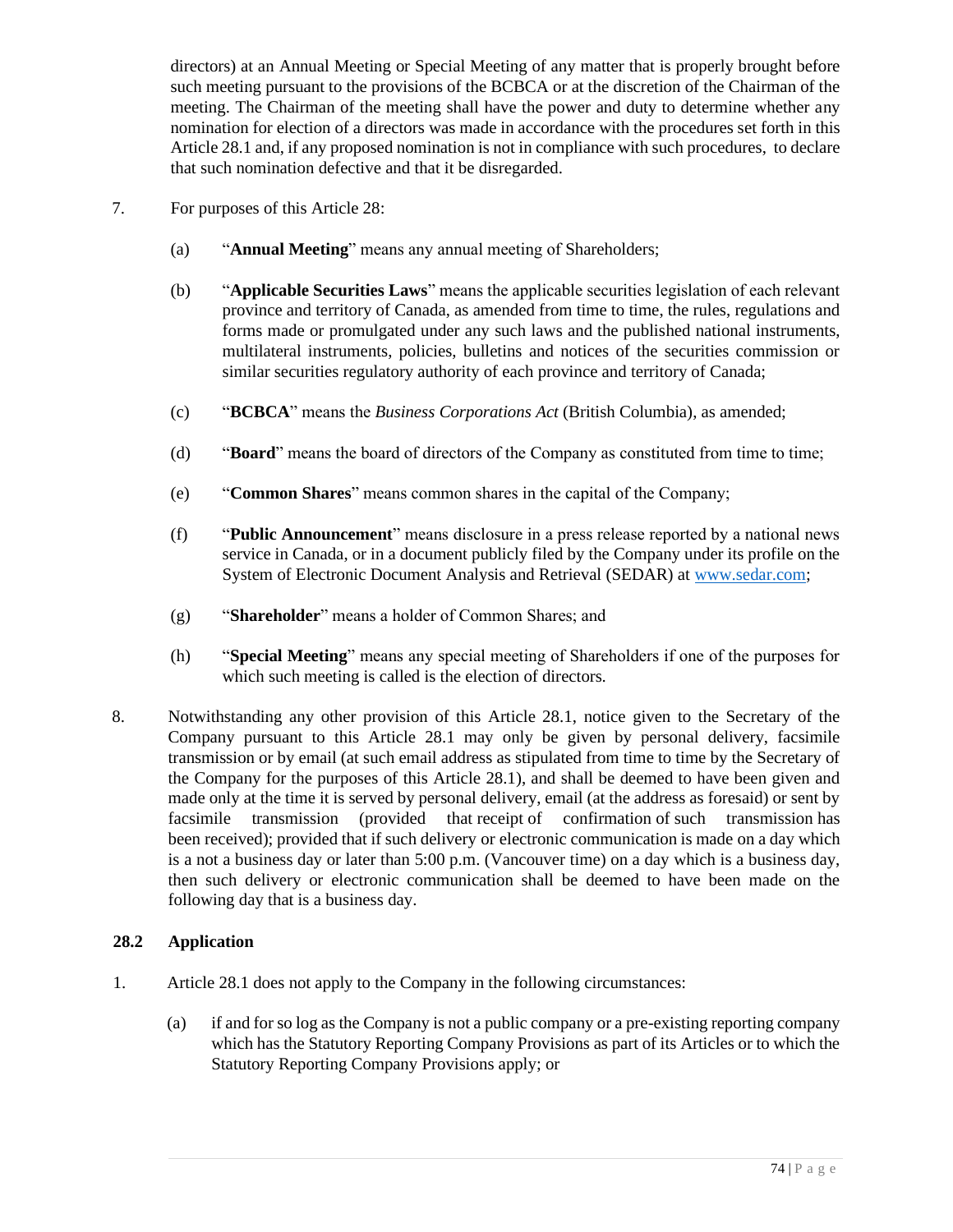- (b) to the election or appointment of a director or directors in the circumstances set forth in Article 14.7.
- 2. Any director or officer of the Company is hereby authorized and directed for and in the name of and on behalf of the Company to execute or cause to be executed, whether under corporate seal of the Company or otherwise, and to deliver or make or cause to be delivered or made all such filings and documents, and to do or cause to be done all such acts and things, as in the opinion of such director or officer may be necessary or desirable in connection with the foregoing."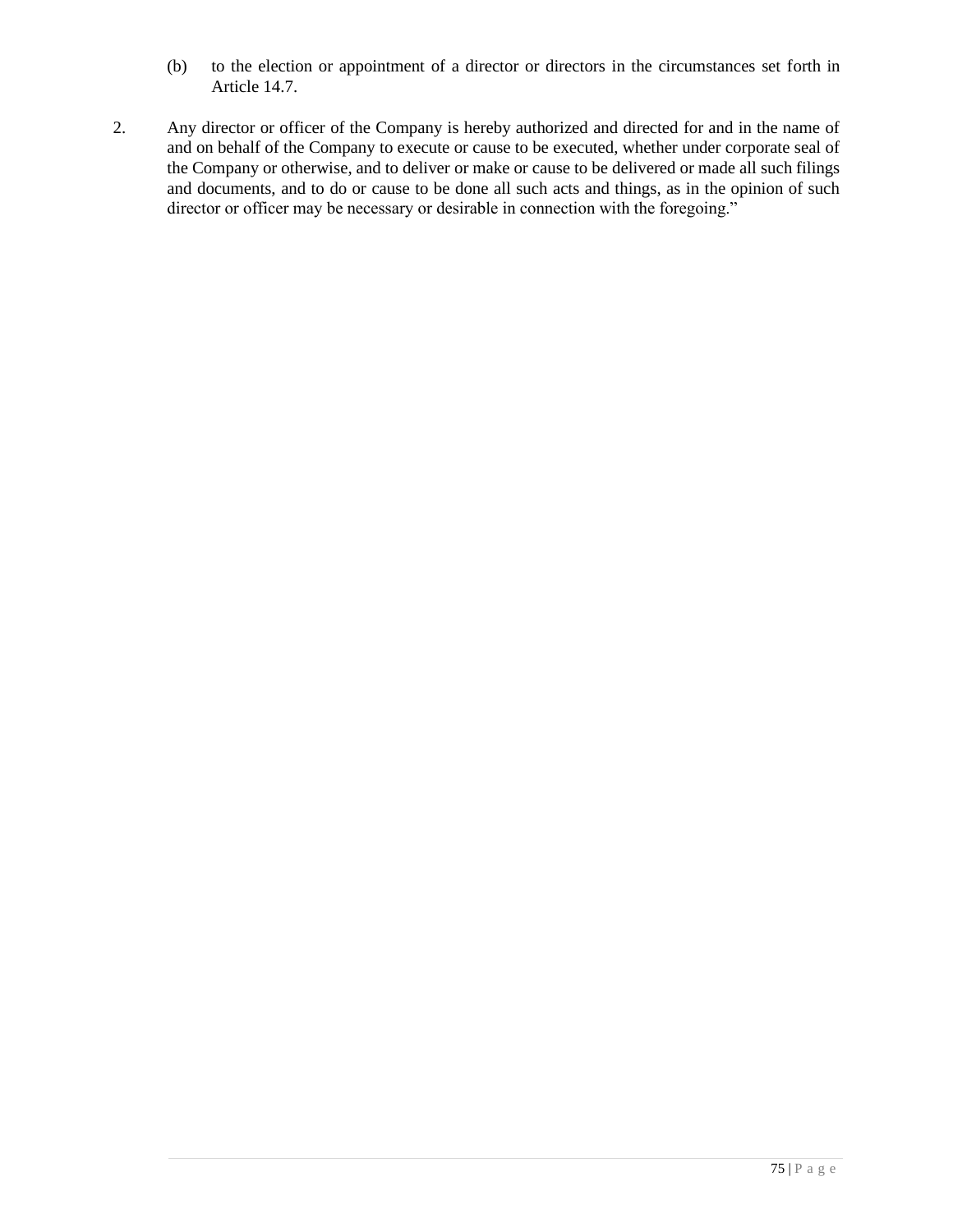### **SCHEDULE "D"**

# **Charter of the Audit Committee of the Board of Directors of FREEMAN GOLD CORP. (the "Company")**

#### **1. Mandate**

The audit committee will assist the board of directors (the "**Board**") in fulfilling its financial oversight responsibilities. The audit committee will review and consider in consultation with the auditors the financial reporting process, the system of internal control and the audit process. In performing its duties, the committee will maintain effective working relationships with the Board, management, and the external auditors. To effectively perform his or her role, each committee member must obtain an understanding of the principal responsibilities of committee membership as well as the Company's business, operations and risks.

#### **2. Composition**

The Board will appoint from among their membership an audit committee after each annual general meeting of the shareholders of the Company. The audit committee will consist of a minimum of three directors.

#### *2.1 Independence*

A majority of the members of the audit committee must not be officers, employees or control persons of the Company.

#### *2.2 Expertise of Committee Members*

Each member of the audit committee must be financially literate or must become financially literate within a reasonable period of time after his or her appointment to the committee. At least one member of the committee must have accounting or related financial management expertise. The Board shall interpret the qualifications of financial literacy and financial management expertise in its business judgment and shall conclude whether a director meets these qualifications.

#### **3. Meetings**

The audit committee shall meet in accordance with a schedule established each year by the Board, and at other time that the audit committee may determine. The audit committee shall meet at least annually with the Company's Chief Financial Officer and external auditors in separate executive sessions.

#### **4. Roles and Responsibilities**

The audit committee shall fulfill the following roles and discharge the following responsibilities:

#### *4.1 External Audit*

The audit committee shall be directly responsible for overseeing the work of the external auditors in preparing or issuing the auditor's report, including the resolution of disagreements between management and the external auditors regarding financial reporting and audit scope or procedures. 1n carrying out this duty, the audit committee shall: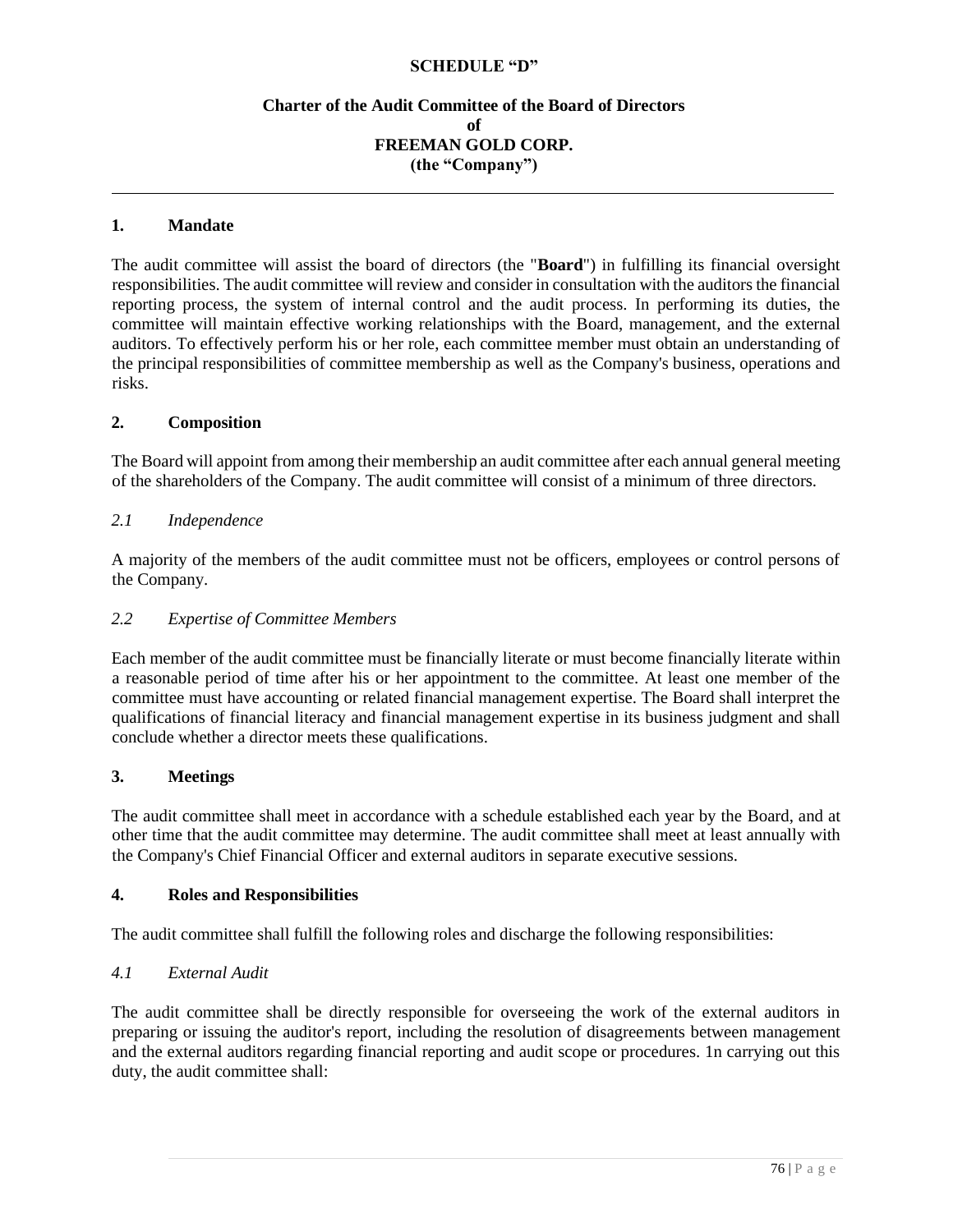- (a) recommend to the Board the external auditor to be nominated by the shareholders for the purpose of preparing or issuing an auditor's report or performing other audit, review or attest services for the Company;
- (b) review (by discussion and enquiry) the external auditors' proposed audit scope and approach;
- (c) review the performance of the external auditors and recommend to the Board the appointment or discharge of the external auditors;
- (d) review and recommend to the Board the compensation to be paid to the external auditors; and
- (e) review and confirm the independence of the external auditors by reviewing the non-audit services provided and the external auditors' assertion of their independence in accordance with professional standards.

## *4.2 Internal Control*

The audit committee shall consider whether adequate controls are in place over annual and interim financial reporting as well as controls over assets, transactions and the creation of obligations, commitments and liabilities of the Company. In carrying out this duty, the audit committee shall:

- (a) evaluate the adequacy and effectiveness of management's system of internal controls over the accounting and financial reporting system within the Company; and
- (b) ensure that the external auditors discuss with the audit committee any event or matter which suggests the possibility of fraud, illegal acts or deficiencies in internal controls.

#### *4.3 Financial Reporting*

The audit committee shall review the financial statements and financial information prior to its release to the public. In carrying out this duty, the audit committee shall:

#### *General*

- (a) review significant accounting and financial reporting issues, especially complex, unusual and related party transactions; and
- (b) review and ensure that the accounting principles selected by management in preparing financial statements are appropriate.

### *Annual Financial Statements*

- (c) review the draft annual financial statements and provide a recommendation to the Board with respect to the approval of the financial statements;
- (d) meet with management and the external auditors to review the financial statements and the results of the audit, including any difficulties encountered; and
- (e) review management's discussion & analysis respecting the annual reporting period prior to its release to the public.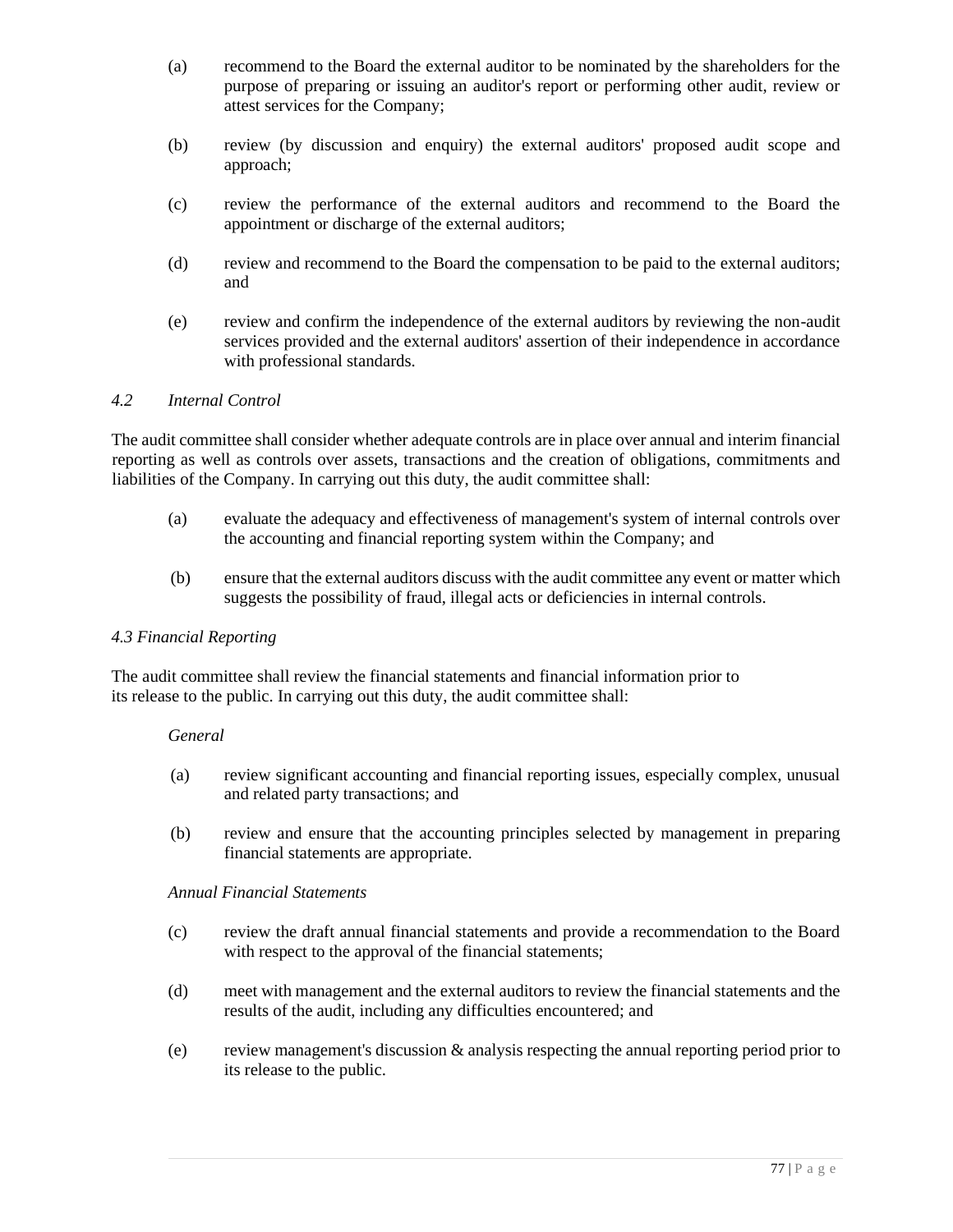### *Interim Financial Statements*

- (f) review and approve the interim financial statements prior to their release to the public; and
- (g) review management's discussion & analysis respecting the interim reporting period prior to its release to the public.

# *Release of Financial Information*

(h) where reasonably possible, review and approve all public disclosure, including news releases, containing financial information, prior to its release to the public.

### *4.4 Non-Audit Services*

All non-audit services (being services other than services rendered for the audit and review of the financial statements or services that are normally provided by the external auditor in connection with statutory and regulatory filings or engagements) which are proposed to be provided by the external auditors to the Company or any subsidiary of the Company shall be subject to the prior approval of the audit committee.

### *Delegation of Authority*

(a) The audit committee may delegate to one or more independent members of the audit committee the authority to approve non-audit services, provided any non-audit services approved in this manner must be presented to the audit committee at its next scheduled meeting.

### *De-Minimis Non-Audit Services*

- (b) The audit committee may satisfy the requirement for the pre-approval of non-audit services if:
	- (i) the aggregate amount of all non-audit services that were not preapproved is reasonably expected to constitute no more than five per cent of the total amount of fees paid by the Company and its subsidiaries to the external auditor during the fiscal year in which the services are provided; or
	- (ii) the services are brought to the attention of the audit committee and approved, prior to the completion of the audit, by the audit committee or by one or more of its members to whom authority to grant such
	- (iii) approvals has been delegated.

### *Pre-Approval Policies and Procedures*

- (c) The audit committee may also satisfy the requirement for the pre-approval of non-audit services by adopting specific policies and procedures for the engagement of non-audit services, if:
	- (i) the pre-approval policies and procedures are detailed as to the particular service;
	- (ii) the audit committee is informed of each non-audit service; and
	- (iii) the procedures do not include delegation of the audit committee's responsibilities to management.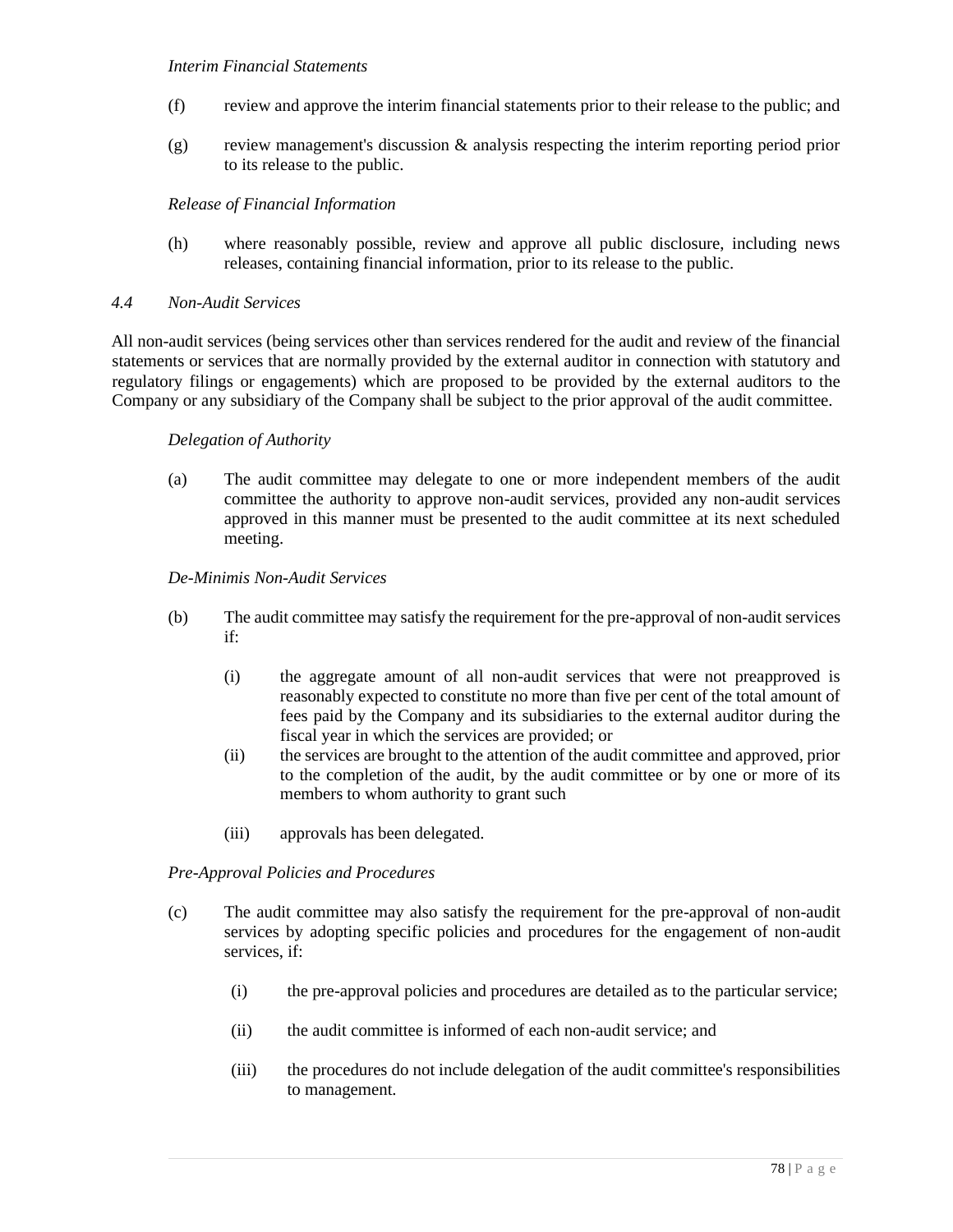# *4.5 Other Responsibilities*

The audit committee shall:

- (a) establish procedures for the receipt, retention and treatment of complaints received by the Company regarding accounting, internal accounting controls, or auditing matters;
- (b) establish procedures for the confidential, anonymous submission by employees of the Company of concerns regarding questionable accounting or auditing matters;
- (c) ensure that significant findings and recommendations made by management and external auditor are received and discussed on a timely basis;
- (d) review the policies and procedures in effect for considering officers' expenses and perquisites;
- (e) perform other oversight functions as requested by the Board; and
- (f) review and update this Charter and receive approval of changes to this Charter from the Board.

### *4.6 Reporting Responsibilities*

The audit committee shall regularly update the Board about committee activities and make appropriate recommendations.

### **5. Resources and Authority of the Audit Committee**

The audit committee shall have the resources and the authority appropriate to discharge its responsibilities, including the authority to

- (a) engage independent counsel and other advisors as it determines necessary to carry out its duties;
- (b) set and pay the compensation for any advisors employed by the audit committee; and
- (c) communicate directly with the internal and external auditors.

### **6. Guidance - Roles & Responsibilities**

The following guidance is intended to provide the Audit Committee members with additional guidance on fulfillment of their roles and responsibilities on the committee:

- *6.1 Internal Control*
	- (a) evaluate whether management is setting the goal of high standards by communicating the importance of internal control and ensuring that all individuals possess an understanding of their roles and responsibilities;
	- (b) focus on the extent to which external auditors review computer systems and application, s the security of such systems and applications, and the contingency plan for processing financial information in the event of a TT systems breakdown; and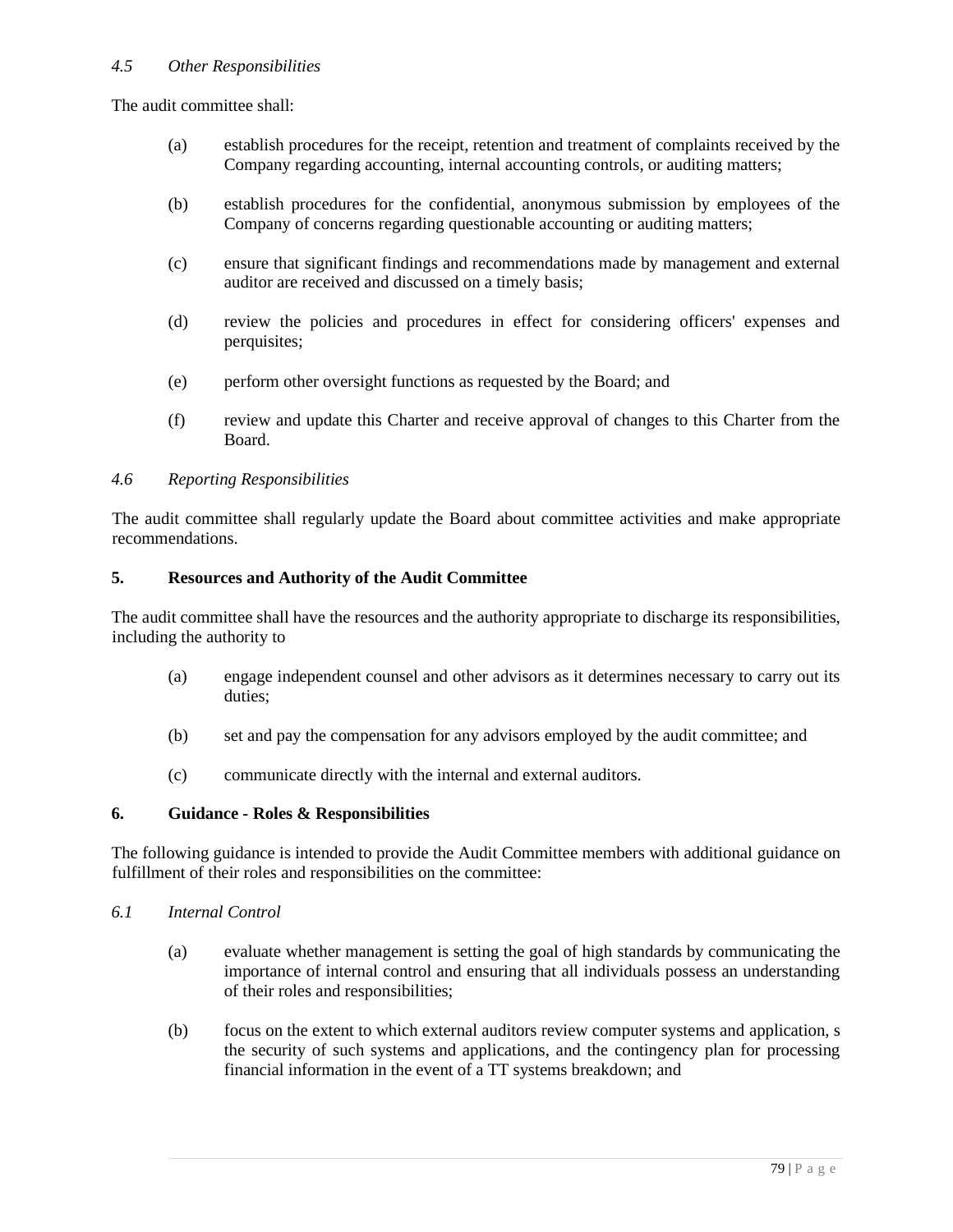- (c) gain an understanding of whether internal control recommendations made by external auditors have been implemented by management.
- *6.2 Financial Reporting*

# *General*

- (a) review significant accounting and reporting issues. including recent professional and regulatory pronouncements. and understand their impact on the financial statements;
- (b) ask management and the external auditors about significant risks and exposures and the plans to minimize such risks; and
- (c) understand industry best practices and the Company' s adoption of them.

### *Annual Financial Statements*

- (d) review the annual financial statements and determine whether they are complete and consistent with the information known to committee members, and assess whether the financial statements reflect appropriate accounting principles in light of the jurisdictions in which the Company reports or trades its shares;
- (e) pay attention to complex and/or unusual transactions such as restructuring charges and derivative disclosures;
- (f) focus on judgmental areas such as those involving valuation of assets and liabilities, including, for example, the accounting for and disclosure of loan losses; warranty, professional liability; litigation reserves; and other commitments and contingencies;
- (g) consider management's handling of proposed audit adjustments identified by the external auditors; and
- (h) ensure that the external auditors communicate all required matters to the committee.

### *Interim Financial Statements*

- (i) be briefed on how management develops and summarizes interim financial information, the extent to which the external auditors review interim financial information;
- (j) meet with management and the auditors, either telephonically or in person, to review the interim financial statements; and
- (k) to gain insight into the fairness of the interim statements and disclosures, obtain explanations from management on whether:
	- (i) actual financial results for the quarter or interim period varied significantly from budgeted or projected results;
	- (ii) changes in financial ratios and relationships of various balance sheet and operating statement figures in the interim financial statements are consistent with changes in the Company' s operations and financing practices;
	- (iii) generally accepted accounting principles have been consistently applied;